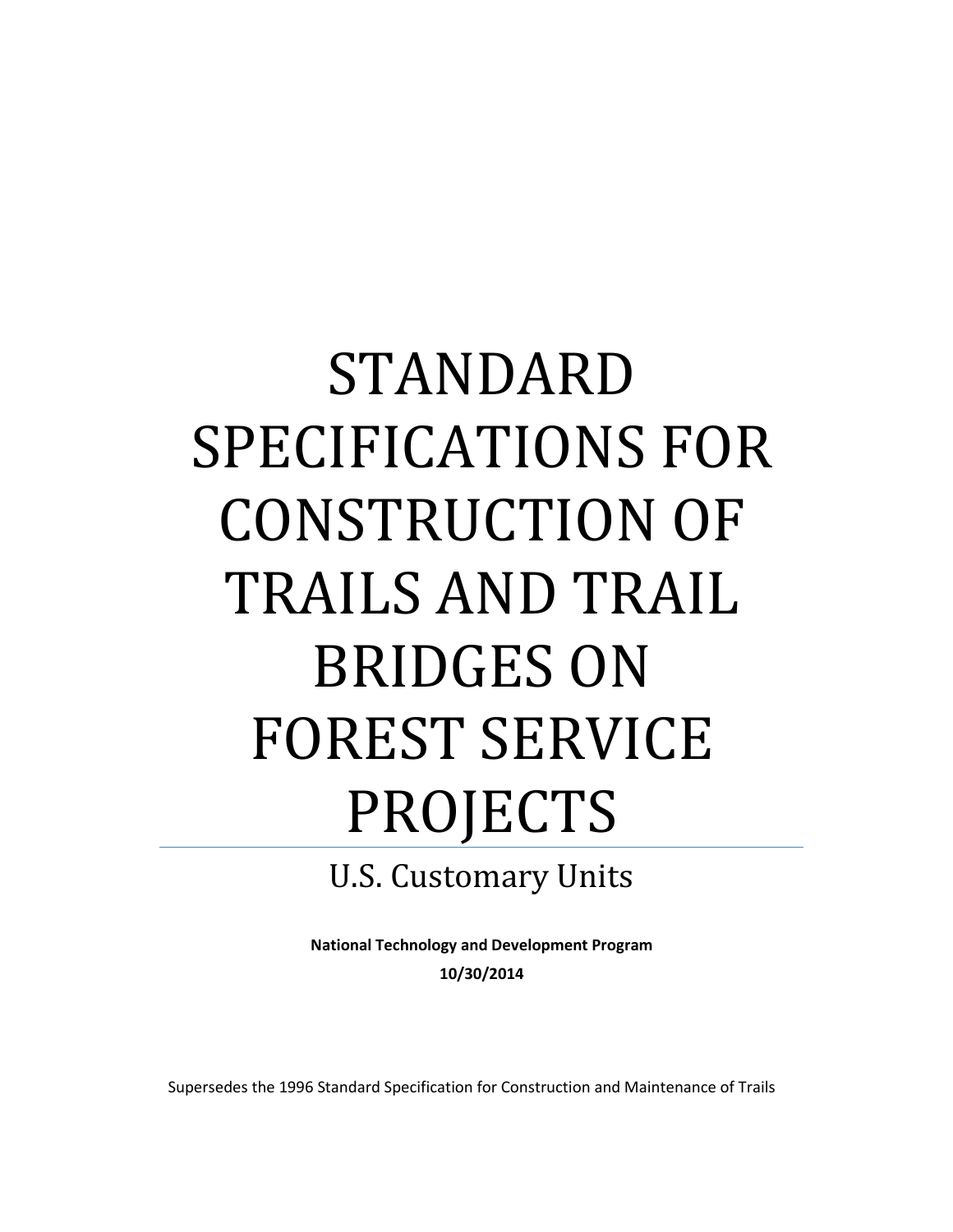# **Table of Contents**

# **Section**

- 900. General Requirements
- 901. Terms, Format, Abbreviations, and Definitions
- 902. Intent of Contract
- 903. Control of Work
- 904. Control of Materials
- 905. Quality Assurance and Quantity of Measurement
- 906. Measurement and Payment
- 907. Mobilization
- 908. Construction Survey, Staking, Flagging and Cleanup
- 909. Maintenance for Traffic and Temporary Construction Access
	- 909.10 Maintenance for Traffic
	- 909.20 Temporary Construction Access

#### **Construction Specifications**

- **910. Trailway**
- 911.00. Tread and Prism
	- 911.10. Excavation and Embankment
	- 911.20. Borrow
	- 911.30. Existing Trail Restoration
	- 911.40. Slide Maintenance
	- 911.50. Slough and Berm Removal
	- 911.60. Obliteration of Abandoned Trails
	- 911.70. Retainers
- 912.00. Clearing Limits
	- 912.10. Clearing and Grubbing
	- 912.20. Brush Cutting
	- 912.30. Logging Out
	- 912.40. Hazard Tree Removal
	- 912.50. Loose Rock Removal
	- 912.60. Rock and Root Removal

# 913.00. Surfacing

- 913.10. Aggregate Surfacing and Base Course
- 913.20. Hot Asphalt Surfacing
- 913.30. Cold Asphalt Surfacing
- 913.40. Grid Unit Surfacing
- 913.50. Riprap Surfacing
- 913.60. Chunk Wood Surfacing
- 913.70. Imported Clay Surfacing
- 913.80. Surface Maintenance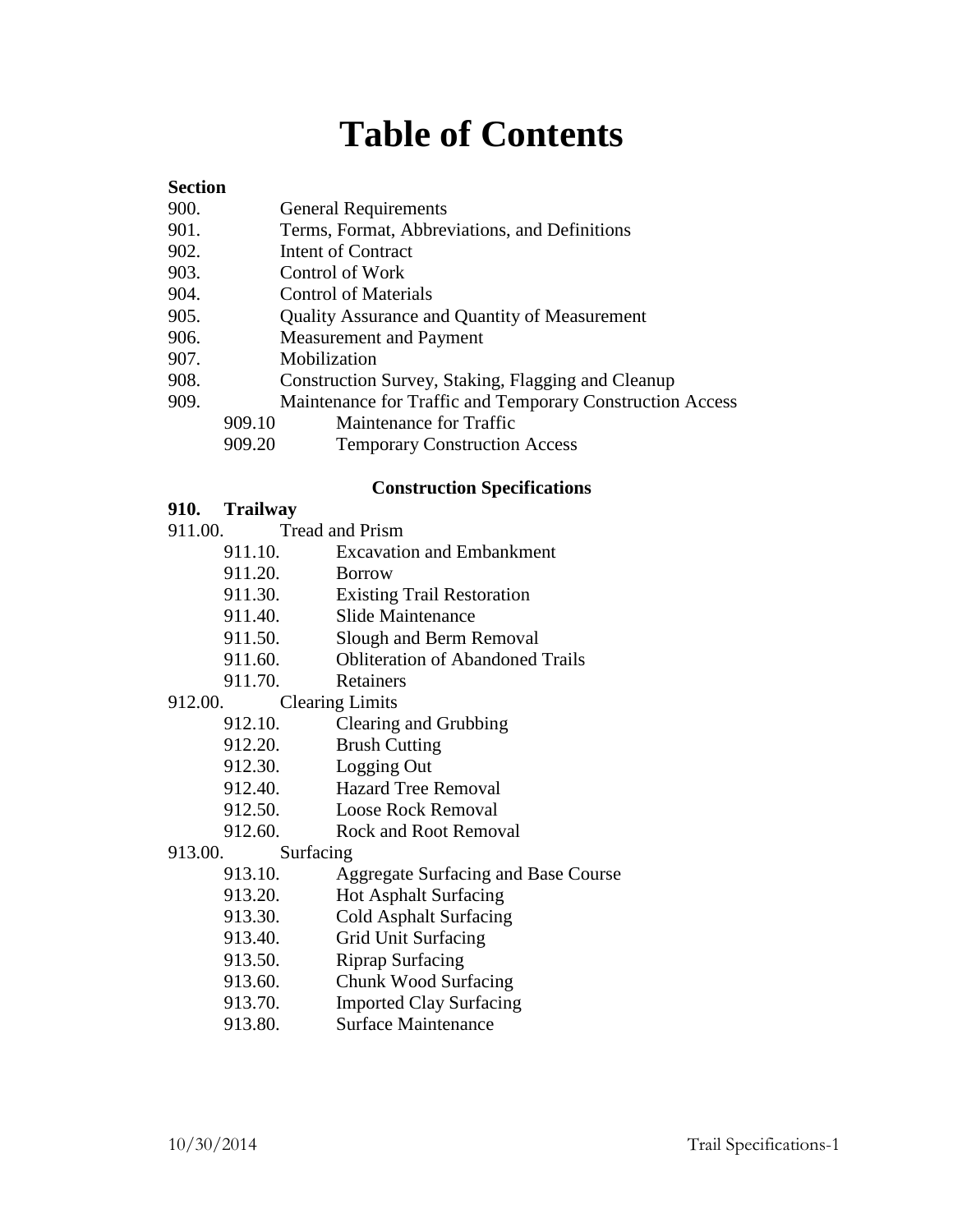- 914.00. Climbing Turn
	- 914.10. Climbing Turn
	- 914.20. Climbing Turn Maintenance
- 915.00. Talus Section
	- 915.10. Talus Section
	- 915.20. Talus Section Maintenance
- 916.00. Turnout and Passing Section
	- 916.10. Turnout and Passing Section
	- 916.20. Turnout and Passing Section Maintenance
- 917.00. Fords<br>917.10.
	- Natural Ford
	- 917.20. Constructed Ford with Rock Structure
	- 917.30. Constructed Ford with Log Structure
	- 917.40. Stepping Stones
	- 917.50. Ford Maintenance
- 918.00. Foundations
	- 918.10. Rock Foundations
	- 918.20. Gabion Basket Foundations
	- 918.30. Crib Foundations
	- 918.40. Geosynthetic Foundations
	- 918.50. Corduroy Foundations
	- 918.60. Foundation Maintenance
- 919. Reserved for Trailway Special Project Specifications

# **920. Drainage Structures**

| 921.00. | Culverts  |                                        |
|---------|-----------|----------------------------------------|
|         | 921.10.   | <b>Standard Culvert</b>                |
|         | 921.20.   | <b>Standard Culvert with Headwalls</b> |
|         | 921.30.   | <b>Rock Culvert</b>                    |
|         | 921.40.   | <b>Treated Timber Box Culvert</b>      |
|         | 921.50.   | Open-Top Drain                         |
|         | 921.60.   | <b>Bottomless Arch Culvert</b>         |
|         | 921.70.   | Log Culvert                            |
|         | 921.80.   | <b>Culvert Maintenance</b>             |
| 922.00. | Waterbars |                                        |
|         | 922.10.   | Rock Waterbar                          |
|         | 922.20.   | Log or Treated Timber Waterbar         |
|         | 922.30.   | <b>Belted Waterbar</b>                 |
|         | 922.40.   | Waterbar Maintenance                   |
| 923.00. | Spillways |                                        |
|         | 923.10.   | Rock Spillway                          |
|         | റാ ാവ     | Doole Cnillway Mointenance             |

- 923.20. Rock Spillway Maintenance
- 924.00. Underdrains

| 924.10. | Rock Underdrain  |
|---------|------------------|
| 924.20. | Sheet Underdrain |

924.30 Underdrain Maintenance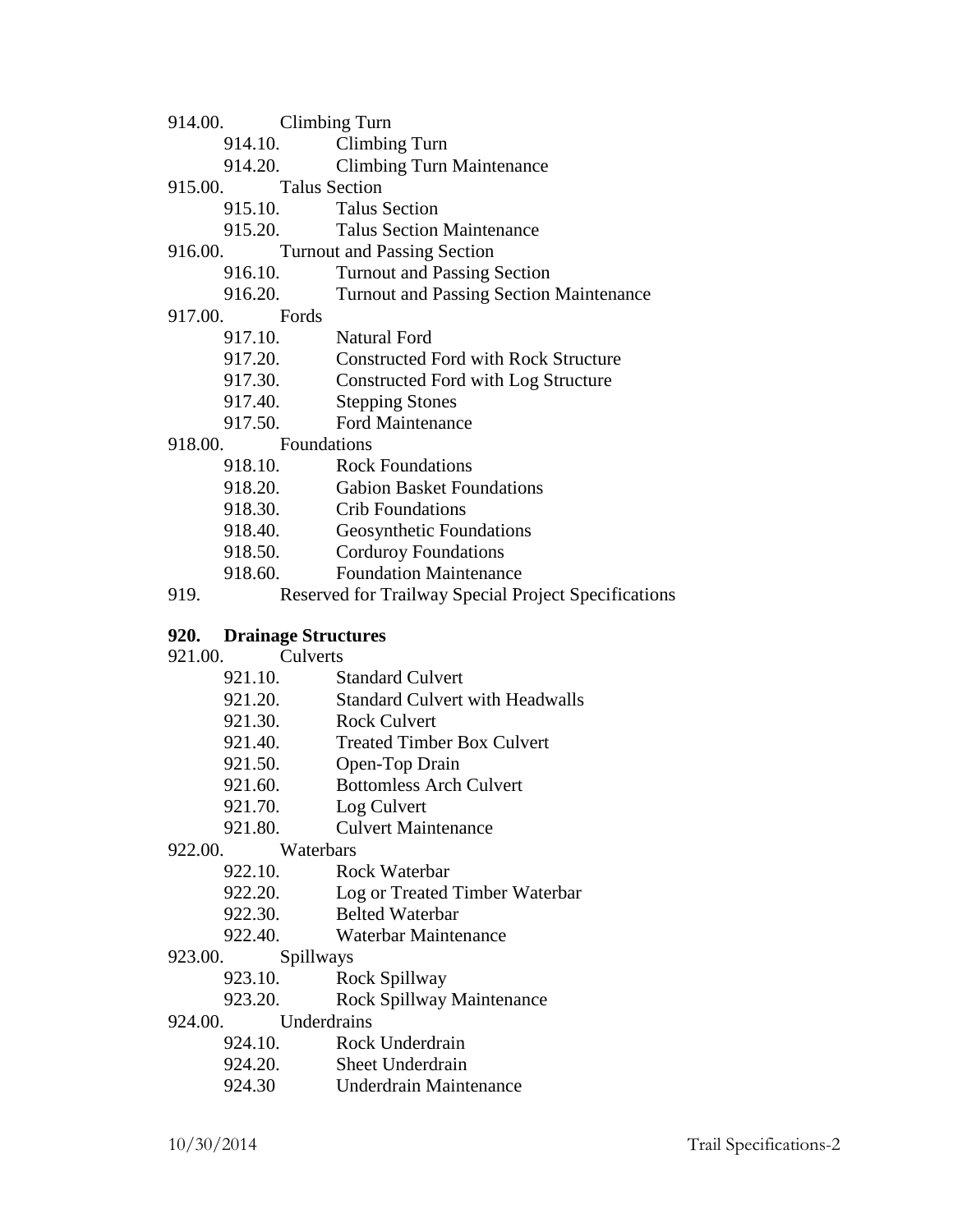| 925.00. |         | <b>Ditches</b>                                                  |
|---------|---------|-----------------------------------------------------------------|
|         | 925.10. | Side Ditch                                                      |
|         |         | 925.20. Leadoff Ditch                                           |
|         |         | 925.30. Ditch Maintenance                                       |
| 926.00. |         | Berms                                                           |
|         |         | 926.10. Berm                                                    |
|         |         | 926.20. Berm Maintenance                                        |
| 927.00. |         | Drain Dips                                                      |
|         | 927.10. | Drain Dip                                                       |
|         | 927.20. | Drain Dip Maintenance                                           |
| 928.00. |         | <b>Check Dams</b>                                               |
|         |         | 928.10. Check Dam                                               |
|         | 928.20. | <b>Check Dam Maintenance</b>                                    |
| 929.    |         | Reserved for Drainage Structures Special Project Specifications |
|         |         | 930. Trail Structures                                           |
| 931.00. |         | Switchbacks                                                     |
|         | 931.10. | Type $1 -$ Radius Switchback                                    |
|         | 931.20. | Type 2 – Circular Landing Switchback                            |
|         | 931.30. | Type 3 – Rectangular Landing Switchback                         |
|         | 931.40. | <b>Switchback Maintenance</b>                                   |
| 932.00. |         | Turnpikes                                                       |
|         | 932.10. | Type $1$ – Standard Turnpike                                    |
|         | 932.20. | Type 2 – Standard Turnpike with Foundation                      |
|         | 932.30. | Turnpike Maintenance                                            |
| 933.00. |         | <b>Side Barriers</b>                                            |
|         | 933.10. | <b>Stacked Rock Barrier</b>                                     |
|         | 933.20. | <b>Masonry Rock Barrier</b>                                     |
|         | 933.30. | Barrier Rail on Grade                                           |
|         | 933.40. | <b>Barrier Rail on Post</b>                                     |
|         | 933.50. | Curbs                                                           |
|         | 933.60. | Guardrail                                                       |
|         | 933.70. | Side Barrier Maintenance                                        |
| 934.00. |         | Puncheons                                                       |
|         | 934.10. | <b>Standard Puncheon</b>                                        |
|         | 934.20. | <b>Puncheon Without Decking</b>                                 |
|         | 934.30. | <b>Puncheon Maintenance</b>                                     |
| 935.00. |         | <b>Retaining Walls</b>                                          |
|         | 935.10. | Log Crib                                                        |
|         | 935.20. | <b>Stacked Rock Retaining Wall</b>                              |
|         |         |                                                                 |

- 935.30. Wire Basket Retaining Wall
- 935.40. Masonry Rock Retaining Wall<br>935.50. Cast-in-place Concrete Retaining
- 935.50. Cast-in-place Concrete Retaining Wall<br>935.60. Retaining Wall Maintenance
- Retaining Wall Maintenance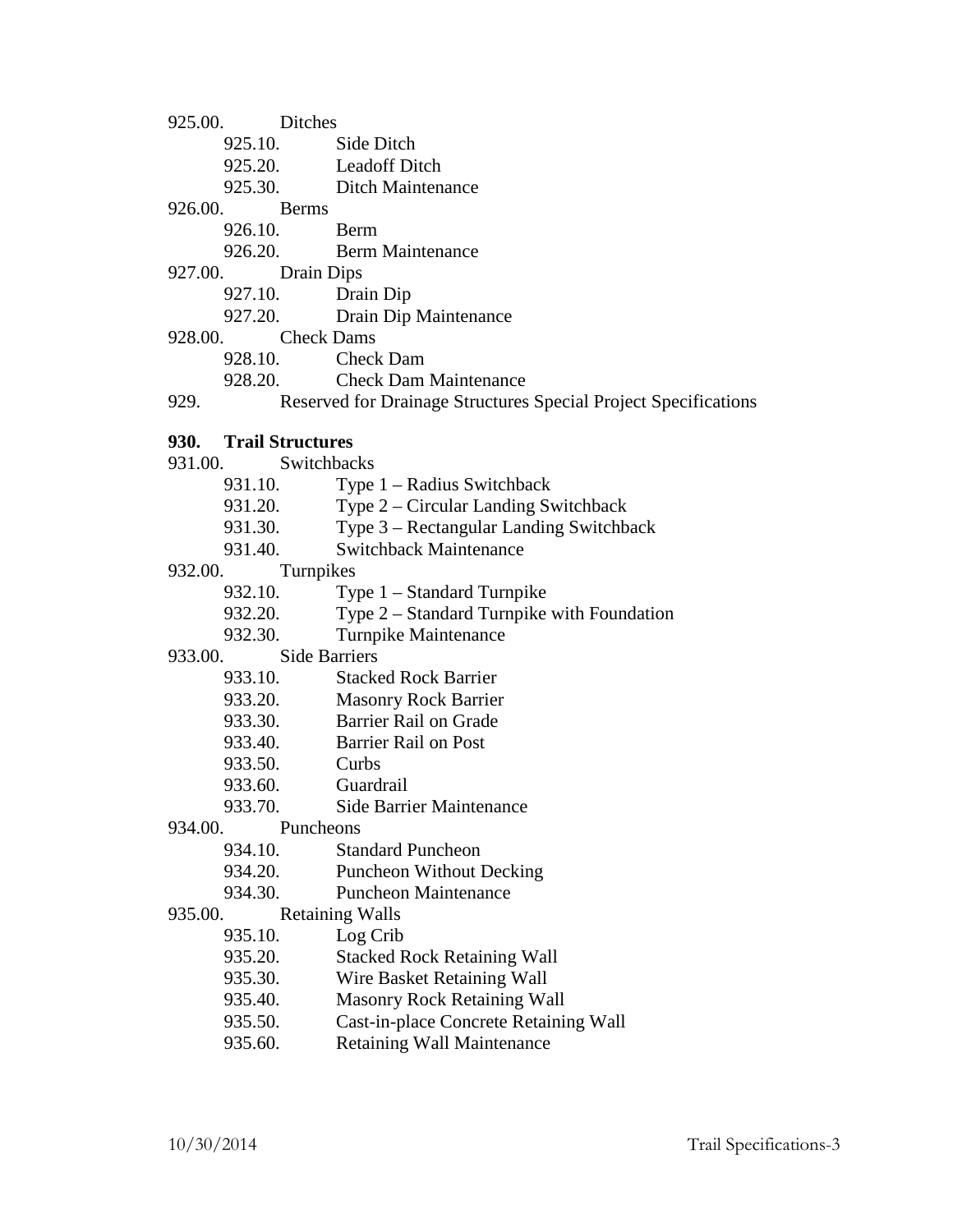#### 936.00. Stairways

- 936.10. Individual Steps
- 936.20. Overlapping Steps
- 936.30. Crib Ladder
- 936.40. Staircase
- 936.50. Ladder
- 936.60. Stairway Maintenance

# 937.00. Railing System

# 937.10. Railing System

937.20. Railing System Maintenance

938.00. Boardwalks

- 938.10. Standard Boardwalk
- 938.20. Elevated Boardwalk
- 938.30. Step and Run
- 938.40. Boardwalk Maintenance
- 939. Reserved for Trail Structures Special Project Specifications

# **940. Restriction Devices**

| 941.00. | Fences |
|---------|--------|
|         |        |

- 941.10. Post and Wire Fence
- 941.20. Post and Rail Fence
- 941.30. Woven Wire Fence
- 941.40. Jack Leg Fence
- 941.50. Stacked Rail (Worm) Fence
- 941.60. Remove and Reset Fence
- 941.70. Fence Maintenance

# 942.00. Gates

| 942.10. | Wire Gate                        |
|---------|----------------------------------|
| 942.20. | <b>Swing Gate</b>                |
| 942.30. | Loose Rail Gate                  |
| 942.40. | Accessible Gate – Kissing Gates  |
| 942.50. | Accessible Gate – Chicanes       |
| 942.60. | Gate Maintenance                 |
| 943.00. | <b>Cattle Guards</b>             |
| 943.10. | <b>Standard Cattle Guard</b>     |
| 943.20. | <b>Above Ground Cattle Guard</b> |

943.30. Cattle Guard Maintenance

#### 944.00. Stiles

- 944.10. Stiles
- 944.20. Stile Maintenance

# 945.00. Bollards

- 945.10. Bollards
- 945.20. Bollard Maintenance
- 949. Reserved for Restriction Devices Special Project Specifications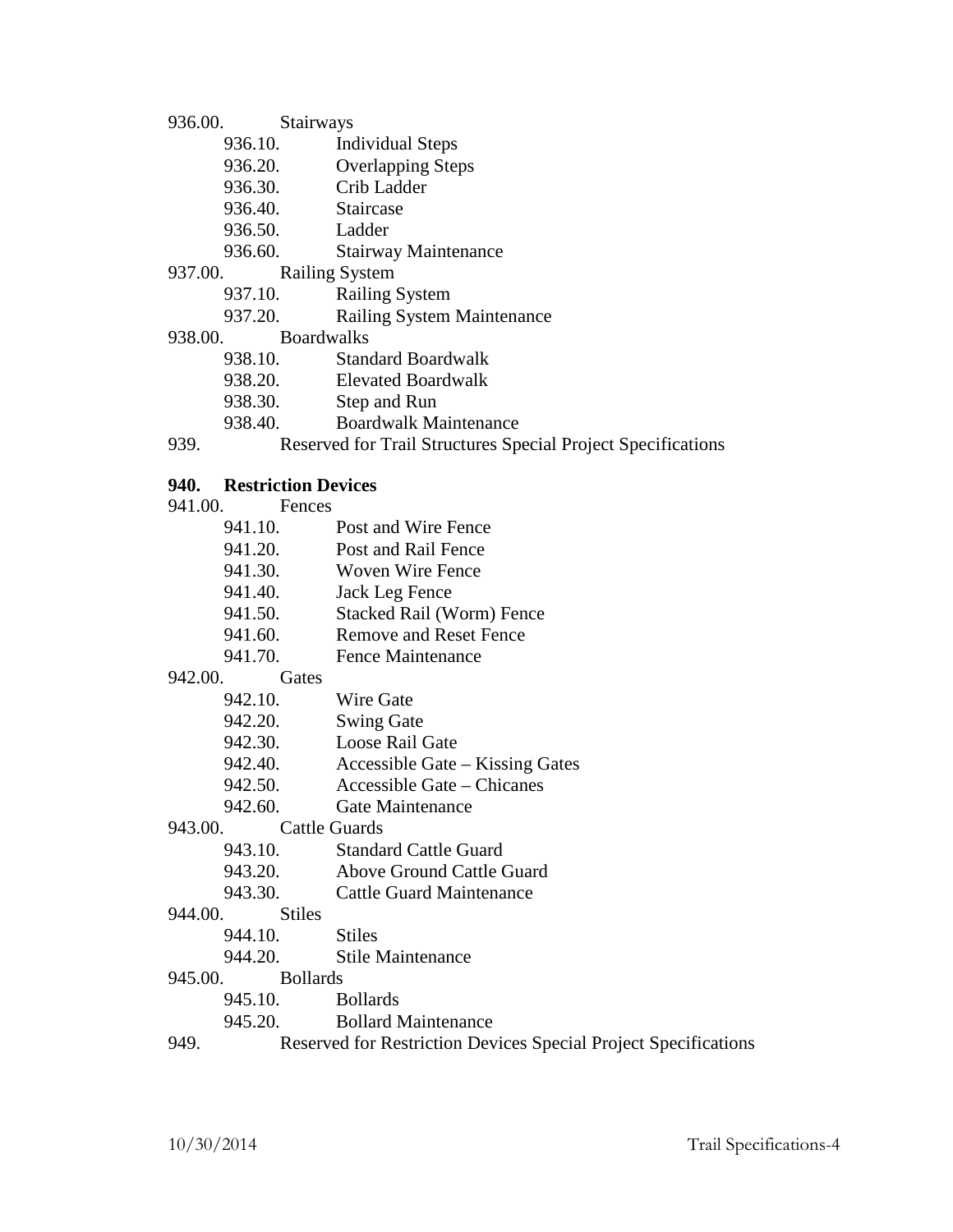#### **950. Signs and Markers**

- 951.00. Signs 951.10. Signs 951.20. Sign Repair and Replacement Maintenance 952.00. Route Markers 952.10. Route Markers 952.20. Route Marker Maintenance 953.00. Reassurance Markers 953.10. Standard Forest Service Blaze 953.20. Manufactured Blazer 953.30. Reassurance Marker Maintenance 954.00. Mileage Markers 952.10. Mile Markers 952.20. Mileage Marker Maintenance
- 955.00. Cairns
	- 955.10. Cairns
	- 955.20. Cairn Maintenance
- 959. Reserved for Route Markers and Signs Special Project Specifications

#### **960. Trail Bridges**

- 961.00. Log Stringer Trail Bridge
	- 961.10. Single Log Stringer Trail Bridge
	- 961.20. Multiple Log Stringer Trail Bridge
- 962.00. Sawn Timber Trail Bridge

962.10. Sawn Timber Stringer Trail Bridge

- 962.20. Longitudinal Nail-Laminated Timber Trail Bridge
- 963.00 Glulam Trail Bridge
	- 963.10. Glulam Stringer Trail Bridge
	- 963.20. Longitudinal Glulam Deck Panel Trail Bridge
- 964.00. Prefabricated Steel Trail Bridge
- 965.00. Trail Bridge Substructures
	- 965.10. Timber Sill on Geocell Pad
	- 965.20. Timber Sill on Gabion Basket
	- 965.30. Timber Sill on Timber Cribbing
	- 965.40. Concrete Leveling Pad on Bedrock
- 966.00. Trail Bridge Maintenance
- 969. Reserved for Trail Bridge Special Project Specifications

# **970. Specialty Structures**

- 971. Reserved for Snow Sheds
- 972. Reserved for Tunnels
- 979. Reserved for Specialty Structures Special Project Specifications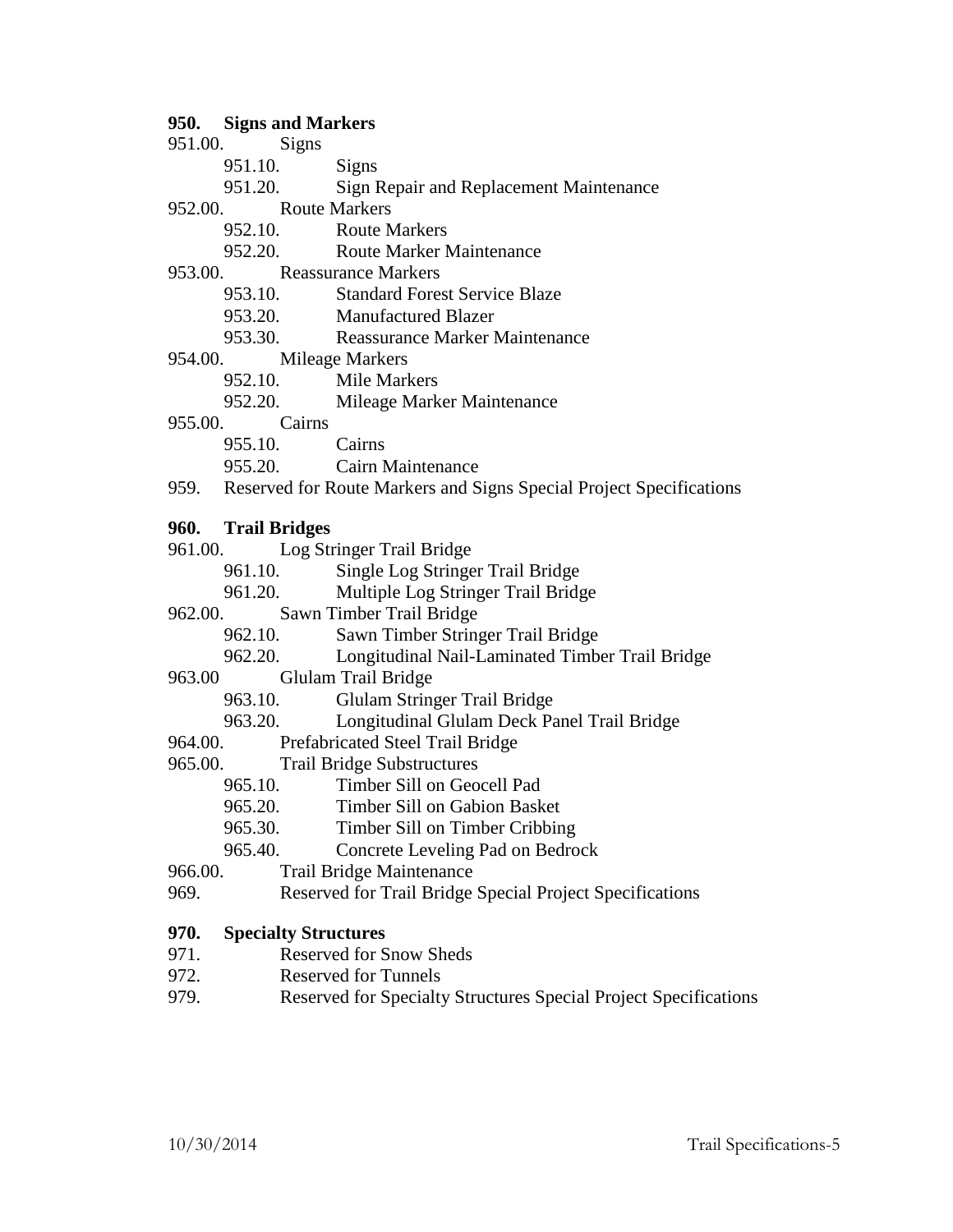# **980. Incidentals**

| 981.00. | Seeding, Fertilizing and Mulching                       |
|---------|---------------------------------------------------------|
| 982.00. | <b>Erosion Control Blankets</b>                         |
| 983.00. | <b>Removal of Structures and Obstructions</b>           |
| 989.00. | Reserved for Incidentals Special Project Specifications |

# **990. Material**

| 991.00. | Rock, Grid Pavement Unit, Aggregate and Asphalt |
|---------|-------------------------------------------------|
| 991.01  | Rock                                            |
| 991.02  | <b>Gabion and Revet Mattress Rock</b>           |
| 991.03  | Grid Pavement Unit                              |
| 991.04  | Pit-Run Aggregate                               |
| 991.05  | <b>Screened Aggregate</b>                       |
| 991.06  | Crushed Aggregate for Base or Surface Course    |
| 991.07  | Asphalt                                         |
| 991.08  | Cement                                          |
| 992.00. | Pipe Material                                   |
| 993.00. | Fence Material                                  |
| 994.00. | Geosynthetic Material                           |
| 994.01  | Geotextile                                      |
| 994.02  | Geonet                                          |
| 994.03  | Geogrid                                         |
| 994.04  | Geocell                                         |
| 994.05  | <b>Sheet Drains</b>                             |
| 995.00. | <b>Material for Timber Structures</b>           |
| 996.00. | Gabion and Revet Mattress Material              |
|         |                                                 |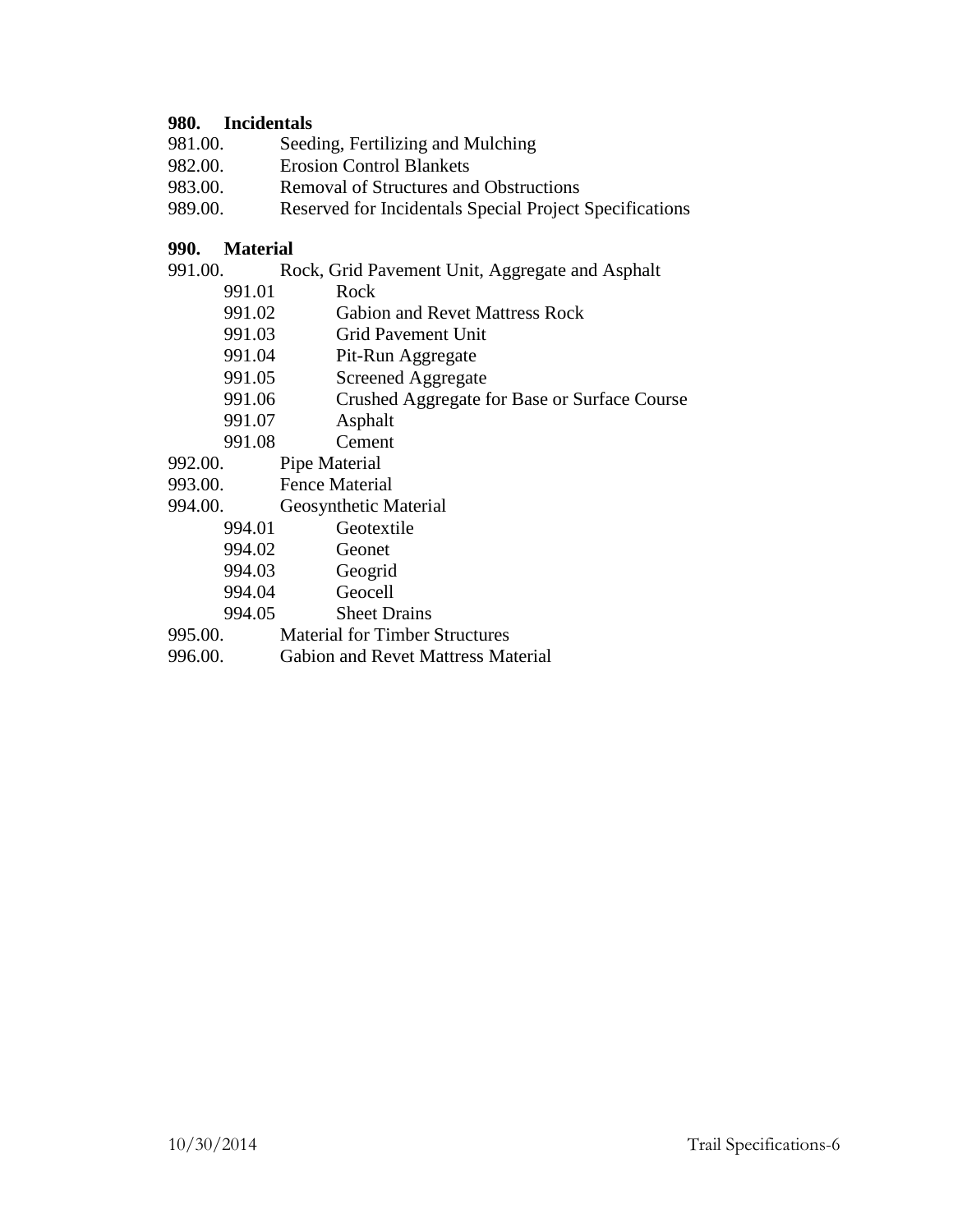# **Section 900 General Specifications**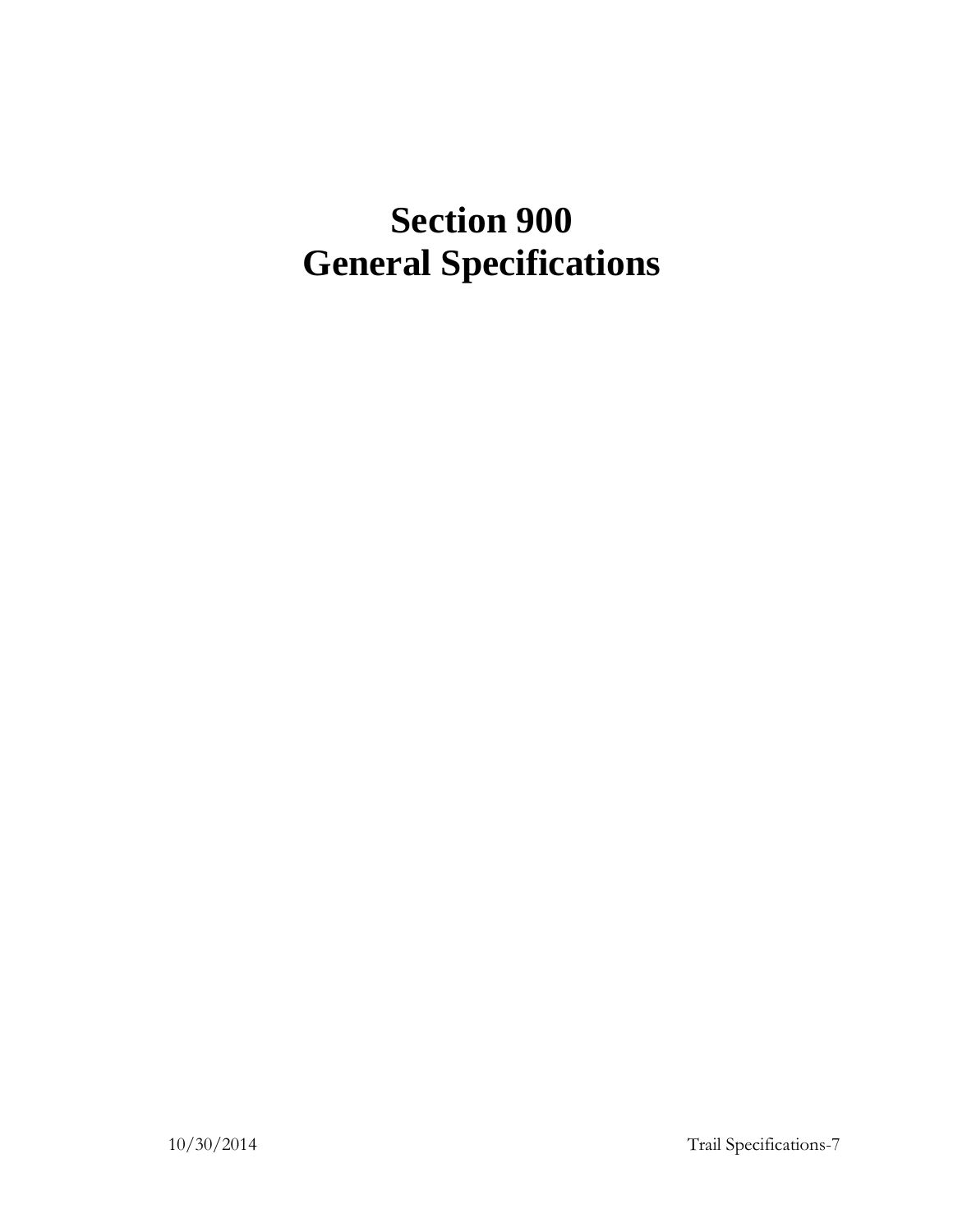# **Section 901—Terms, Format, Abbreviations and Definitions**

**901.01 Meaning of Terms.** These specifications are generally written in the imperative mood. In sentences using the imperative mood, the subject "the Contractor," is implied. Also implied in this language is "shall," "shall be," or similar words or phrases. In material specifications, the subject may also be the supplier, fabricator, or manufacturer supplying material, products, or equipment for use on the project.

Wherever *"directed," "required," "prescribed,"* or similar words are used, the *"direction," "requirement,"* or *"order"* of the Contracting Officer is intended. Similarly, wherever *"approved," "acceptable," suitable," "satisfactory,"* or similar words are used, they mean *"approved by," "acceptable to,"* or *"satisfactory to"* the Contracting Officer.

The word *"will"* generally pertains to decisions or actions of the Contracting Officer.

Whenever in these specifications, or in other contract documents, the following terms (or pronouns in place of them) are used, the intent and meaning shall be interpreted as follows: reference to a specific standard, test, testing method, or specification shall mean the latest published edition or amendment that is in effect at the solicitation issue date for the public works contracts.

**901.02 Specification Format** These specifications are divided into Sections.

Sections 900 through 906, 908 and 909 consist of general contract requirements for which no direct payment is made. The requirements contained in Sections 900 through 906 are applicable to all contracts.

Sections 907, 908, 909 and 910 through 989 consist of construction contract requirements for specific items of work. Work under these Sections is paid for directly or indirectly according to Subsection 906.04 and the Section ordering the work. When there is no pay item in the bid schedule, no direct payment is made.

Sections 990 through 999 contain the material requirements for Sections 910 through 989. No direct payment is made in Sections 990 through 999. Payment for material is included as part of the work required in Sections 910 through 989.

The first three digits of the pay item number identify the Section under which the work is performed.

**901.03 Abbreviations.** Whenever these abbreviations are used in the specifications, they represent the following:

| ' AASHTO | <sup>1</sup> American Association Of State Highway And Transportation Officials |
|----------|---------------------------------------------------------------------------------|
| ABS      | Acrylonitrile-Butadiene-Styrene                                                 |

#### **(a) Acronyms**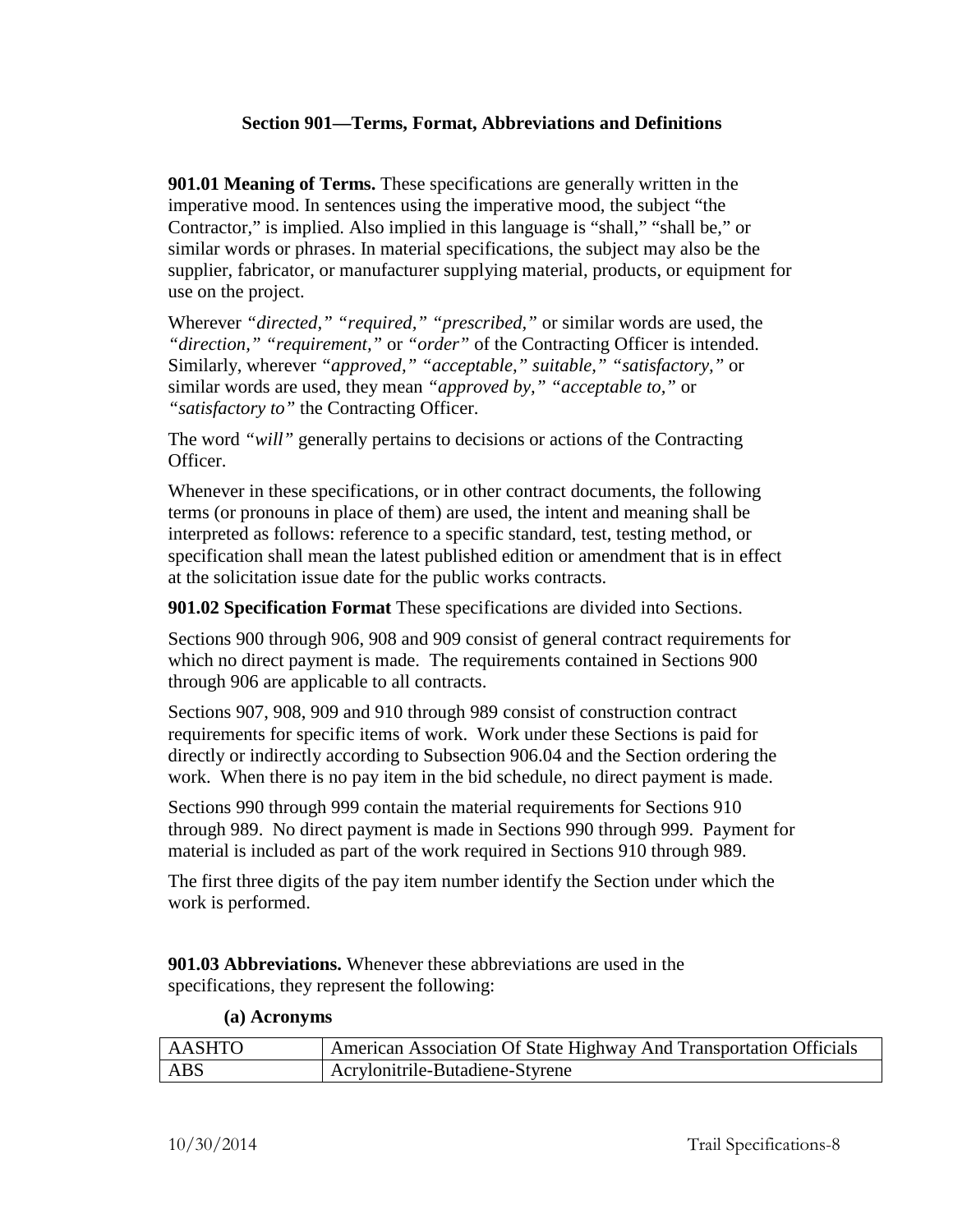| <b>AITC</b>       | American Institute of Timber Construction                  |
|-------------------|------------------------------------------------------------|
| <b>ANSI</b>       | <b>American National Standards Institute</b>               |
| AQ                | <b>Actual Quantities</b>                                   |
| <b>APA</b>        | American Plywood Association                               |
| <b>ASTM</b>       | American Society For Testing And Material                  |
| <b>AWPA</b>       | <b>American Wood Protection Association</b>                |
| CO                | <b>Contracting Officer</b>                                 |
| $\overline{C.F.}$ | <b>Cubic Feet</b>                                          |
| $\overline{C.Y.}$ | Cubic Yard                                                 |
| <b>DQ</b>         | <b>Design Quantities</b>                                   |
| EA                | Each                                                       |
| <b>FAR</b>        | <b>Federal Acquisition Regulation</b>                      |
| g                 | Grams                                                      |
| <b>HDPE</b>       | <b>High-Density Polyethylene</b>                           |
| hr                | Hour                                                       |
| kg                | Kilogram                                                   |
| kN                | Kilonewtons                                                |
| 1 <sub>b</sub>    | Pound                                                      |
| L.F.              | <b>Linear Feet</b>                                         |
| LS                | Lump Sum                                                   |
| <b>LSQ</b>        | <b>Lump Sum Quantities</b>                                 |
| m                 | Meter                                                      |
| m <sup>2</sup>    | <b>Square Meter</b>                                        |
| m <sup>3</sup>    | <b>Cubic Meter</b>                                         |
| mi                | Mile                                                       |
| mm                | Millimeter                                                 |
| MPa               | Megapascals                                                |
| <b>MSE</b>        | Mechanically Stabilized Earth                              |
| $\mathbf N$       | Newton                                                     |
| <b>NBS</b>        | National Bureau Of Standards                               |
| <b>NCMA</b>       | <b>National Concrete Masonry Association</b>               |
| <b>OSHA</b>       | Occupational Safety & Health Administration                |
| Pa                | Pascal                                                     |
| PE                | Polyethylene                                               |
| <b>PS</b>         | Product Standard Issued By The U.S. Department Of Commerce |
| psi               | Pounds Per Square Inch                                     |
| <b>PVC</b>        | Polyvinyl Chloride                                         |
| S.F.              | <b>Square Feet</b>                                         |
| SQ                | <b>Staked Quantities</b>                                   |
| S.Y.              | Square Yard                                                |
| <b>WCLIB</b>      | West Coast Lumber Inspection Bureau                        |
| <b>WWPA</b>       | <b>Western Wood Products Association</b>                   |
| <b>WWPI</b>       | Western Wood Preservers Institute                          |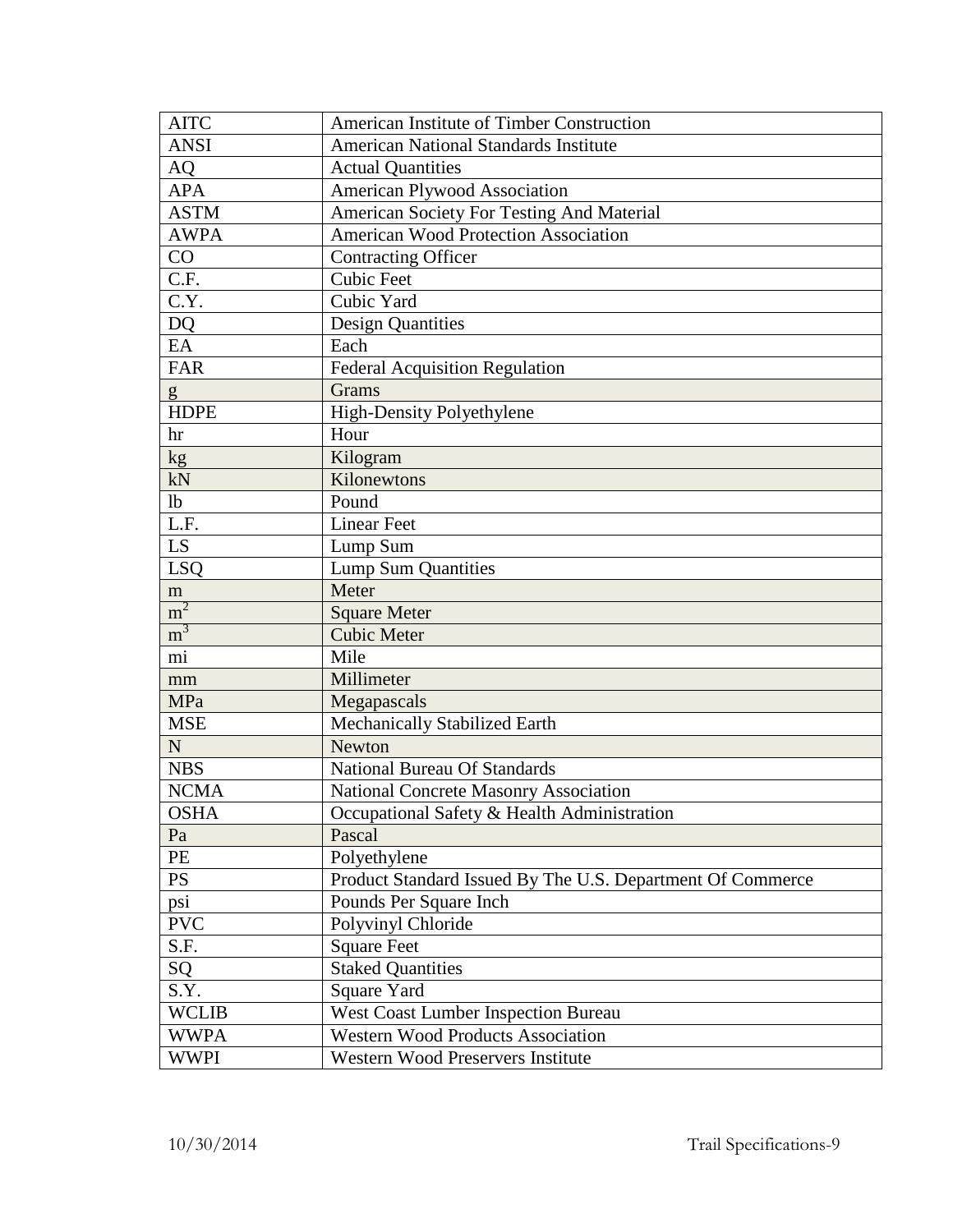Additional abbreviations may be found in Section 101.03 of the Standard Specifications for Construction of Roads and Bridges on Federal Highway Projects (FP-03).

**(b) Slope notation (vertical: horizontal).** For slopes flatter than 1:1, express the slope as the ratio of one unit vertical to a number of units horizontal. For slopes steeper than 1:1, express the slope as the ratio of a number of units vertical to one unit horizontal.

**901.04 Definitions** The following terms, or pronouns in place of them, are used in these specifications or in other contract documents, the intent and meaning are as follows:

**Barriers.** A fence or other obstacle that prevents movement or access.

**Base Course.** The layer or layers of specified material of designed thickness placed on a trailbed to support surfacing.

**Batter.** A backward and upward slope of the face of a wall.

**Berm.** The ridge of material formed on the outer edge of the trail that projects higher than the tread.

**Borrow.** Suitable materials taken from approved sources designated on the plans or on the ground, to be used for embankments and backfilling.

**Bridge.** A trail structure, including supports, erected over a depression or obstruction such as a body of water, a road, a trail, or a railroad that provides a continuous pathway and that has a deck for carrying traffic or other loads.

**Cap Rock.** Rock placed in the top or uppermost layer in a constructed rock structure, such as a talus or rubble rock section or rock retaining wall.

**Catch Point.** The outer limits of a trailway where the excavation and/or embankment intersect with the ground line.

**Clearing Limit.** The area over and beside the trail that is cleared of trees, limbs, and other obstructions.

**Climbing Turn.** A reverse in direction of trail grade without a level landing used to change elevation on a steep slope.

**Compacted.** Consolidation that is obtained by tamping or rolling suitable material until no noticeable displacement of material is observed.

**Contracting Officer (CO).** An official of the Government with the authority to enter into, administer, and/or terminate contracts and make related determinations and findings. The term includes certain authorized representatives of the CO acting within the limits of their authority as delegated by the CO.

**Culvert.** Any structure with a bottom, regardless of the fill depth, the depth of invert, or the presence of a horizontal driving surface, or any bottomless (natural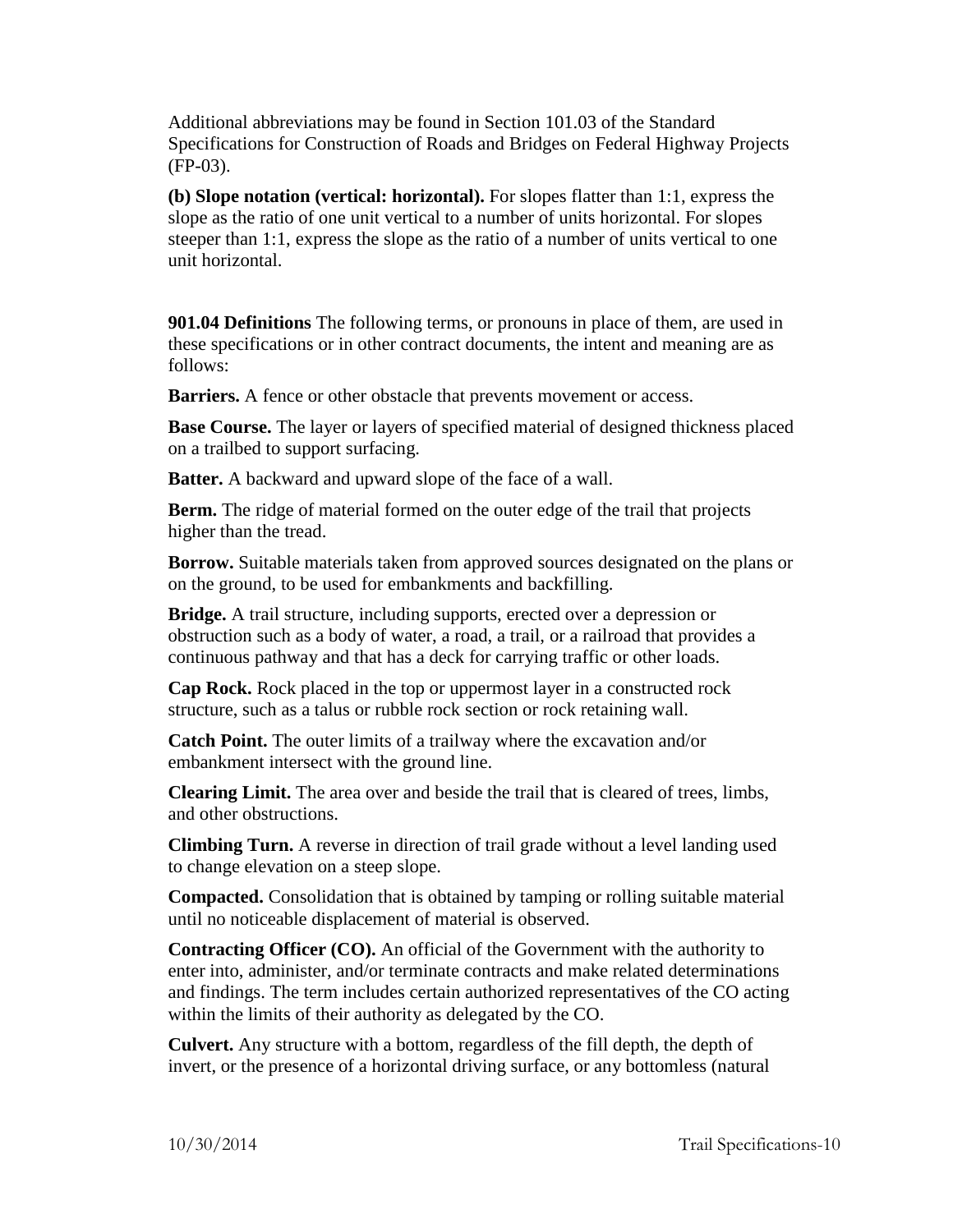channel) structure with footings that does not have wheel loads in direct contact with the top of the structure.

**Curb.** A border defining the edge of the trail or trail bridge.

**Cushion Material.** Native or imported material generally placed over rocky section of unsurfaced trail to provide a usable and maintained traveled way.

**Designated on the Ground.** The location of materials, work areas, and construction items, including lines and grades, marked on the ground with stakes, flagging, tags, or paint.

**Drawings.** Design sheets or fabrication, erection, or construction details submitted to the Government by the Contractor according to FAR Clause 52.236-21 Specifications and Drawings for Construction. Also refers to submissions and submittals.

**Duff.** Organic material overlying rock or mineral soil.

**Embankment.** A structure of suitable material placed on the prepared ground surface and constructed to the trailbed elevation.

**Excess Excavation.** Material in the trailway in excess of that needed for construction of designed trailways.

**Falsework.** Temporary construction work on which a main work is wholly or partly built and supported until the main work is strong enough to support itself.

**Ford.** A water-level stream crossing constructed to provide a level surface for safe traffic passage.

**Full Bench.** Trailbed constructed entirely on undisturbed material.

**Gabion Basket.** Rectangular wire baskets filled with rock used as pervious, semiflexible building blocks for slope and foundation stabilization.

**Grade.** The vertical distance of ascent or descent of the trail expressed as a percentage of the horizontal distance.

**Hazard Tree.** An unstable tree that is likely to fall across the trail.

**Header Rock.** Rock laid with the narrow end towards the face of the wall.

**Inslope.** Where the trails tread is sloped downward toward the backslope.

**Leave Tree.** Trees designated to be left or to remain undisturbed after trail construction.

**Mineral Soil.** Soil or aggregate that is free from organic substances and contains no particles larger than 2 inches at their greatest dimension.

**Outslope.** Where the trail tread is sloped downward toward the embankment or daylight side of the trailway.

**Plans.** The contract plans furnished by the Government showing the location, type, dimensions, and details of work.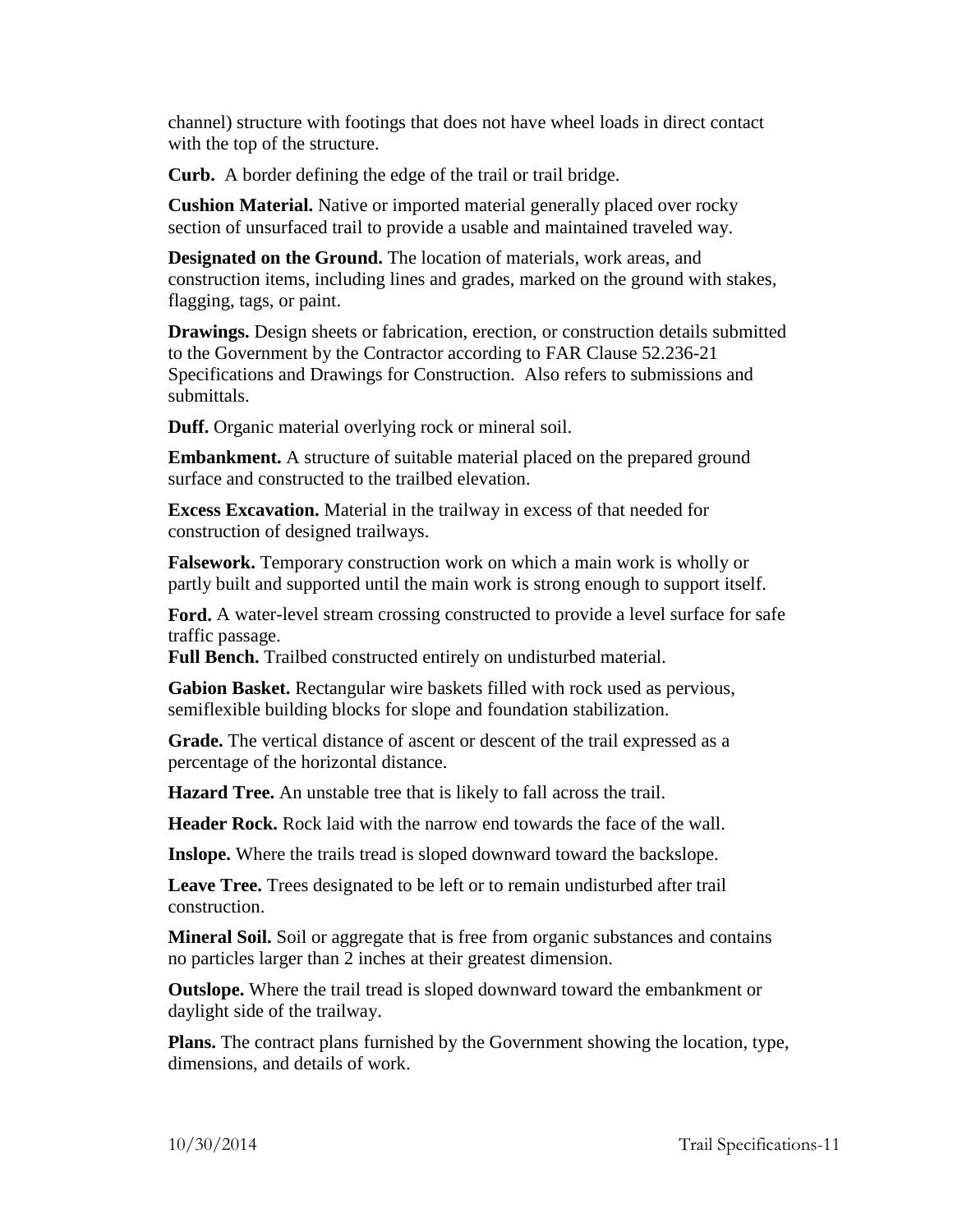**Retainers.** Embedded border of wood or rock used to retain fill and/or surface material.

**Sideslope.** The natural slope of the ground, usually expressed as a percentage.

**Slough.** That material from the backslope or the area of the backslope that has raveled onto the trailbed.

**Slump.** Where the trailbed material has moved downward, causing a dip in the trail grade.

**Special Contract Requirements.** Specifications that detail the conditions and requirements peculiar to an individual project, including additions and revisions to the standard specifications.

**Standard Plans.** Detailed plans approved for repetitive use and included as part of the plans.

**Standard Specifications.** The Standard Specifications for Construction of Trails on Federal Projects approved for general application and repetitive use.

**Surfacing.** Material placed on top of the trailbed or base course that provides the desired tread.

**Suitable Material.** Rock that can be accommodated in the trail structure, and soil free of duff with a recognizable granular texture.

**Switchback.** A reverse in direction of trail grade with a level landing used to change elevation on a steep slope, usually involving special treatment of the approaches, barriers, and drainages.

**Trailbed.** The finished surface on which base course or surfacing may be constructed. For trails without surfacing the trailbed is the tread.

**Trailway.** The portion of the trail within the limits of the excavation and embankment.

**Tread.** The surface portion of the trail upon which traffic moves.

**Turnout.** A short section of extra trail width to provide for passage of trail users.

**Waterbar.** A structure used for turning water off the trail, usually made of logs or stones.

**Water Courses.** Any natural or constructed channel where water naturally flows or will collect and flow during spring runoff, rainstorms, etc.

Additional definitions may be found in Section 101.03 of the Standard Specifications for Construction of Roads and Bridges on Federal Highway Projects (FP-03).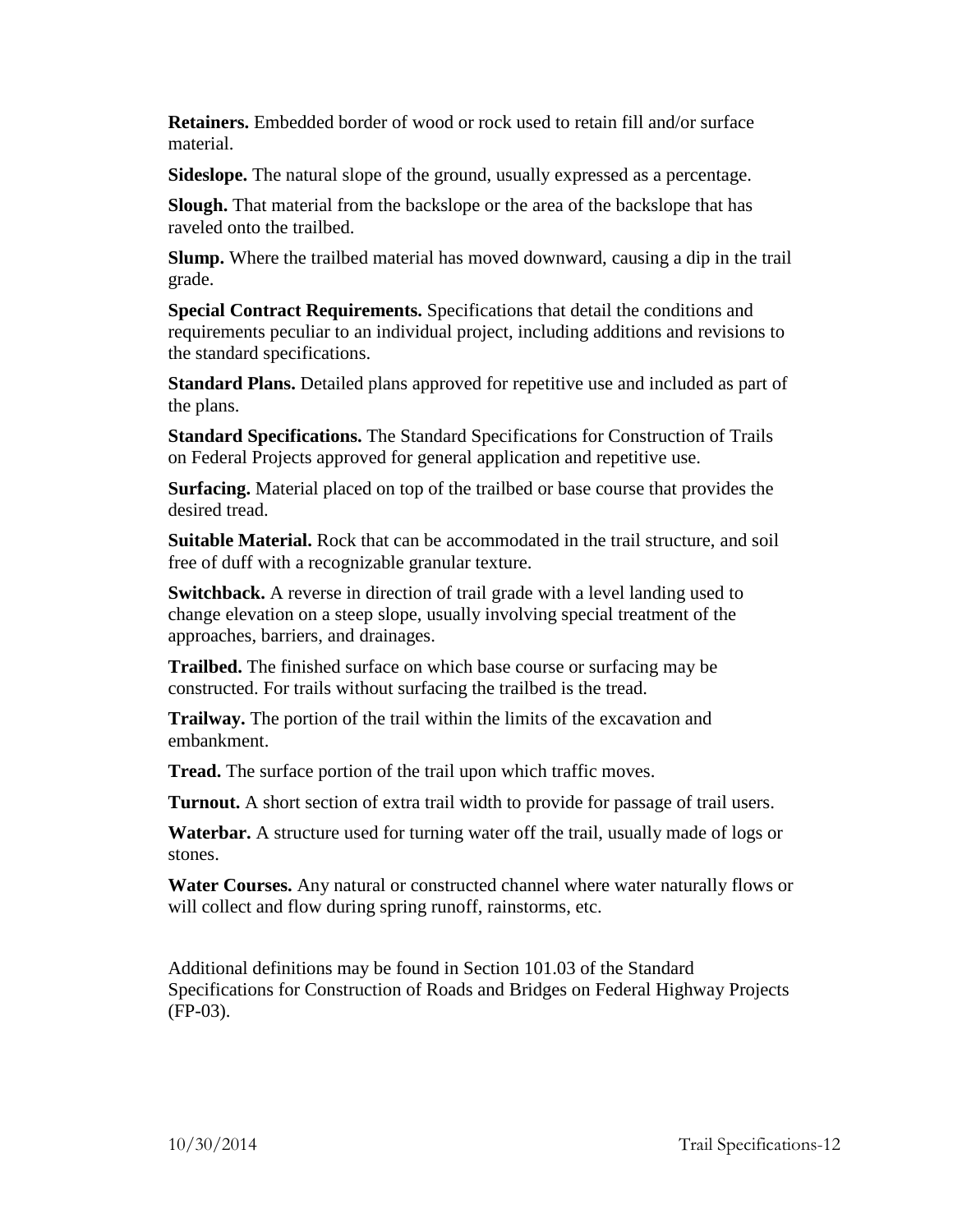# **Section 902—Intent of Contract**

**902.01 Intent of Contract.** The intent of the contract is to provide for the construction and completion of the work described. The precise details of performing the work are not stipulated except as considered essential for the successful completion of the work. Furnish all labor, material, equipment, tools, transportation, and supplies necessary to complete the work according to the contract.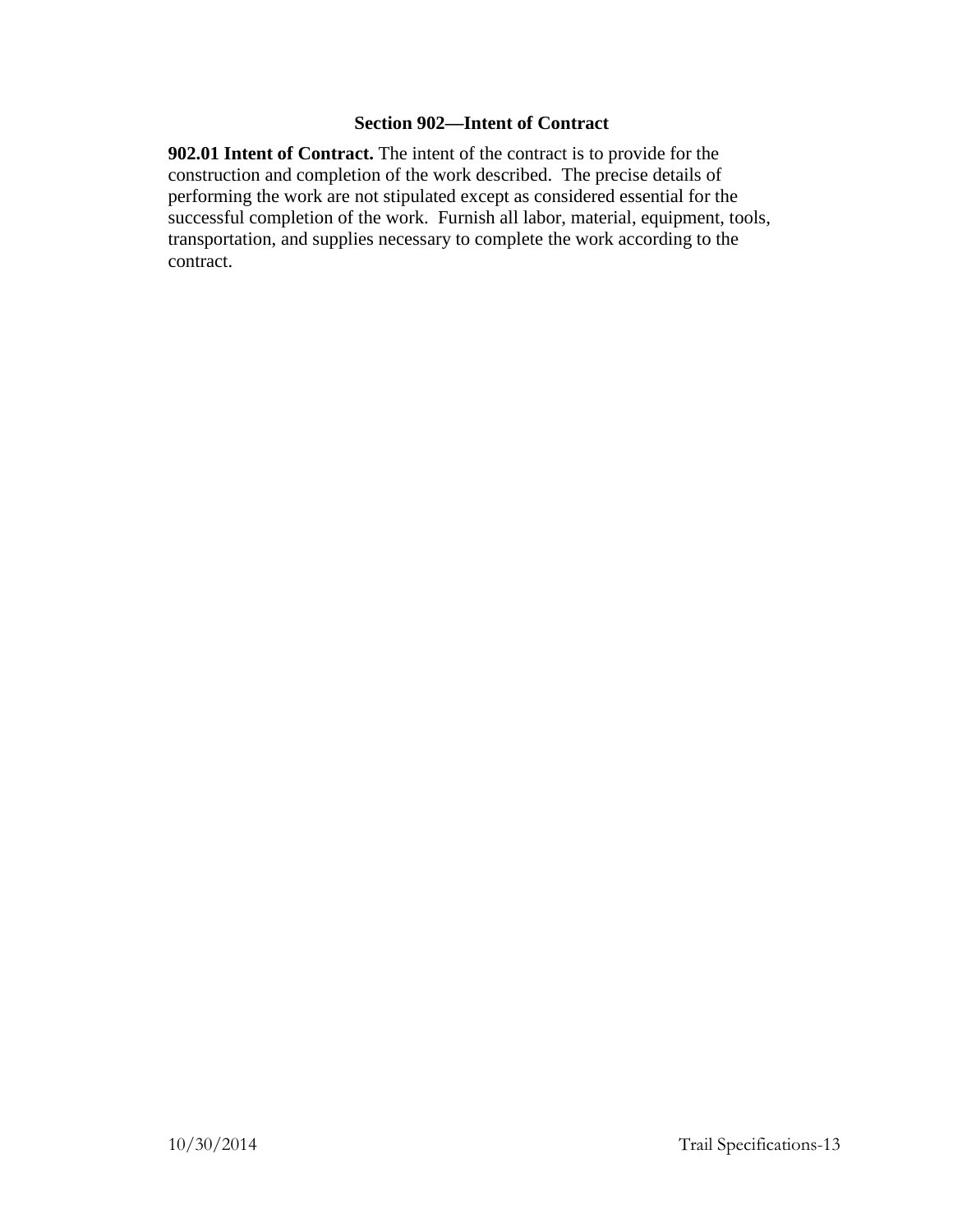# **Section 903—Control of Work**

**903.01 Specifications and Drawings.** Follow the requirements of FAR Clause 52.236-21 Specifications and Drawings for Construction.

**(a) General.** Prepare drawings as necessary to construct the work. Drawings include, but are not limited to, layouts that show the relative position (vertical and horizontal as appropriate) of work to be performed, fabrication details for manufactured items and assemblies, installation and erection procedures, details of post-tensioning and other systems, detailed trench and excavation procedures that conform to OSHA requirements, traffic control implementation drawings, and methods for performing work near existing structures or other areas to be protected. Show all the drawing dimensions in United States customary units.

Drawings shall be a minimum size of 11 by 17 inches and a maximum size of 24 by 36 inches. All text should have a minimum height of 1/8 inch for 24 by 36 inch drawings (D size sheets). Include on each drawing and calculation sheet, the project number, name, and other identification as shown in the contract.

Furnish 5 sets of drawings and supporting calculations for acceptance before performing work covered by the drawings. If drawings are returned for revision, correct and resubmit for acceptance. Allow 40 days per submission for railroad structures and 30 days per submission for all other structures. The review time as specified is applied separately to each drawing submitted. The CO may request additional specific drawings for unique situations in order to clarify layout, construction details, or methodology. If drawings must be resubmitted, the time for acceptance starts over. Obtain written approval before changing or deviating from the accepted drawings.

#### **(b) Specific requirements for concrete and miscellaneous structures**.

(1) Furnish drawings for the following:

(a) Site-specific layouts for all wall types and gabion installations;

(b) Gabion and revet mattress details and installation procedures;

(c) Forms and falsework for reinforced concrete box culverts less than or equal to 6 feet in height;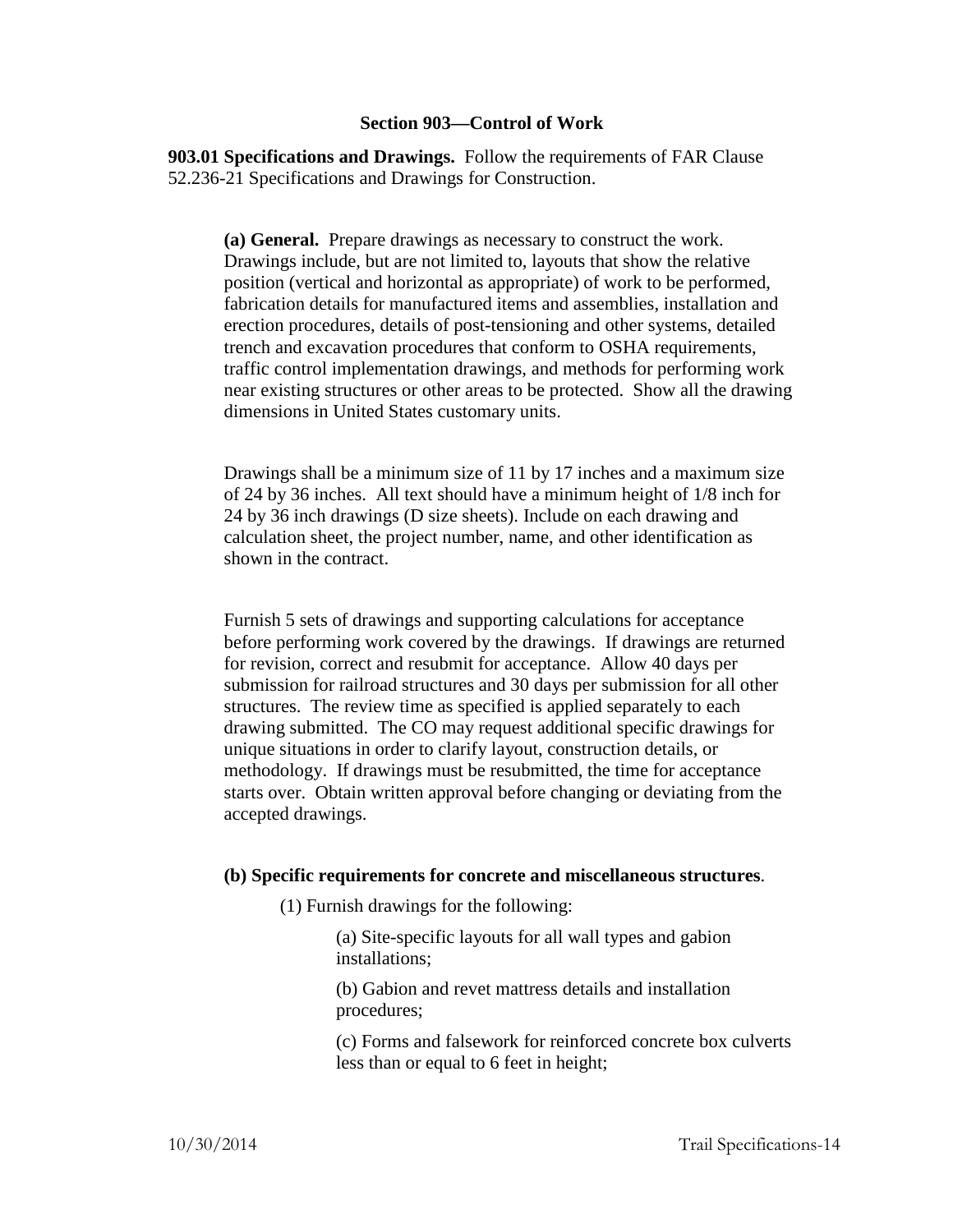(d) Fabrication drawings for bridge railings and parapets;

(e) Fabrication drawings for prestressed members;

(f) Fabrication and installation drawings for expansion joint assemblies;

(g) Fabrication drawings for bearing assemblies;

(h) Construction joint location and concrete deck placement sequences not shown on the plans;

(i) Erection diagrams for Soil-Corrugated Metal Structure interaction systems (multi-plate structures);

(j) Structural steel fabrication drawings;

(k) Utility hangar details; and

- (l) Fabrication and installation drawings for precast items.
- (2) Furnish drawings that bear the seal and signature of a professional engineer proficient in the pertinent design field for the following:

(a) Erection plans;

(b) Reinforced soil slopes details;

(c) MSE wall and crib wall details;

(d) Details and installation procedures for proprietary wall systems;

(e) Temporary bridge structures for public use;

(f) All bridge forms except for railings, parapets, and components less than 6 feet in height;

(g) Shoring systems and cofferdams greater than 6 feet in height;

(h) All shoring systems that support traffic loadings;

(i) Forms and falsework for all structures greater than 6 feet in height;

(j) Post-tensioning systems;

(k) Ground anchors, soil nail, and rock bolt assembly details, layout, and installation and testing procedures;

(l) Tie back wall details; and

(m) Alternate retaining wall details.

(3) Furnish drawings that bear the seal and signature of a professional engineer who is proficient in forms and falsework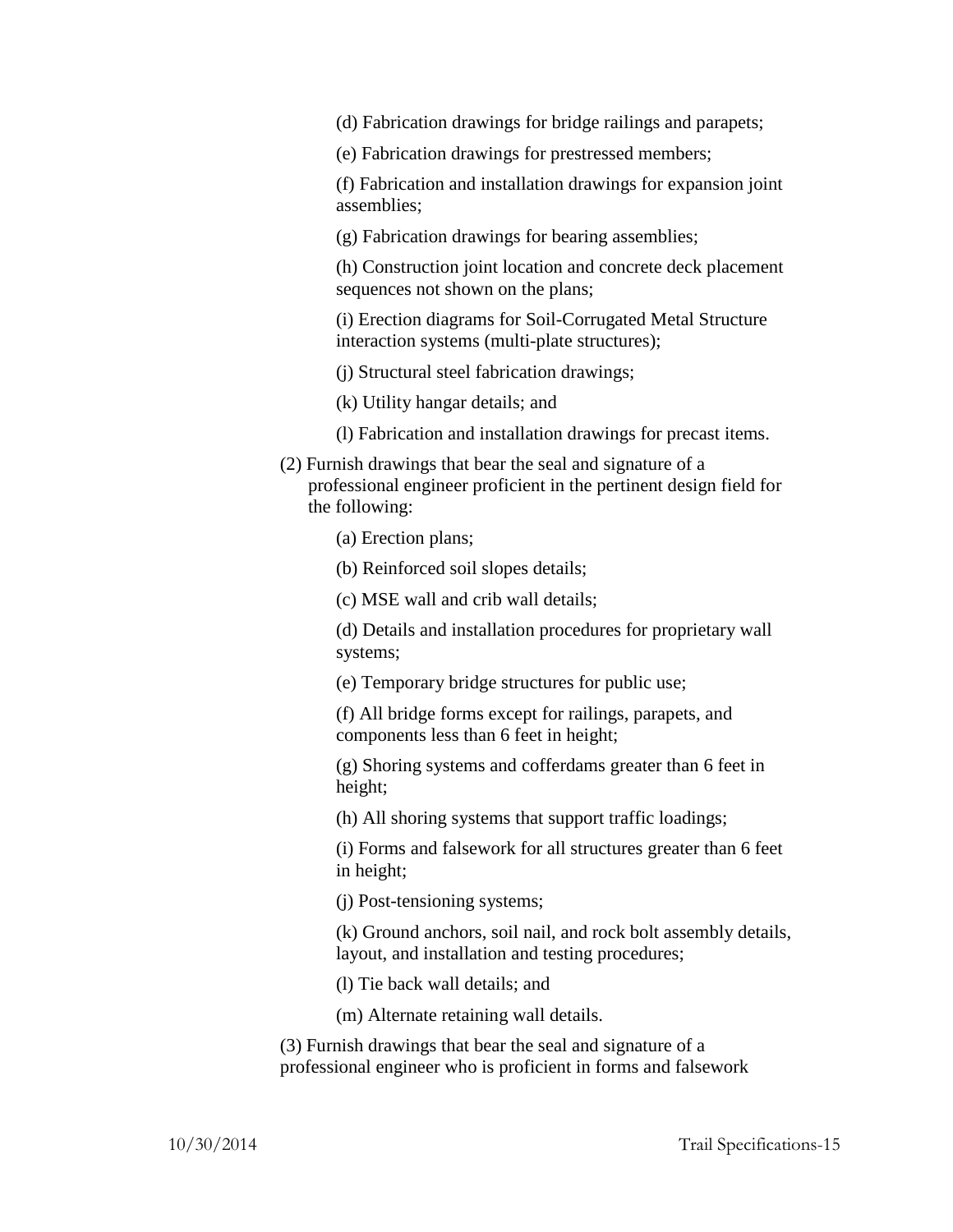design and licensed in the state where the project will be constructed for the following:

> (a) Falsework for any structure with a span exceeding 16 feet;

(b) Falsework for any structure with a height exceeding 14 feet; and

(c) Falsework for structures where traffic, other than workers involved in constructing the structure, will travel under the structure.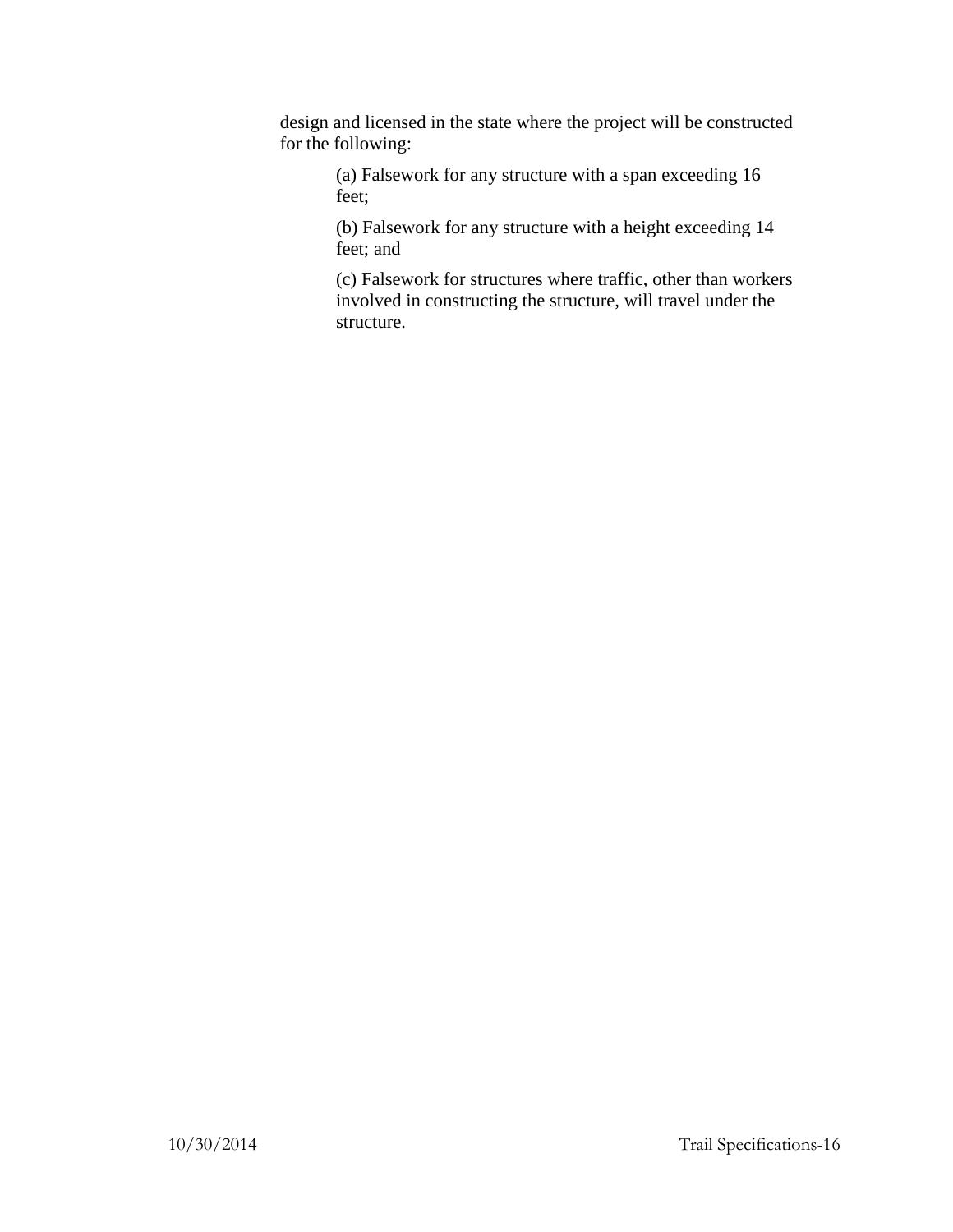# **Section 904—Control of Materials**

**904.01 Handling Materials.** Transport and handle all materials to preserve their quality and fitness for the work. Stockpile, load, and transport aggregates in a manner that will preserve specified gradation and avoid contamination.

Store materials to assure the preservation of their quality and fitness for the work. Locate stored materials to facilitate their prompt inspection. Sites on Governmentadministered land that are not already designated may be used for storage purposes and for placing of equipment only when approved in advance by the CO. Restore all storage sites in accordance with requirements SHOWN ON THE PLANS or as otherwise specified. Arrangements for storage on other than designated sites are the responsibility of the contractor.

# **904.02 Material Sources**

(a) Designated Sources. Sources for materials such as, but not limited to, soil, rock, or logs that are not available from trailway excavation or clearing operations will be designated. Sources of local materials designated in the SPECIAL CONTRACT REQUIREMENTS or SHOWN ON THE PLANS are guaranteed by the Government for the quality and quantity of material in the source.

Use all needed suitable material from the source. The designation of a source includes the right to use areas SHOWN ON THE PLANS for the purposes designated (such as plant sites, stockpiles, and haul roads). Operations are restricted to the confines of the area(s) designated.

Comply with the requirements of 30 CFR 56, subparts B and H. When required, re-establish vegetation in disturbed areas according to section 981.

(b) Contractor-Furnished Sources. Furnish material that produces an end product equivalent in performance to that specified.

**904.03 Restoration.** Shape and grade borrow areas on Government-administered land to make them stable and to minimize future erosion. Dispose of debris resulting from development of material sources by scattering, unless otherwise specified. Do not scatter debris within the clearing limits of trails or within roadsides. Cut off stumps to less than 12 inches above the ground as measured on the uphill side of the stump.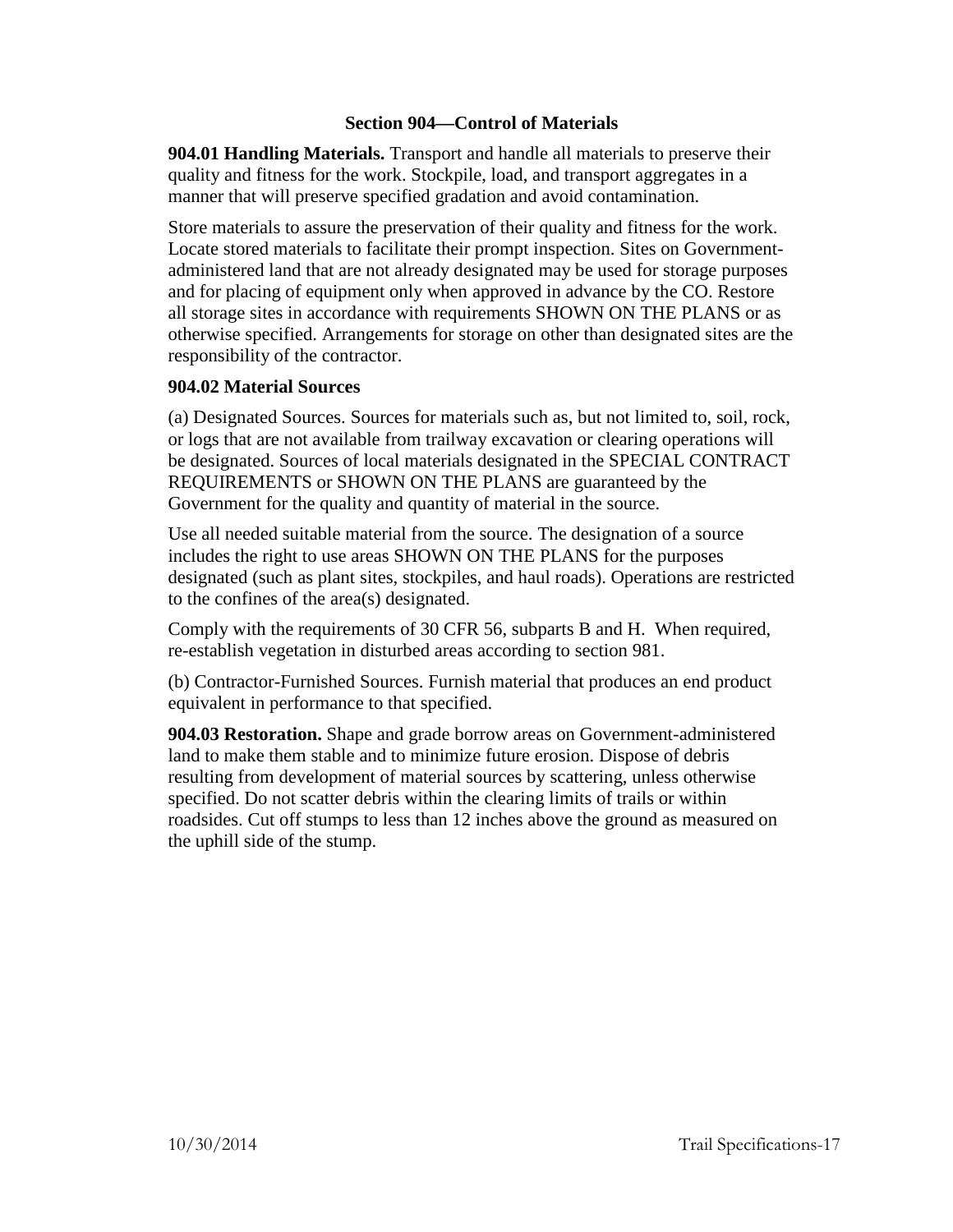# **Section 905—Quality Assurance and Quantity Measurement**

# **Description**

**905.01** This work consists of providing certification that the quality and quantity of construction conform to the plans, specifications, and requirements of the contract.

# **Construction**

# **905.02 Certification and Measurements**

**(a) Offsite-Produced Materials.** Furnish signed certificates executed by the manufacturer, supplier, or vendor, stipulating that all offsite-produced materials incorporated in the work meet applicable requirements SHOWN ON THE PLANS or stated in the specifications. Furnish a certificate for each commodity or invoice.

**(b) Quantity Measurements.** Submit quantities to the CO for periodic progress payments, and the CO will compute payments. Quantities are subject to verification.

**905.03 Records.** Maintain a set of contract plans depicting as-built conditions resulting from approved changes. Maintain the plans in a current condition and indicate changes from the original contract plans in red. Give the plans to the CO upon the completion of the contract work.

# **Measurement**

**905.04 Method.** There will be no separate measurement for this item.

# **Payment**

**905.05** Payment will be considered incidental to other pay items in this contract.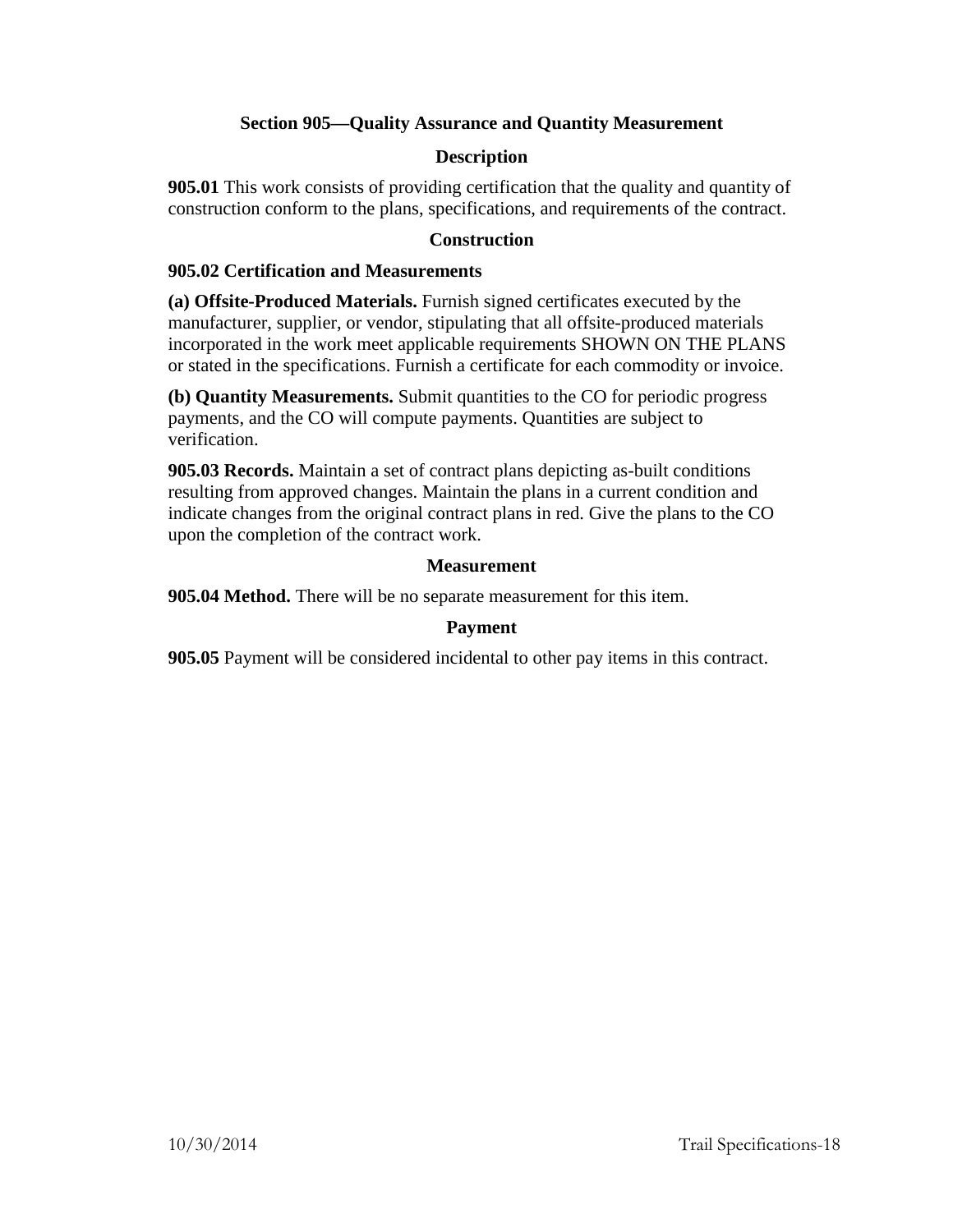#### **Section 906—Measurement and Payment**

**906.01 General.** Measurement and payment for contract work will be made only for and under those pay items included in the SCHEDULE OF ITEMS. All other work and materials will be considered incidental and included in the payment of the PAY ITEMS in the SCHEDULE OF ITEMS.

When more than one class, size, or thickness is specified in the SCHEDULE OF ITEMS for any PAY ITEM, suffixes will be added to the item number to differentiate between the items.

**906.02 Determination of Quantities.** The following measurements and calculations are to be used to determine contract quantities for payment:

Make measurements for seeding, geotextiles, and erosion control blankets along slope lines.

For retaining walls, measure by the square foot of front wall face.

Measure structures according to neat lines SHOWN ON THE PLANS or as altered by the CO in writing to fit field conditions. Make measurements along the centerline and parallel to the specified grade or foundation or as SHOWN ON THE PLANS.

Deduct lengths for stairways, turnpike, puncheon, retaining walls, wire baskets, switchbacks, bridges, and bridge approaches from the measurement of excavation in Section 911 unless these items are specified as incidental to excavation in Section 911.

For standard manufactured items, such as fence, wire, plates, rolled shapes, and pipe conduits identified by gage, weight, section dimensions, and the like, such identification shall be considered the nominal weights or dimensions. Manufacturer's tolerances will be accepted unless controlled by tolerances in the cited specifications.

**906.03 Units of Measurement.** Payment will be made by units defined and determined according to U.S. Customary measure and by the following:

(a) Cubic Yard. A measurement computed by one of the following methods:

(1) Excavation, embankment, or borrow. The measurement computed by the average-end-area method from measurements made longitudinally along a centerline or other reference line.

(2) Material in place or stockpiled. The measurement computed with the dimensions of the in-place material using average-end-area method or prismodial formula.

(3) Material in the Delivery Vehicle. The measurement computed using measurements of material in the hauling vehicles at the point of delivery.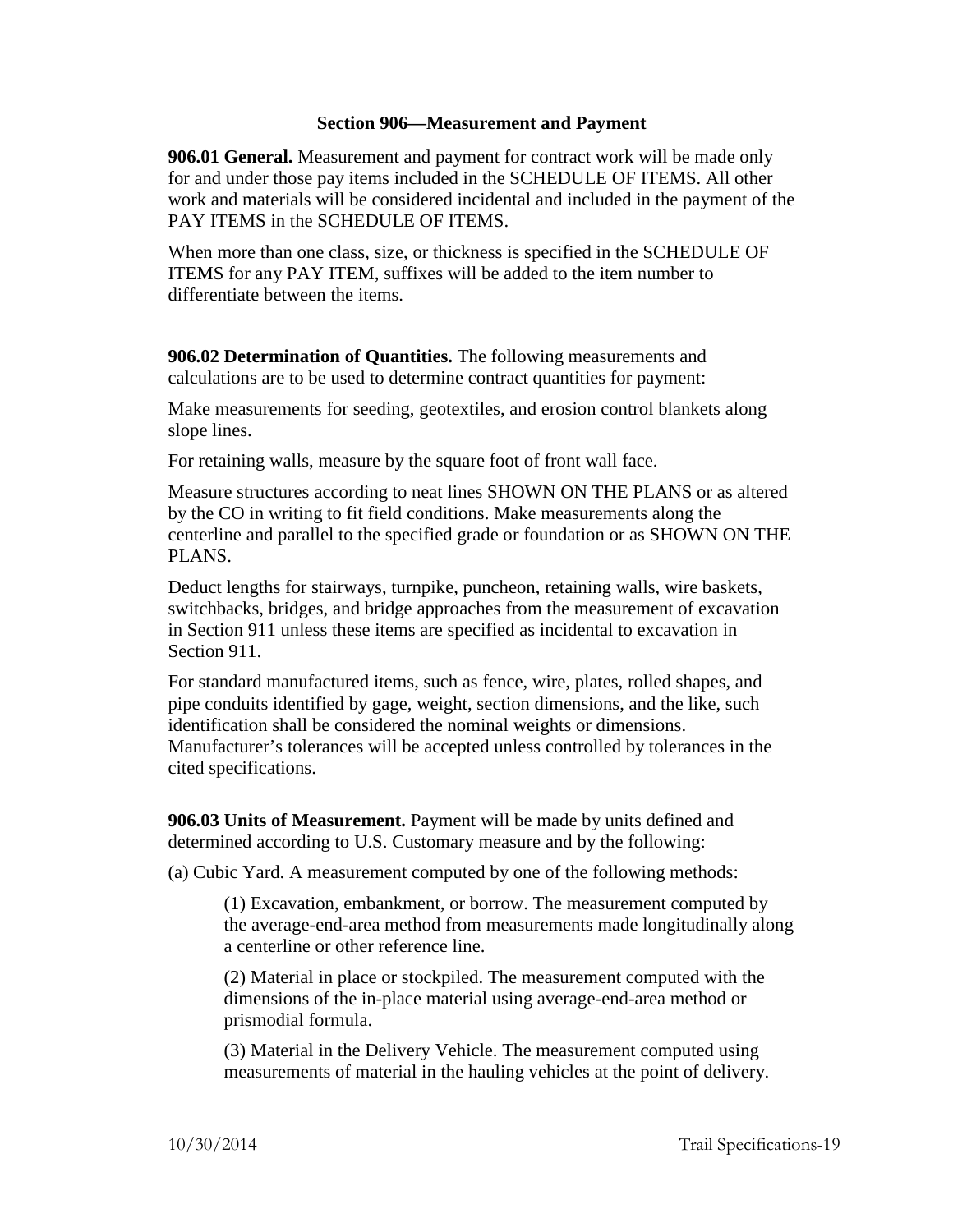Vehicles shall be loaded to at least their water-level capacity. Leveling of the loads may be required when vehicles arrive at the delivery point.

(b) Each (EA). One complete unit, which may consist of one or more parts.

(c) Lump Sum (LS). The quantities that denote one complete unit of work as required by or described in the contract, including necessary materials, equipment, and labor to complete the job.

**906.04 Methods of Measurement.** One of the following methods of measurement for determining final payment is DESIGNATED ON THE SCHEDULE OF ITEMS for each PAY ITEM:

(a) Designed Quantities. These quantities denote the final number of units to be paid for under the terms of the contract. They are based upon the original design data available prior to advertising the project. Original design data include the preliminary survey information, design assumptions, calculations, and plans. Changes in the number of units DESIGNATED IN THE SCHEDULE OF ITEMS may be authorized under the following conditions:

(1) As a result of changes in the work approved by the CO.

(2) As a result of the CO determining that errors exist in the original design that cause a PAY ITEM quantity to change by 15 percent or more.

(3) As a result of the contractor submitting to the CO a written request showing evidence of errors in the original design that cause a PAY ITEM quantity to change by 15 percent or more. The evidence must be verifiable and consist of calculations, plans, or other data that show how the designed quantity is believed to be in error.

(b) Staked Quantities (SQ). These quantities are determined from staked measurements prior to the construction.

(c) Actual Quantities (AQ). These quantities are determined from measurement of completed work.

(d) Vehicle Quantities. These quantities are measured or weighed in hauling vehicles.

(e) Lump Sum Quantities (LSQ). These quantities denote one complete unit of work as required by or described in the contract, including necessary materials, equipment, and labor to complete the job.

**906.05 Government-Furnished Materials.** When materials are furnished by the Forest Service, the note "Government-Furnished Materials" will be added to the description of the PAY ITEM.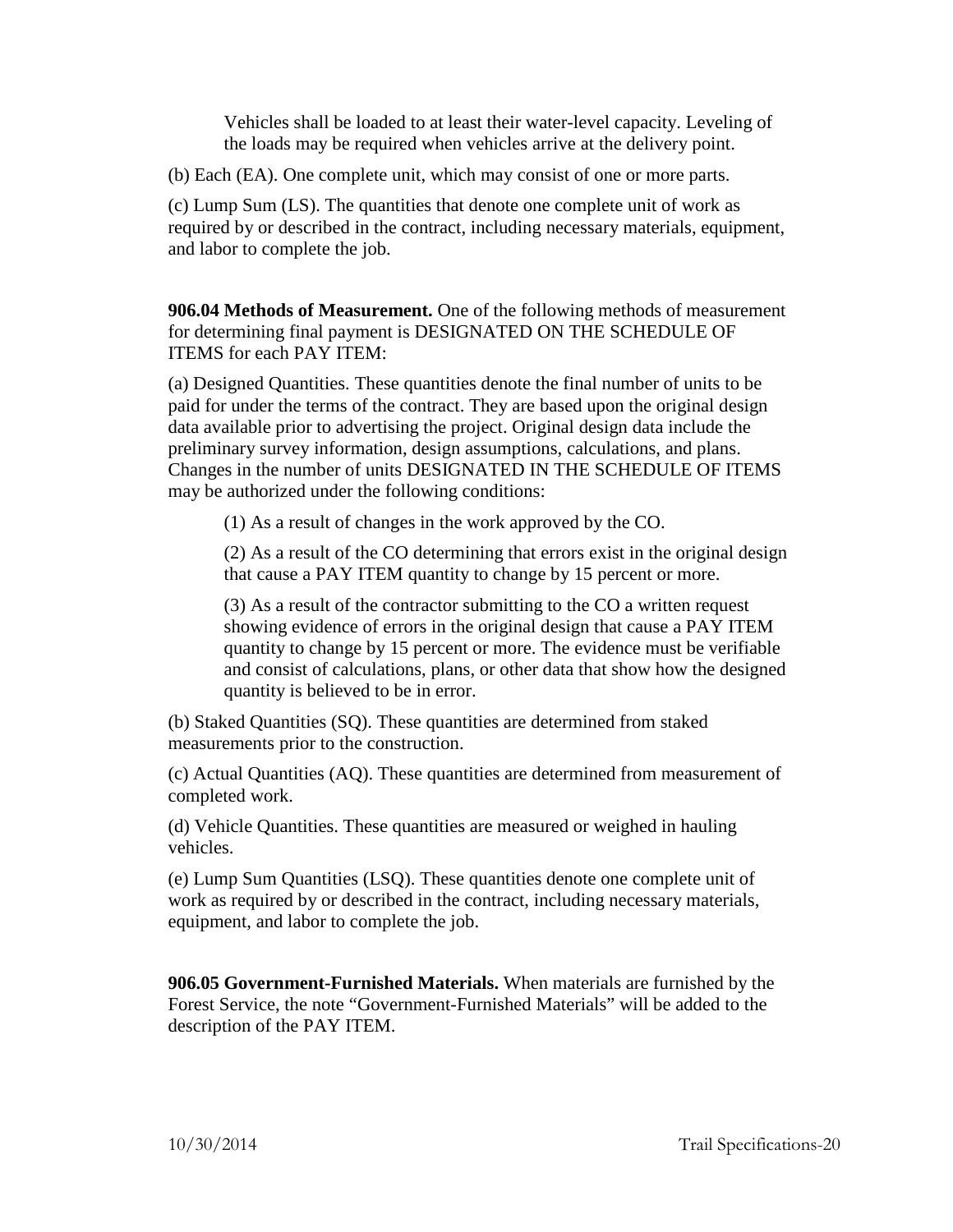# **Section 907—Mobilization**

#### **Description**

**907.01** This work consists of moving personnel, equipment, material, and incidentals to the project and performing all work necessary before beginning work at the project site. Mobilization includes the costs associated with obtaining permits, insurance, and bonds. Mobilization is not intended to pay for the costs of materials before they are used on the project site.

# **Payment**

**907.02** The accepted quantity, measured as provided in Subsection 906.02, will be paid at the contract price per unit of measurement for the Section 907 pay item shown in the bid schedule. Payment will be full compensation for the work prescribed in this Section.

Progress payments for mobilization lump sum will be paid as follows:

(a) Bond premiums will be reimbursed according to FAR Clause 52.232-5, Payments Under Fixed-Price Construction Contracts, after receipt of the evidence of payment. Reimburse for bond premiums before issuing the Notice to Proceed if evidence of payment is received.

(b) When 5 percent of the original contract amount is earned from other bid items, 50 percent of the mobilization item, or 5 percent of the original contract amount, whichever is less, will be paid.

(c) When 10 percent of the original contract amount is earned from other bid items, 100 percent of the mobilization item, or 10 percent of the original contract amount, whichever is less, will be paid.

(d) Any portion of the mobilization item in excess of 10 percent of the original contract amount will be paid after final acceptance. Pay any unpaid amount for mobilization upon final acceptance of all work items.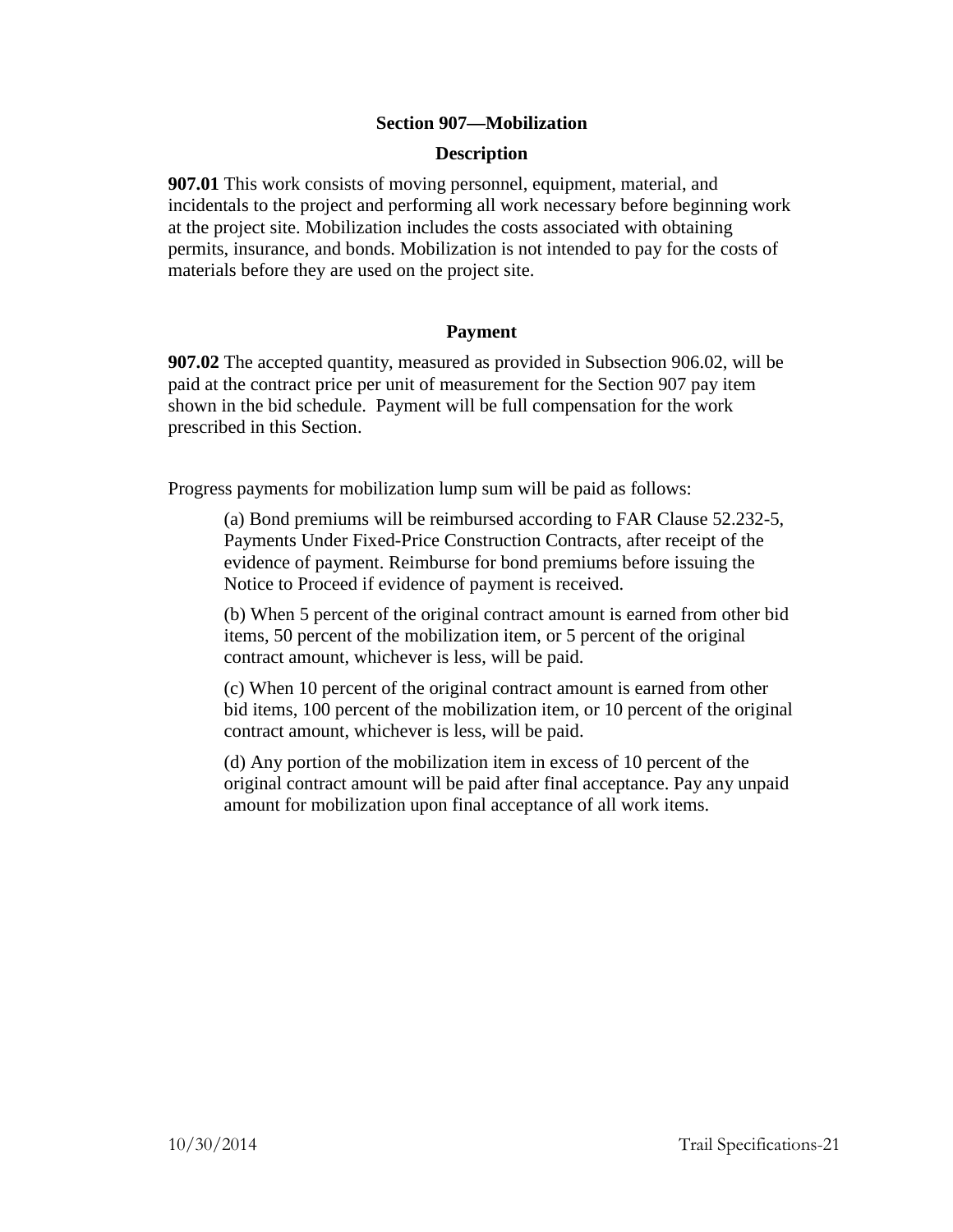# **Section 908—Construction Staking, Flagging, and Cleanup**

# **Description**

**908.01** This work consists of establishing any control points needed in addition to existing staking, and removing and disposing of all construction stakes, tags, flagging, and plastic ribbon from the project area.

# **Construction**

**908.02 General.** The Government will set initial construction stakes or flagging, and control points, and furnish the contractor with all necessary information relating to lines, slopes, and grades. These stakes and flagging constitute the field control.

Furnish and maintain additional stakes, flagging, templates, batter boards, and other materials and supplies necessary for marking and maintaining points and lines established. Do not perform work in the absence of control points. If any construction control points are destroyed, displaced, or erroneous, notify the CO. Uniformly contour alignment and construct grade from control point to control point.

Remove all construction stakes, tags, flagging, and plastic ribbon from the project area within 7 days after the final inspection of all other work on the project. Dispose of all stakes, tags, flagging, and plastic ribbon off Governmentadministered lands unless otherwise designated.

#### **Measurement**

**908.03** There will be no separate measurement for this item.

#### **Payment**

**908.04** Trail staking, flagging, and cleanup will be considered incidental to other pay items in this contract, and additional payment will not be made.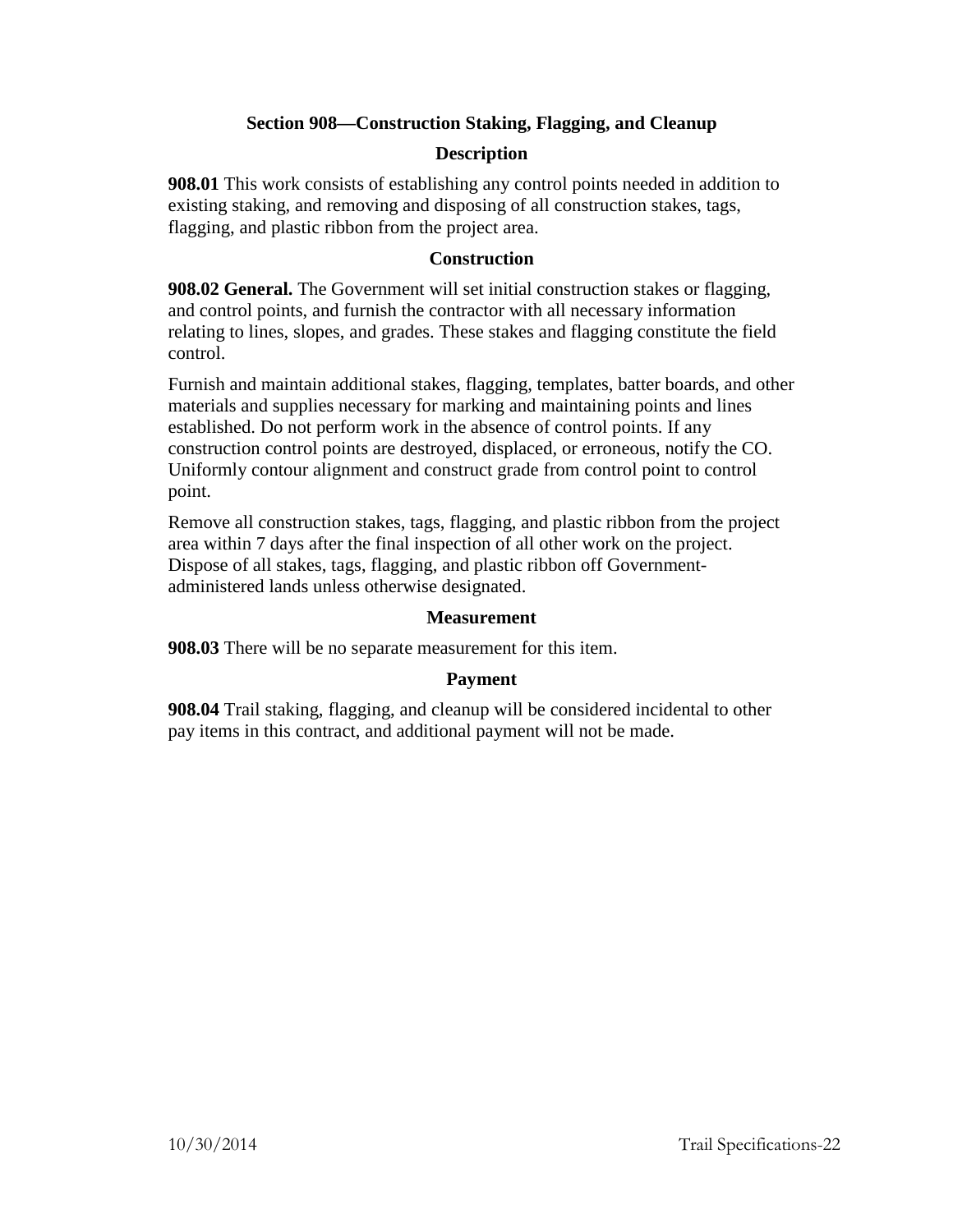# **Section 909— Maintenance for Traffic and Temporary Construction Access**

# **Description**

**909.00.01** This work consists of maintaining existing trails that are undergoing improvements open and maintained in such a condition as to safely accommodate traffic and providing temporary construction access to the site. Maintaining the trail for traffic and temporary access may be covered by subsection:

| 909.10 | Maintenance for Traffic              |
|--------|--------------------------------------|
| 909.20 | <b>Temporary Construction Access</b> |

#### **Measurement**

**909.00.02** There will be no separate measurement for these items.

#### **Payment**

**909.00.03** Maintaining the trail for public access and providing temporary construction access will be considered incidental to other pay items in this contract, and additional payment will not be made.

#### **909.10 - Maintenance for Traffic**

#### **Description**

**909.10.01 Keep** existing trails that are undergoing improvements open and maintained in such a condition as to safely accommodate traffic. Provide and maintain temporary detours, approaches, or crossings and intersections with trails, roads, businesses, parking lots, and campgrounds in a safe and passable condition. Perform no work that interferes or conflicts with traffic until a plan for handling traffic has been submitted and approved. Specific requirements for detours or closures are SHOWN ON THE PLANS or in the SPECIAL CONTRACT REQUIREMENTS.

Before any suspension of work, take precautions necessary to prevent damage to the project, such as temporary detours, approaches, crossings, or intersections, and make provisions for normal drainage and to minimize erosion. Leave all trailways in a condition suitable for traffic unless otherwise specified.

The Government may permit use of portions of the project during periods when operations are shut down. All maintenance attributable to permitted use during periods of work suspension will be provided by the Government. The contractor is responsible for any maintenance that is not attributable to use or that is necessary during suspensions resulting from fault or negligence of the contractor.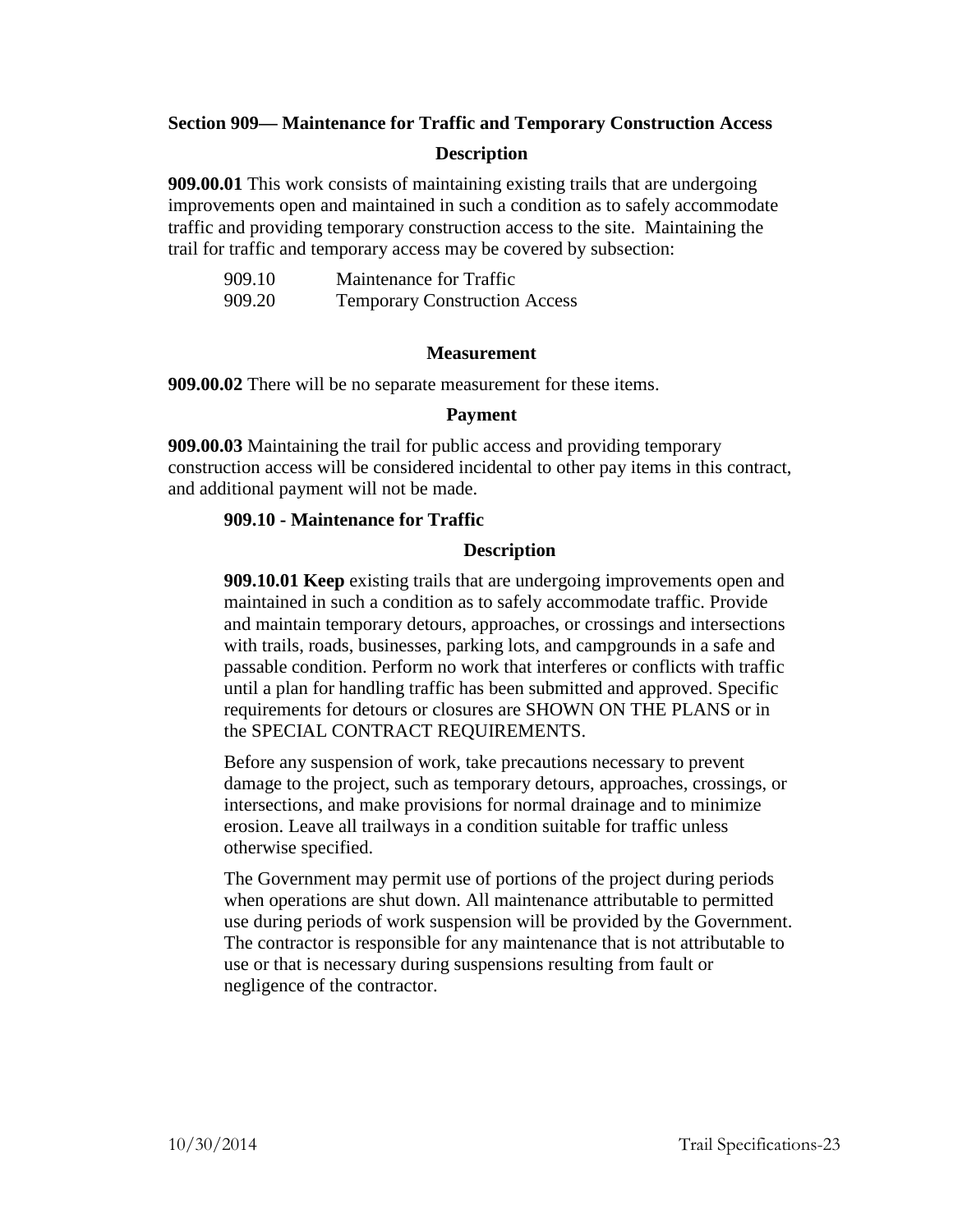# **909.20 - Temporary Construction Access**

# **Description**

**909.20.01** The government may provide temporary access for the contractor from another route or trail other than the trail being constructed. The contractor will be responsible for maintaining the temporary access, removing and rehabilitating the temporary access route and any damaged area after construction is completed.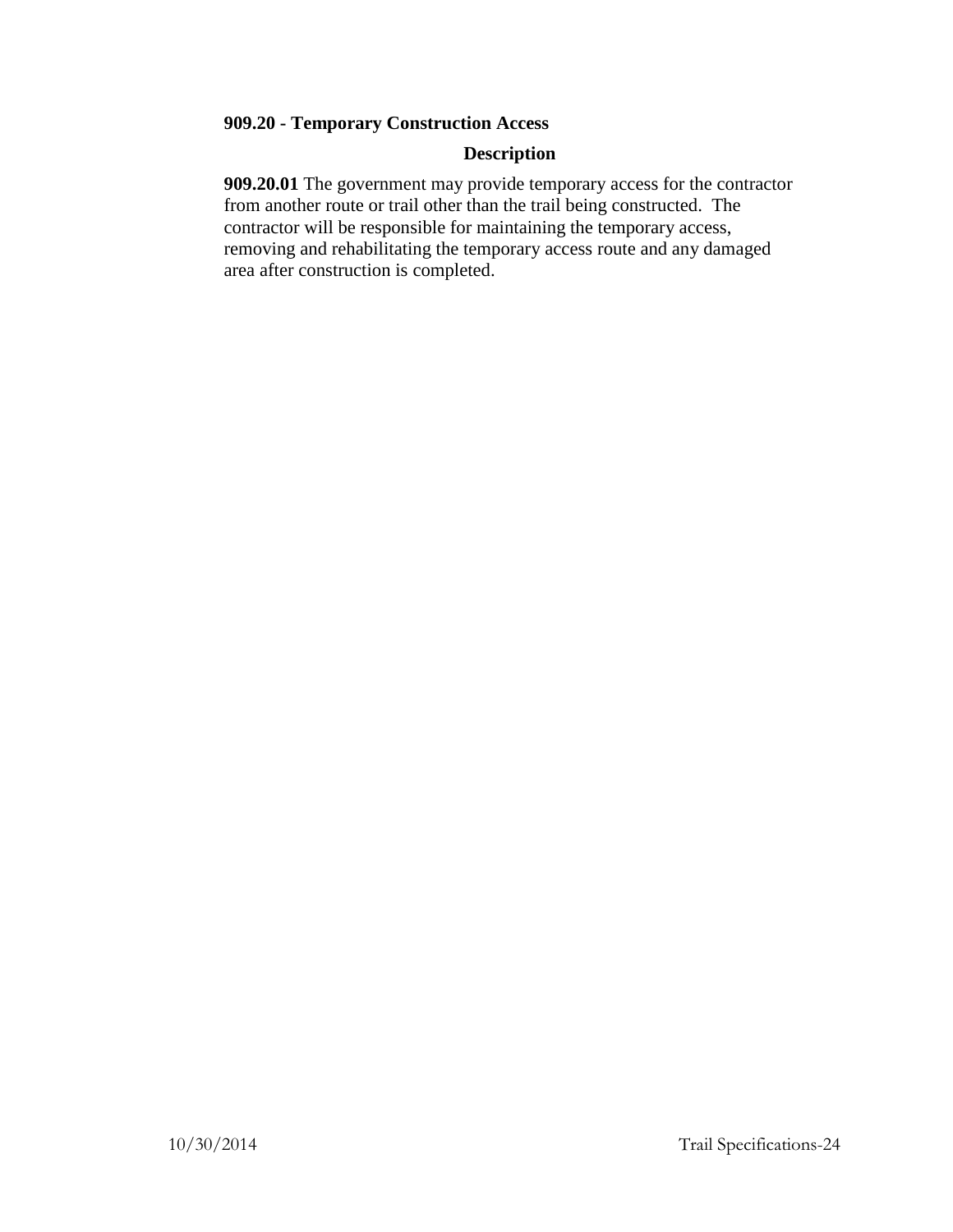#### **Section 910—Trailways**

# **Section 911 - Trail and Prism**

#### **Description**

**911.00.01** This work consists of constructing trails, restoration of existing trails or obliteration of abandoned trails. The earthwork and associated trail tread and prism work may be covered by one or more of the following subsections:

| 911.10. | <b>Excavation and Embankment</b>        |
|---------|-----------------------------------------|
| 911.20. | <b>Borrow</b>                           |
| 911.30. | <b>Existing Trail Restoration</b>       |
| 911.40. | Slide Maintenance                       |
| 911.50. | Slough and Berm Removal                 |
| 911.60. | <b>Obliteration of Abandoned Trails</b> |
| 911.70. | Retainers                               |
|         |                                         |

#### **Measurement**

**911.00.02** Measure the section 911 items listed in the bid schedule according to subsection 906.

#### **Payment**

**911.00.03** The accepted quantities will be paid at the contract price per unit of measurement for the section 911 pay items listed in the bid schedule. Payment will be full compensation for the work prescribed in this section. See Subsection 906.04.

#### **911.10 - Excavation and Embankment**

#### **Description**

**911.10.01** This work consists of the excavation and placement of excavated material, regardless of its nature, from within the trailway or from other sources, except for material included under other pay items SHOWN IN THE SCHEDULE OF ITEMS.

Includes excavation, embankment, and backfill construction required to shape and finish the trailbed, ditches, backslopes, fill slopes, drainage dips, trail passing sections, and turnouts. Also includes excavation and embankment work required to construct culverts, trail bridges, shallow stream fords and gully crossings, talus and rubble rock sections, and climbing turns.

#### **Materials**

**911.10.02 Materials**. Use materials meeting the requirements of the following sections:

| Rock, Grid Pavement Units, and Aggregate | 991 |
|------------------------------------------|-----|
| Geosynthetics                            | 994 |
| <b>Material for Timber Structures</b>    | 995 |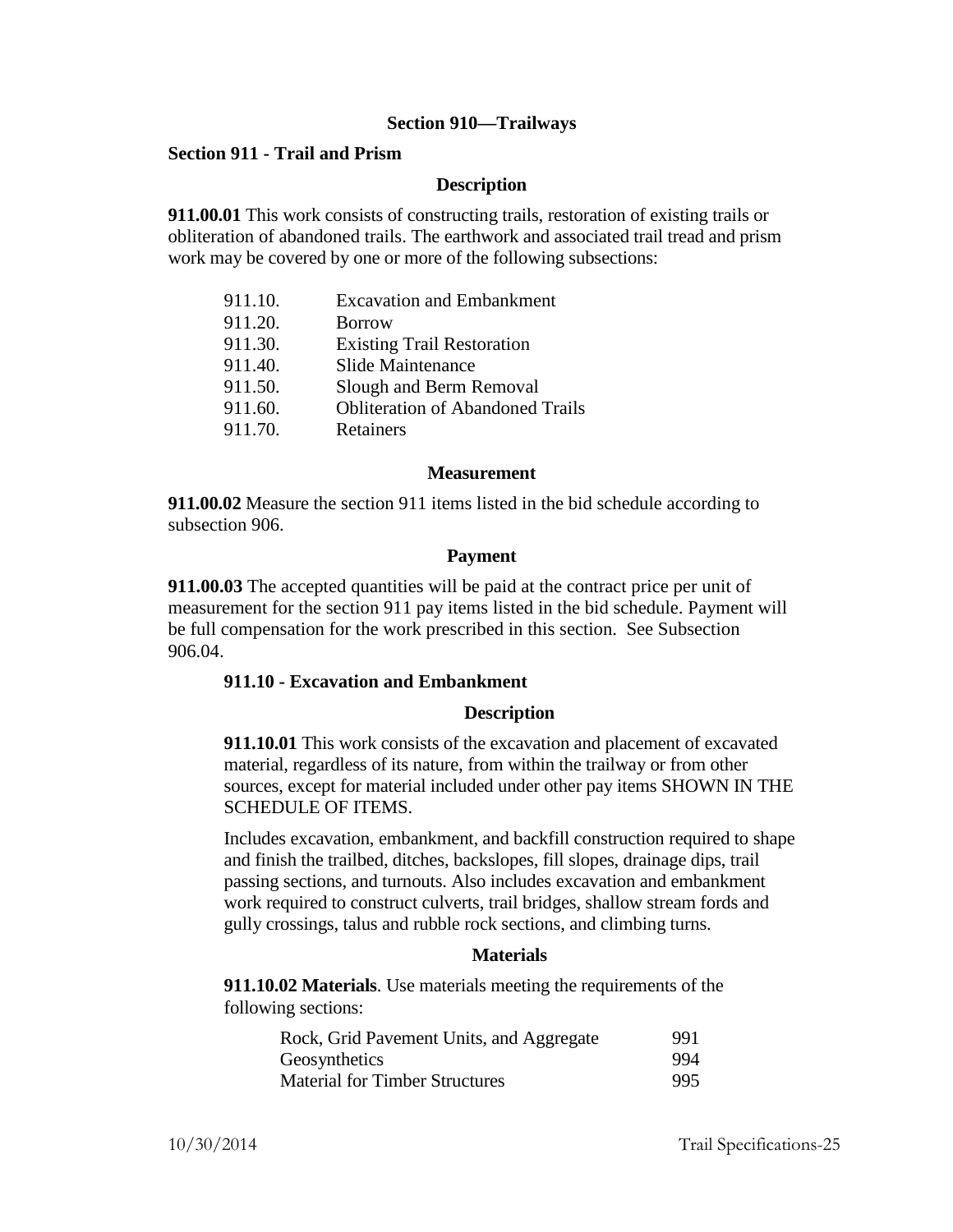# **Construction**

**911.10.03 Use and Disposal of Excavated Material**. Conserve and use all suitable material for specified work. Conserve excess excavated rock suitable for specified project work and use in place of materials from designated sources.

Remove all duff and debris from within trailway limits and uniformly spread outside the clearing limits, not more than 4 inches in depth (unless otherwise SHOWN ON THE PLANS). Do not obstruct drainage or create piles, berms, or windrows of debris.

Place excess and unsuitable excavation beyond the downslope edge of the trailbed Do not obstruct drainage and spread to a depth not exceeding 4 inches. This includes any material removed in the grubbing operation and deposited in the same area.

Place rocks over 4 inches in greatest dimension not used in construction beyond the hinge point on the downslope side. Place rocks so that the tops are at least 6 inches lower than the trailbed surface. Ensure that no blockage of drainage or creation of a windrow effect occurs.

**911.10.04 Trailway Excavation and Embankment**. Minor deviations of ± 12 inches in vertical alignment and 36 inches in horizontal alignment with smooth transitions of at least 30 feet on each side of the deviation are acceptable unless otherwise SHOWN ON THE PLANS.

Construct embankments with suitable compacted material. Compact all disturbed soil within the trailbed area.

Remove any rock within or above the backslopes that is unstable. Use or dispose of rock in accordance with Subsection 912.03.

Leave the finished slope in a uniform and roughened condition.

Make necessary adjustments of horizontal or vertical alignment, within the tolerances specified in this subsection, to produce the designed trailway section and balance earthwork. Such adjustments shall not be considered as changes.

**911.10.05 Trailbed Finish**. Fill holes with suitable material, compact, and cut high points to provide a uniform trailbed finish.

**911.10.07 Ditches**. Construct ditches to be free of loose rocks, roots, sticks, and other obstructions.

**911.10.08 Geosynthetics**. Where SHOWN ON THE PLANS, place geosynthetics flat and parallel to centerline of the trail before placing embankment. Overlap geosynthetics a minimum of 24 inches. Install anchors or fasteners as recommended by the geosynthetic manufacturer.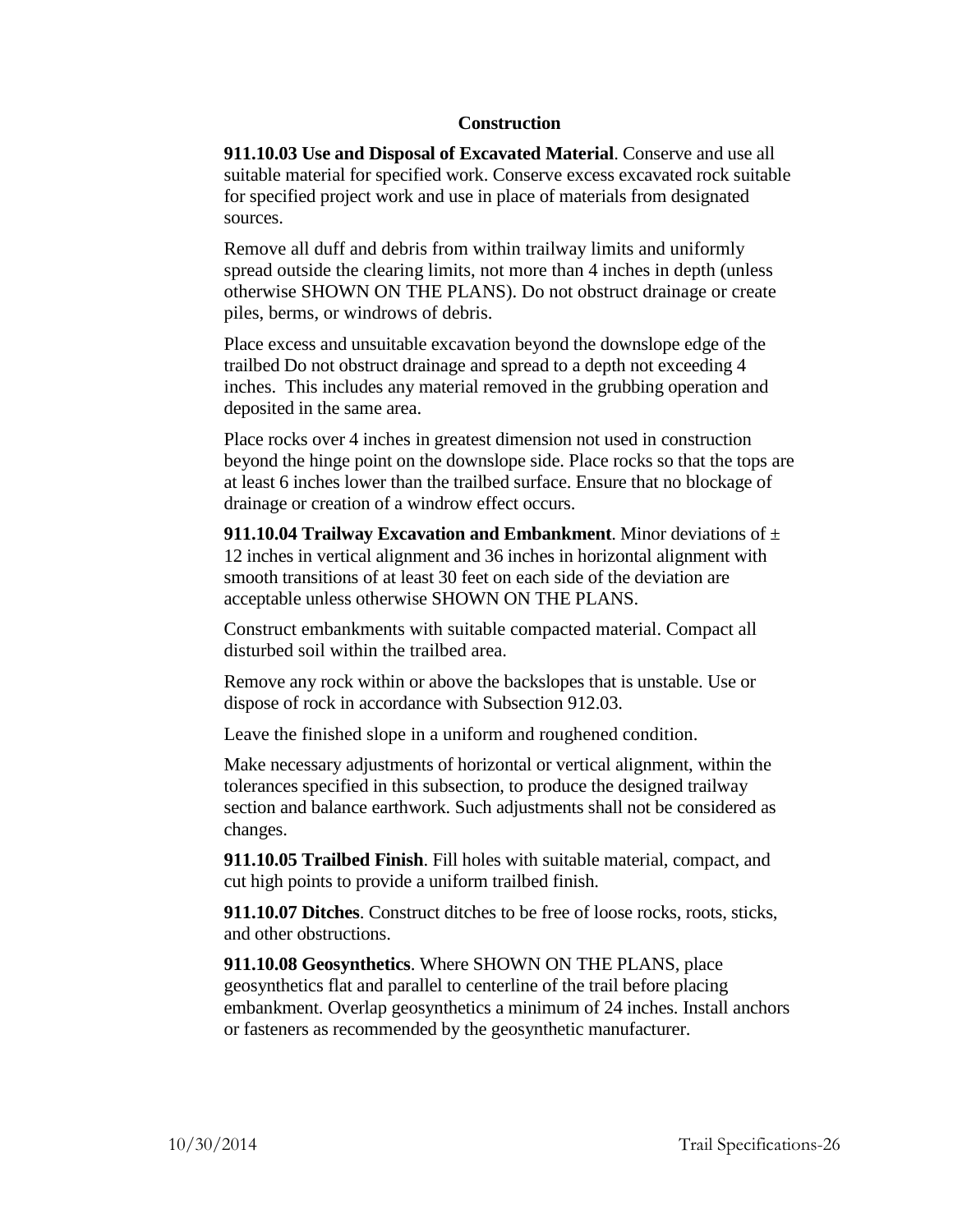#### **911.20 - Borrow**

# **Description**

**911.20.01** This work consists of placing select borrow material on the trailbed.

#### **Materials**

**911.20.02 Requirements**. Obtain borrow materials from locations SHOWN ON THE PLANS or DESIGNATED ON THE GROUND. Obtain CO's approval before using borrow from other locations. Suitable material from slough and berm removal may also be used as borrow material. Use suitable borrow material and aggregate under 2 inches in the greatest dimension.

#### **Construction**

**911.20.03 General**. On sideslopes where water can drain away from the trailbed, provide a sufficient depth of borrow material to obtain the outslope as SHOWN ON THE PLANS.

Across meadows and on turnpike sections, provide a sufficient depth of borrow material to produce a crowned trailbed as SHOWN ON THE PLANS.

Compact all material placed. Compact borrow material placed on the approaches of bridges and puncheon to provide a smooth surface and a smooth transition from the structure to the adjoining trail tread surface.

Cover any culvert surfaces that have become exposed with a minimum depth of 6 inches of suitable material over the full length of the exposed culvert and of sufficient length along the trail to present a uniform trail grade.

Provide free-draining borrow sites and backslopes no steeper than 1 1/3:1.

# **911.30-Existing Trail Restoration**

#### **Description**

**911.30.01** This work consists of restoring the original trail template, including clearing, removing slough and berm, borrow, filling ruts and troughs, reshaping backslopes, excavation, reshaping trail tread, restoring drainage and other trail structures, constructing check dams, and removing protruding rocks, roots, stumps, slough, and berms.

#### **Construction**

**911.30.03 Clearing and Grubbing**. Clear and grub in accordance with the requirements of section 912 and as SHOWN ON THE PLANS.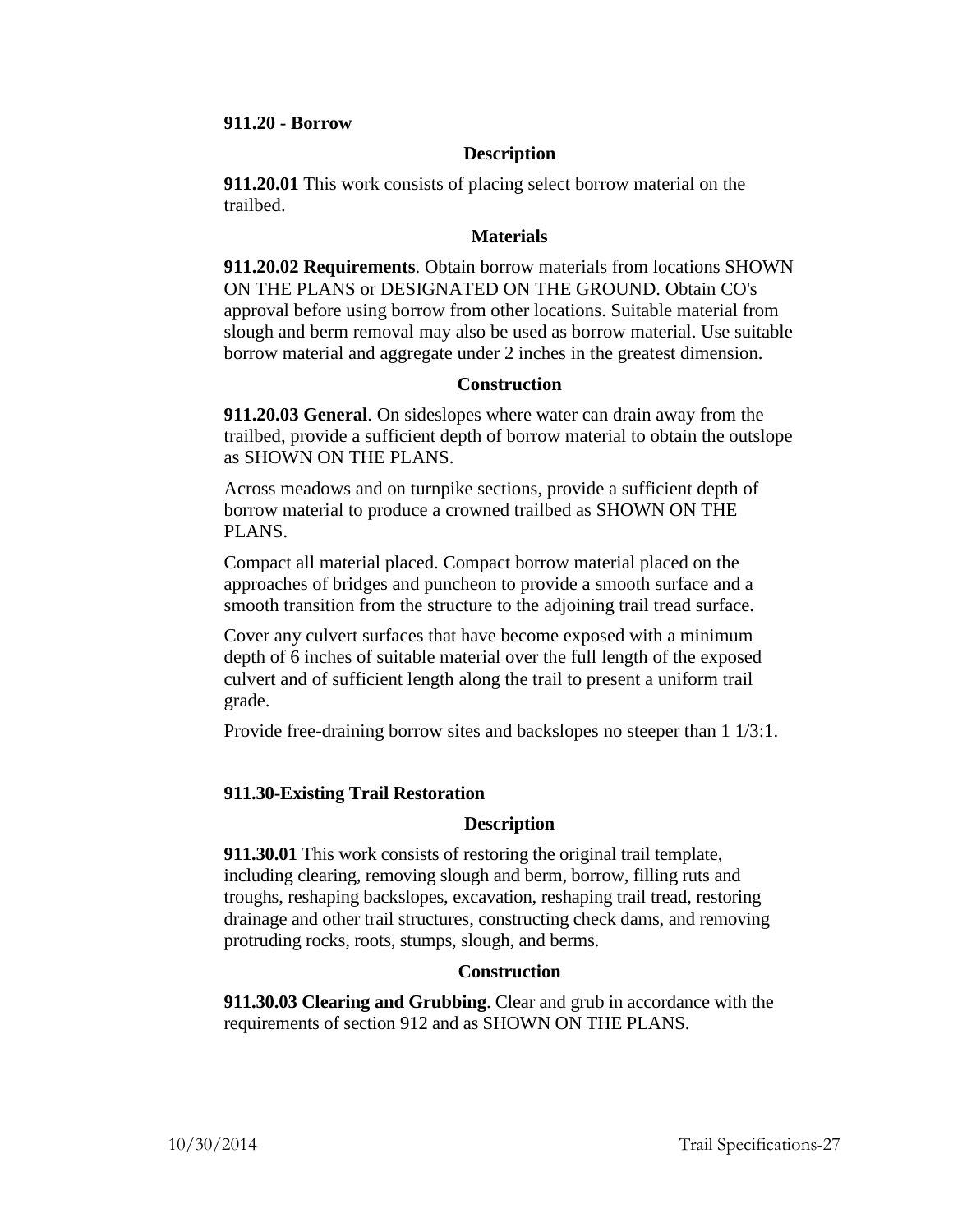**911.30.04 Excavation and Embankment**. Excavate and place all excavated material in accordance with the requirements of section 911.10.04 and as SHOWN ON THE PLANS.

**911.30.05 Rock and Root Removal**. Uniformly scatter the removed rocks and roots below the trailway and distribute to ensure no blockage of watercourses or creation of a windrow. Fill holes with suitable material and compact.

**911.30.06 Slough and Berm Removal and Excess Material**. Use suitable slough and berm material within the trailway to restore the trailbed as SHOWN ON THE PLANS. Place all unsuitable and excess material beyond the downslope edge of the trailbed and uniformly spread to a depth not exceeding 4 inches and so as not to obstruct drainage or interfere with the drainage of outsloped tread.

Remove berm when daylight can be obtained within a distance of 5 feet from the outslope edge of finished tread unless otherwise DESIGNATED ON THE GROUND or SHOWN ON THE PLANS.

**911.30.07 Fill Material and Borrow**. Use suitable material to fill ruts, troughs, and potholes in the tread that cannot be leveled and outsloped through performance of work in Subsection 915.06. Compact and shape as SHOWN ON THE PLANS.

Obtain borrow from areas SHOWN ON THE PLANS or DESIGNATED ON THE GROUND.

**911.30.08 Drainage**. Restore drainage dips and ditches to reestablish drainage as SHOWN ON THE PLANS by removing obstructions such as rocks, roots, and sticks to make ditches and culverts free draining.

Restore rock spillways in accordance with section 923 and as SHOWN ON THE PLANS.

**911.30.09 Stream Channel Cleaning**. Clean channel of obstructions in areas SHOWN ON THE PLANS. Remove debris and rocks from the stream channel and scatter outside of the side slopes of the stream channel and beyond the clearing limits.

**911.30.10 Check Dams**. When constructing check dams for gullies, use dimensional lumber, sound peeled logs, or a row of stones placed across the gully in the subgrade with the ends securely embedded in the banks as SHOWN ON THE PLANS and at locations STAKED ON THE GROUND.

Use suitable material for backfill as SHOWN ON THE PLANS. Place and compact backfill to meet the density of the existing trailbed and to form a smooth tread.

**911.30.11 Switchbacks**. Restore switchbacks in accordance with section 914 and as SHOWN ON THE PLANS.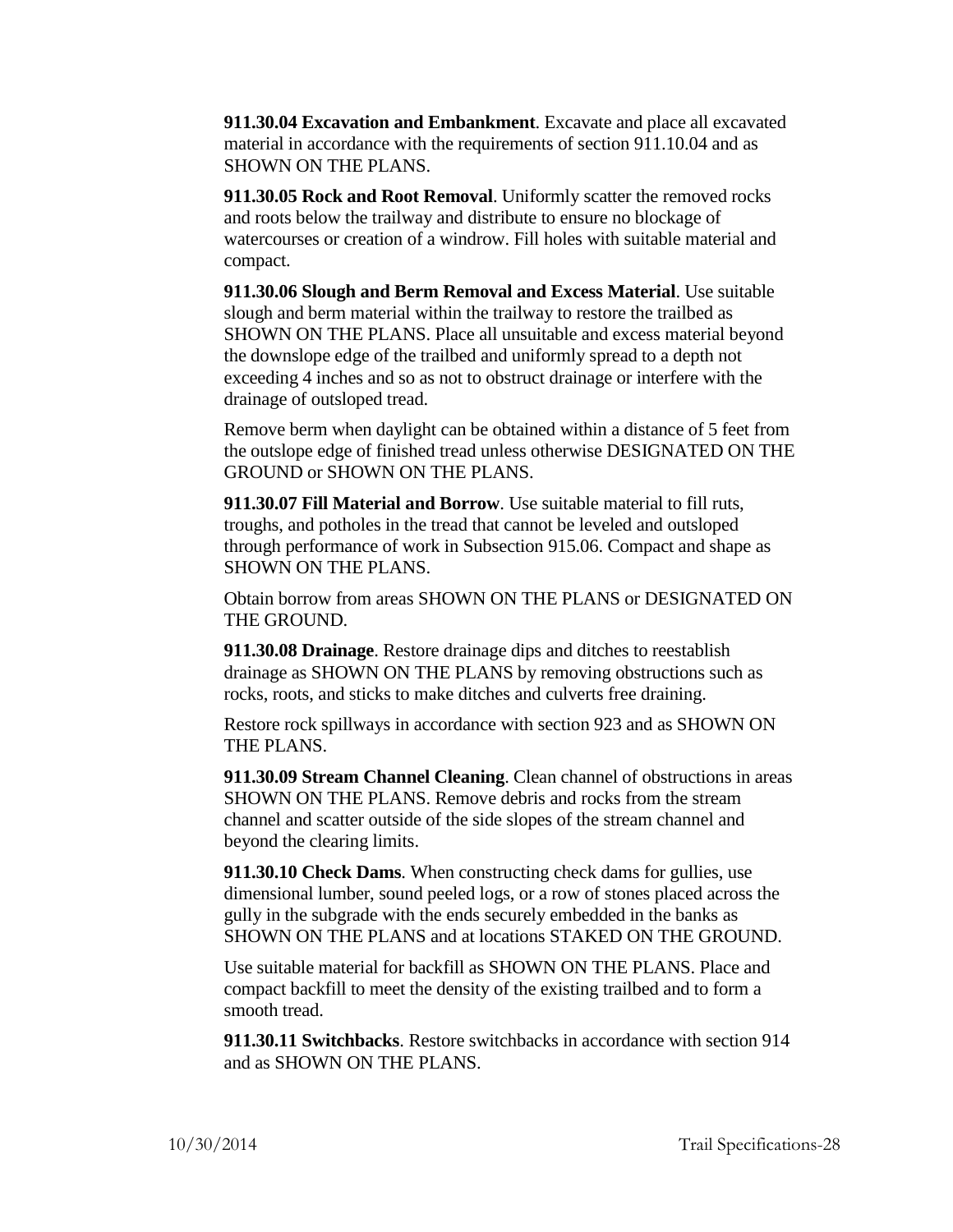**911.30.12 Waterbars**. Restore waterbars in accordance with section 922 and as SHOWN ON THE PLANS. Reestablish drainage by removing accumulated material and replacing loose or missing rocks, unsuitable logs, and deteriorated rubber belting.

**911.30.13 Turnpikes**. Restore turnpikes in accordance with section 913 and as SHOWN ON THE PLANS by replacing missing, rotten, or loose retainer logs and stakes, or missing or loose retainer rocks. Backfill with suitable material.

**911.30.14 Trail Structures**. Restore all trail structures at locations SHOWN ON THE PLANS or DESIGNATED ON THE GROUND.

**911.30.15 Reshaping and Finishing Trailbed and Backslopes**. Provide a firm and uniformly finished trailbed in accordance with cross-sections SHOWN ON THE PLANS.

Provide a uniform and roughened surface on disturbed backslopes in accordance with cross-sections SHOWN ON THE PLANS. Cut all roots flush.

# **911.40 - Slide Maintenance**

# **Description**

**911.40.01** This work consists of the removal and disposal of slide material from the trailbed and the restoration of all sections of trail that have been damaged.

# **Maintenance**

**911.40.02 General**. Conserve and use suitable material from the slide on the trailbed for tread surfacing. Spread this material at a maximum depth of 3 inches for a distance not exceeding 100 feet in each direction from the site of the slide unless otherwise SHOWN ON THE PLANS.

Place all excess and unsuitable material beyond the downslope edge of the trailbed. Uniformly spread unsuitable material to a depth not exceeding 4 inches and do not obstruct drainage.

Reshape the backslope that contributed to the slide to reduce future sloughing and to conform to adjacent undamaged sections unless otherwise SHOWN ON THE PLANS.

Re-grade sections of trailbed that have been damaged to a width and finish that conform to adjacent undamaged sections unless otherwise SHOWN ON THE PLANS.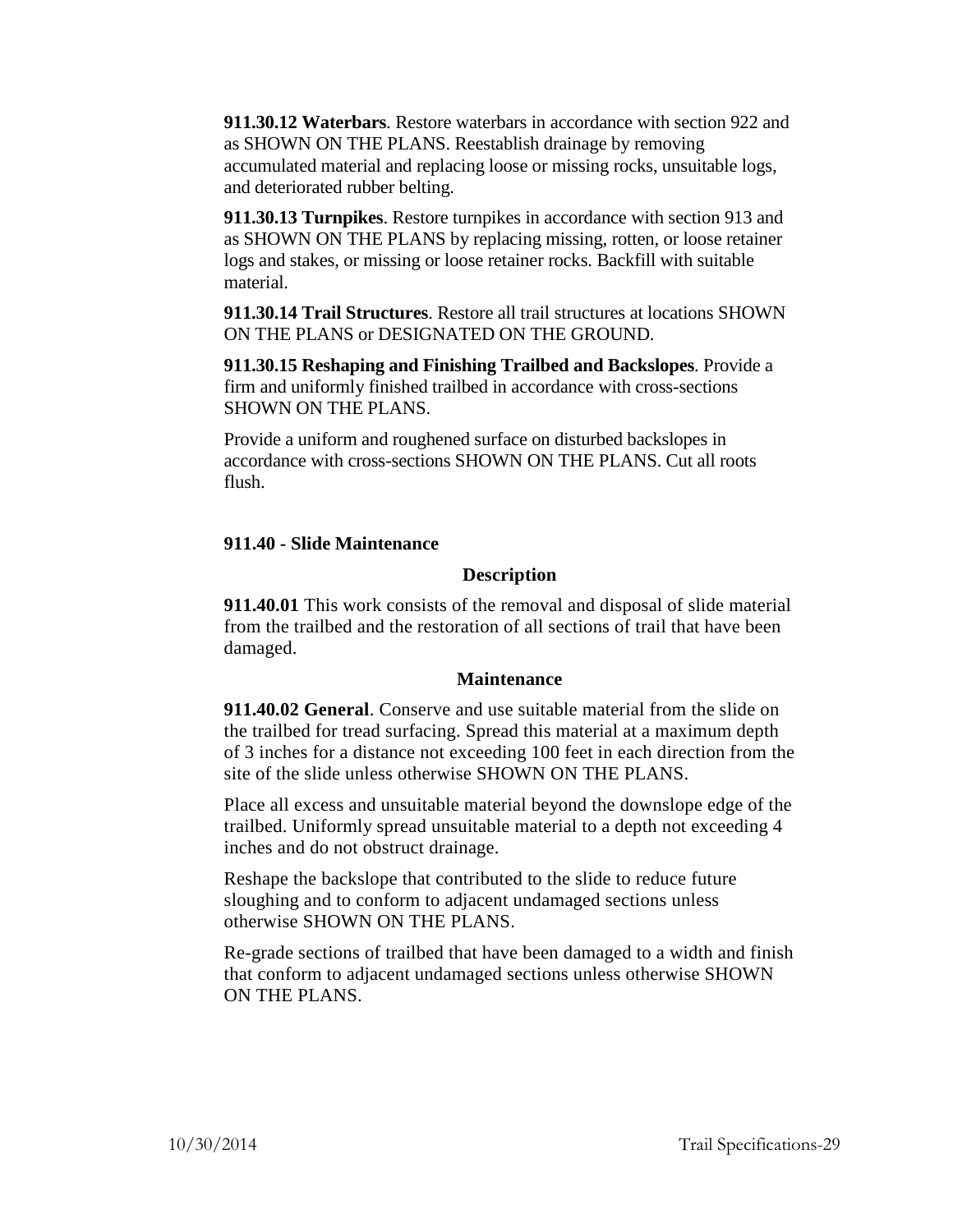# **911.50 - Slough and Berm Removal**

# **Description**

**911.50.01** This work consists of the removal and disposal of slough and berm material that has accumulated on the trailway.

# **Construction**

**911.50.02 Slough and Berm Removal and Excess Material**. Remove all slough material within the trailway. Remove all material from the trailbed when daylight can be obtained within a distance of 4 feet from the outsloped edge of the finished tread unless otherwise DESIGNATED ON THE GROUND or SHOWN ON THE PLANS. Conserve and use suitable material to restore the trail tread as SHOWN ON THE PLANS.

Place all excess and unsuitable material beyond the downslope edge of the trailbed. Uniformly spread to a depth not exceeding 4 inches and do not obstruct drainage or interfere with the drainage of outsloped tread.

# **911.60 - Obliteration of Abandoned Trails**

# **Description**

**911.60.01** This work consists of removal and disposal of existing structures, including turnpikes, walkways, bridges, culverts, signs and posts, and other material within the trailway, above or below ground. Work also includes salvaging DESIGNATED materials and backfilling the resulting trenches, holes, and pits.

# **Construction**

**911.60.02 Removal of Culverts and Bridges**. Remove existing culverts within embankment areas at locations SHOWN ON THE PLANS.

Remove existing structures down to the natural stream bottom, and remove parts outside the water course to at least 12 inches below natural ground surface or finish ground surface, whichever is lower. Where portions of an existing structure lie wholly, or in part, within the limits of a new structure, remove parts to accommodate the installation of the proposed structure.

Avoid damage to bridges being dismantled for salvage. Match mark steel and/or wood members and prepare drawings showing the structural location of each member.

**911.60.03 Signs and Posts**. Remove signs, posts, and associated hardware at locations SHOWN ON THE PLANS or DESIGNATED ON THE GROUND. Backfill post hole, compact, and contour area to match existing ground.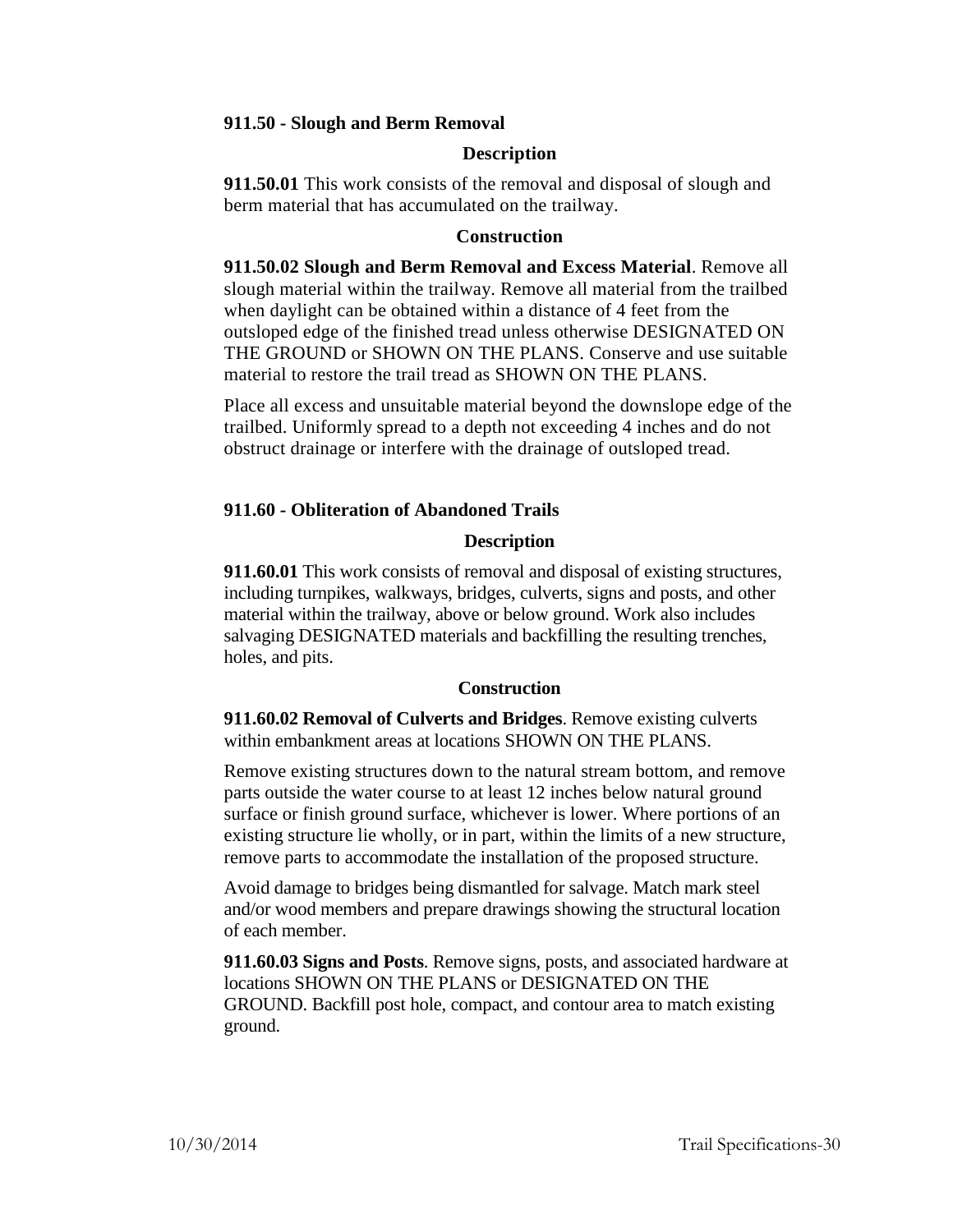**911.60.04 Removal of Other Obstructions.** Remove other obstructions at locations SHOWN ON THE PLANS or DESIGNATED ON THE GROUND.

**911.60.05 Disposal**. Dispose of native log and rock material by scattering below the trailway and outside clearing limits. Do not place debris in water courses, snow ponds, lakes, meadows, or locations where it could impede the flow to, through, or from the drainage structures. Dispose of metal, treated timber, and other manufactured products by removing from Governmentadministered lands and placing in approved waste disposal sites.

#### **911.70 - Retainers**

#### **Description**

**911.70.01** This work consists of furnishing and installing log, sawn timber and rock retainers, including excavation and backfill, wood stakes and/or metal anchors and selecting and hauling of retainer materials.

#### **Materials**

**911.70.02 Materials**. Use materials meeting the requirements of the following sections:

| Rock, Grid Pavement Units, and Aggregate | 991 |
|------------------------------------------|-----|
| <b>Material for Timber Structures</b>    | 995 |

#### **Construction**

**911.70.03 General.** Place log, sawn timber, or rock retainers in continuous rows. Bed retainers along their entire length and so they are stable. When retainers are constructed of logs or sawn timber use lengths greater than or equal to 10 feet.

#### **Section 912 - Clearing Limits**

#### **Description**

**912.00.01** This work consists of clearing, grubbing, trimming, removing, and treating trees, logs, limbs, branches, brush, plants, and other vegetation along with removal of rocks, undermined roots and hazard trees within the clearing limits. Clearing and removal of trees, vegetation and rocks may be covered by one or more of the following subsections:

| 912.10. | Clearing and Grubbing        |
|---------|------------------------------|
| 912.20. | <b>Brush Cutting</b>         |
| 912.30. | Logging Out                  |
| 912.40. | <b>Hazard Tree Removal</b>   |
| 912.50. | <b>Loose Rock Removal</b>    |
| 912.60. | <b>Rock and Root Removal</b> |
|         |                              |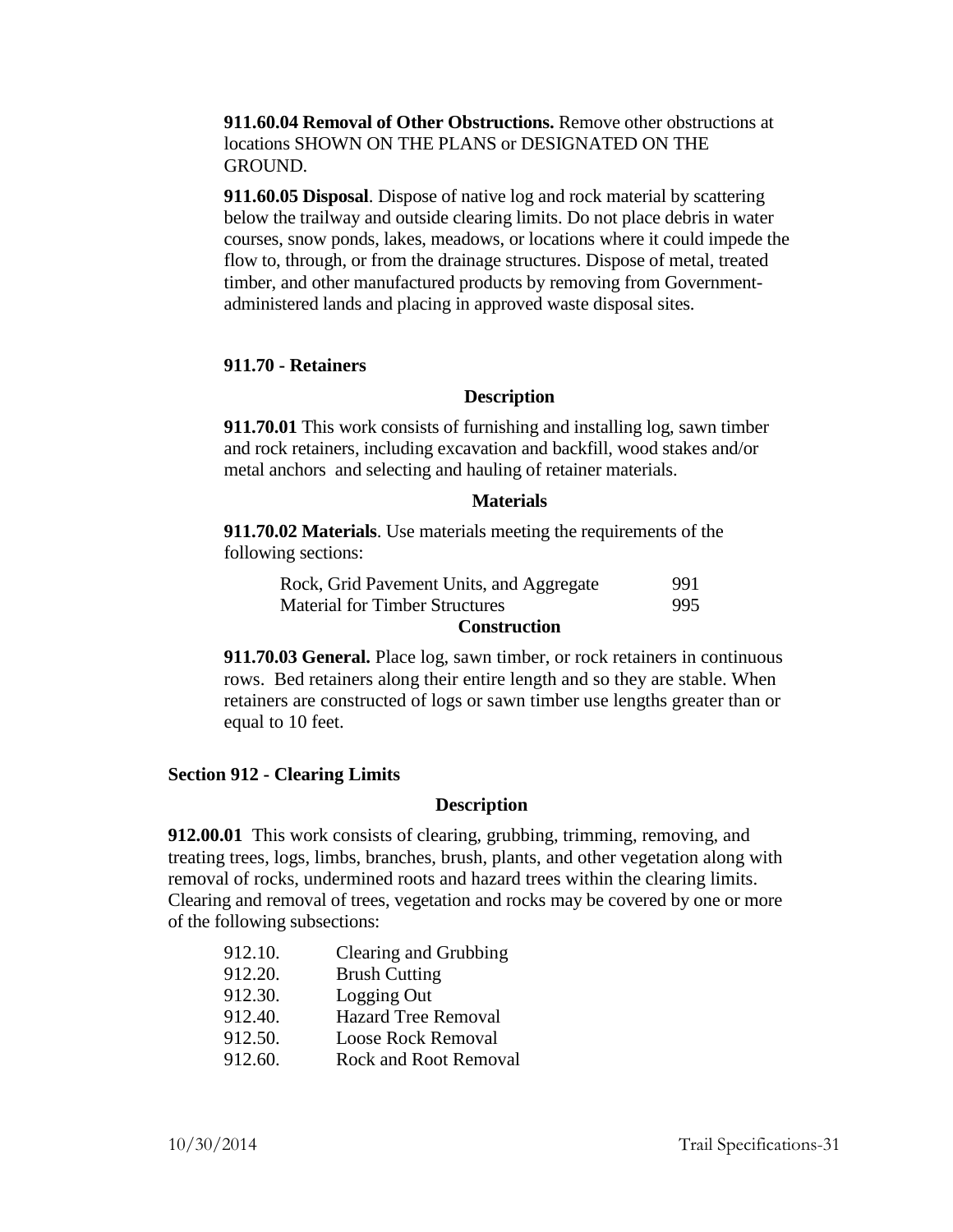#### **Measurement**

**912.00.02** Measure the section 912 items listed in the bid schedule according to subsection 906.

# **Payment**

**912.00.03** The accepted quantities will be paid at the contract price per unit of measurement for the section 911 pay items listed in the bid schedule. Payment will be full compensation for the work prescribed in this section. See Subsection 906.04.

# **912.10 - Clearing and Grubbing**

# **Description**

**912.10.01** This work consists of clearing, grubbing, trimming, removing, and treating trees, logs, limbs, branches, brush, plants, and other vegetation within the clearing limits. Work includes the felling and treatment of designated trees outside the clearing limits. Also, included are the protection from injury or defacement of trees and other objects not designated for removal and treatment of damaged trees.

#### **Construction**

**912.10.02 Clearing Limits**. Clear to the dimensions SHOWN ON THE PLANS or 12 inches beyond the fill and backslope catch points, whichever is greater.

**912.10.03 Material to Be Cleared.** Remove and dispose of trees, logs, limbs, branches, brush, herbaceous plants, and other vegetation within the clearing limits, except for the following:

- a) Live, sound, and firmly rooted trees of the size SHOWN ON THE PLANS.
- b) Live brush, herbaceous plants, and trees between the trailway and the clearing limits that are less than 12 inches in height and less than ½ inch in diameter at ground line.

Except as provided above, cut all limbs and branches more than ½ inch in diameter that extend into the clearing limits. Cut limbs flush with the tree trunks or stems or cut at the ground surface as SHOWN ON THE PLANS.

Fall and limb designated trees.

**912.10.04 Damaged Trees**. When felling, cutting, or trimming, do not cause bark damage to standing timber. If damage does occur to standing trees, treat the injured trees as SHOWN ON THE PLANS. Remove and dispose of trees with major roots exposed by construction that are rendered unstable.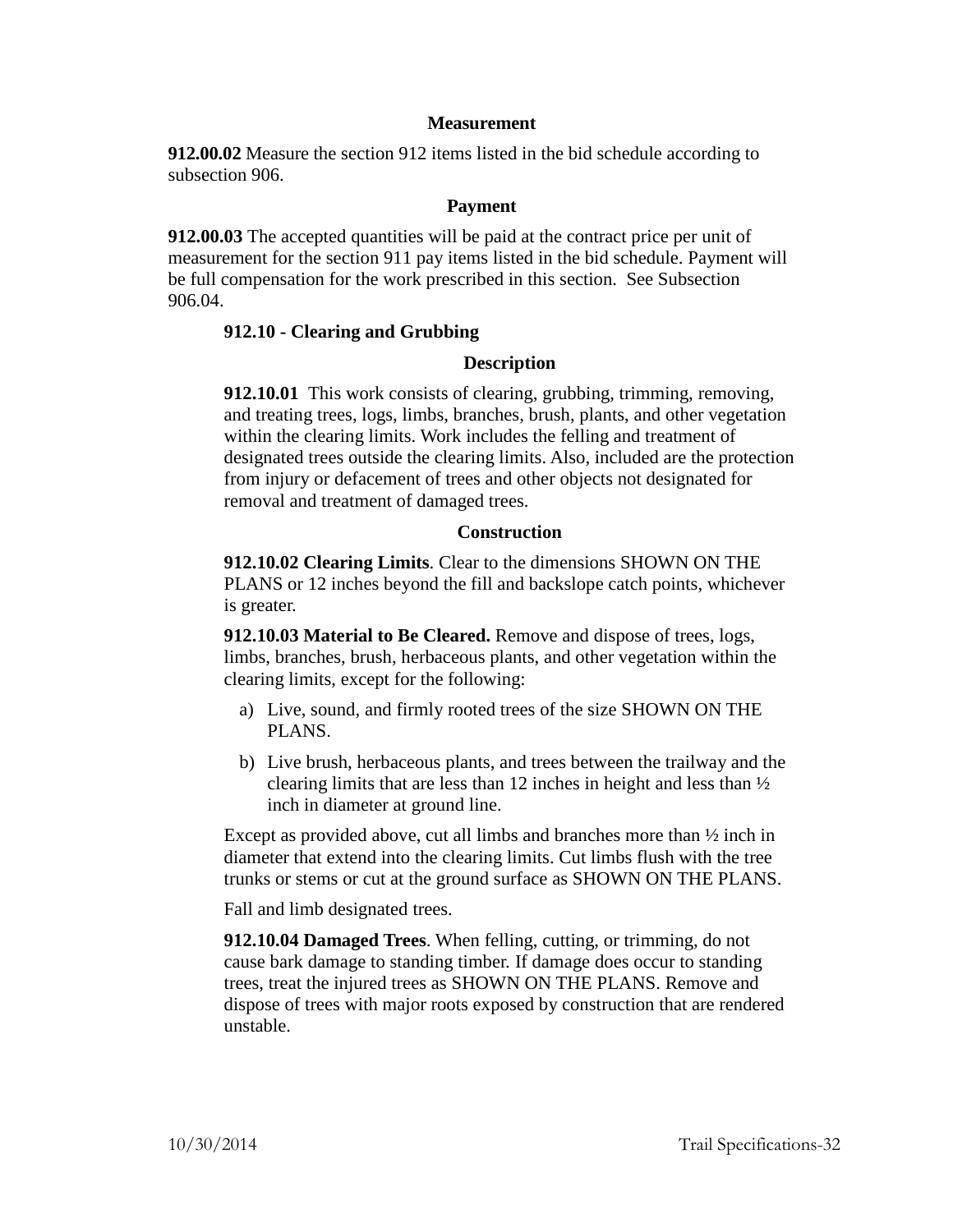**912.10.05 Removal of Stumps**. Remove all stumps within the trailbed. Remove stumps located between the edge of the trailbed and the edge of the trailway that cannot be cut flush with the finished slope or that are not tightly rooted.

# **912.20 - Brush Cutting**

# **Description**

**912.20.01** This work consists of removing brush, trees less than 4 inches in diameter, and shrubs within the clearing limits.

#### **Construction**

**912.20.02 General.** Remove all limbs of shrubs and trees that extend across or into the clearing limits as SHOWN ON THE PLANS. Saw or cut limbs flush with the tree trunk. Make cuts in a manner that will not tear or strip bark from the trees.

Cut and remove from the clearing limits all woody plants exceeding  $\frac{1}{2}$  inch in stem diameter or 12 inches in height. The maximum size material to be cut under this specification is 4 inches in diameter when measured at a height of 6 inches above the ground on the uphill side of the stump.

Cut all brush and small, woody plants as near flush to the ground surface as possible. When impractical to cut plants flush, the maximum stem length shall be 2 inches.

Remove all woody material for a minimum of 3 inches below the trail tread surface. Fill holes in the trail tread caused by removing woody material with suitable material.

Scatter the clearing debris removed from the clearing limits outside and below the clearing limits. Do not place materials in stream channels, drainage ways, ditches, culvert inlets, or other locations where they would prevent the free flow of water away from the trailbed.

# **912.30 - Logging Out**

# **Description**

**912.30.01** This work consists of removing brush, logs, and down trees from the clearing limits.

#### **Construction**

**912.30.02 Clearing Out**. Cut and remove all logs that extend across or into the clearing limits. The portions of cut logs that remain on the upper side of the trail shall be either firmly anchored to prevent sliding or rolling onto the trailway or moved across the trail to the lower side and scattered outside the clearing limits.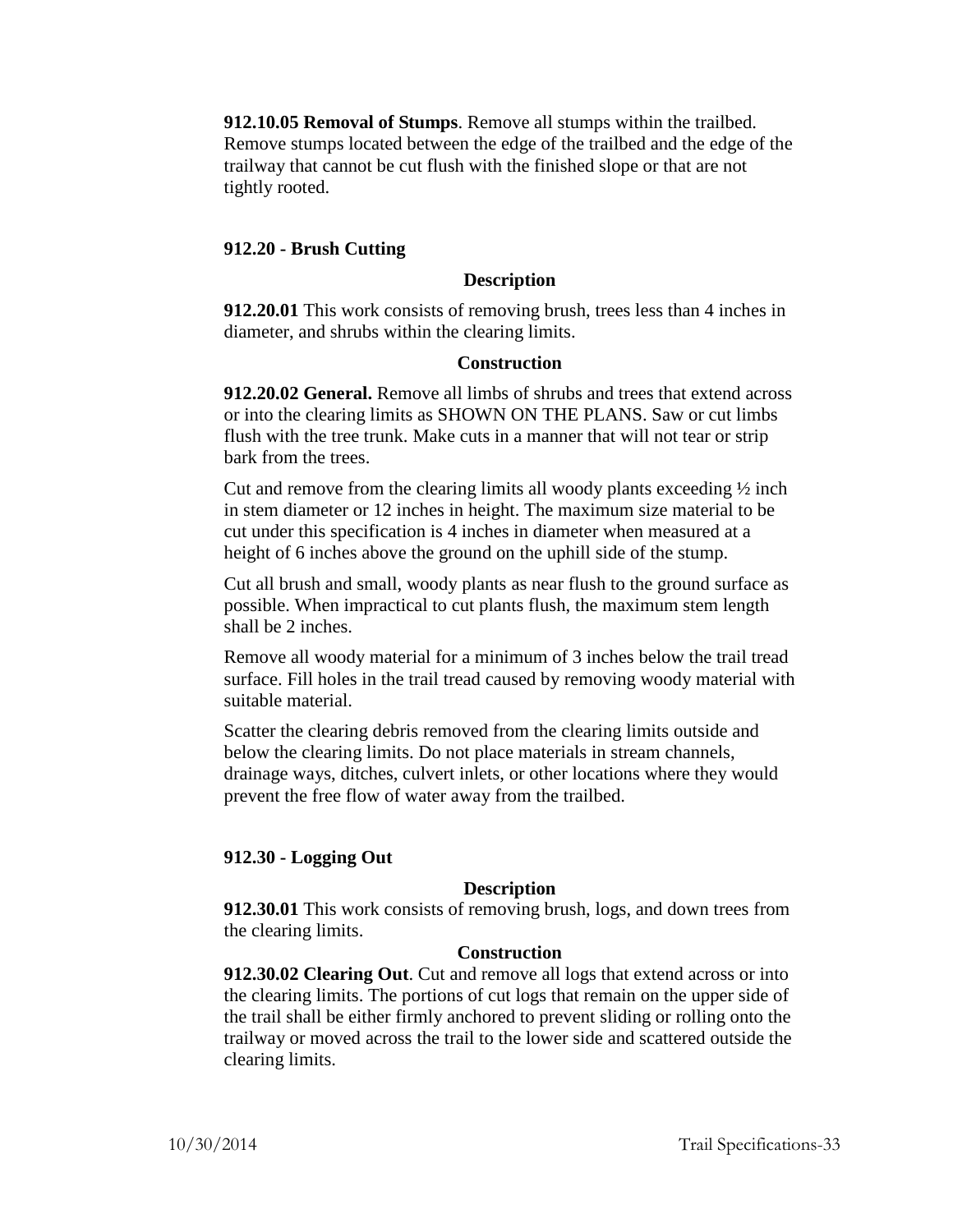Fell all trees over 4 inches in diameter that are leaning into the clearing limits and that are within 10 feet above the trailbed. Stump height of leaning trees that are cut outside the clearing limits shall not exceed 12 inches as measured on the uphill side of the stump. Disposal and payment for the leaning trees described above will be the same as for down logs and trees. Remove roots and stumps from trees within the trailway that have been uprooted.

Rerouting the trail around windfalls, uprooted trees, and other obstacles will not be permitted. Ramp or reroute sections of the trail tread that have been damaged by uprooted stumps as necessary to provide safe passage on the trail. Payment for such work will be incidental to the specified work item, and no extra payment will be made.

Remove sticks or wood chunks exceeding 2 inches in diameter and 12 inches in length that have fallen onto the trailbed.

Scatter the down trees on the lower side of the trailway outside the clearing limits. Do not place such materials in stream channels, drainage ways, ditches, culvert catch basins or other locations where they would prevent the free flow of water away from the trailbed.

# **912.40 - Hazard Tree Removal**

#### **Description**

**912.40.01** This work consists of felling, bucking, and limbing trees and scattering slash.

#### **Construction**

**912.40.02 Hazard Trees**. Remove trees and snags that are broken off or that are in a leaning, unstable position over the trailway to designated areas as SHOWN ON THE PLANS. Cut designated danger trees so that stump heights do not exceed 12 inches as measured on the uphill side of the stump. Maximum stump height of designated trees within 4 feet of the trail centerline is 4 inches. Do not leave felled trees parallel with the trail unless there are sufficient barriers to keep them from rolling or sliding onto the trail. Lop limbs to reduce slash concentration and scatter the clearing debris outside and below the clearing limits. If the trunk or a portion thereof, falls within the trailway, remove that portion within 4 feet of either side of the trail centerline and scatter a minimum distance of 4 feet beyond and below the trail centerline.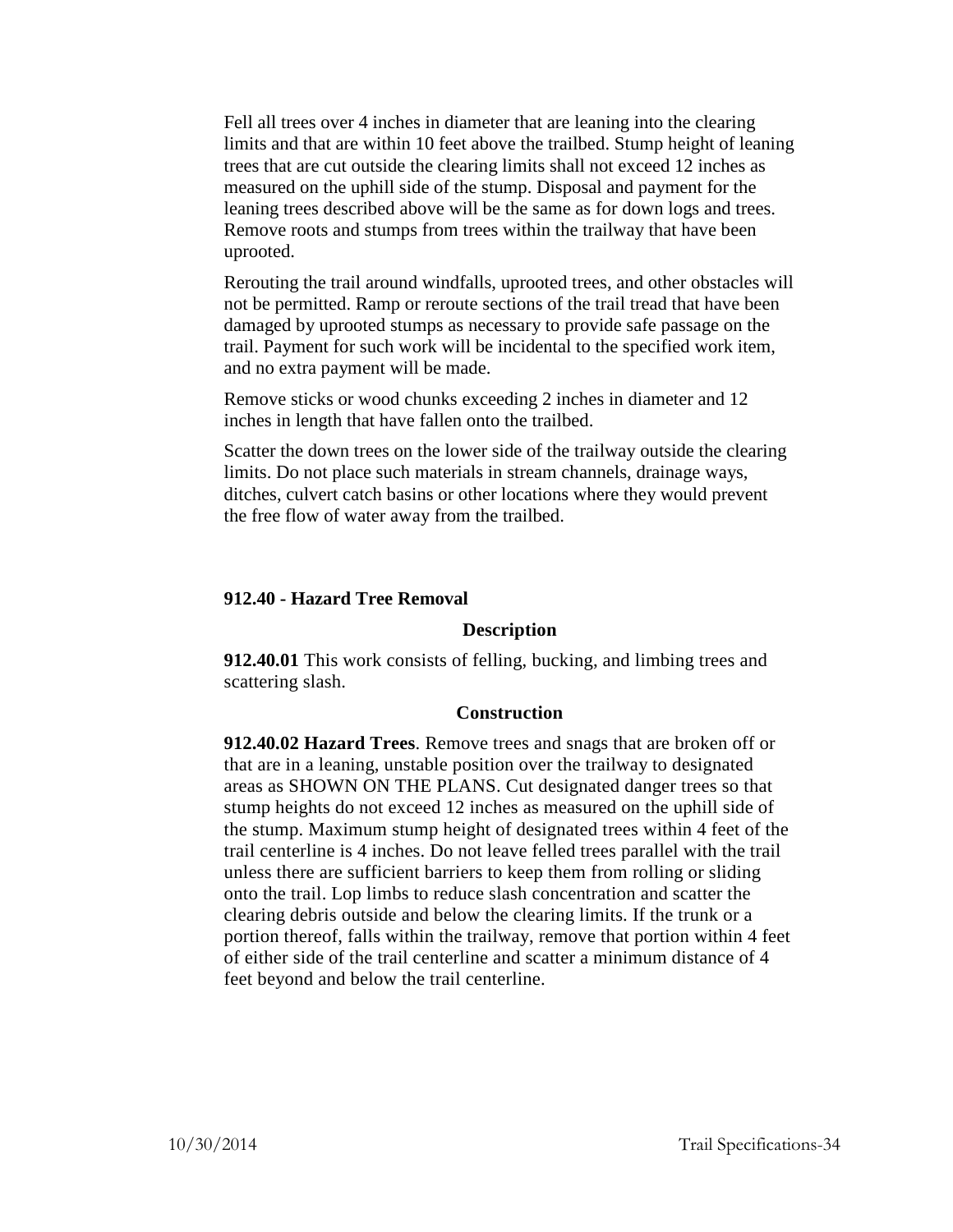#### **912.50 - Loose Rock Removal**

#### **Description**

**912.50.01** This work consists of removal and disposal of loose rock from the trail tread.

#### **Construction**

**912.50.02 General**. Remove loose rocks that are larger than 2 inches at their greatest dimension from the trailbed. Remove any loose rock in drainage dips or ditches that may impede water flow off the trail. Loose rocks are rocks that are not firmly embedded in the trail and can be removed by hand. Where the trailbed consists predominantly of rock with little or no soil present, remove all loose rock larger than 3 inches.

Fill any holes remaining from rock removal with suitable material and compact. If the rock removed is not needed for other items of maintenance work, scatter the rock by side-casting to the lower side of trailway beyond the clearing limits, and distribute rock to ensure that no blockage of drainage or creation of a windrow occurs. Do not dispose of waste materials in water courses.

#### **912.60 - Rock and Root Removal**

#### **Description**

**912.60.01** This work consists of removal and disposal of rocks and roots from the tread.

#### **Construction**

**912.60.02 Rock Removal**. Remove surface rocks that are larger than 2 inches at their greatest dimension, and rocks that project more than 2 inches above the surface of the trail tread, when removal can be accomplished by hand or when rocks can be pried out with a pick mattock, shovel, pry bar, or similar tool. Where the trailbed consists predominantly of rock with little or no soil present, remove loose rock in excess of 3 inches.

Shatter any protruding rocks in trail tread that are too large to be pried out with a pick and bar by using either a rock sledge or explosives. Remove the protrusion down to the level of the tread surface. Fill any resulting depressions with suitable material and compact by tamping. If rock removed is not needed for other items of maintenance work, scatter the rock by side-casting to the lower side of the trailway and beyond the clearing limits and distribute rock to ensure that no blockage of drainage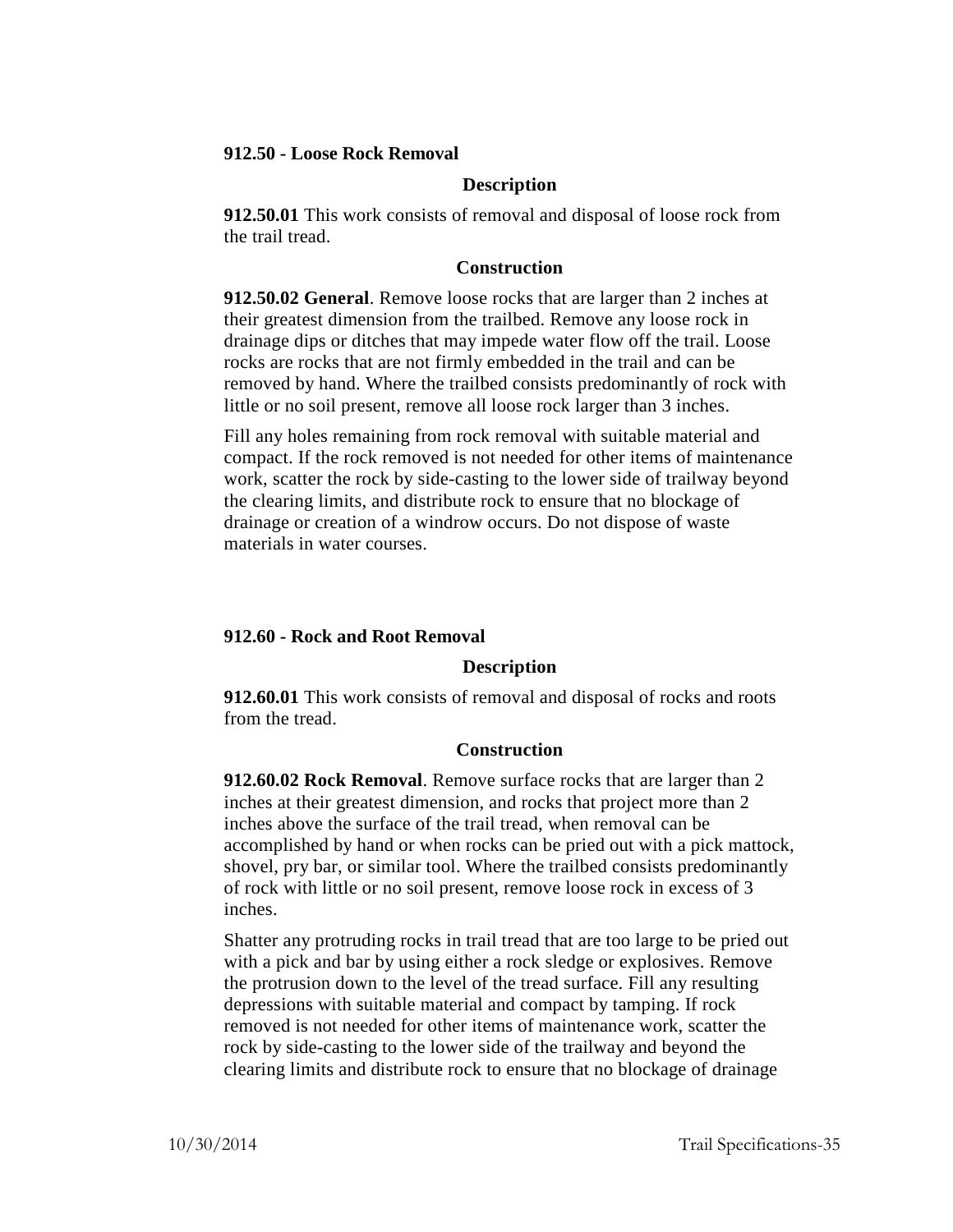or creation of windrow occurs. Do not dispose any waste material in water courses.

**912.60.03 Root Removal.** Remove exposed tree roots on or in the trail tread that are greater than 1 inch in diameter. Cut embedded roots that project more than 2 inches above the trail tread flush with the trail tread. Scatter removed roots on the lower side of the trailway beyond the clearing limits and outside of water courses.

Fill holes caused by rock and root removal with suitable material and compact to form a smooth trail tread.

Maintain trail tread to the width as SHOWN ON THE PLANS or DESIGNATED ON THE GROUND.

## **Section 913 – Surfacing**

## **Description**

**913.00.01** This work consists of furnishing, hauling, watering, placing, and compacting surfacing and other associated work. Trail surfacing may be covered by one or more of the following subsections:

| Aggregate Surfacing and Base Course   |
|---------------------------------------|
| Hot Asphalt Plant Mix Trail Surfacing |
| Cold Asphalt Mix Trail Surfacing      |
| Grid Unit Surfacing                   |
| <b>Riprap Surfacing</b>               |
| Chunk Wood Surfacing                  |
| <b>Imported Clay Surfacing</b>        |
| Geosynthetic Surfacing                |
| <b>Surface Maintenance</b>            |
|                                       |

# **Materials**

**913.00.02 Materials**. Use materials meeting the requirements of the following sections:

| Rock, Grid Pavement Units, and Aggregate | 991 |
|------------------------------------------|-----|
| Geosynthetics                            | 994 |
| <b>Material for Timber Structures</b>    | 995 |

## **Construction**

**913.00.02 Preparation of Subgrade**. Prepare and finish trailbed as required under section 911. Obtain written approval of the CO before placing aggregate.

**913.00.03 Retainers**. Construct retainers in accordance with Section 911.70 and as SHOWN ON THE PLANS.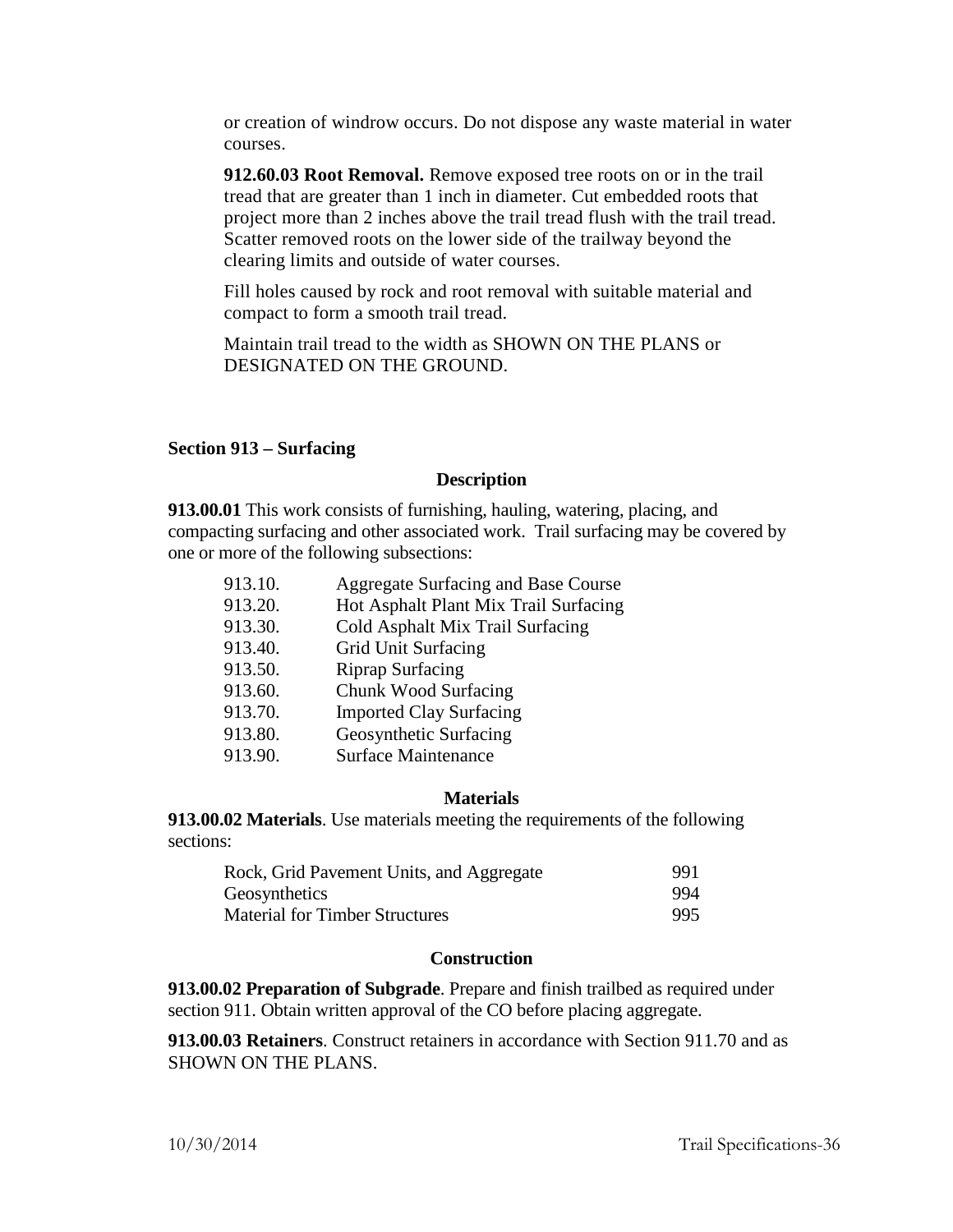#### **Measurement**

**913.00.04** Measure the section 913 items listed in the bid schedule according to subsection 906.

#### **Payment**

**913.00.05** The accepted quantities will be paid at the contract price per unit of measurement for the section 913 pay items listed in the bid schedule. Payment will be full compensation for the work prescribed in this section. See Subsection 906.04.

#### **913.10 - Aggregate Surfacing and Base Course**

#### **Description**

**913.10.01** This work consists of furnishing, hauling, watering, placing, and compacting aggregate surfacing or base course; furnishing and installing retainers; and geosynthetics.

#### **Materials**

**913.10.02 Materials**. Produce aggregate by pit run, screening, or crushing. Obtain materials from sources SHOWN ON THE PLANS or other sources approved by the CO in writing.

**913.10.03 Handling Materials**. Stockpile, remove, transport, and spread aggregates in a manner that will preserve specified gradation and avoid contamination. Do not intermingle stockpiles of aggregate having different gradations.

**913.10.04 Sampling Aggregate**. Submit test results and a Certificate of Compliance verifying that aggregate gradation meets contract requirements.

Sample the material before incorporation into the work as follows:

- (a) for onsite-produced materials at crushing or screening plants, after additions of any necessary blending material.
- (b) for commercially produced aggregates, at the producer's plant or stockpile.

The sampling will not be considered a final acceptance and will not preclude later sampling and testing after final processing of the material. Such sampling does not relieve the contractor of responsibility of providing quality control measures to ensure compliance with contract requirements.

#### **Construction**

**913.10.05 Preparation of Subgrade**. Prepare and finish trailbed as required under section 912. Obtain written approval of the CO before placing aggregate.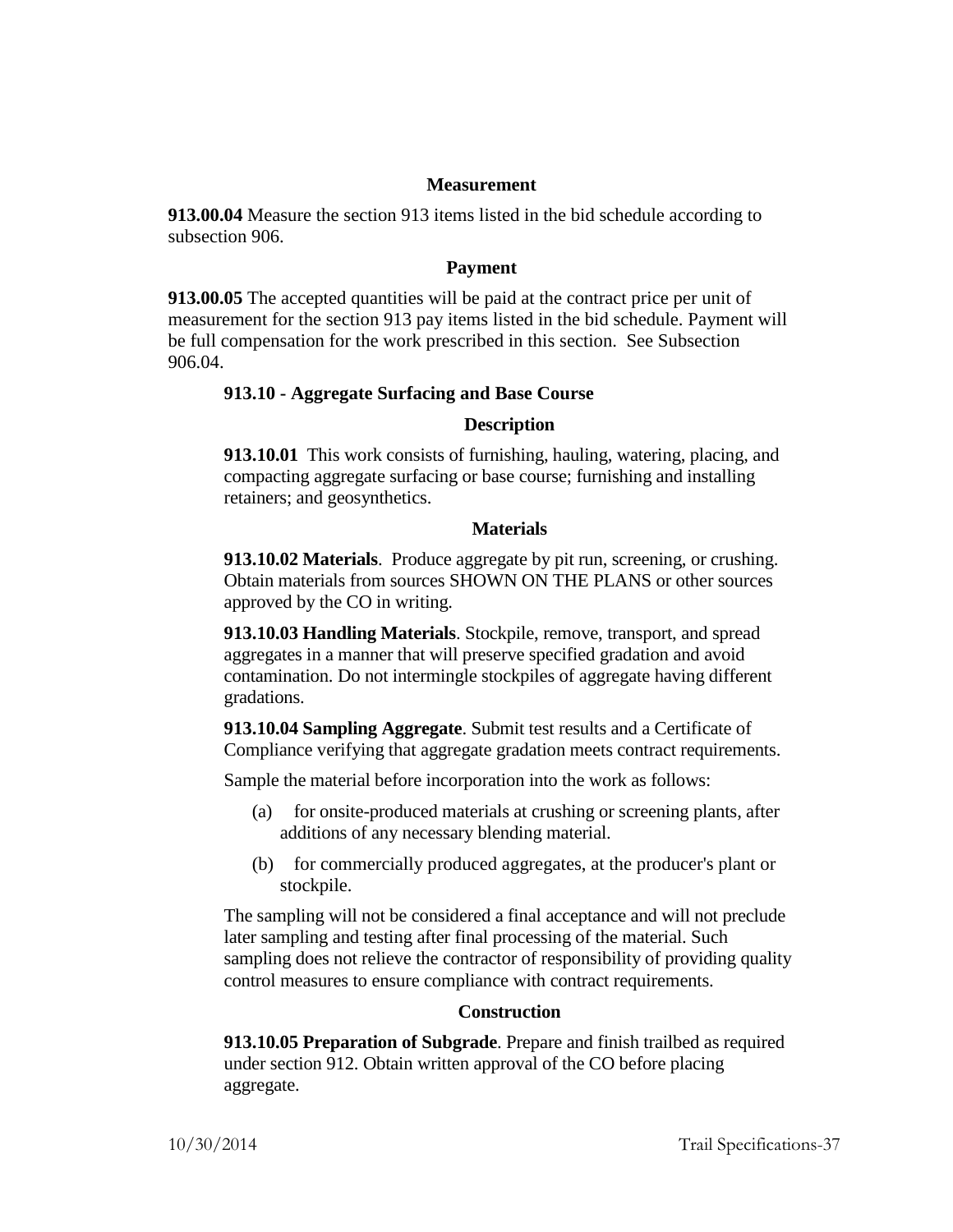**913.10.06 Spreading and Compacting.** Use aggregate that is uniformly mixed at optimum moisture content and spread and compact in layers to the final thickness and width SHOWN ON THE PLANS. The maximum thickness of any one layer shall be 3 inches. Obtain compaction by one of the following methods as SHOWN IN THE SCHEDULE OF ITEMS:

- (a) by hand, using non-mechanized compaction tools over the full area of each layer until visual displacement ceases;
- (b) by mechanical vibratory compactors over the full area of each layer until visual displacement ceases, but not fewer than three complete passes;
- (c) by using a roller or mechanical hand tamper until the density is at least 90 percent of the maximum density, as determined by AASHTO T 99, Method C or D.

Immediately following final spreading, smoothing, and compacting, correct any irregularities or depressions that develop by adding or removing material until the surface is smooth, uniform, and compacted.

**913.10.07 Acceptance, Testing, Sampling, and Tolerances**. Do not vary the total compacted thickness of the aggregate by more or less than ¾ inch from the specified thickness or place it consistently below or above the specified depth.

Do not vary the aggregate width by more than  $\pm$  3 inches from the specified width or place it consistently narrower or wider than the specified width.

# **913.20 - Hot Asphalt Plant Mix Trail Surfacing**

## **Description**

**913.20.01** This work consists of constructing a single course of hot asphalt plant mix on a prepared base course or trailbed and furnishing or installing retainers and geosynthetics.

## **Materials**

**913.20.02 Materials**. Use hot plant mix design that is currently in use by the local State department of transportation, the county, or city, and submit a certificate of compliance that the mix meets their requirements. Certify the locations of past projects for the CO's inspection prior to approval.

## **Construction**

**913.20.03 Weather Limitations**. Do not place the asphalt mixture when weather conditions prevent the proper compaction of the mixture, the base course is frozen, or the average temperature of the underlying surface upon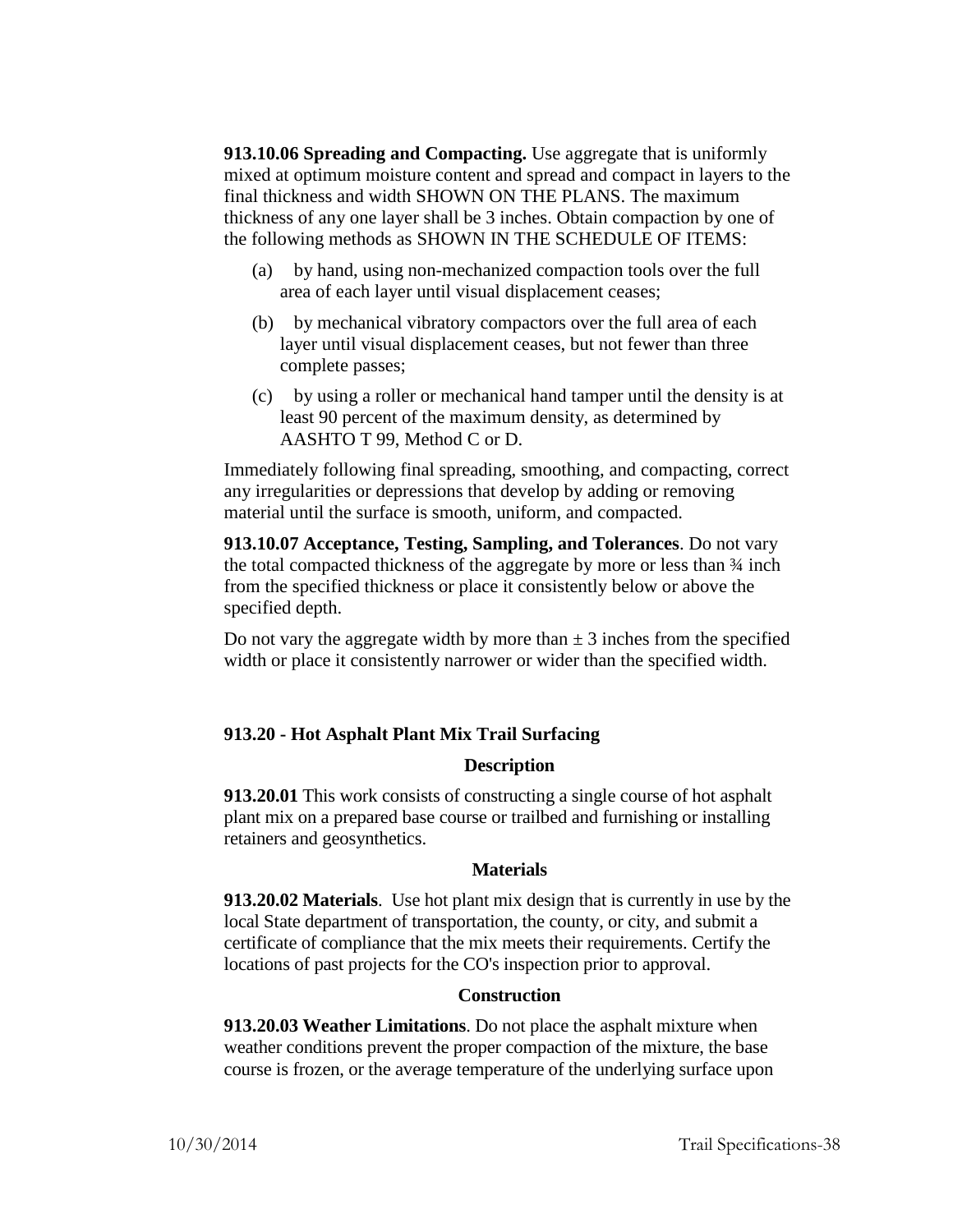which the asphalt mixture is to be placed is less than 55°F. Do not place when it is raining or snowing.

**913.20.04 Mixing**. Do not allow the temperature of the mix to exceed 320°F when discharging from the mixer.

**913.20.05 Surface Preparation**. Remove loose aggregate, soil, or other deleterious materials from the surface to be paved. Prepare base or trailbed by shaping, watering, and compacting before placing plant mix. Obtain the CO's approval before placing plant mix on prepared base.

**913.20.06 Placement and Compaction**. Place and compact plant mix to meet the lines, grades, and thicknesses SHOWN ON THE PLANS. Avoid segregation of the mix. Hand or small machine placement of mix is permitted, except where the use of asphalt paving machines is required for areas SHOWN ON THE PLANS. Use only self-contained, power-propelled paving machine units, provided with an adjustable activated screed or strikeoff assembly, heated if necessary, and capable of spreading and finishing courses of asphalt plant mix to the required widths and thicknesses.

Start compaction when the mix is above 230°F. Compact the mix with at least three passes over the entire trail surface. Use a steel wheel power roller that is of a minimum weight of 1 ton. Use vibratory plate compactors in areas that are not accessible to rollers. Continue compaction over the full width of the layer until visible deformation of the layer ceases.

**913.20.07 Thickness**. Do not vary the thickness of the compacted hot mix by more or less than 15 percent from the thickness SHOWN ON THE PLANS and not consistently above or below the specified thickness.

## **913.30 - Cold Asphalt Mix Trail Surfacing**

## **Description**

**913.30.01** This work consists of constructing a single course of cold bituminous mix on a prepared base course or trailbed and furnishing and installing retainers.

## **Materials**

**913.30.02 Requirements**. Use cold bituminous mix design that is currently in use by the local State department of transportation, the county, or city, and submit a certificate of compliance that the mix meets their requirements. Certify the locations of past projects for the CO's inspection prior to approval.

Use either MC250 liquid asphalt that conforms to AASHTO M 82 or CMS-2 emulsion that conforms to AASHTO M 208.

For the cold bituminous mix, use aggregate with a maximum size of  $\frac{3}{4}$  inch and no more than 10 percent by weight passing the No. 200 sieve.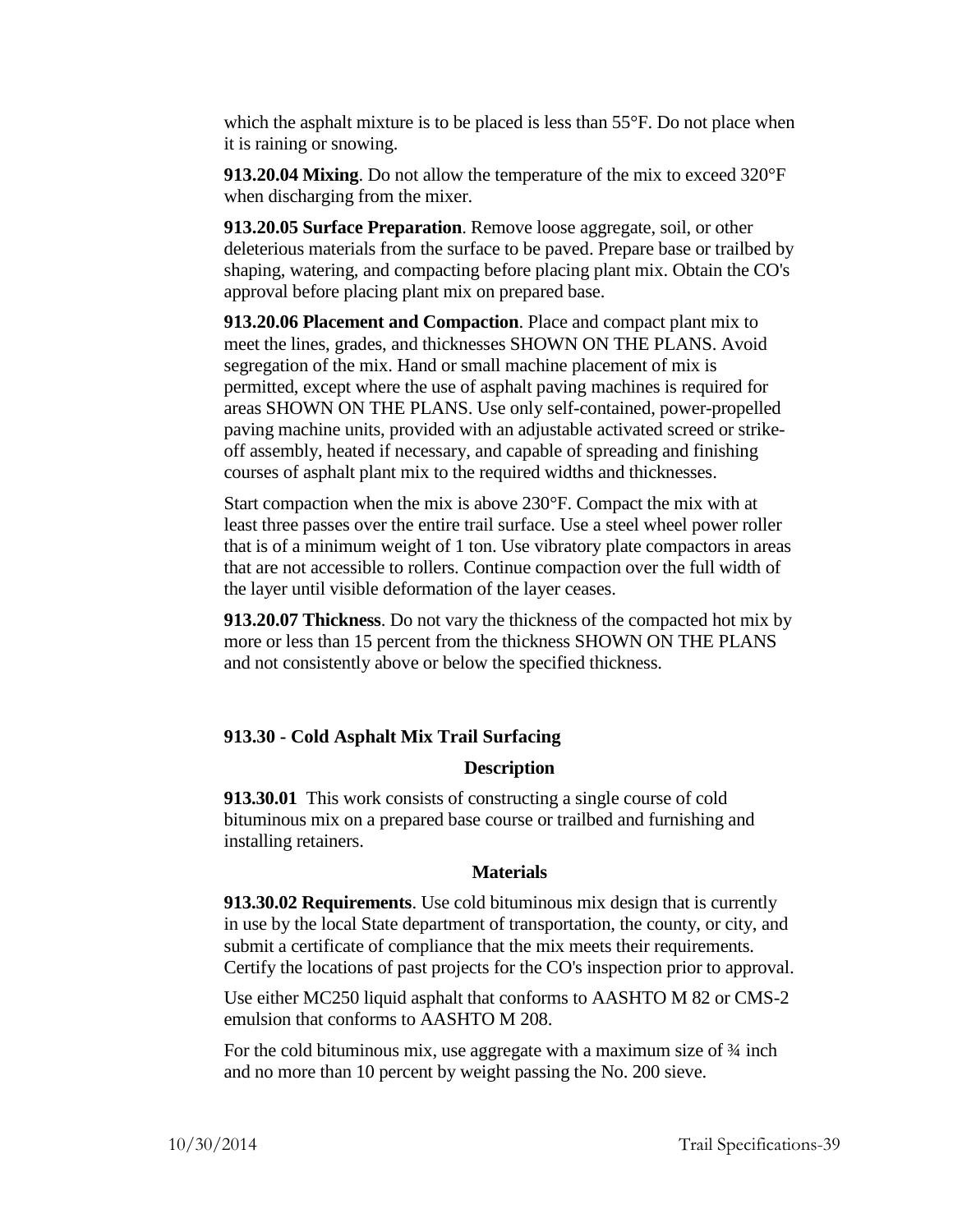## **Construction**

**913.30.03 Weather Limitations**. Place cold asphalt concrete on an unfrozen, reasonably dry surface. Place when the air temperature in the shade is above 50°F, the temperature of the road surface is above 40°F, and it is not raining or snowing or predicted to rain or snow within 24 hours after placement.

**913.30.04 Surface Preparation**. Clean the surface to be paved of all loose aggregate, soil, or other deleterious materials. Shape, water, and compact the base course or trailbed with a compactor to prepare the base and subgrade just before placing cold mix. Obtain the CO's approval before placing mix on prepared bases.

**913.30.05 Mixing**. If liquid asphalt is used, use aggregate that contains no more than 3 percent moisture and is at a temperature between 60 and 220°F during mixing. If emulsified asphalt is used, use aggregate that is at a temperature between 60 and 175°F during mixing.

Mix the aggregate and bituminous material until the aggregates are thoroughly coated and the mass is a uniform color.

**913.30.06 Placement and Compaction**. Place and compact the mix to meet the lines, grades, and cross-section SHOWN ON THE PLANS. Avoid segregation of the mix. Hand or small machine placement of mix is permitted, except where the use of bituminous paving machines is required for areas SHOWN ON THE PLANS. Use self-contained, power-propelled paving machine units, provided with an adjustable activated screed or strike off assembly, heated if necessary, and capable of spreading and finishing courses of bituminous plant mix to the required widths and thicknesses.

Compact the mix with at least three passes over the entire trail surface. Use a steel wheel power roller that is of a minimum weight of 1 ton. Use vibratory plate compactors in areas that are not accessible to rollers. Continue compaction over the full width of the layer until visible deformation of the layer ceases.

**913.30.07 Thickness.** Do not vary the thickness of the compacted hot mix by more or less than 15 percent from the thickness SHOWN ON THE PLANS and not consistently above or below the specified thickness.

## **913.40 - Grid Unit Surfacing**

#### **Description**

**913.40.01** This work consists of furnishing and installing grid pavement units, including excavation, backfilling, and geosynthetics.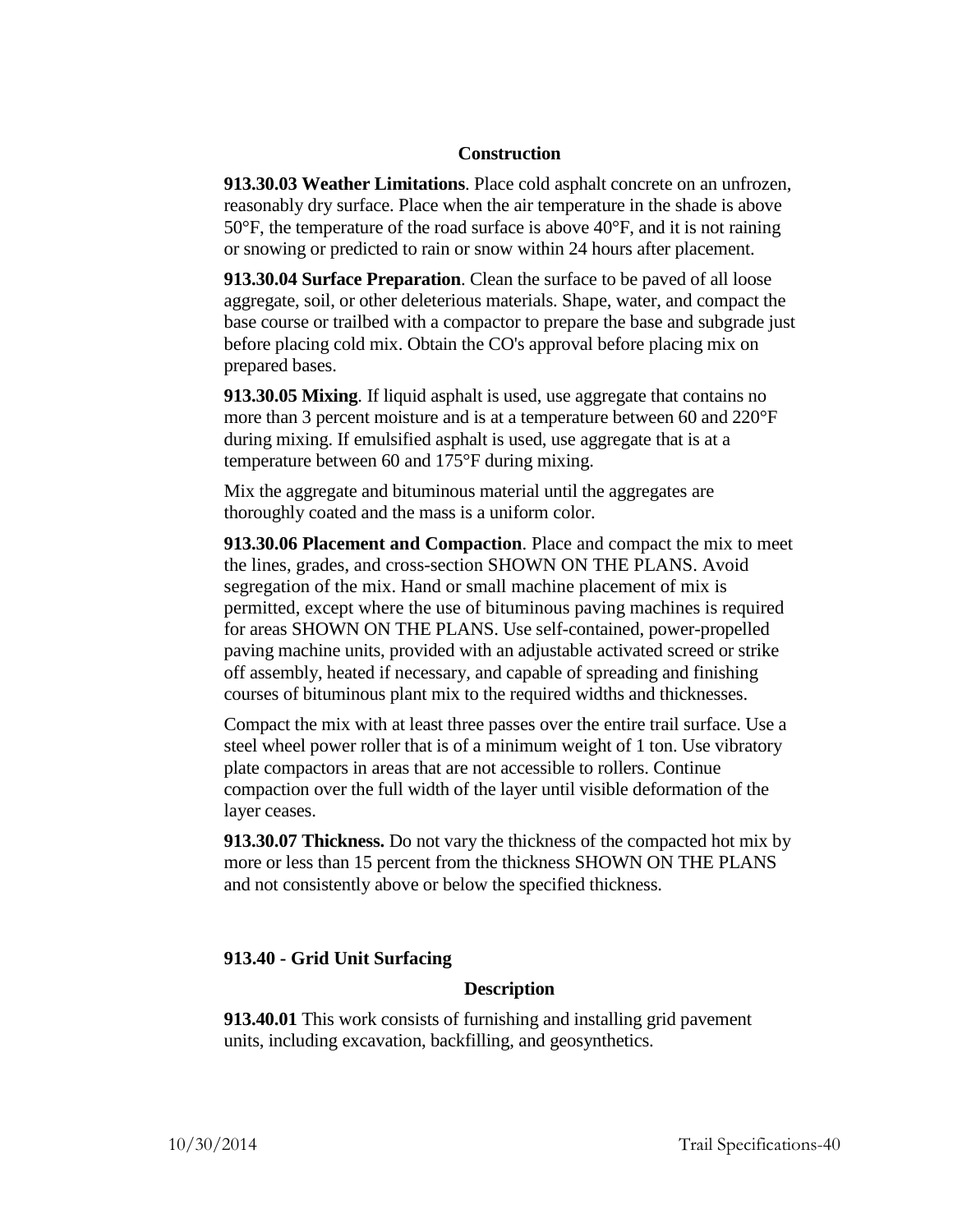## **Construction**

**913.40.02 Excavation and Embankment**. Perform excavation and embankment in accordance with section 911 and as SHOWN ON THE PLANS.

Excavate to the depth of the grid pavement units to be installed after first removing all duff and debris.

Stockpile all excavated suitable material adjacent to the trail for later use as backfill.

Obtain approval before placing grid pavement units.

**913.40.03 Laying Grid Block**. Place and bed blocks so they rest firmly against adjacent blocks, are stable, and form a smooth and uniform tread surface. Blocks designed to be interlocked must be interconnected. Fill void areas to full depth with fractured or cut pieces of block on curves or where needed to establish the grid pavement units in which native surface areas are no larger than 6 inches in greatest dimension. Bury beginning and ending blocks at a 30° angle to the tread.

Dispose of unused block material by removing from Governmentadministered lands to an appropriate site or by burying it at a location DESIGNATED ON THE GROUND.

**913.40.04 Backfilling**. After approval of the grid block installation by the CO, place and compact suitable material into holes between and around grid pavement units. For block surfacing used in shallow stream fords and gully crossings, substitute native gravels for suitable materials.

## **913.50 - Riprap Surfacing**

## **Description**

**913.50.01** This work consists of construction of riprap surfacing, including excavation, furnishing, hauling, and placing rock and aggregate, compacting surfacing, and associated barriers, ditches, retaining walls, and approach sections.

## **Construction**

**913.50.02** Construct riprap surfacing as required under the construction section of 914.00, and/or as SHOWN ON THE PLANS.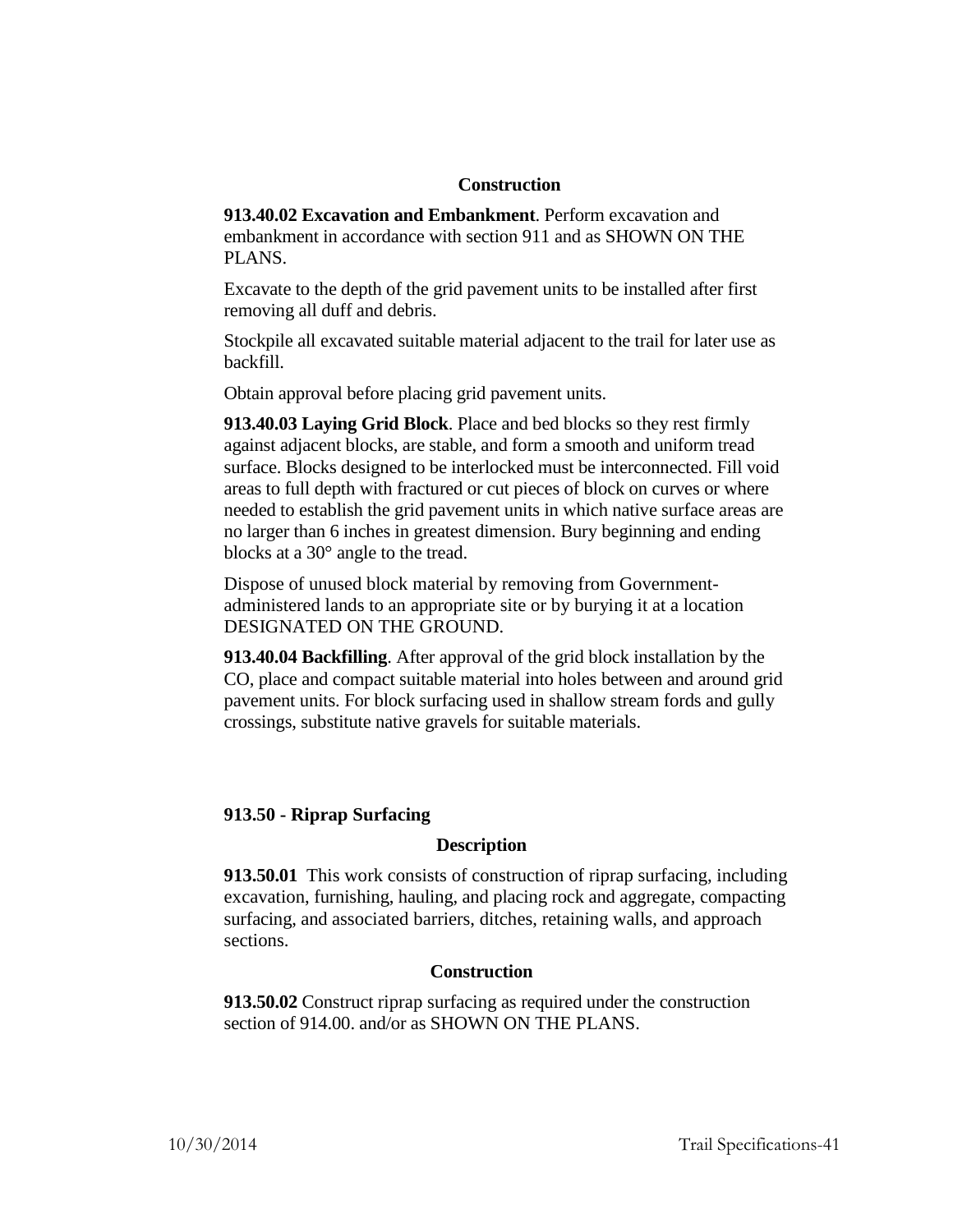# **913.60 - Chunk Wood Surfacing**

## **Description**

**913.60.01** This work consists of construction of chunk wood surfacing, including excavation, furnishing, hauling, and placing chuck wood, compacting surfacing, and associated barriers, ditches, retaining walls, and approach sections.

### **Construction**

**913.60.02** Construct chunk wood surfacing as required under the construction section of 914.00. and/or as SHOWN ON THE PLANS.

## **913.70 - Imported Clay Surfacing**

## **Description**

**913.70.01** This work consists of construction of imported clay surfacing, including excavation, furnishing, hauling, and placing clay, compacting surfacing, and associated barriers, ditches, retaining walls, and approach sections.

### **Construction**

**913.70.02** Construct imported clay surfacing as required under the construction section of 914.00. and/or as SHOWN ON THE PLANS.

## **913.80 - Geosynthetic Surfacing**

#### **Description**

**913.80.01** This work consists of construction of geosynthetic surfacing, including excavation, furnishing, hauling, and placing geosynthetics and aggregate, compacting surfacing, and associated barriers, ditches, retaining walls, and approach sections.

## **Construction**

**913.80.02** Construct geosynthetic surfacing as required under the construction section of 914.00. and/or as SHOWN ON THE PLANS.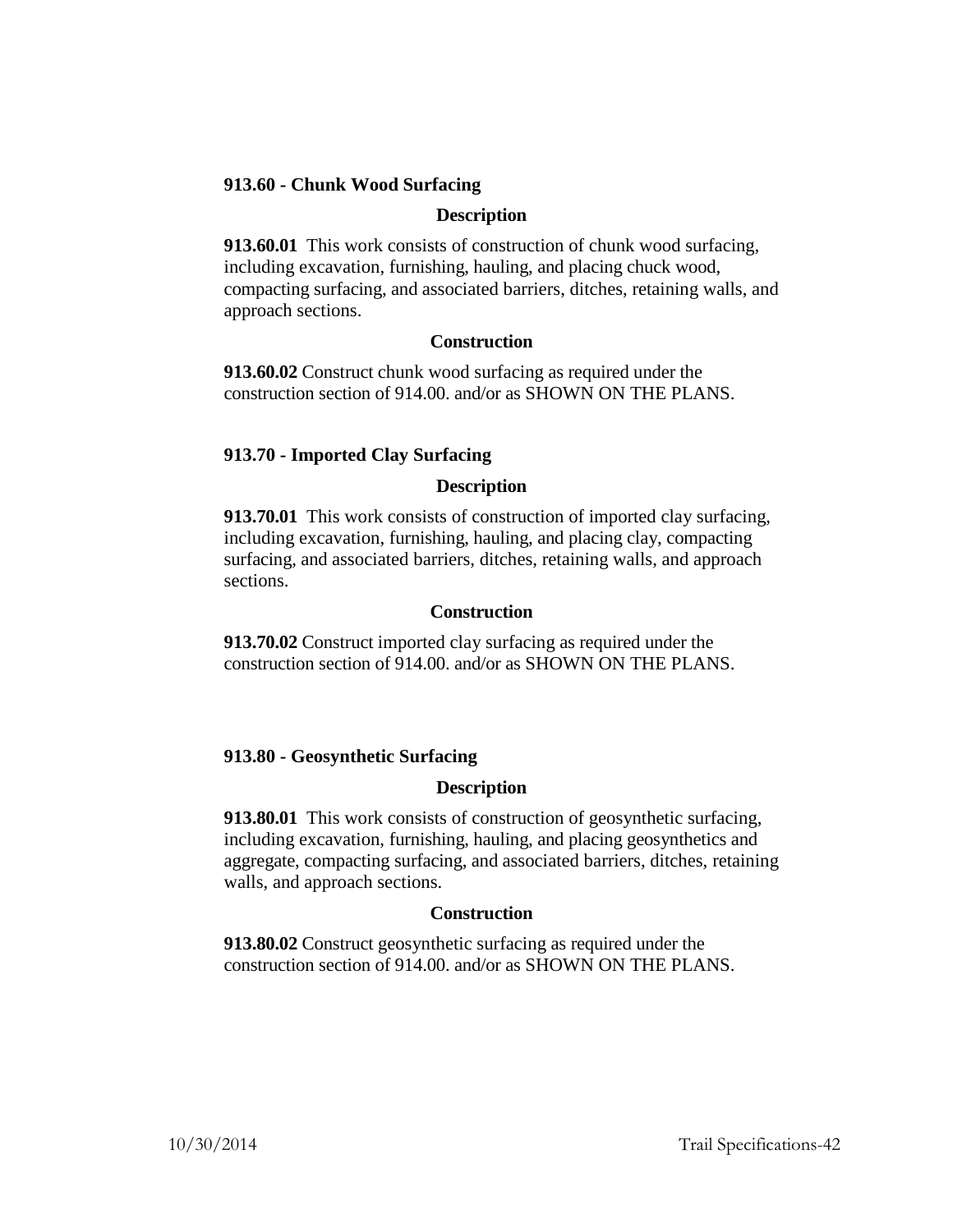## **913.90 – Surface Maintenance**

#### **Description**

**913.90.01** This work consists of maintenance of surfacing, including excavation, furnishing, hauling, and placing rock, aggregate and other surfacing, compacting surfacing, and associated barriers, ditches, and retaining walls to bring surface up to good condition.

#### **Maintenance**

**913.90.02** Perform maintenance of surfacing as required under the construction section of 914.00. and/or as SHOWN ON THE PLANS.

### **914 - Climbing Turn**

### **Description**

**914.00.01** This work consists of construction or maintenance of climbing turns, including excavation, furnishing, hauling, and placing rock and aggregate, compacting aggregate surfacing, and associated barriers, ditches, retaining walls, and approach sections. Construction or maintenance of the climbing turn may be covered by one or more of the following subsections:

| 914.10. | Climbing Turn                    |
|---------|----------------------------------|
| 914.20. | <b>Climbing Turn Maintenance</b> |

#### **Materials**

**914.00.02 Materials**. Use materials meeting the requirements of the following sections:

| Rock, Grid Pavement Units, and Aggregate | 991 |
|------------------------------------------|-----|
| Geosynthetics                            | 994 |
| <b>Material for Timber Structures</b>    | 995 |

#### **Construction**

**914.00.03 Preparation of Subgrade**. Prepare and finish trailbed as required under section 911 and/or as SHOWN ON THE PLANS. Obtain written approval of the CO before placing aggregate.

**914.00.04 Retaining Walls.** When SHOWN ON THE PLANS, construct retaining walls in accordance with section 935.

**914.00.05 Barriers.** When SHOWN ON THE PLANS, construct barriers at each climbing turn in accordance with section 933.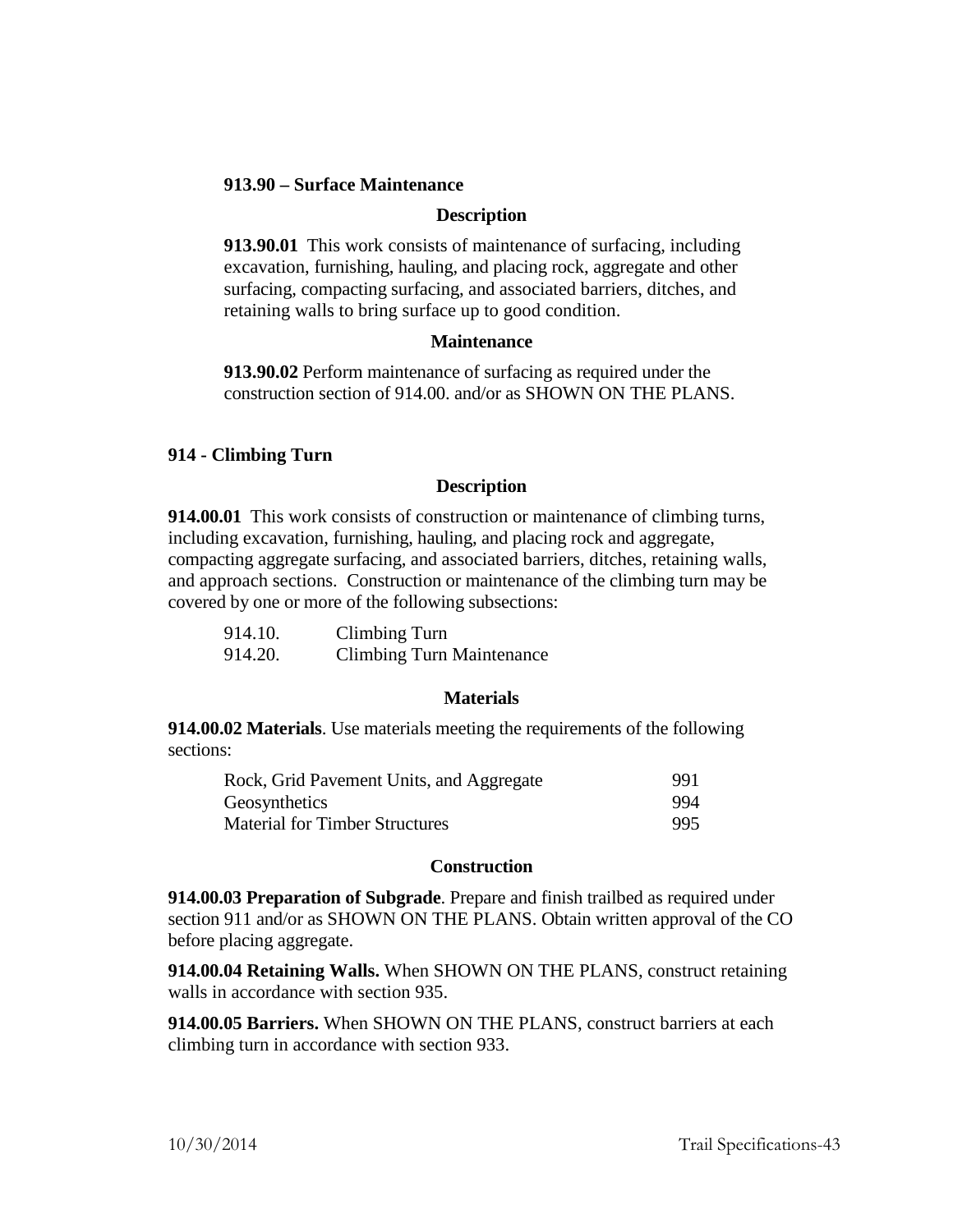**914.00.06 Ditches.** When SHOWN ON THE PLANS, construct ditches in accordance with section 925.

# **Measurement**

**914.00.07** Measure the section 914 items listed in the bid schedule according to subsection 906.

## **Payment**

**914.00.08** The accepted quantities will be paid at the contract price per unit of measurement for the section 914 pay items listed in the bid schedule. Payment will be full compensation for the work prescribed in this section. See Subsection 906.04.

## **914.10 - Climbing Turn**

### **Description**

**914.10.01** This work consists of construction of climbing turns, including excavation, furnishing, hauling, and placing rock and aggregate, compacting aggregate surfacing, and associated barriers, ditches, retaining walls, and approach sections.

### **Construction**

**914.10.02** Construct climbing turn as required under the construction section of 914.00. and/or as SHOWN ON THE PLANS.

## **914.20 - Climbing Turn Maintenance**

## **Description**

**914.20.01** This work consists of maintenance of climbing turns, including excavation, furnishing, hauling, and placing rock and aggregate, compacting aggregate surfacing, and associated barriers, ditches, retaining walls, and approach sections to bring the climbing turn up to good condition.

## **Maintenance**

**914.20.02** Perform maintenance of climbing turn as required under the construction section of 914.00. and/or as SHOWN ON THE PLANS.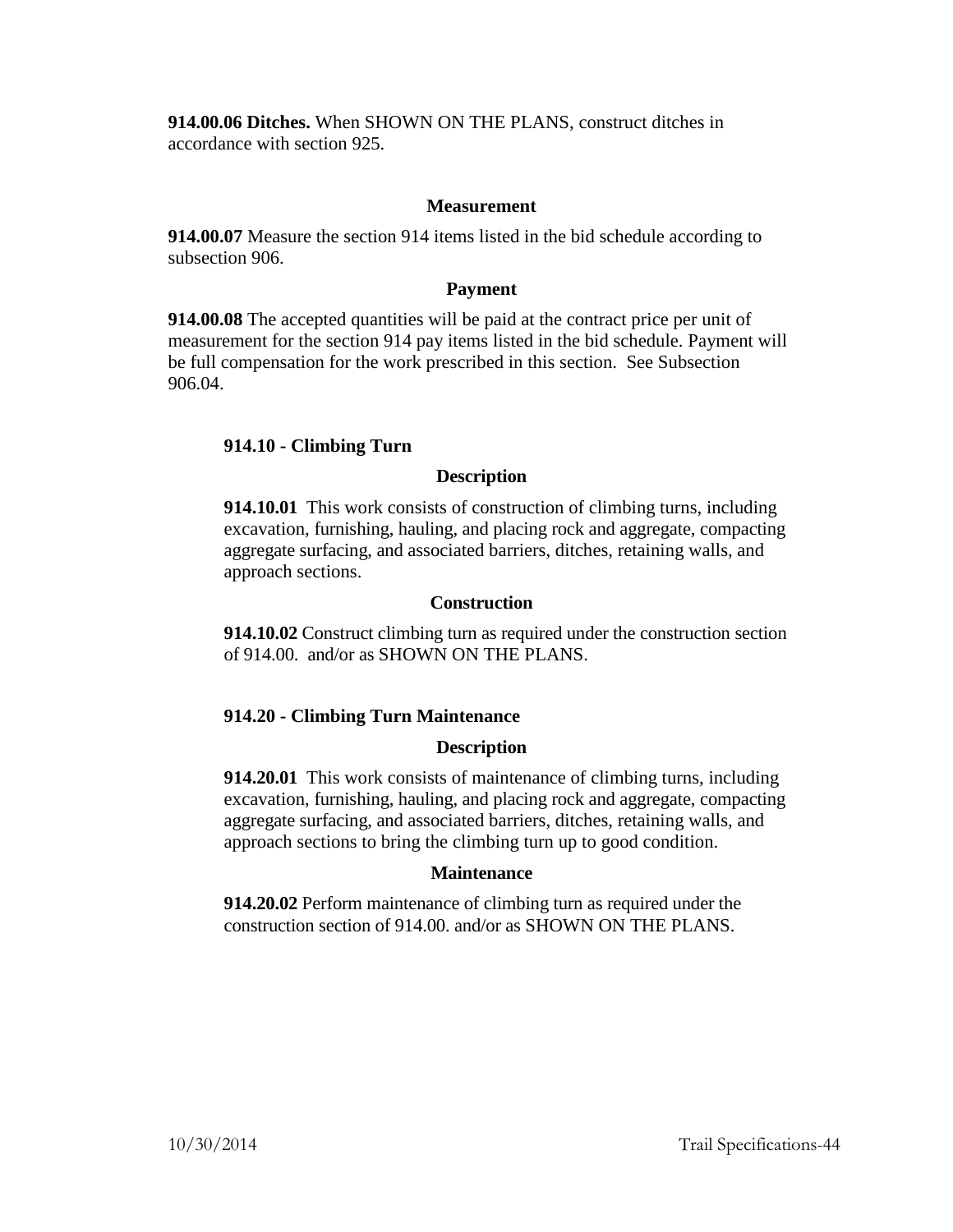### **915 - Talus Section**

### **Description**

**915.00.01** This work consists of furnishing, hauling, and placing rock and aggregate, and compacting aggregate surfacing and through talus or rubble rock sections of trail. Construction or maintenance of the talus section may be covered by one or more of the following subsections:

| 915.10. | <b>Talus Section</b>             |
|---------|----------------------------------|
| 915.20. | <b>Talus Section Maintenance</b> |

#### **Materials**

**915.00.02 Materials**. Use materials meeting the requirements of the following sections:

| Rock, Grid Pavement Units, and Aggregate | 991 |
|------------------------------------------|-----|
| Geosynthetics                            | 994 |
| <b>Material for Timber Structures</b>    | 995 |

#### **Construction**

**915.00.03 Preparation of Subgrade**. Prepare and finish trailbed as required under section 911. Obtain written approval of the CO before placing aggregate

**915.00.04 Talus or Rubble Rock Sections**. Through talus or rubble rock slide areas, fill all voids with suitable material to the depth SHOWN ON THE PLANS. Use cap rocks that weigh a minimum of 130 lbs and have a length of at least twice their width. At least 50 percent of all hand-placed outer rocks should weigh a minimum of 130 lbs. Construct tread by building out rather than by removing material from the inner bank.

#### **Measurement**

**915.00.05** Measure the section 915 items listed in the bid schedule according to subsection 906.

#### **Payment**

**915.00.06** The accepted quantities will be paid at the contract price per unit of measurement for the section 915 pay items listed in the bid schedule. Payment will be full compensation for the work prescribed in this section. See Subsection 906.04.

#### **915.10 - Talus Section**

#### **Description**

**915.10.01** This work consists of construction of talus section, including furnishing, hauling, and placing rock and aggregate, and compacting aggregate surfacing and through talus or rubble rock sections of trail.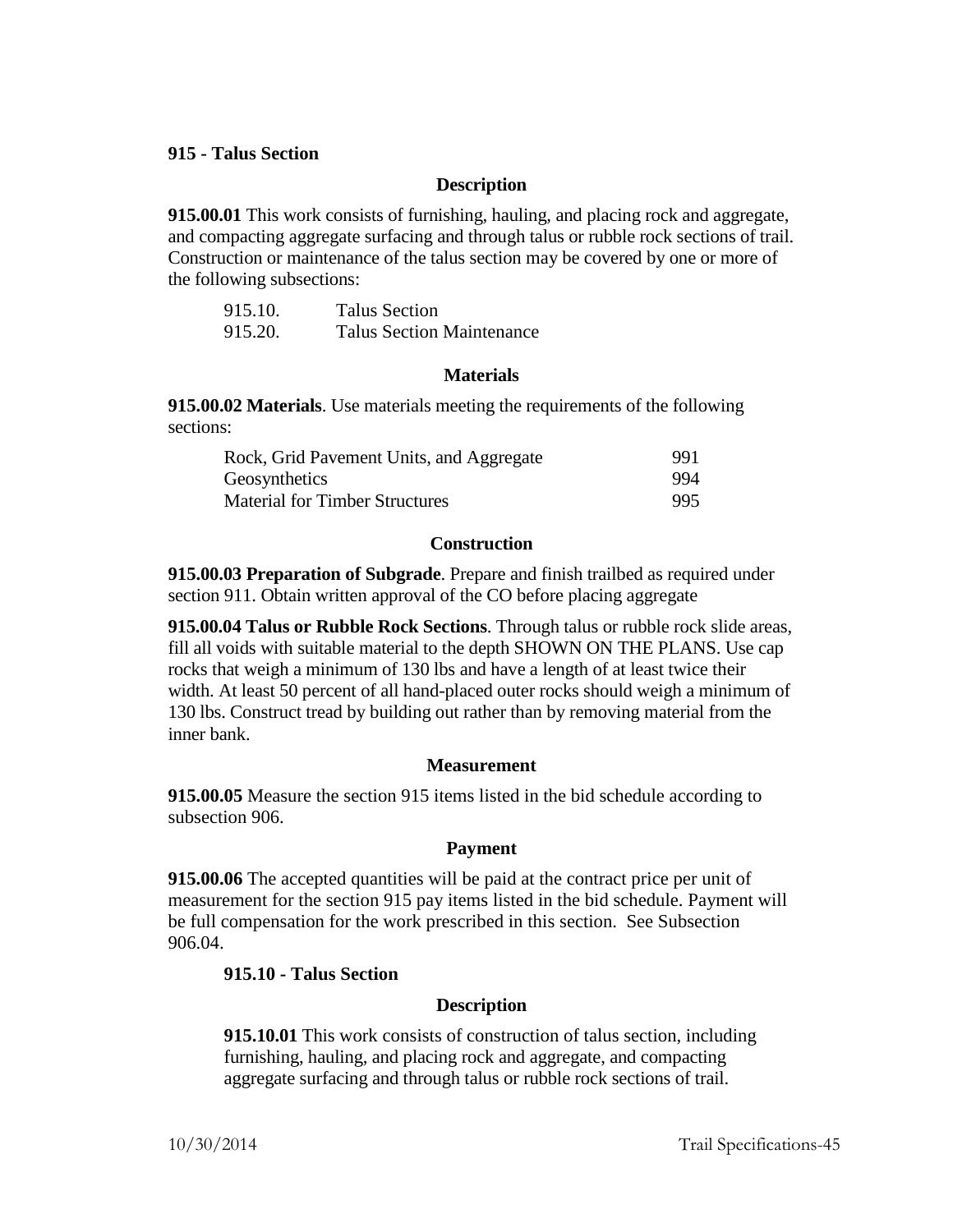# **Construction**

**915.10.02** Construct talus section as required under the construction section 915.00., and and/or as SHOWN ON THE PLANS.

# **915.20 - Talus Section Maintenance**

## **Description**

**915.10.01** This work consists of maintenance of talus section, including furnishing, hauling, and placing rock and aggregate, and compacting aggregate surfacing and through talus or rubble rock sections of trail.

## **Maintenance**

**915.10.02** Perform maintenance of talus section as required under the construction section 915.00., and/or as SHOWN ON THE PLANS.

## **916 - Turnout and Passing Section**

## **Description**

**916.00.01** This work consists of construction or maintenance of turnout and passing sections, including excavation, furnishing, hauling, and placing rock and aggregate, compacting aggregate surfacing, and associated barriers, ditches, retaining walls, and approach sections. Construction or maintenance of the turnout and passing section may be covered by one or more of the following subsections:

| 916.10. | <b>Turnout and Passing Section</b>             |
|---------|------------------------------------------------|
| 916.20. | <b>Turnout and Passing Section Maintenance</b> |

# **Materials**

**916.00.02 Materials**. Use materials meeting the requirements of the following sections:

| Rock, Grid Pavement Units, and Aggregate | 991 |
|------------------------------------------|-----|
| Geosynthetics                            | 994 |
| <b>Material for Timber Structures</b>    | 995 |

## **Construction**

**916.00.03 Preparation of Subgrade**. Prepare and finish trailbed as required under section 911 and/or as SHOWN ON THE PLANS. Obtain written approval of the CO before placing aggregate.

**916.00.04 Retaining Walls.** When SHOWN ON THE PLANS, construct retaining walls in accordance with section 935.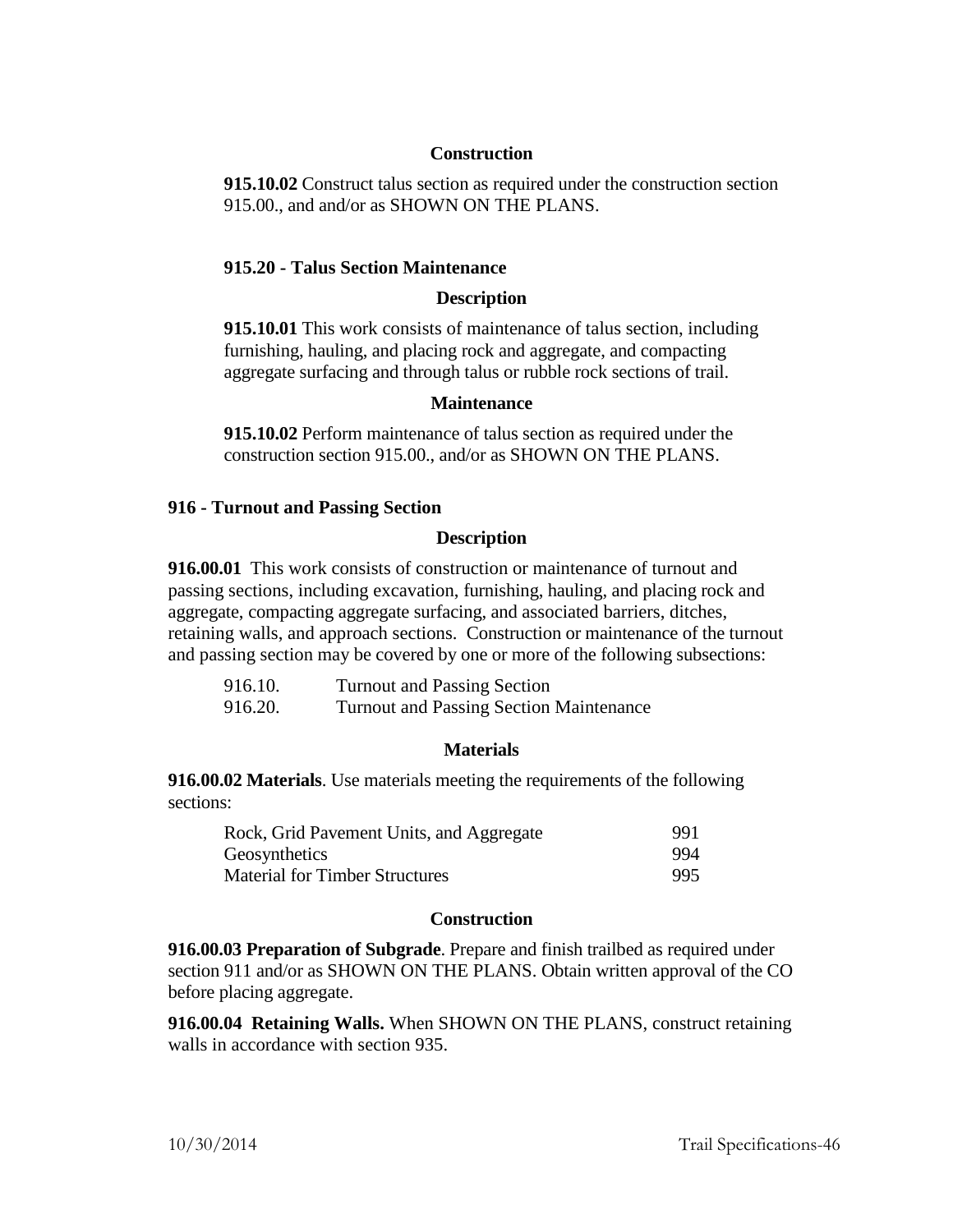**916.00.05 Barriers.** When SHOWN ON THE PLANS, construct barriers at each switchback in accordance with section 933.

**916.00.06 Ditches.** When SHOWN ON THE PLANS, construct ditches in accordance with section 925.

# **Measurement**

**916.00.07** Measure the section 916 items listed in the bid schedule according to subsection 906.

# **Payment**

**916.00.08** The accepted quantities will be paid at the contract price per unit of measurement for the section 916 pay items listed in the bid schedule. Payment will be full compensation for the work prescribed in this section. See Subsection 906.04.

# **916.10 - Turnout and Passing Area**

# **Description**

**916.10.01** This work consists of construction of turnout and passing sections, including furnishing, hauling, and placing rock and aggregate, and compacting aggregate surfacing and through talus or rubble rock sections of trail.

## **Construction**

**916.10.02** Construct turnout and passing sections as required under the construction section 916.00., and/or as SHOWN ON THE PLANS.

# **916.20 - Turnout and Passing Area Maintenance**

# **Description**

**916.10.01** This work consists of maintenance of turnout and passing sections, including furnishing, hauling, and placing rock and aggregate, and compacting aggregate surfacing and through talus or rubble rock sections of trail.

# **Maintenance**

**916.10.02** Perform maintenance of turnout and passing sections as required under the construction section 916.00., and /or as SHOWN ON THE PLANS.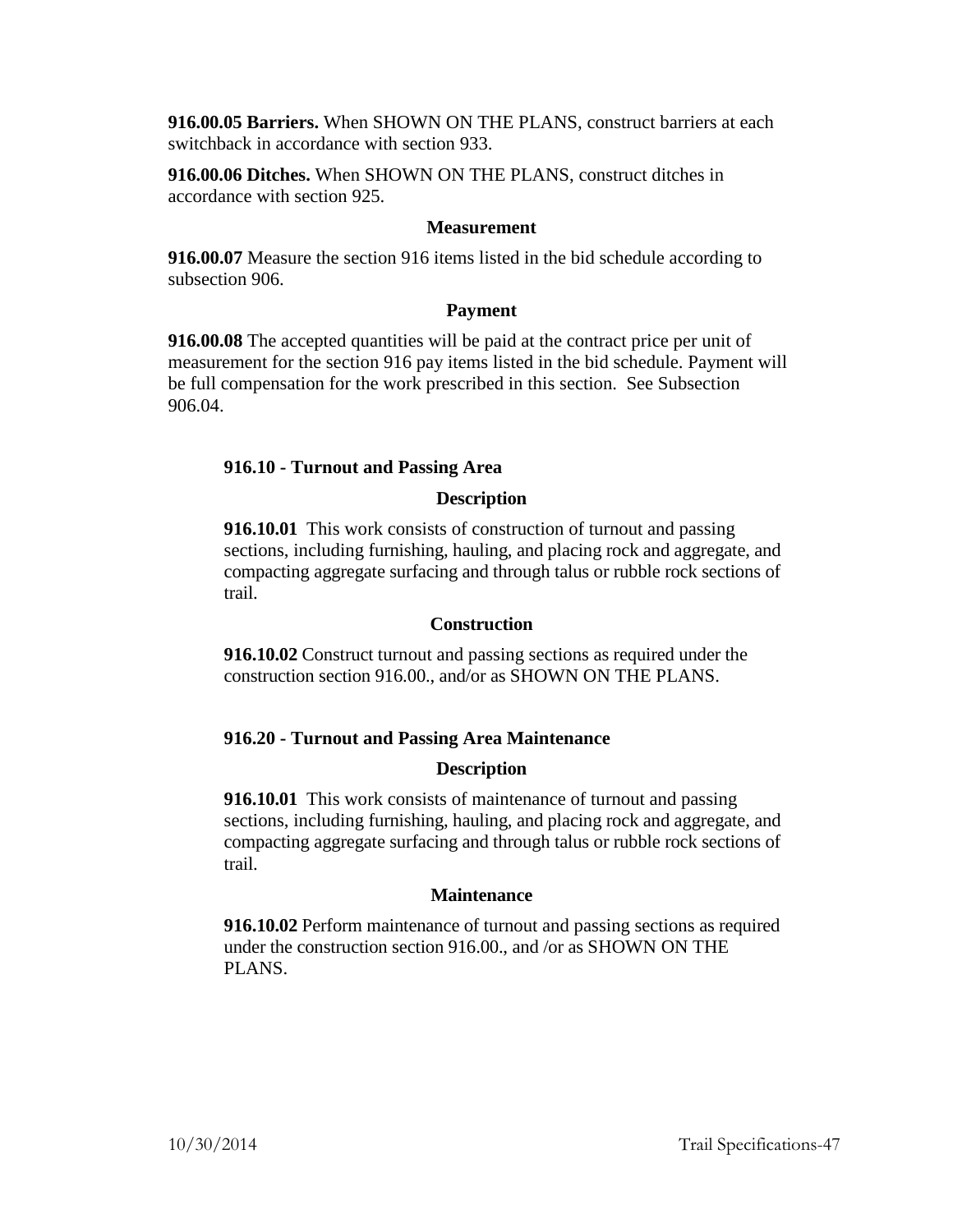## **917 – Fords**

## **Description**

**917.00.01** This work consists of construction or maintenance of fords or stepping stones, including excavation, furnishing, hauling, and placing rock and aggregate, compacting aggregate surfacing, and associated barriers, ditches, retaining walls, and approach sections. Construction or maintenance of the ford or stepping stones may be covered by one or more of the following subsections:

| 917.10. | Natural Ford            |
|---------|-------------------------|
| 917.20. | <b>Constructed Ford</b> |
| 917.30. | <b>Stepping Stones</b>  |
| 917.40. | <b>Ford Maintenance</b> |

#### **Materials**

**917.00.02 Materials**. Use materials meeting the requirements of the following sections:

| Rock, Grid Pavement Units, and Aggregate | 991 |
|------------------------------------------|-----|
| Geosynthetics                            | 994 |
| <b>Material for Timber Structures</b>    | 995 |

### **Construction**

**917.00.03 Preparation of Subgrade**. Prepare and finish trailbed as required under section 911 and 912 and/or as SHOWN ON THE PLANS. Obtain written approval of the CO before placing aggregate.

**917.00.04 Retaining Walls.** When SHOWN ON THE PLANS, construct retaining walls in accordance with section 935.

**917.00.05 Barriers.** When SHOWN ON THE PLANS, construct barriers at each ford in accordance with section 933.

**917.00.06 Ditches.** When SHOWN ON THE PLANS, construct ditches in accordance with section 925.

#### **Measurement**

**917.00.07** Measure the section 917 items listed in the bid schedule according to subsection 906.

## **Payment**

**917.00.08** The accepted quantities will be paid at the contract price per unit of measurement for the Section 917 pay items listed in the bid schedule. Payment will be full compensation for the work prescribed in this section. See Subsection 906.04.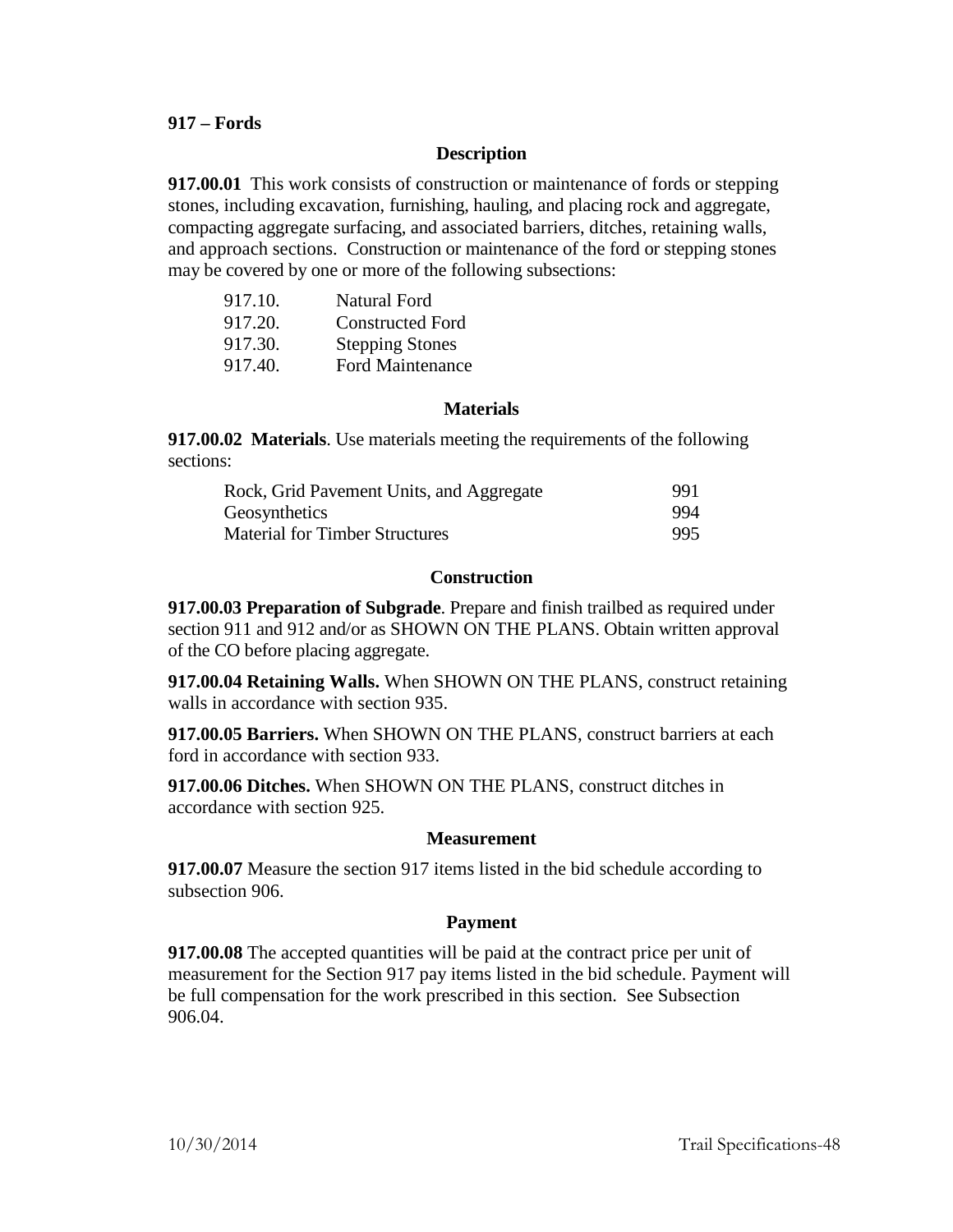## **917.10 - Natural Ford**

### **Description**

**917.10.01** This work consists of construction of natural ford, approaches and surfacing, including excavation, furnishing, hauling, and placing rock and aggregate, compacting aggregate surfacing, and associated barriers, ditches, retaining walls, and approach sections.

### **Construction**

**917.10.02** Construct natural ford, approaches and surfacing as required under the construction section 917.00., and/or as SHOWN ON THE PLANS.

### **917.20 - Constructed Ford**

#### **Description**

**917.20.01** This work consists of construction of ford, approaches and surfacing, including excavation, furnishing, hauling, and placing rock and aggregate, compacting aggregate surfacing, and associated barriers, ditches, retaining walls, and approach sections.

### **Construction**

**917.20.02** Construct ford, approaches and surfacing as required under the construction section 917.00., and/or as SHOWN ON THE PLANS.

#### **917.30 - Stepping Stones**

#### **Description**

**917.30.01** This work consists of construction of stepping stones and approaches, including excavation, furnishing, hauling, and placing rock and aggregate, compacting aggregate surfacing, and associated barriers, ditches, retaining walls, and approach sections.

#### **Construction**

**917.30.02** Construct stepping stones and approaches as required under the construction section 917.00., and/or as SHOWN ON THE PLANS.

## **917.40 – Ford Maintenance**

### **Description**

**917.40.01** This work consists of maintenance of fords and approaches, including excavation, furnishing, hauling, and placing rock and aggregate, compacting aggregate surfacing, and associated barriers, retaining walls, and approach sections to bring the ford up to good condition.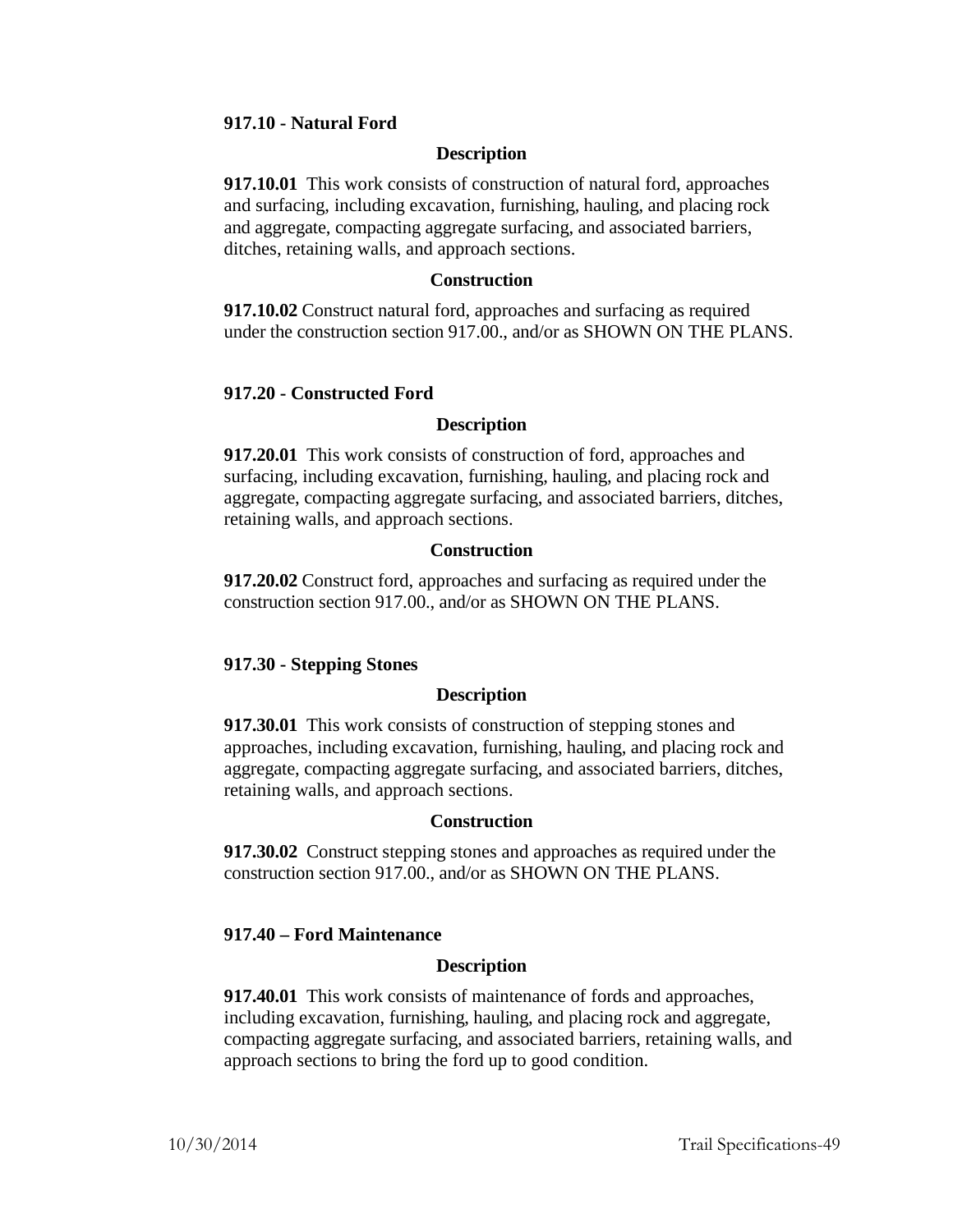### **Maintenance**

**917.40.02** Maintain stream fords and gully crossings as SHOWN ON THE PLANS. Remove debris and loose rocks over 3 inches from existing stream crossings to provide the tread width. Maintain and replace missing or rotted log or rock barriers that form the dam at fords and gully crossings. Level and smooth the stream bottom with gravel or rock less than 3 inches in greatest dimension to provide a crossing.

Re-grade or fill the approaches to the stream fords and gully crossings to provide for safe use. Replace missing stepping stones.

### **918.00. – Foundations**

### **Description**

**918.00.01** This work consists of construction or maintenance of foundations for trailways, including excavation, furnishing, hauling, placing and compacting rock, aggregate, geosynthetics, wire baskets and timber materials, and associated barriers, ditches, retaining walls, and approach sections. Construction or maintenance of the foundations may be covered by one or more of the following subsections:

| 918.10. | Rock                          |
|---------|-------------------------------|
| 918.20. | Geosynthetics                 |
| 918.30. | <b>Gabion Basket</b>          |
| 918.40. | <b>Crib Foundation</b>        |
| 918.50. | <b>Corduroy Foundation</b>    |
| 918.60. | <b>Foundation Maintenance</b> |
|         |                               |

#### **Materials**

**918.00.02 Materials**. Use materials meeting the requirements of the following sections:

| Rock, Grid Pavement Units, and Aggregate | 991 |
|------------------------------------------|-----|
| Geosynthetics                            | 994 |
| <b>Material for Timber Structures</b>    | 995 |
| Wire Basket Materials                    | 996 |
|                                          |     |

### **Construction**

**918.00.03 Preparation of Subgrade**. Prepare and finish subgrade as required under section 911 and/or as SHOWN ON THE PLANS. Obtain written approval of the CO before placing rock, geosynthetics, gabion baskets or crib foundations.

**918.00.03 Foundation Construction**. Construction foundation as SHOWN ON THE PLANS, construct with approved backfill material in accordance with section 911 and 912.

**918.00.04 Retaining Walls.** When SHOWN ON THE PLANS, construct retaining walls in accordance with section 935.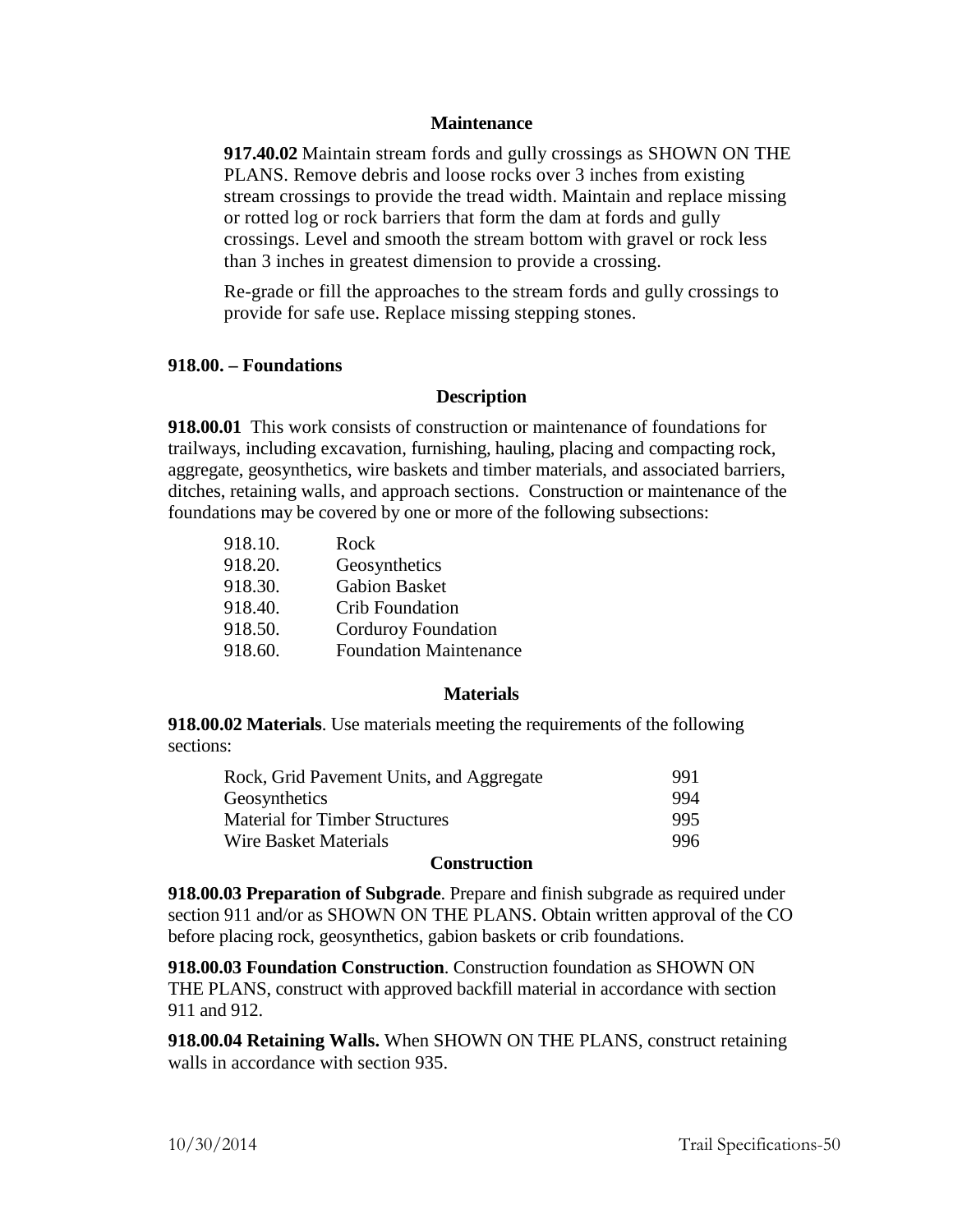**918.00.05 Barriers.** When SHOWN ON THE PLANS, construct barriers at each switchback in accordance with section 933.

**918.00.06 Ditches.** When SHOWN ON THE PLANS, construct ditches in accordance with section 925.

## **Measurement**

**918.00.07** Measure the section 918 items listed in the bid schedule according to subsection 906.

### **Payment**

**918.00.08** The accepted quantities will be paid at the contract price per unit of measurement for the Section 918 pay items listed in the bid schedule. Payment will be full compensation for the work prescribed in this section. See Subsection 906.04.

### **918.10. – Rock**

### **Description**

**918.10.01** This work consists of construction of rock foundation for trailways, including excavation, furnishing, hauling, and placing rock, aggregate, and geosynthetics.

#### **Construction**

**918.10.02** Construct foundation as required under the construction section 918.00. and/or as SHOWN ON THE PLANS.

#### **918.20. – Geosynthetics**

#### **Description**

**918.20.01** This work consists of utilizing geosynthetics for foundation construction for trailways, including excavation, furnishing, hauling, and placing rock, aggregate, and geosynthetics.

#### **Construction**

**918.20.02** Construct foundation as required under the construction section 918.00. and/or as SHOWN ON THE PLANS.

## **918.30. - Gabion Basket**

## **Description**

**918.30.01** This work consists of utilizing wire baskets for foundation construction for trailways, including excavation, furnishing, hauling, and placing rock, aggregate and wire baskets.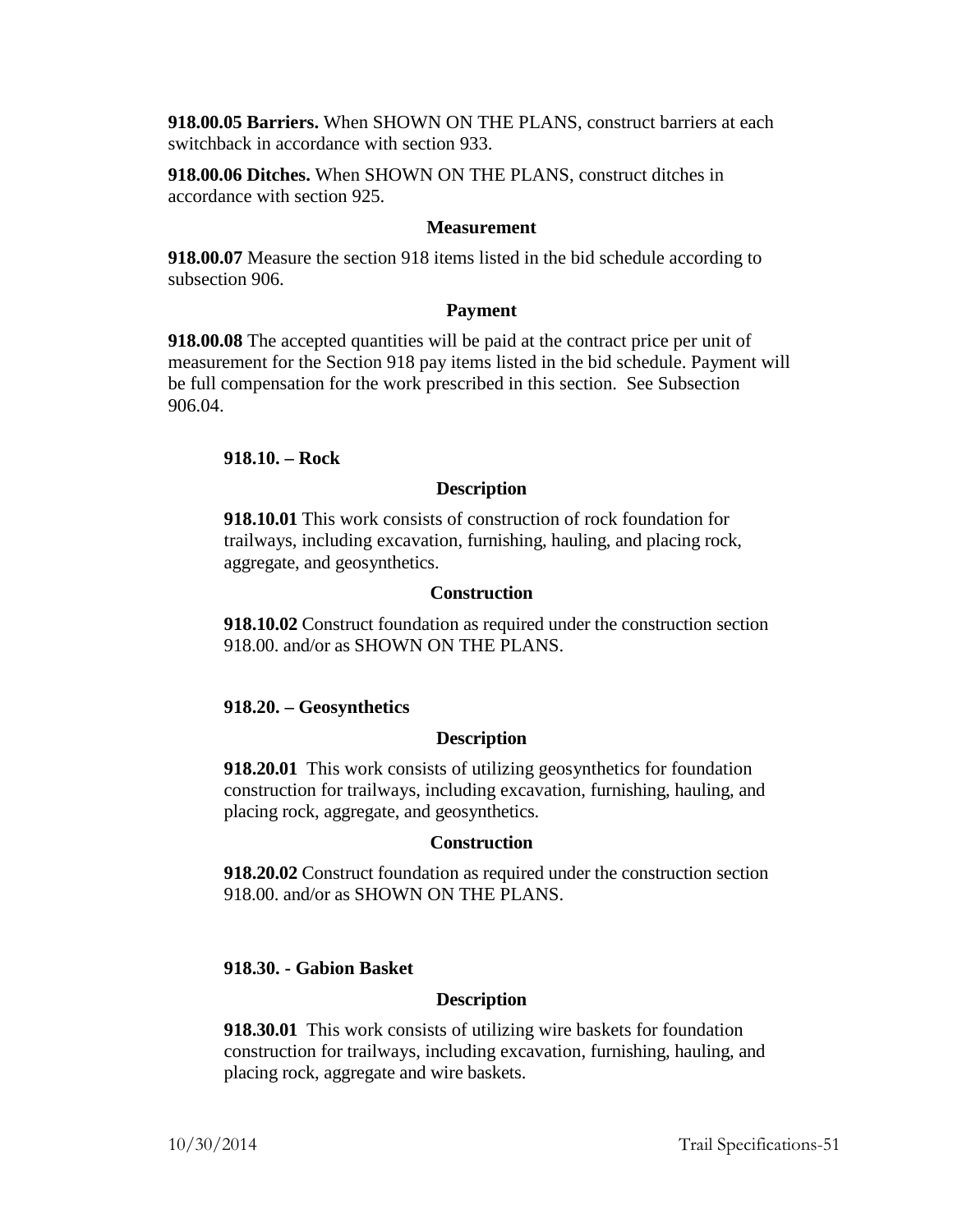## **Construction**

**918.30.02** Construct foundation as required under the construction section 918.00. and/or as SHOWN ON THE PLANS.

## **918.40. - Crib Foundation**

### **Description**

**918.40.01** This work consists of utilizing timber cribs for foundation construction for trailways, including excavation, furnishing, hauling, and placing rock, aggregate and timber cribs.

### **Construction**

**918.40.02** Construct foundation as required under the construction section 918.00. and/or as SHOWN ON THE PLANS.

### **918.50. – Corduroy Foundation**

### **Description**

**918.50.01** This work consists of utilizing corduroy for foundation construction for trailways, including excavation, furnishing, hauling, and placing logs, aggregate and geosynthetics.

#### **Construction**

**918.50.02** Construct foundation as required under the construction section 918.00. and/or as SHOWN ON THE PLANS.

#### **918.60. - Foundation Maintenance**

#### **Description**

**918.60.01** This work consists of maintenance of foundation for trailways, including excavation, furnishing, hauling, placing and compacting rock, aggregate, geosynthetics, wire baskets and timber materials, and associated barriers, ditches, retaining walls, and approach sections.

#### **Maintenance**

**918.60.02** Perform maintenance on foundation as required under the construction section 918.00. and/or as SHOWN ON THE PLANS.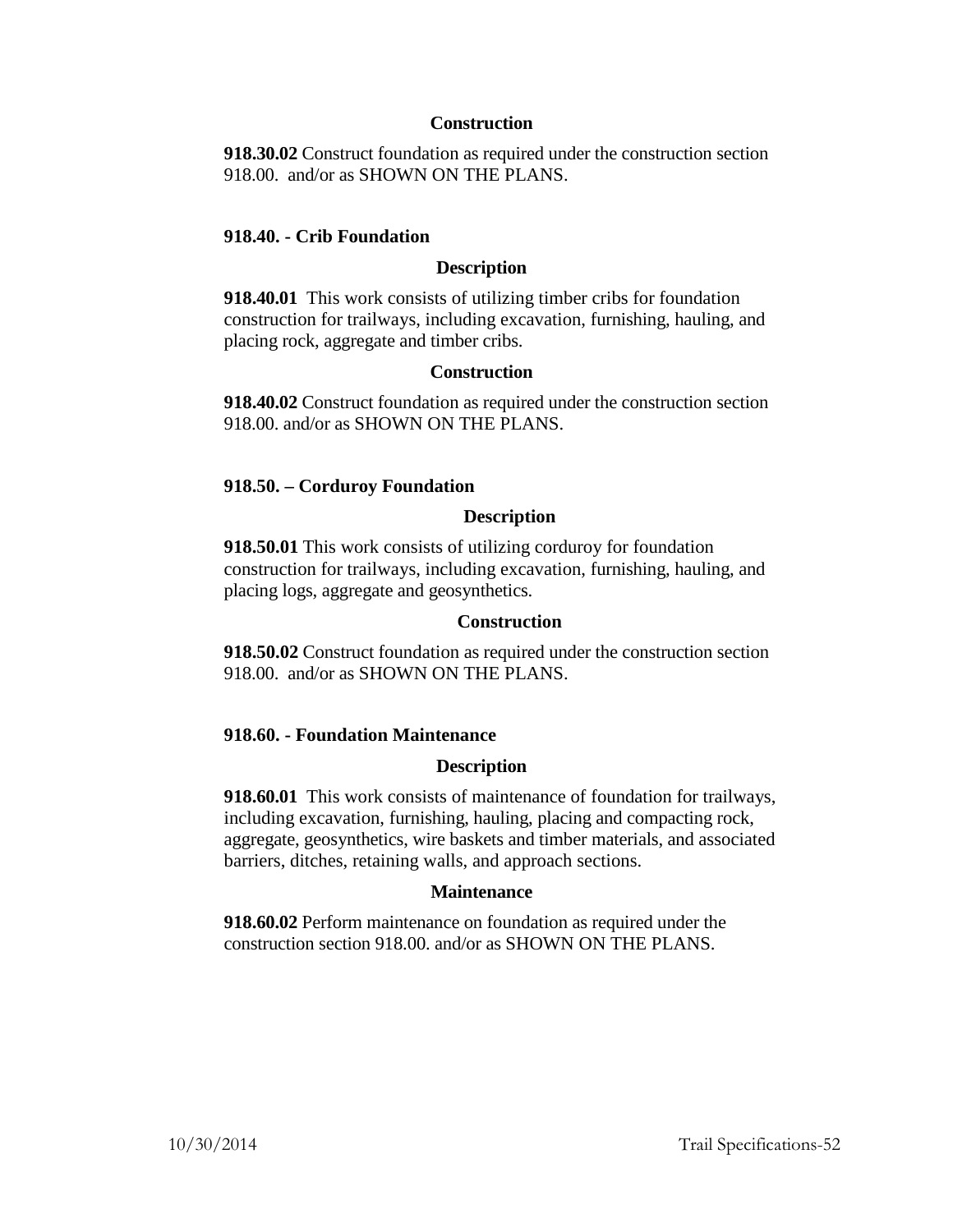### **Section 920—Drainage Structures**

### **921 – Culverts**

### **Description**

**921.00.01.** This work consists of furnishing and installing culverts, including excavation and backfill, selecting and hauling of log and rock materials, and constructing catch basins, and headwalls. Construction of culverts may be covered by one or more of the following subsections:

| 921.10. | <b>Standard Culvert</b>               |
|---------|---------------------------------------|
| 921.20. | <b>Standard Culvert with Headwall</b> |
| 921.30. | <b>Rock Culvert</b>                   |
| 921.40. | <b>Treated Timber Box Culvert</b>     |
| 921.50. | Open-Top Drain                        |
| 921.60. | <b>Bottomless Arch Culvert</b>        |
| 921.70. | <b>Culvert Maintenance</b>            |

#### **Materials**

**921.00.02 Materials**. Use materials meeting the requirements of the following sections:

| 991  |
|------|
| 992  |
| 994  |
| 995. |
|      |

#### **Construction**

**921.00.03 Excavation and Embankment**. Perform excavation and embankment in accordance with Section 911.

**921.00.04 Placement**. Place culverts to provide for unobstructed inlet and outlet flow. Remove logs, debris, soil, rock, and other obstructions above and below the culvert that would impede flow into the culvert or away from the trailway. Minimize disturbance to streambeds.

Construct a catch basin to facilitate flow from trail ditches into the culvert.

**921.00.05 Installation**. Install culverts of the types and at the locations SHOWN ON THE PLANS or as DESIGNATED ON THE GROUND.

**(a) Placing**. Skew ditch relief culverts as staked to provide a downgrade equal to or greater than the uphill ditch. Place culverts at stream crossings in the natural streambed on stream grade.

Attach end sections to the pipe by connecting bands or other means as recommended by the manufacturer.

**(b) Bedding**. Excavate and remove all unsuitable material and rocks over 3 inches to a minimum depth of 6 inches below the pipe invert and to a minimum width of 1.5 pipe diameters. Bed pipe with compacted suitable material free of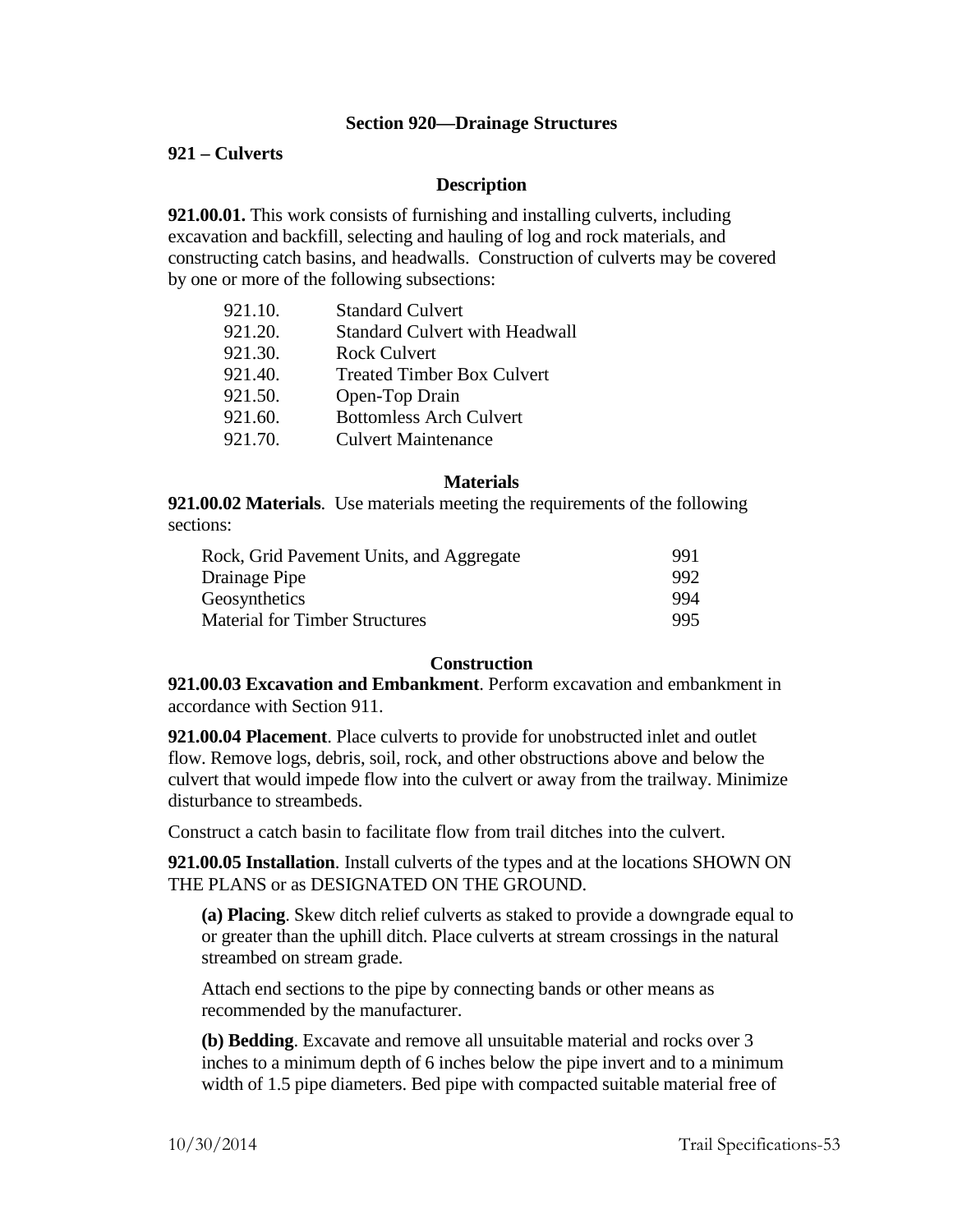rocks larger than 3 inches and in a stable foundation of undisturbed or compacted soil. Make the bed shaped to fit the lower quadrant of the pipe exterior and provide uniform continuous support along the entire length of the pipe.

**921.00.06 Backfilling**. Backfill and compact around culverts with suitable material that is free of rocks over 3 inches. Provide for the cover height as SHOWN ON THE PLANS.

## **Measurement**

**921.00.07** Measure the section 921 items listed in the bid schedule according to section 906.

## **Payment**

**921.00.08** The accepted quantities will be paid at the contract price per unit of measurement for the Section 921 pay items listed in the bid schedule. Payment will be full compensation for the work prescribed in this Section. See Subsection 906.04.

## **921.10 - Standard Culvert**

### **Description**

**921.10.01** This work consists of furnishing and installing culverts without headwalls, including excavation and backfill, selecting and hauling of log and rock materials, and constructing catch basins.

## **Construction**

**921.10.02** Install culverts as required under construction section 921.00 and/or as SHOWN ON THE PLANS.

## **921.20 - Standard Culvert with Headwalls**

## **Description**

**921.20.01** This work consists of furnishing and installing culverts with headwalls, including excavation and backfill, selecting and hauling of log and rock materials, and constructing catch basins.

## **Construction**

**921.20.02** Install culverts and headwalls as required under construction section 921.00 and/or as SHOWN ON THE PLANS.

**921.20.03 Headwalls**. Install headwalls at the locations SHOWN ON THE PLANS or as DESIGNATED ON THE GROUND.

Provide a compacted bench as a foundation for the wall.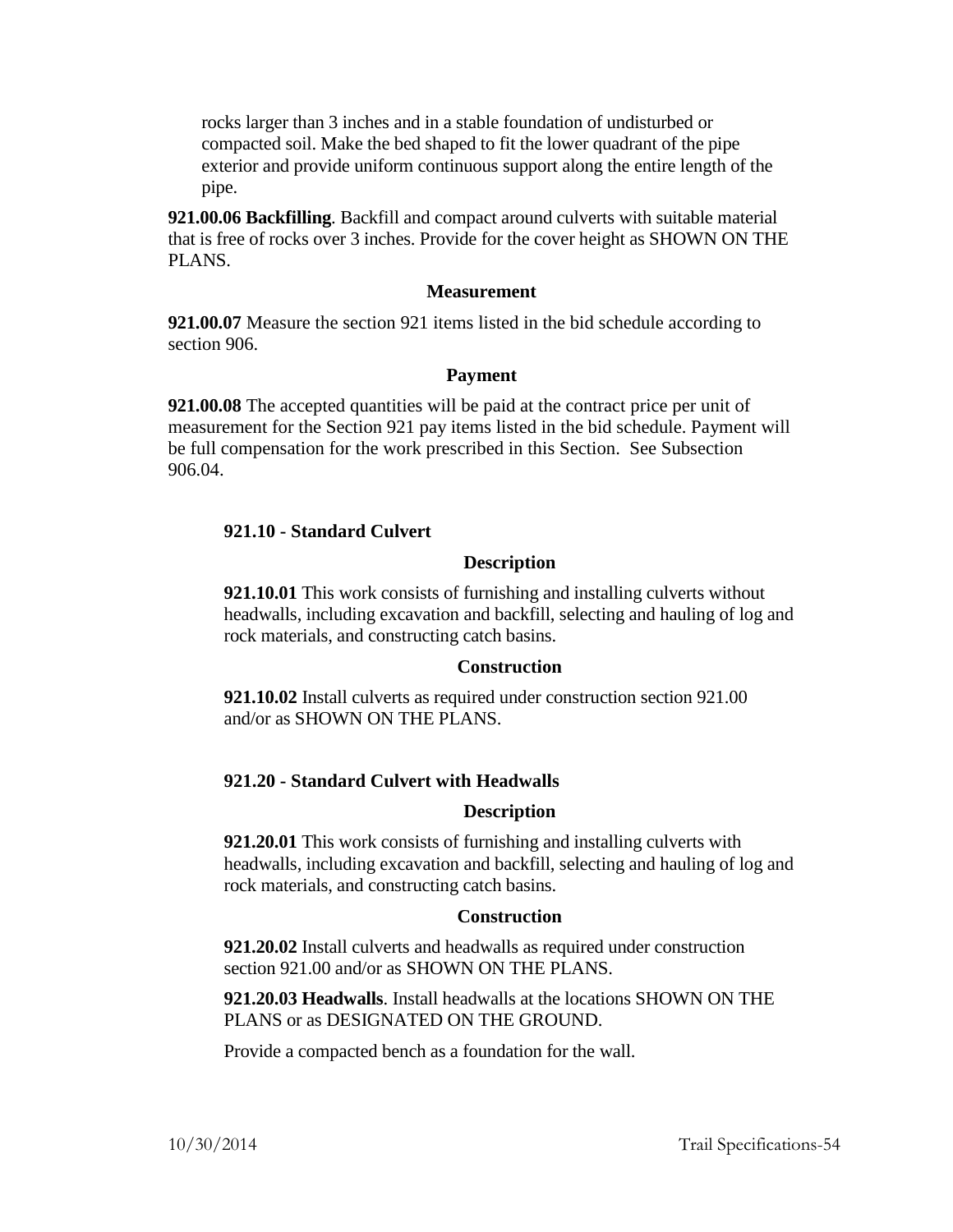Select rocks that have a general rectangular shape with flat top and bottom faces. Place the largest rocks on the bottom. Lay each rock stable on the course that supports it, interlocking with surrounding rocks. Do not break, jar, or displace rocks already set. Place the exposed face of each rock parallel to the face of the wall. Stagger vertical joints a minimum of 4 inches horizontally from vertical joints in adjoining courses.

### **921.30 - Rock Culvert**

#### **Description**

**921.30.01** This work consists of furnishing and installing rock culverts, including excavation and backfill, selecting and hauling of rock material, and constructing catch basins.

### **Construction**

**921.30.02** Install culverts as required under construction section 921.00 and/or as SHOWN ON THE PLANS.

**921.30.03 Rock Culverts**. Install rock culverts at the locations SHOWN ON THE PLANS or as DESIGNATED ON THE GROUND.

Firmly embed selected sidewall rocks below the natural ground or streambed as SHOWN ON THE PLANS. Use flat cover rocks long enough to bridge between outside faces of the sidewalls. Select and place rocks so as to fit snugly with firm bearing on underlying rocks. Fill voids with small rock to prevent entry of soil into the culvert.

## **921.40 – Treated Timber Box Culvert**

#### **Description**

**921.40.01** This work consists of furnishing and installing treated timber box culverts, including excavation and backfill, and constructing catch basins.

### **Construction**

**921.40.02** Install culverts as required under construction section 921.00 and/or as SHOWN ON THE PLANS.

**921.40.03 Treated Timber Box Culverts**. Install treated timber box culverts at the locations SHOWN IN THE PLANS or as DESIGNATED ON THE GROUND.

Place the box culvert walls on a firm foundation of undisturbed or compacted suitable material shaped to fit the bottom of the culvert walls and free of rocks larger than 3 inches in size.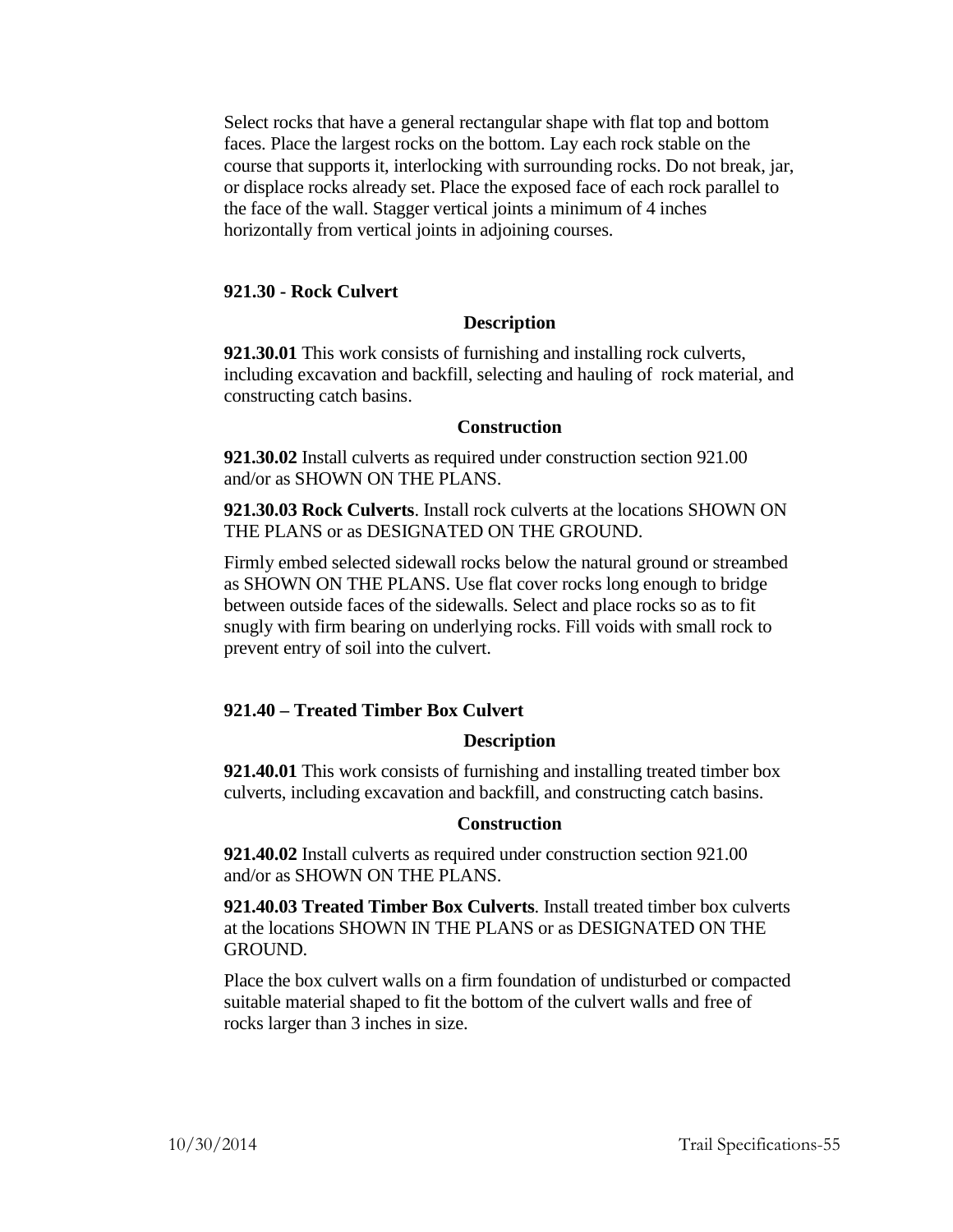## **921.50 - Open-Top Drain**

### **Description**

**921.50.01** This work consists of furnishing and installing open-top drains, including excavation and backfill, and constructing catch basins.

#### **Construction**

**921.50.02** Install open-top drains as required under construction section 921.00 and/or as SHOWN ON THE PLANS.

## **921.60 - Bottomless Arch Culvert**

### **Description**

**921.50.01** This work consists of furnishing and installing bottomless arch culverts, including excavation and backfill, selecting and hauling of log and rock materials for headwalls, and constructing catch basins.

#### **Construction**

**921.50.02** Install culverts as required under construction section 921.00 and as SHOWN ON THE PLANS.

### **921.70. - Culvert Maintenance**

#### **Description**

**921.50.01** This work consists of maintenance of culverts, including excavation and backfill, selecting and hauling of log and rock materials, and constructing catch basins, and headwalls.

#### **Maintenance**

**921.50.02 General**. Where trail drainage facilities have been plugged and the water has been diverted from the intended channel, remove the debris causing the diversion and return the drainage to the channel. Divert water off and away from the trailbed. If washing or ponding of water has been or is occurring, dig a shallow ditch sloped 2 percent to 5 percent to the downstream side of the trail and 3 inches minimum deep and 12 inches minimum wide across the trail at the point where water enters the trail.

Clean ditches to permit the free flow of water into culverts and away from the trail.

Scatter all unusable or unneeded material that is cleared from the drainage structures 3 feet or more beyond and below the trail or drainage facility and out of water courses.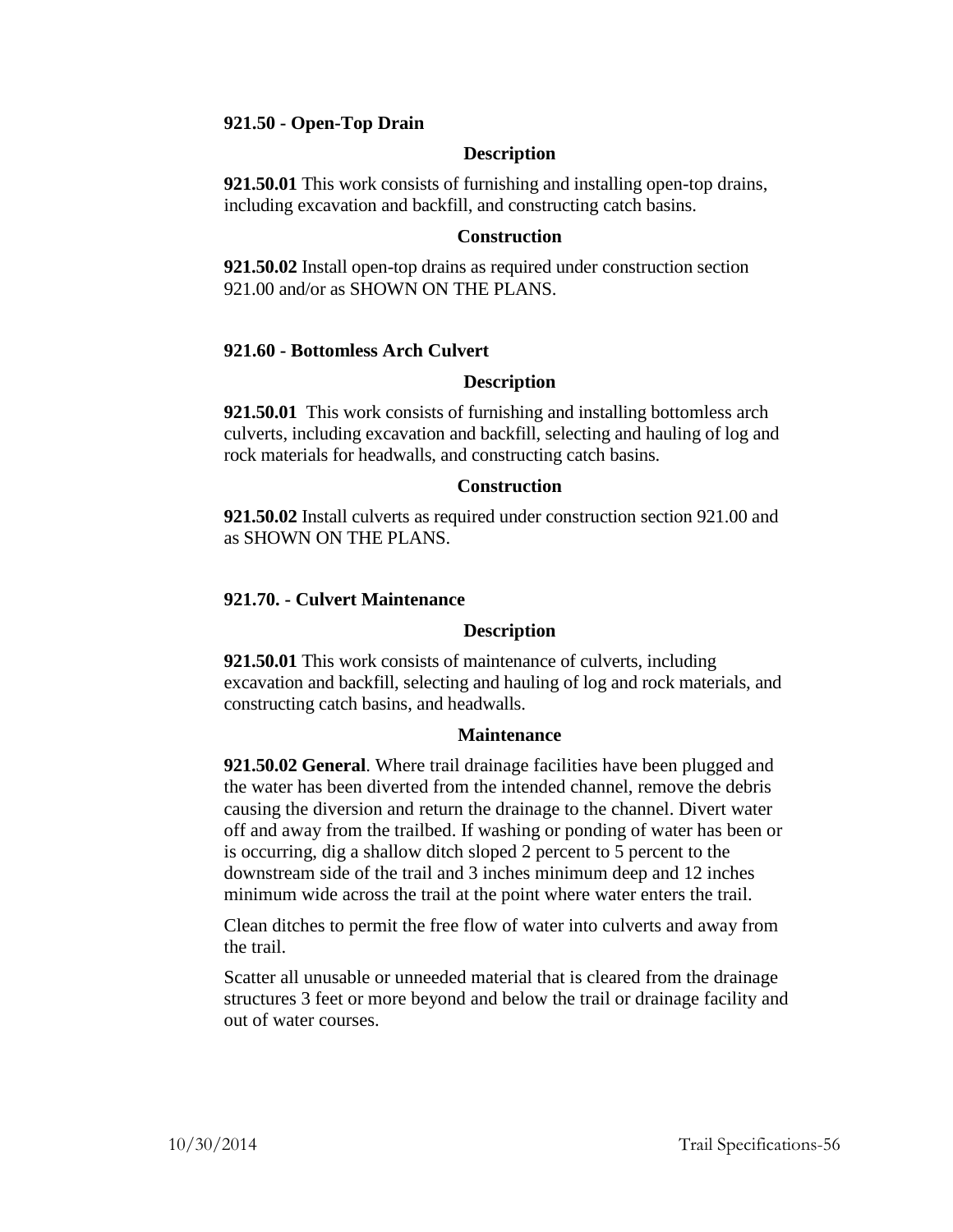**921.50.03** Remove debris and soil from catch basins and inlet and outlet ditches and inside culverts to permit the unobstructed flow of water into, through and away from the culvert. Replace any missing or loose rocks or logs in culvert headwalls. Fit replacement rocks for rock culverts so that they have a firm bearing on adjacent and underlying rocks. Place rocks snugly and fill voids with small rocks to prevent material from sifting into the drain. Fill and compact with suitable material all disturbed areas in the trail tread over or adjacent to rock culverts.

### **922 - Waterbars**

### **Description**

**922.00.01** This work consists of installing and maintaining waterbars, including excavation and backfill; selecting and hauling of log and rock materials; and furnishing treated timber, belting, and other materials. Construction and maintenance of waterbars may be covered by one or more of the following subsections:

| Log or Treated Timber Waterbars |
|---------------------------------|
|                                 |
|                                 |
|                                 |

#### **Materials**

**922.00.02 Materials**. Use materials meeting the requirements of the following sections:

| Rock, Grid Pavement Units, and Aggregate | 991  |
|------------------------------------------|------|
| Drainage Pipe                            | -992 |
| Geosynthetics                            | 994  |
| <b>Material for Timber Structures</b>    | 995  |

Use rubber belting that is single-ply, non-reinforced material 3/8 inch to 1/2 inch thick.

## **Construction**

**922.00.03 General**. Install waterbars of the types and at the locations SHOWN ON THE PLANS or as DESIGNATED ON THE GROUND.

**922.00.04 Excavation and Embankment.** Perform excavation and embankment in accordance with Section 911. Around waterbars, backfill and compact suitable material that is free of rocks larger than 3 inches in size. Compact material on the downgrade side of rock, log, and treated timber waterbars, flush with the top of waterbars.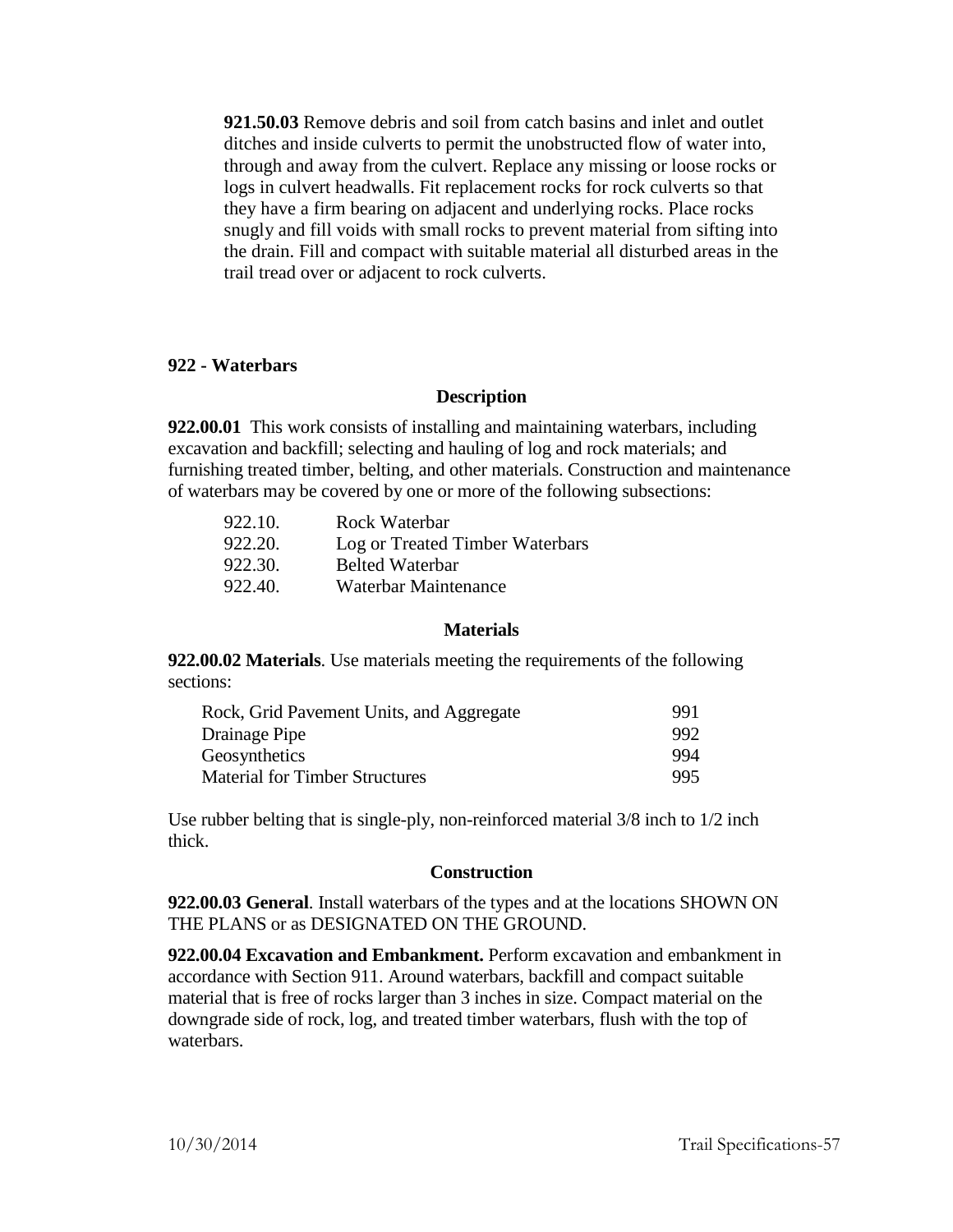Outslope the trailbed on the upgrade side of the waterbar with a slope equal to or greater than the trail grade leading into the waterbar. Provide a uniform outsloped plane that forms a gutter against the waterbar.

#### **Measurement**

**922.00.05** Measure the Section 922 items listed in the bid schedule according to section 906.

#### **Payment**

**922.00.06** The accepted quantities will be paid at the contract price per unit of measurement for the Section 922 pay items listed in the bid schedule. Payment will be full compensation for the work prescribed in this Section. See Subsection 906.04.

### **922.10 - Rock Waterbar**

#### **Description**

**922.10.01** This work consists of installing rock waterbars, including excavation and backfill; selecting and hauling of rock materials; and other materials.

#### **Construction**

**922.10.02** Install rock waterbars as required under construction section 922.00 and/or as SHOWN ON THE PLANS.

**922.10.03 Rock Waterbar.** Tightly embed selected rocks into the trailbed. Place waterbar rocks with tops relatively even, with no sharp points. Use rocks with lengths greater than or equal to 1.5 times the width.

### **922.20 - Log or Treated Timber Waterbars**

#### **Description**

**922.20.01** This work consists of installing log or treated timber waterbars, including excavation and backfill; selecting and hauling of log materials or furnishing treated timbers and other materials.

## **Construction**

**922.20.02** Install waterbars per as required under construction section 922.00 and/or as SHOWN ON THE PLANS.

**922.20.03 Log or Treated Timber Waterbars**. Embed peeled native logs or treated timbers into the trailbed to form a waterbar across the trail. Use anchor methods as SHOWN ON THE PLANS at log or treated timber ends outside the trail tread. Pre-drill pilot holes (for steel pins) through timbers prior to treatment. Anchor stakes firmly in the ground, and tightly nail to the log without splitting. In the absence of a backslope, anchor the upgrade end of the log or timber waterbar in the same manner as the downgrade end.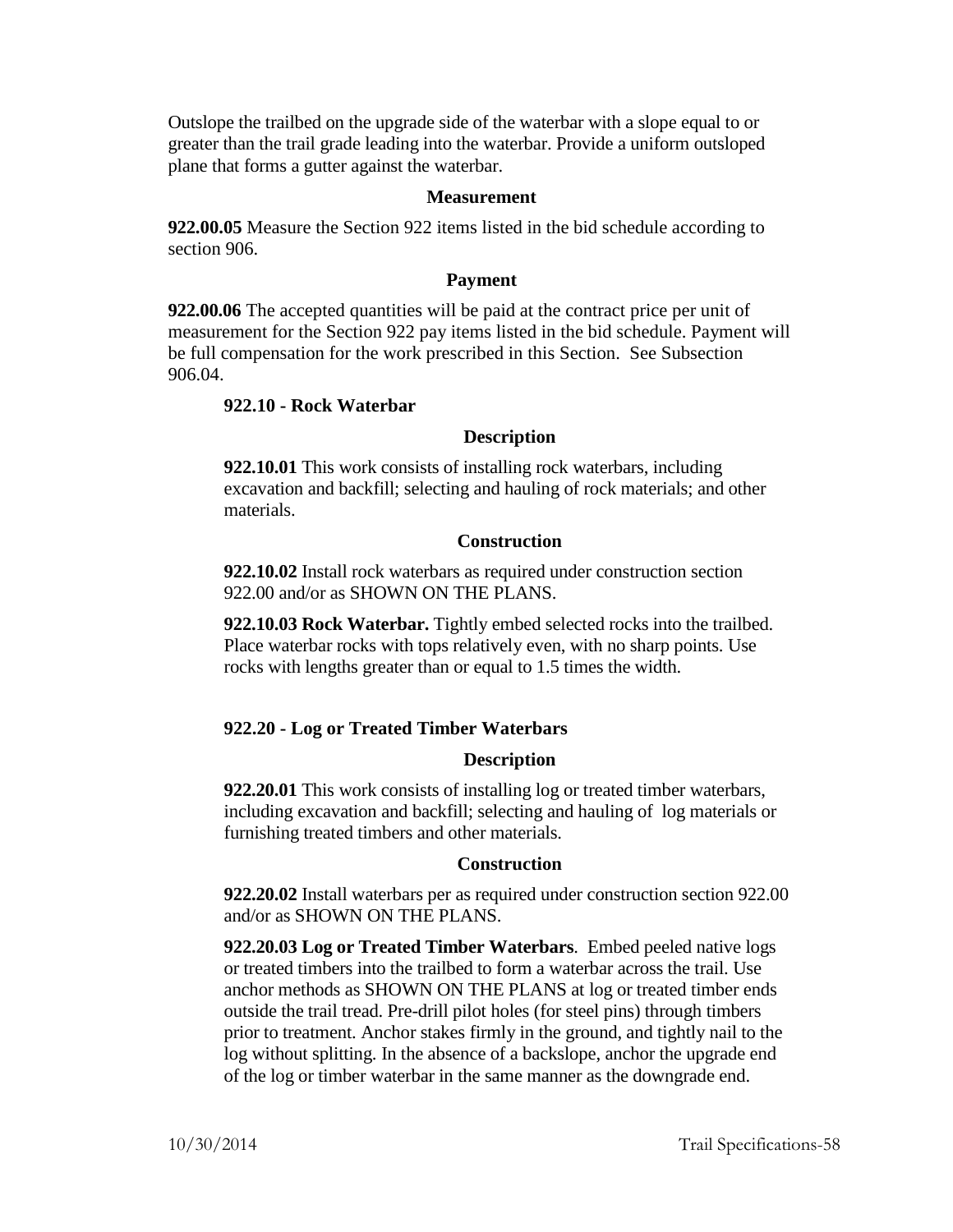### **922.30 - Belted Waterbar**

### **Description**

**922.30.01** This work consists of installing belted waterbars, including excavation and backfill; furnishing treated timbers and other materials.

### **Construction**

**922.30.02** Install waterbars as required under construction section 922.00 and/or as SHOWN ON THE PLANS.

**922.30.03 Rubber Belting Waterbars.** Tightly secure one continuous piece of rubber belting between treated timbers as SHOWN ON THE PLANS.

### **922.40. - Waterbar Maintenance**

#### **Description**

**922.40.01** This work consists of maintenance of waterbars, including excavation and backfill, selecting and hauling of log and rock materials, and constructing catch basins, and headwalls.

#### **Maintenance**

**922.40.02 General**. Where trail drainage facilities have been plugged and the water has been diverted from the intended channel, remove the debris causing the diversion and return the drainage to the channel. Divert water off and away from the trailbed. If washing or ponding of water has been or is occurring, dig a shallow ditch sloped 2 percent to 5 percent to the downstream side of the trail and 3 inches minimum deep and 12 inches minimum wide across the trail at the point where water enters the trail.

Clean ditches to permit the free flow of water into culverts and away from the trail.

Scatter all unusable or unneeded material that is cleared from the drainage structures 3 feet or more beyond and below the trail or drainage facility and out of water courses.

**922.40.03**. Clean the upgrade side of all existing waterbars and maintain them as SHOWN ON THE PLANS. Remove material accumulated against rubber belting waterbars. Use and compact suitable material removed from the upgrade side of all waterbars to bring the trail tread flush with the top of those waterbars on the downgrade side. Remove all debris from the lead-off area of all waterbars that restricts the free flow of water away from the trail. Firmly embed replacement rocks for rock waterbars into the trailbed and fit the rocks together. Make the tops of the rocks even, with no sharp points. Peel native replacement logs before using them. Anchor stakes tightly in the ground without splits and nail tightly to the log.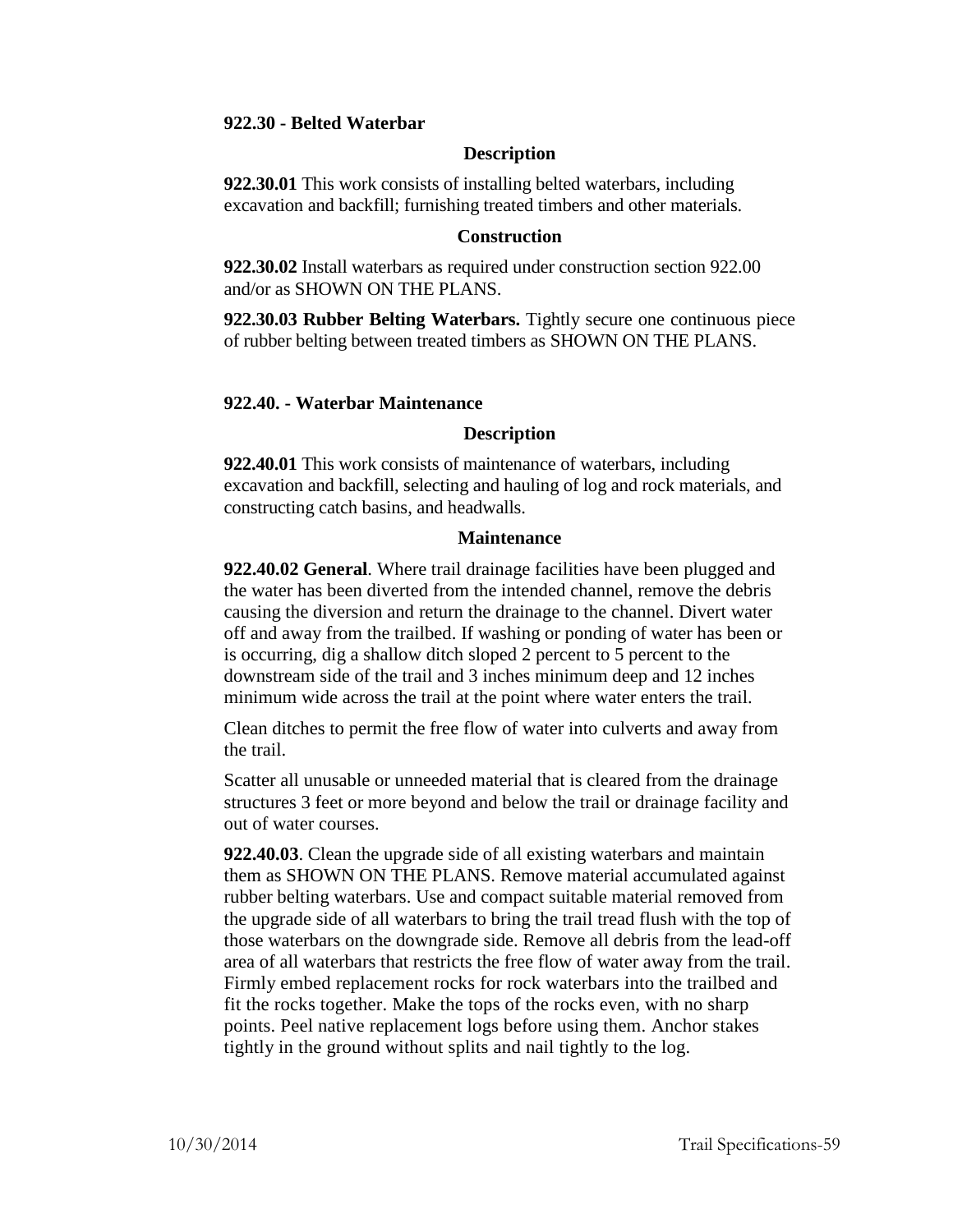## **923 – Rock Spillways**

## **Description**

**923.01** This work consists of constructing or maintenance of spillways, including selecting, excavating, and placing geotextile and rock material. Construction and maintenance of spillways may be covered by one or more of the following subsections:

| 923.10. | Rock Spillway             |
|---------|---------------------------|
| 923.20. | Rock Spillway Maintenance |

### **Materials**

**923.02 Requirements**. Use materials meeting the requirements of the following sections:

| 991  |
|------|
| 992. |
| 994  |
| 995. |
|      |

## **Construction**

**923.03 General**. Construct rock spillways at locations SHOWN ON THE PLANS or DESIGNATED ON THE GROUND. Construct spillways so the flow of water from the facility being drained is centered on and flows down the full length of the spillway.

**923.04 Excavation**. Excavate for the spillway in accordance with Section 911. Construct a horizontal bench into undisturbed material and compact it as a foundation for the toe of the rock spillway.

**923.05 Geotextile Placement**. Place geotextile under the rock as required or as SHOWN ON THE PLANS.

**923.06 Rock Placement**. Construct the spillway by hand-placing rock, with the larger rock in the bottom layers. Place each rock to provide a stable course. Interlock each rock with adjacent rocks, and minimize voids. Use small rocks to fill voids. Do not break, jar, or displace rocks already set.

## **Measurement**

**923.06** Measure the Section 923 items listed in the bid schedule according to section 906.

## **Payment**

**923.07** The accepted quantities will be paid at the contract price per unit of measurement for the Section 923 pay items listed in the bid schedule. Payment will be full compensation for the work prescribed in this Section. See Subsection 906.04.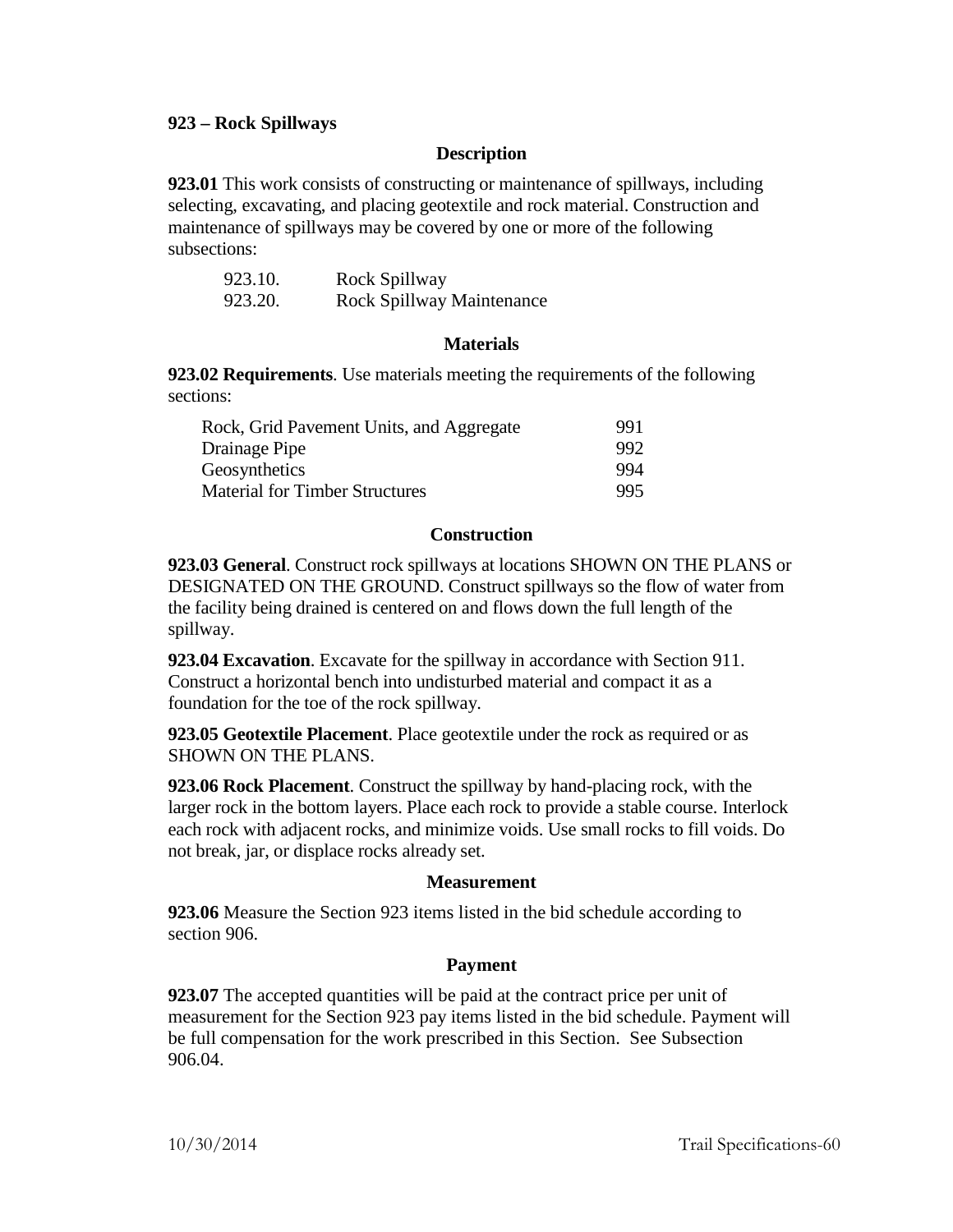## **923.10. – Rock Spillway**

### **Description**

**923.10.01** This work consists of constructing or maintenance of spillways, including selecting, excavating, and placing rock material.

#### **Construction**

**923.10.02** Install rock spillway as required under construction section 923.00 and/or as SHOWN ON THE PLANS.

## **923.20. – Rock Spillway Maintenance**

## **Description**

**923.20.01** This work consists of maintenance of spillways, including excavation and backfill, selecting and hauling of log and rock materials, and constructing catch basins, and headwalls.

### **Maintenance**

**923.20.02 General**. Where trail drainage facilities have been plugged and the water has been diverted from the intended channel, remove the debris causing the diversion and return the drainage to the channel. Divert water off and away from the trailbed. If washing or ponding of water has been or is occurring, dig a shallow ditch sloped 2 percent to 5 percent to the downstream side of the trail and 3 inches minimum deep and 12 inches minimum wide across the trail at the point where water enters the trail.

Clean ditches to permit the free flow of water into culverts and away from the trail.

Scatter all unusable or unneeded material that is cleared from the drainage structures 3 feet or more beyond and below the trail or drainage facility and out of water courses.

**923.20.03**. Maintain rock spillways to conform as SHOWN ON THE PLANS. Replace missing rocks, interlocking each rock with adjacent rocks. Place the rocks to ensure that the water flows down the spillway and away from the facility being drained. Use small rocks to fill voids. Clean all material from the spillway that restricts the flow of water away from the trail.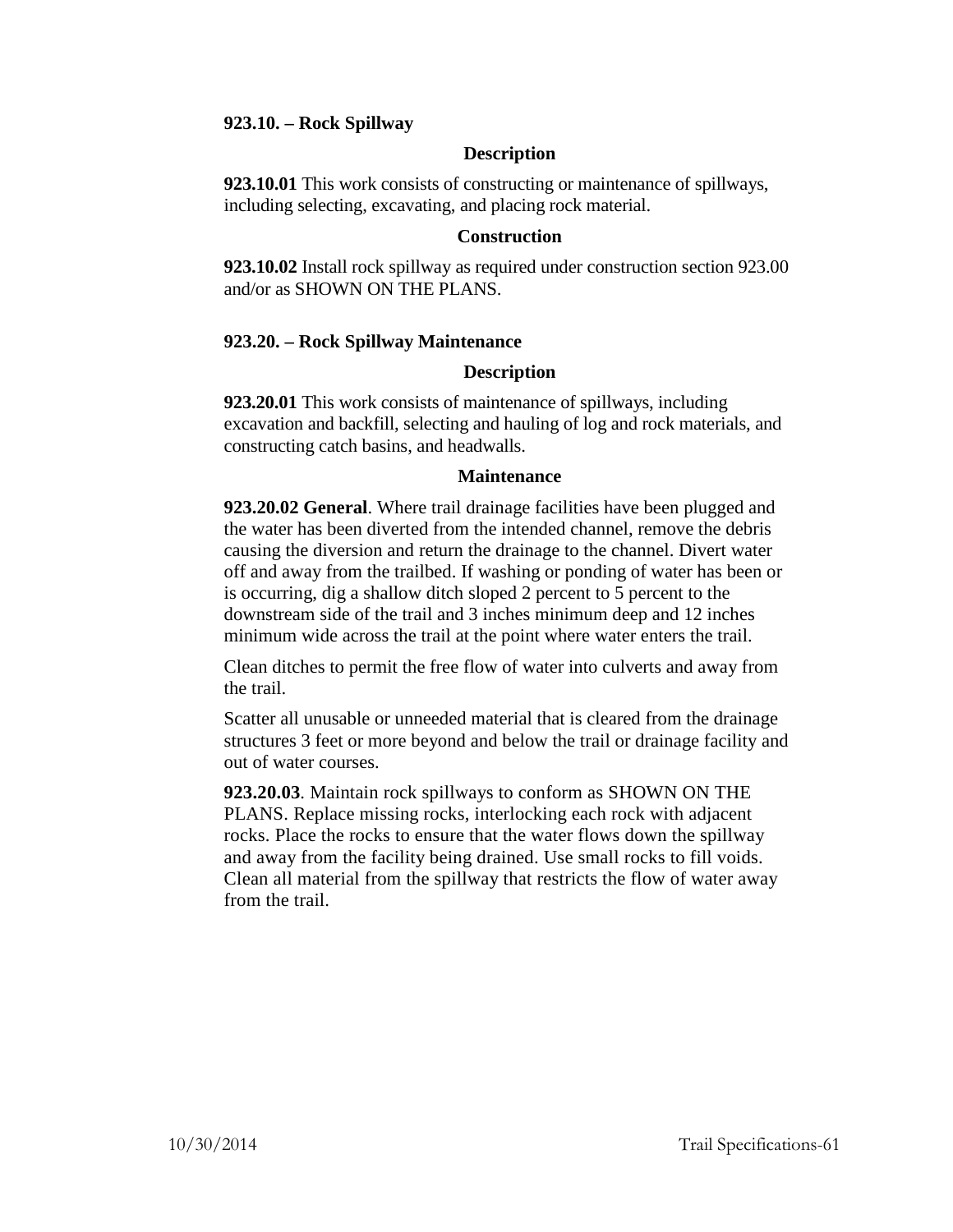## **924 – Underdrains**

### **Description**

**924.00.01** This work consists of constructing or maintaining underdrains, including excavation and backfill and obtaining and installing filter rock, geosynthetics, and drainpipe with necessary fittings. Construction and maintenance of underdrains may be covered by one or more of the following subsections:

| 924.10. | Rock Underdrain        |
|---------|------------------------|
| 924.20. | Sheet Underdrain       |
| 924.30. | Underdrain Maintenance |

### **Materials**

**924.00.02 Materials**. Use materials meeting the requirements of the following sections:

| 991  |
|------|
| -992 |
| 994  |
| 995  |
|      |

## **Construction**

**924.00.03 General**. Construct underdrains at locations SHOWN ON THE PLANS or DESIGNATED ON THE GROUND.

**924.00.04 Excavation and Embankment**. Perform excavation and embankment in accordance with Section 911.

**924.00.05 Trench Construction**. Grade underdrain trenches to provide complete drainage of the underdrain system. Obtain CO approval of the trench system prior to placement of underdrain materials.

**924.00.06 Pipe Installation**. Ensure positive drainage from the underdrain pipes and drainage system. Place pipe in the trench with the perforations down.

#### **Measurement**

**924.00.07** Measure the Section 924 items listed in the bid schedule according to section 906.

#### **Payment**

**924.00.08** The accepted quantities will be paid at the contract price per unit of measurement for the Section 924 pay items listed in the bid schedule. Payment will be full compensation for the work prescribed in this Section. See Subsection 906.04.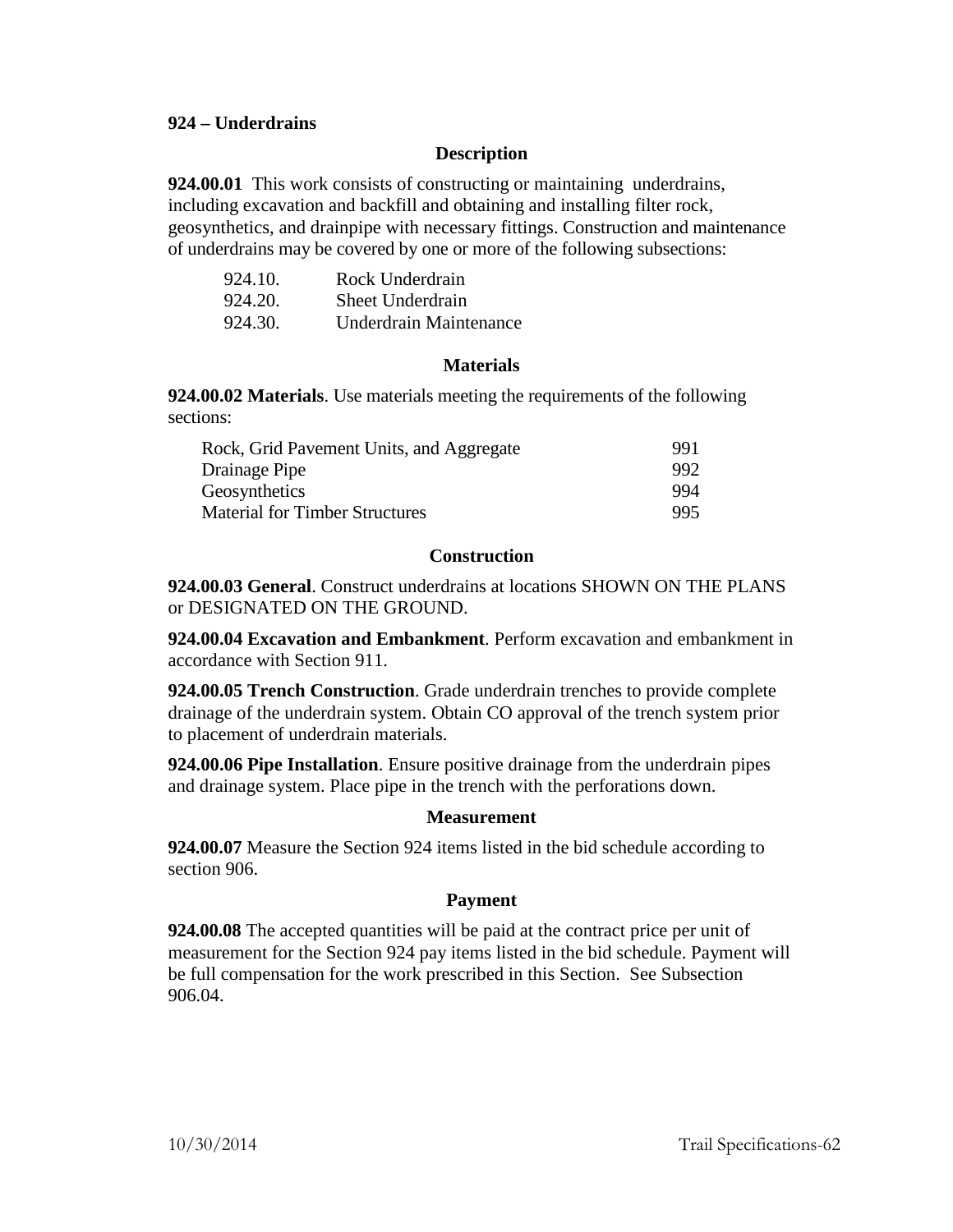### **924.10 - Rock Underdrain**

### **Description**

**924.10.01** This work consists of constructing rock underdrains and associated drainage ditches, including excavation and backfill and obtaining and installing filter rock, geosynthetics, and drainpipe with necessary fittings.

## **Construction**

**924.10.02** Install underdrain as required under construction section 924.00 and/or as SHOWN ON THE PLANS.

### **924.20 - Sheet Underdrain**

### **Description**

**924.20.01** This work consists of constructing sheet underdrains or sheet drains, including excavation and backfill and obtaining and installing filter rock, geosynthetics, and drain pipe with necessary fittings.

### **Construction**

**924.20.02** Install underdrain as required under construction section 924.00 and/or as SHOWN ON THE PLANS.

# **924.30. - Underdrain Maintenance**

### **Description**

**924.30.01** This work consists of maintenance of rock and sheet underdrains and associated drainage ditches, including excavation and backfill and obtaining and installing filter rock, geosynthetics, and drainpipe with necessary fittings.

#### **Maintenance**

**924.30.02** Perform maintenance on underdrains and associated ditches as required under construction section 924.00 and/or as SHOWN ON THE PLANS.

Where ditches have been plugged and the water has been diverted from the intended underdrain, remove the debris causing the diversion and return the drainage to the ditch.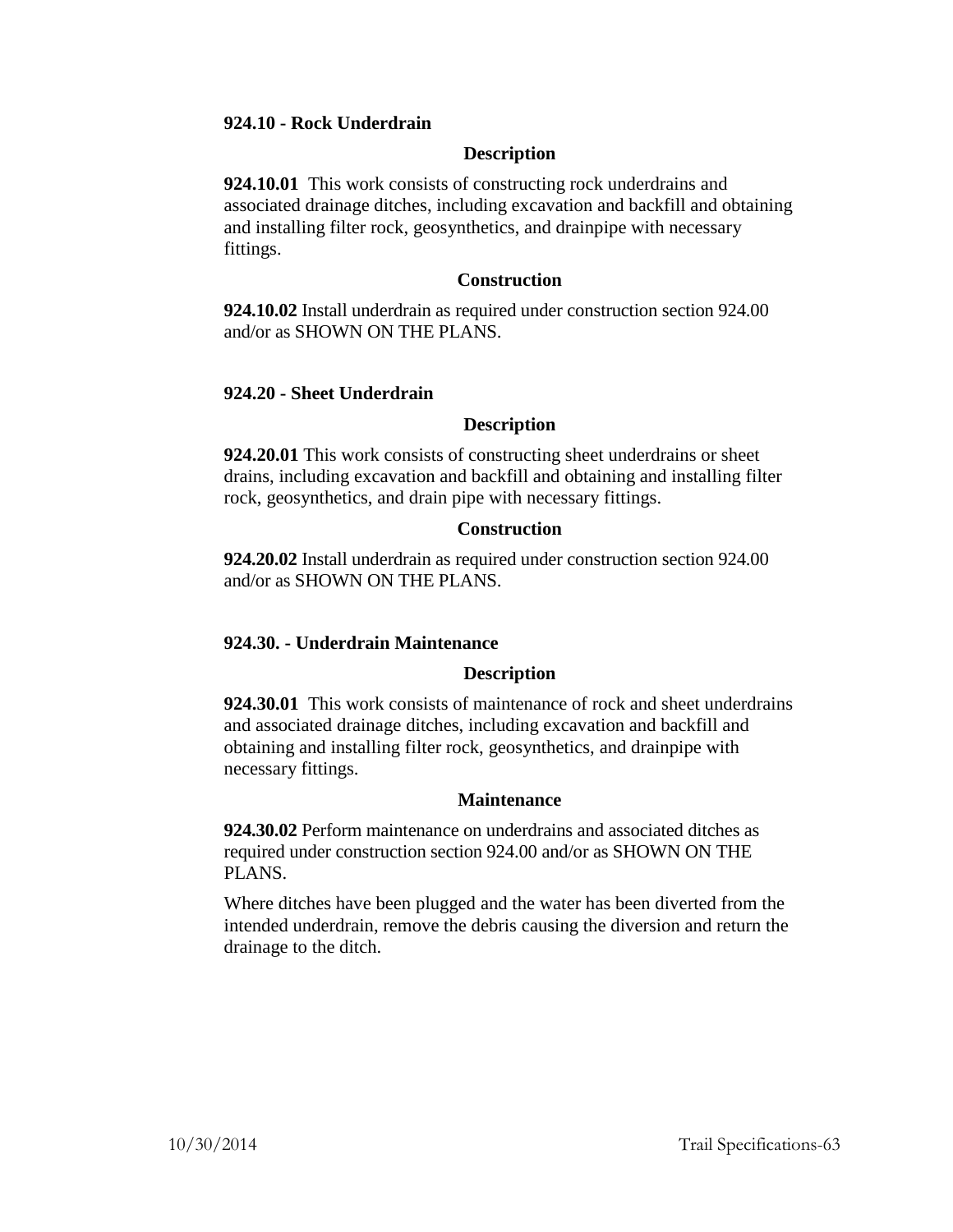### **925 – Ditches**

### **Description**

**925.00.01** This work consists of construction and maintenance of ditches, including excavation and backfill. Construction and maintenance of ditches may be covered by one or more of the following subsections:

| 925.10. | Side Ditch        |
|---------|-------------------|
| 925.20. | Leadoff Ditch     |
| 925.30. | Ditch Maintenance |

### **Construction**

**925.00.02 General**. Construct ditches at locations SHOWN ON THE PLANS or DESIGNATED ON THE GROUND.

**925.00.03 Excavation and Embankment**. Perform excavation and embankment in accordance with Section 911.

### **Measurement**

**925.00.04** Measure the Section 925 items listed in the bid schedule according to section 906.

### **Payment**

**925.00.05** The accepted quantities will be paid at the contract price per unit of measurement for the Section 925 pay items listed in the bid schedule. Payment will be full compensation for the work prescribed in this Section. See Subsection 906.04.

## **925.10. - Side Ditch**

## **Description**

**925.10.01** This work consists of construction of side ditches, including excavation and backfill.

#### **Construction**

**925.10.02** Construct side ditches as required under construction section 925.00 and/or as SHOWN ON THE PLANS.

## **925.20. - Leadoff Ditch**

## **Description**

**925.20.01** This work consists of construction of leadoff ditches, including excavation and backfill.

## **Construction**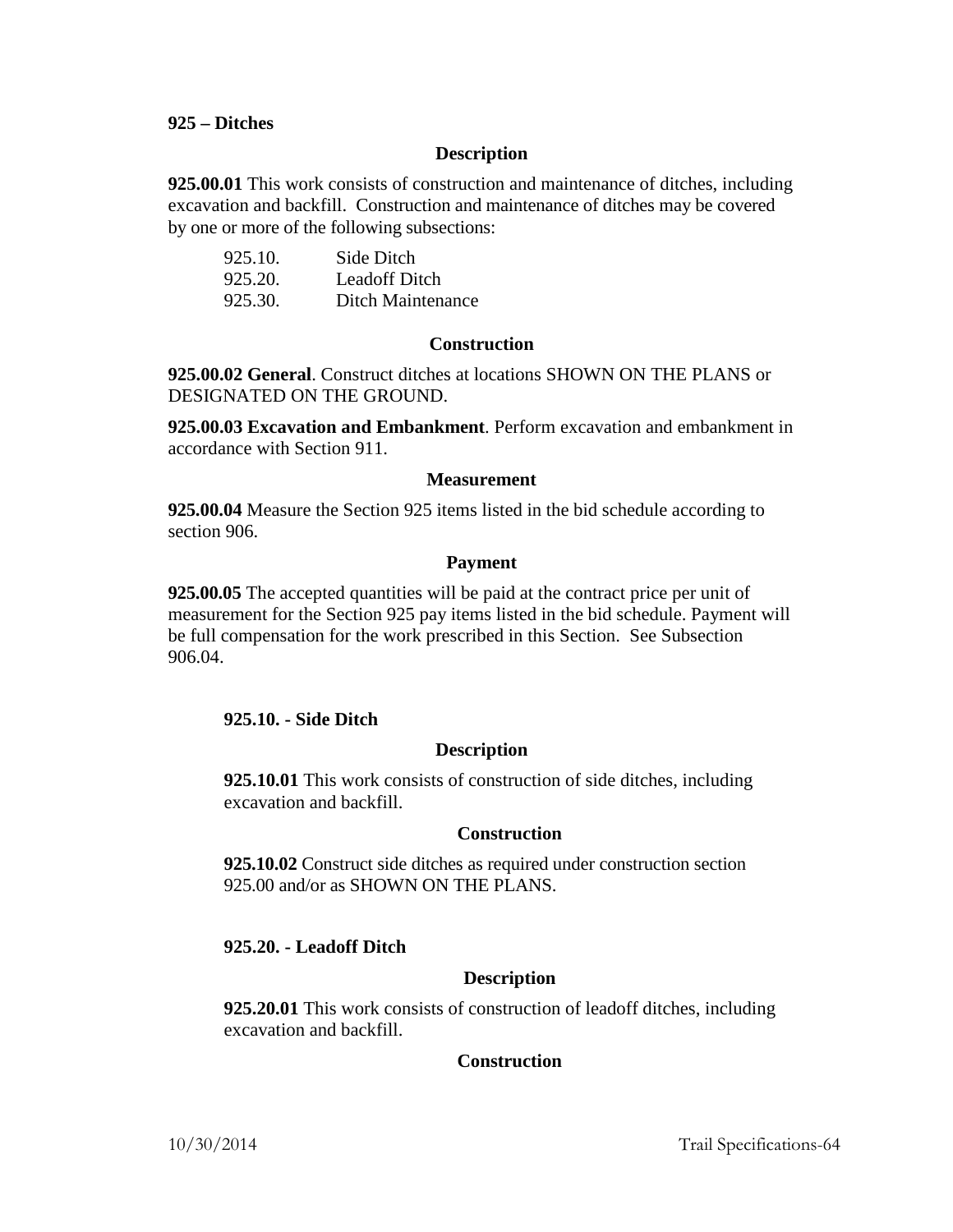**925.20.02** Construct leadoff ditches as required under construction section 925.00 and/or as SHOWN ON THE PLANS.

## **925.30. - Ditch Maintenance**

## **Description**

**925.30.01** This work consists of maintenance of leadoff ditches, including excavation and backfill.

## **Maintenance**

**925.30.02 General**. Where ditches have been plugged and the water has been diverted from the intended ditch, remove the debris causing the diversion and return the drainage to the ditch. Clean deposited material and restore ditches as SHOWN ON THE PLANS. Remove all debris from the lead-off ditches that restricts the free flow of water away from the trail.

Clean ditches to permit the free flow of water into culverts and away from the trail.

Scatter all unusable or unneeded material that is cleared from the drainage structures 3 feet or more beyond and below the trail or drainage facility and out of water courses.

# **926 – Berms**

# **Description**

**926.00.01** This work consists of construction and maintenance of berms and associated drainage ditches, including excavation and backfill. Construction of berms may be covered by one or more of the following subsections:

| 926.10. | <b>Berms</b>            |
|---------|-------------------------|
| 926.20. | <b>Berm Maintenance</b> |

# **Construction**

**926.00.02 General**. Construct berms at locations SHOWN ON THE PLANS or DESIGNATED ON THE GROUND.

**926.00.03 Excavation and Embankment**. Perform excavation and embankment in accordance with Section 911.

# **Measurement**

**926.00.04** Measure the Section 926 items listed in the bid schedule according to section 906.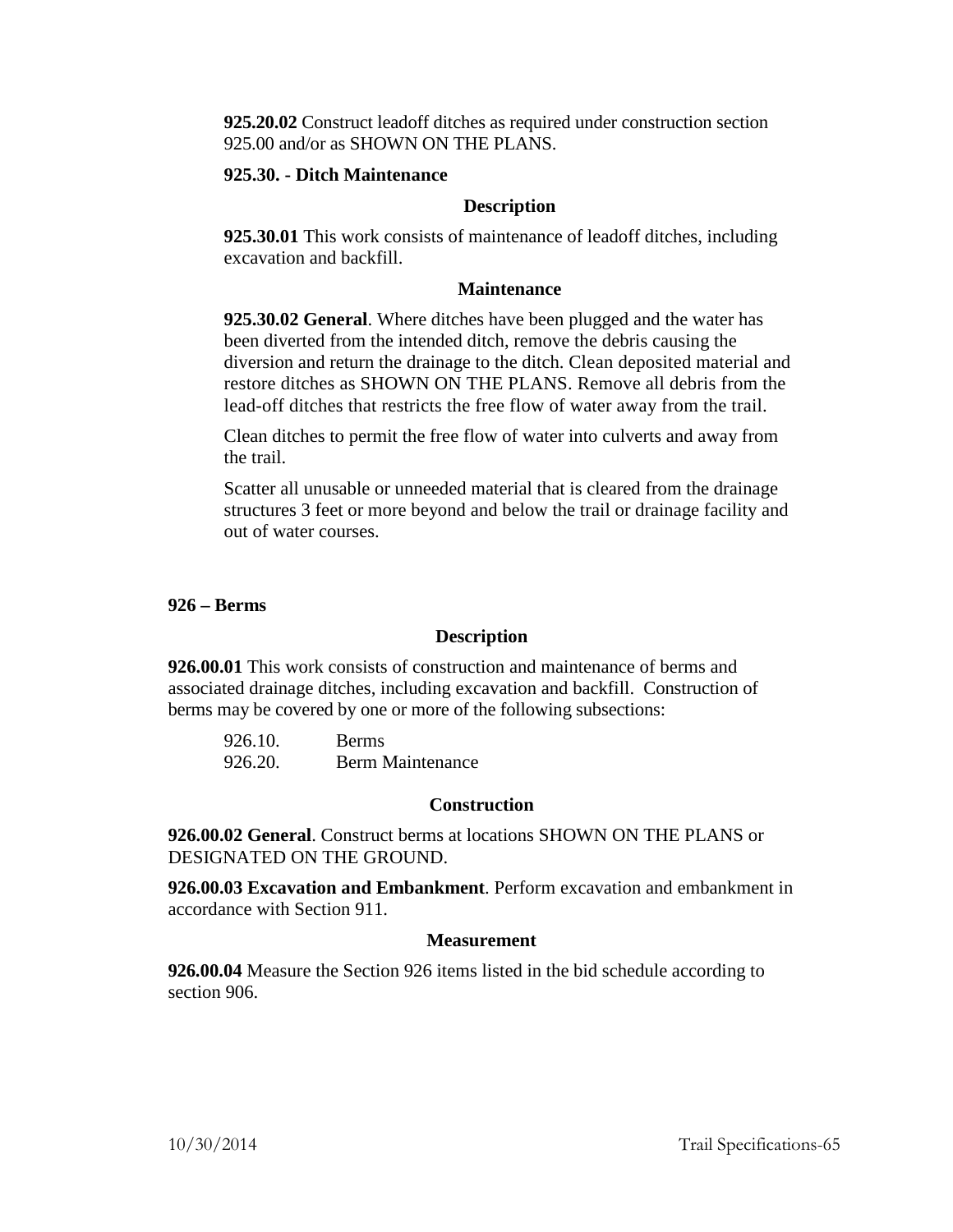### **Payment**

**926.00.05** The accepted quantities will be paid at the contract price per unit of measurement for the Section 926 pay items listed in the bid schedule. Payment will be full compensation for the work prescribed in this Section. See Subsection 906.04.

## **926.10. – Berms**

### **Description**

**926.10.01** This work consists of constructing berms and associated drainage ditches, including excavation and backfill.

### **Construction**

**926.10.02** Construct berms as required under construction section 926.00 and/or as SHOWN ON THE PLANS.

### **926.20. - Berm Maintenance**

### **Description**

**926.10.01** This work consists of maintaining berms, including excavation and backfill.

#### **Maintenance**

**926.10.02** Perform maintenance of berms as required under construction section 926.00 and/or as SHOWN ON THE PLANS.

#### **927 - Drain Dips**

### **Description**

**927.00.01** This work consists of construction and maintenance of drainage dips, including excavation and backfill. Construction and maintenance of drainage dips may be covered by one or more of the following subsections:

| 924.10. | Drain Dip             |
|---------|-----------------------|
| 924.20. | Drain Dip Maintenance |

#### **Materials**

**927.00.02 Materials**. Use materials meeting the requirements of the following sections:

| Rock, Grid Pavement Units, and Aggregate | 991  |
|------------------------------------------|------|
| Geosynthetics                            | 994  |
| <b>Material for Timber Structures</b>    | 995. |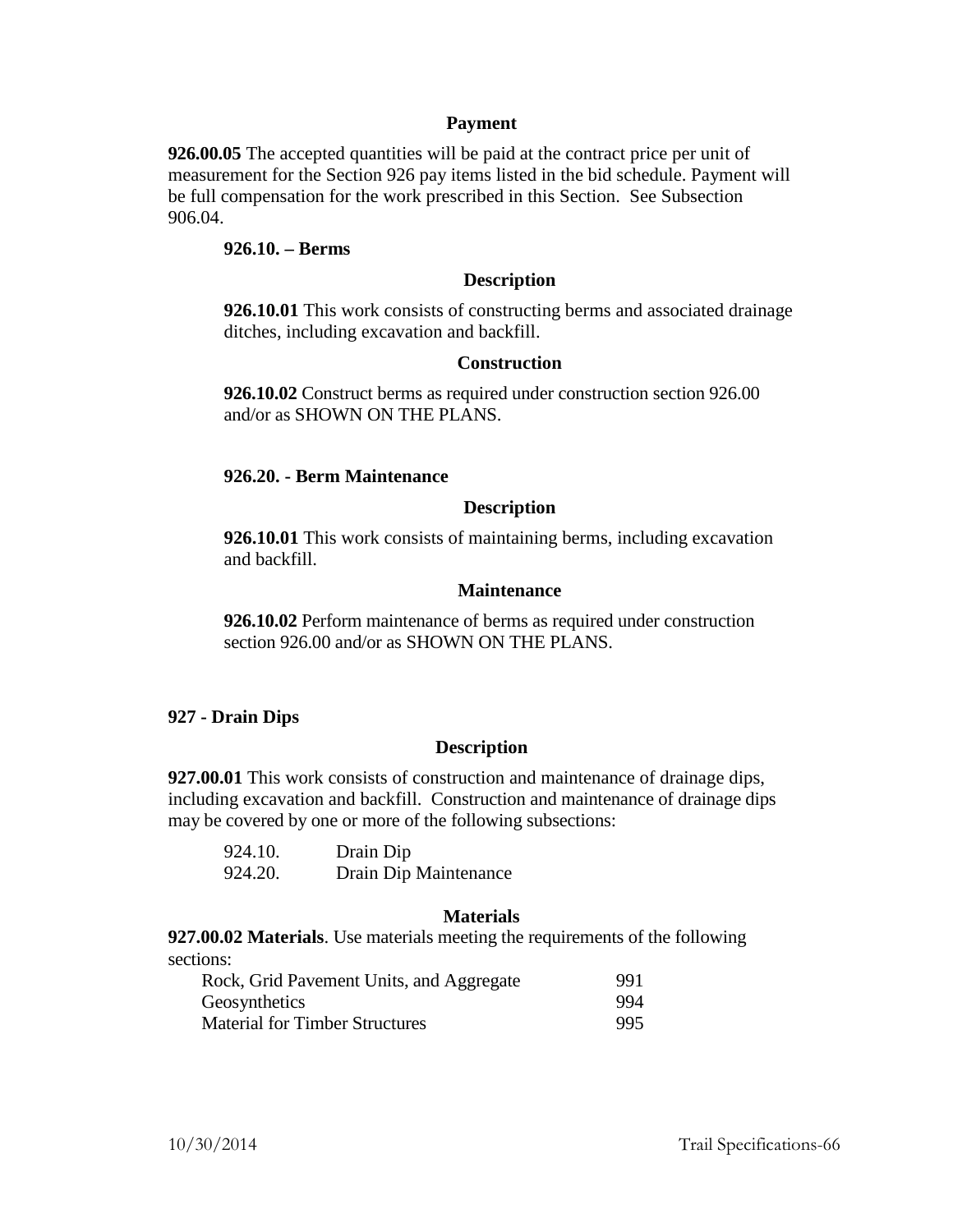### **Construction**

**927.00.03 General**. Construct drainage dips at locations SHOWN ON THE PLANS or DESIGNATED ON THE GROUND.

**927.00.04 Excavation and Embankment**. Perform excavation and embankment in accordance with Section 911.

### **Measurement**

**927.00.05** Measure the Section 924 items listed in the bid schedule according to section 906.

### **Payment**

**927.00.06** The accepted quantities will be paid at the contract price per unit of measurement for the Section 924 pay items listed in the bid schedule. Payment will be full compensation for the work prescribed in this Section. See Subsection 906.04.

## **927.10. - Drain Dip**

### **Description**

**926.10.01** This work consists of constructing drain dips and associated drainage ditches, including excavation and backfill.

#### **Construction**

**926.10.02** Construct drain dips as required under construction section 927.00 and/or as SHOWN ON THE PLANS.

## **927.20. - Drain Dip Maintenance**

#### **Description**

**927.20.01** This work consists of maintenance of drain dips, including excavation and backfill, selecting and hauling of log and rock materials, and constructing catch basins, and headwalls.

### **Maintenance**

**927.20.02 General**. Where trail drainage facilities have been plugged and the water has been diverted from the intended channel, remove the debris causing the diversion and return the drainage to the channel. Divert water off and away from the trailbed. If washing or ponding of water has been or is occurring, dig a shallow ditch sloped 2 percent to 5 percent to the downstream side of the trail and 3 inches minimum deep and 12 inches minimum wide across the trail at the point where water enters the trail.

Clean ditches to permit the free flow of water into culverts and away from the trail.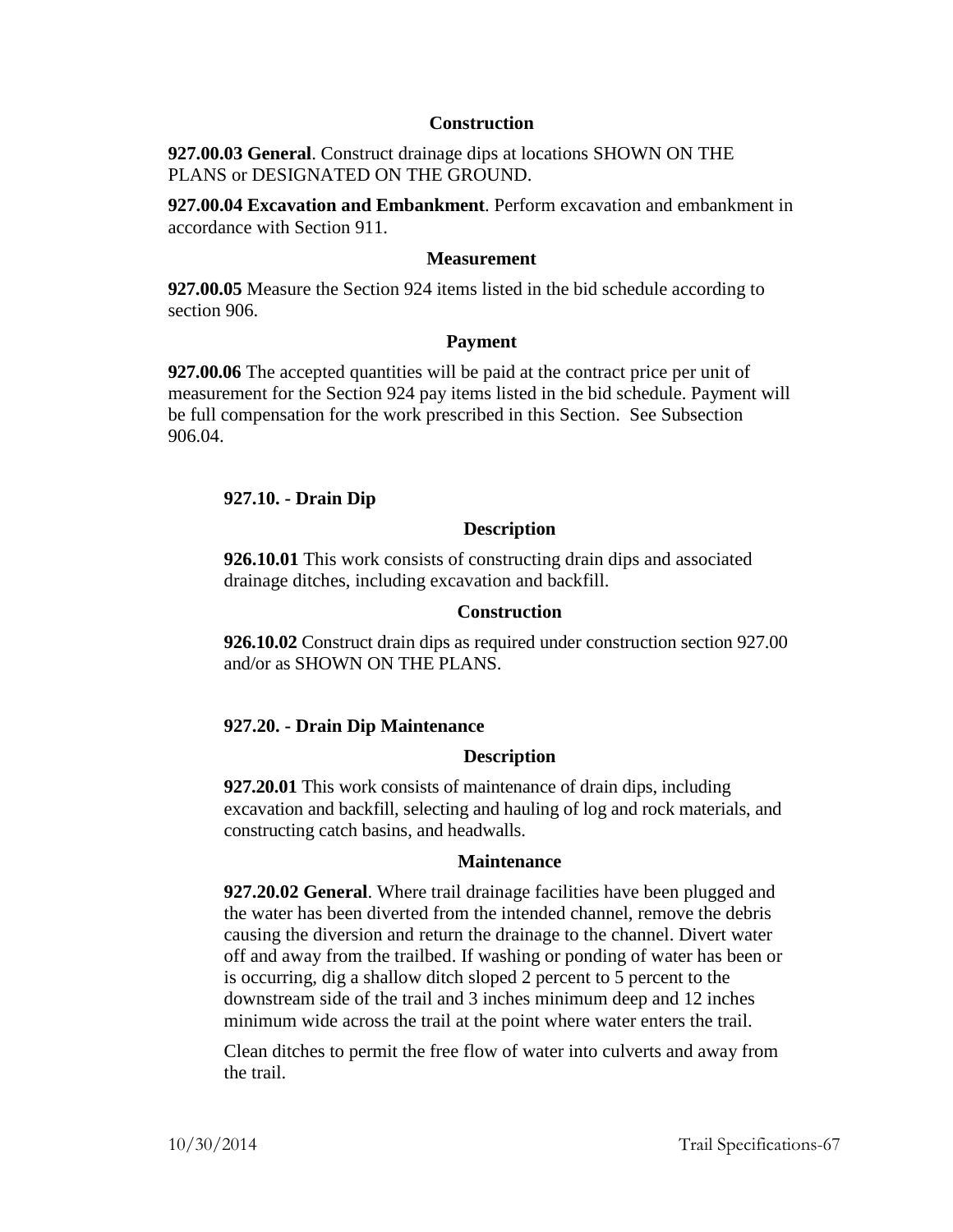Scatter all unusable or unneeded material that is cleared from the drainage structures 3 feet or more beyond and below the trail or drainage facility and out of water courses.

**927.20.03** Clean deposited material and restore drainage dips as SHOWN ON THE PLANS. Remove all debris from the lead-off area of dips that restricts the free flow of water away from the trail. Use suitable material obtained by cleaning dips for fill on the downgrade side, removing rock more than 3 inches at its greatest dimension. Compact all material placed in the trail tread.

#### **928 - Check Dams**

### **Description**

**928.00.01** This work consists of construction and maintenance of check dams, including excavation and backfill, and obtaining and installing of log and rock materials. Construction and maintenance of check dam may be covered by one or more of the following subsections:

| 928.10. | Check Dam                    |
|---------|------------------------------|
| 928.20. | <b>Check Dam Maintenance</b> |

#### **Materials**

**928.00.02 Materials**. Use materials meeting the requirements of the following sections:

| Rock, Grid Pavement Units, and Aggregate | 991  |
|------------------------------------------|------|
| Geosynthetics                            | 994  |
| <b>Material for Timber Structures</b>    | 995. |

### **Construction**

**928.00.03 General**. Construct check dams at locations SHOWN ON THE PLANS or DESIGNATED ON THE GROUND.

**928.00.04 Excavation and Embankment**. Perform excavation and embankment in accordance with Section 911.

#### **Measurement**

**928.00.05** Measure the Section 928 items listed in the bid schedule according to section 906.

#### **Payment**

**928.00.06** The accepted quantities will be paid at the contract price per unit of measurement for the Section 928 pay items listed in the bid schedule. Payment will be full compensation for the work prescribed in this Section. See Subsection 906.04.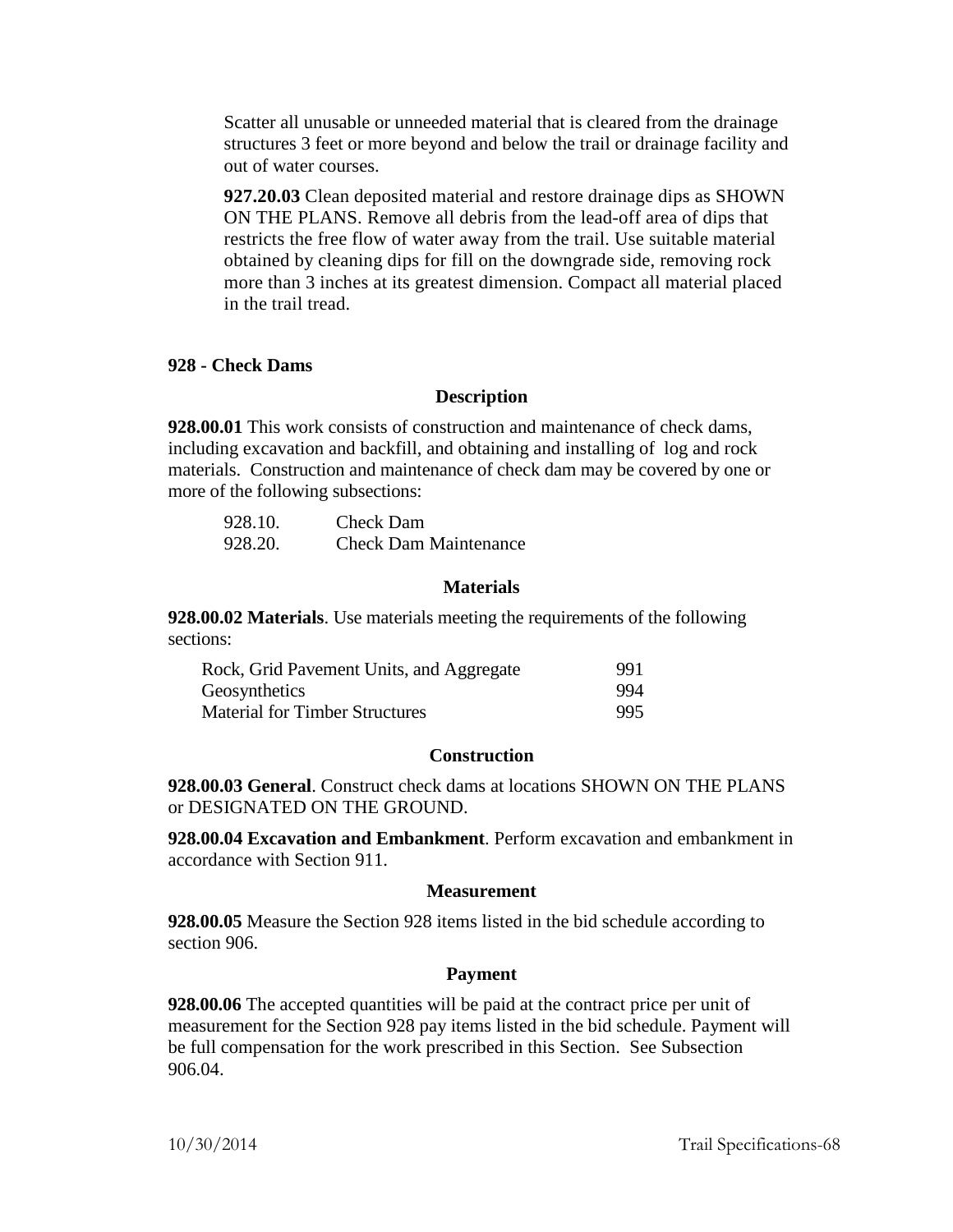### **928.10. - Check Dams**

## **Description**

**928.00.01** This work consists of construction of check dams, including excavation and backfill and obtaining and installing rocks.

### **Construction**

**928.10.02** Construct check dams as required under construction section 928.00 and/or as SHOWN ON THE PLANS.

## **928.20. - Check Dam Maintenance**

## **Description**

**928.20.01** This work consists of maintenance of check dams, including excavation and backfill and obtaining and installing rocks.

## **Maintenance**

**928.20.02 General**. Where check dams have been plugged and the water has been diverted from the intended channel, remove the debris causing the diversion and return the drainage to the channel. Divert water off and away from the trailbed. If washing or ponding of water has been or is occurring, dig a shallow ditch sloped 2 percent to 5 percent to the downstream side of the trail and 3 inches minimum deep and 12 inches minimum wide across the trail at the point where water enters the trail.

Clean ditches to permit the free flow of water into culverts and away from the trail.

Scatter all unusable or unneeded material that is cleared from the drainage structures 3 feet or more beyond and below the trail or drainage facility and out of water courses.

**928.20.03** Clean deposited material and restore check dams as SHOWN ON THE PLANS. Remove all debris from the lead-off area of dips that restricts the free flow of water away from the trail. Use suitable material obtained by cleaning dips for fill on the downgrade side, removing rock more than 3 inches at its greatest dimension. Compact all material placed in the trail tread.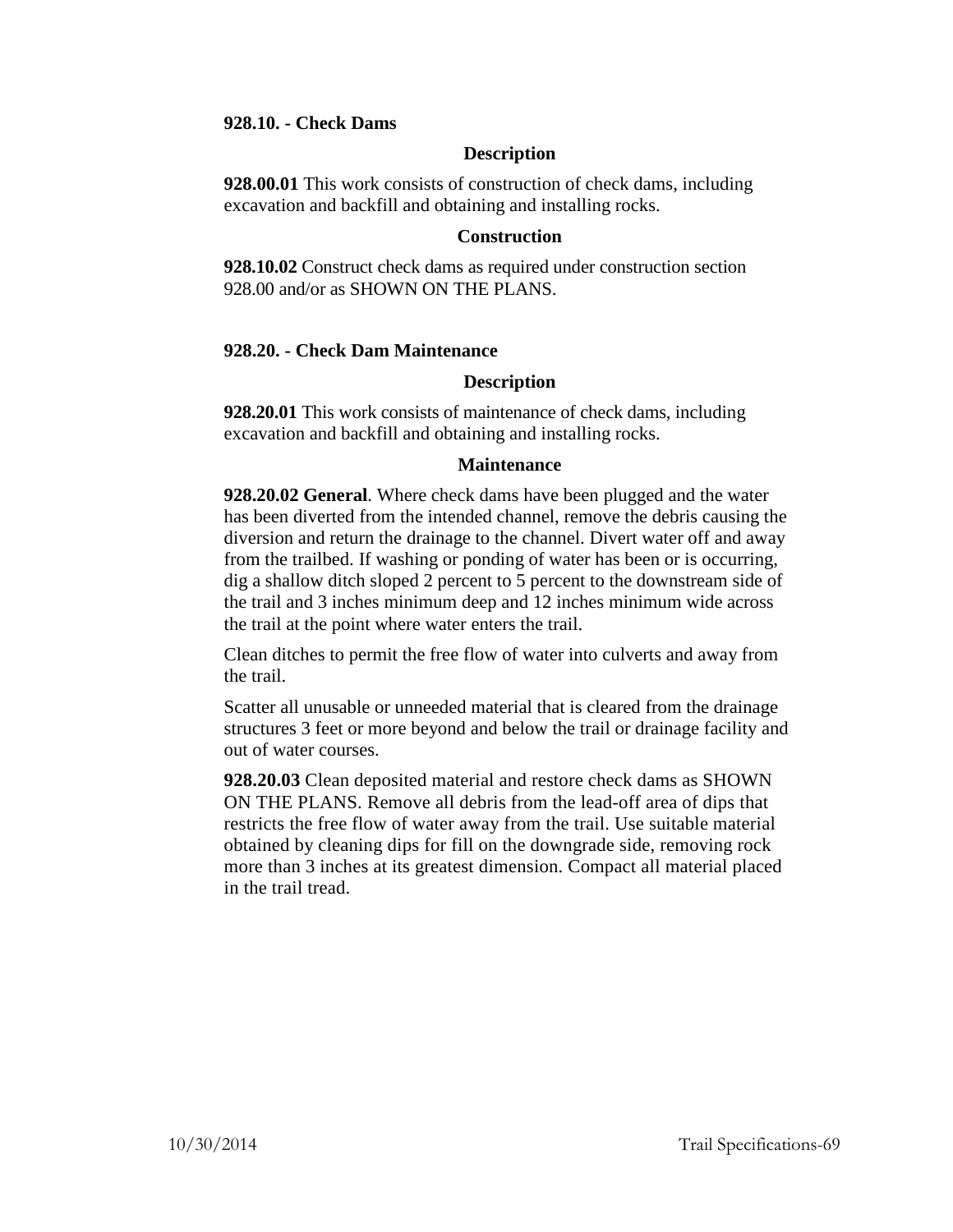## **Section 930 – Trail Structures**

## **Section 931 – Switchbacks**

### **Description**

**931.00.01** This work consists of construction and maintenance of switchbacks, including excavation, associated barriers, ditches, retaining walls, and approach sections. Construction and maintenance of switchbacks may be covered by one or more of the following subsections:

| 931.10. | Type $1 -$ Radius Switchback            |
|---------|-----------------------------------------|
| 931.20. | Type $2$ – Circular Landing Switchback  |
| 931.30. | Type 3 – Rectangular Landing Switchback |
| 931.40. | <b>Switchback Maintenance</b>           |

#### **Materials**

**931.00.02 Materials.** Conform to the following Sections and Subsections:

| Rock, Grid Pavement Units, and Aggregate | 991 |
|------------------------------------------|-----|
| <b>Material for Timber Structures</b>    | 995 |

### **Construction**

**931.00.03 Excavation and Embankment.** Perform excavation and embankment in accordance with Section 911.

**931.00.04 Retaining Walls.** When SHOWN ON THE PLANS, construct retaining walls in accordance with Section 935.

**931.00.05 Barriers.** When SHOWN ON THE PLANS, construct barriers at each switchback in accordance with Section 933.

**931.00.06 Ditches.** When SHOWN ON THE PLANS, construct ditches in accordance with Section 925.

**931.00.07 Limits of Switchback.** Beginning and ending of switchback will be as SHOWN ON THE PLAN or as DESIGNATED ON THE GROUND.

#### **Measurement**

**931.00.08** Measure the Section 931 items listed in the bid schedule according to section 906.

#### **Payment**

**931.00.09** The accepted quantities will be paid at the contract price per unit of measurement for the Section 931 pay items listed in the bid schedule. Payment will be full compensation for the work prescribed in this Section. See Subsection 906.04.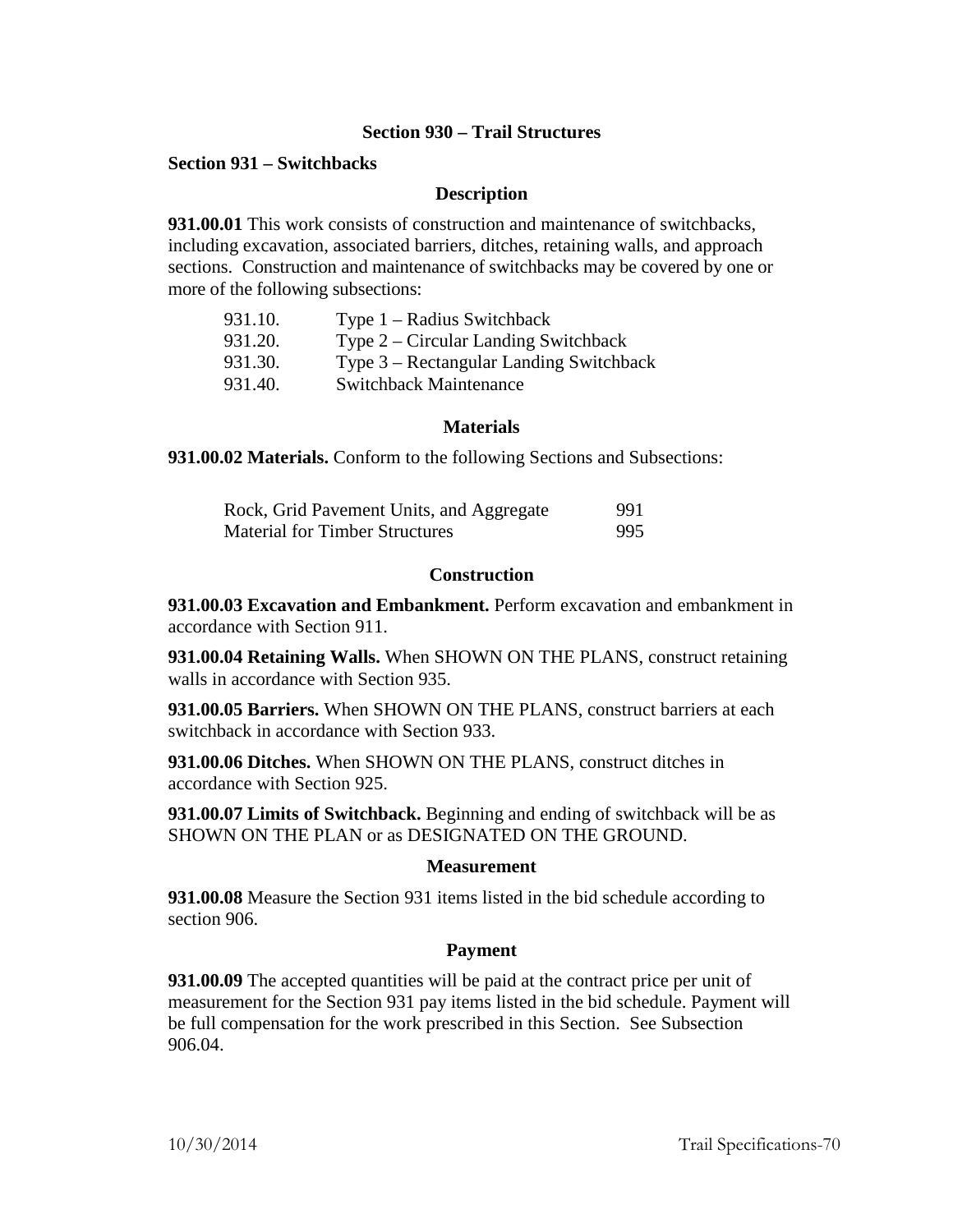## **931.10 - Type 1 – Radius Switchbacks**

### **Description**

**931.10.01** This work consists of construction of radius switchbacks, including excavation, associated barriers, ditches, retaining walls, and approach sections.

#### **Construction**

**931.10.02** Construct radius switchback as required under construction section 931.00 and/or as SHOWN ON THE PLANS.

# **931.20 - Type 2 – Circular Landing Switchbacks**

#### **Description**

**931.20.01** This work consists of construction of circular landing switchbacks, including excavation, associated barriers, ditches, retaining walls, and approach sections.

### **Construction**

**931.20.02** Construct circular landing switchback as required under construction section 931.00 and/or as SHOWN ON THE PLANS.

# **931.30 - Type 3 – Rectangular Landing Switchbacks Description**

**931.30.01** This work consists of construction of rectangular landing switchbacks, including excavation, associated barriers, ditches, retaining walls, and approach sections.

### **Construction**

**931.30.02** Construct rectangular landing switchback as required under construction section 931.00 and/or as SHOWN ON THE PLANS.

# **931.40 - Switchback Maintenance**

### **Description**

**931.40.01** This work consists of replacing or maintaining retaining walls, trail tread, barriers, and drain ditches on existing switchbacks.

#### **Maintenance**

**931.40.02 General.** Perform maintenance on switchbacks as required under construction section 931.00 and/or as SHOWN ON THE PLANS.

**931.40.03 Retaining Walls**. When needed in rock retaining wall maintenance, use replacement rock that is sound, durable, and free from rifts, seams, laminations, and minerals that could cause deterioration through weathering.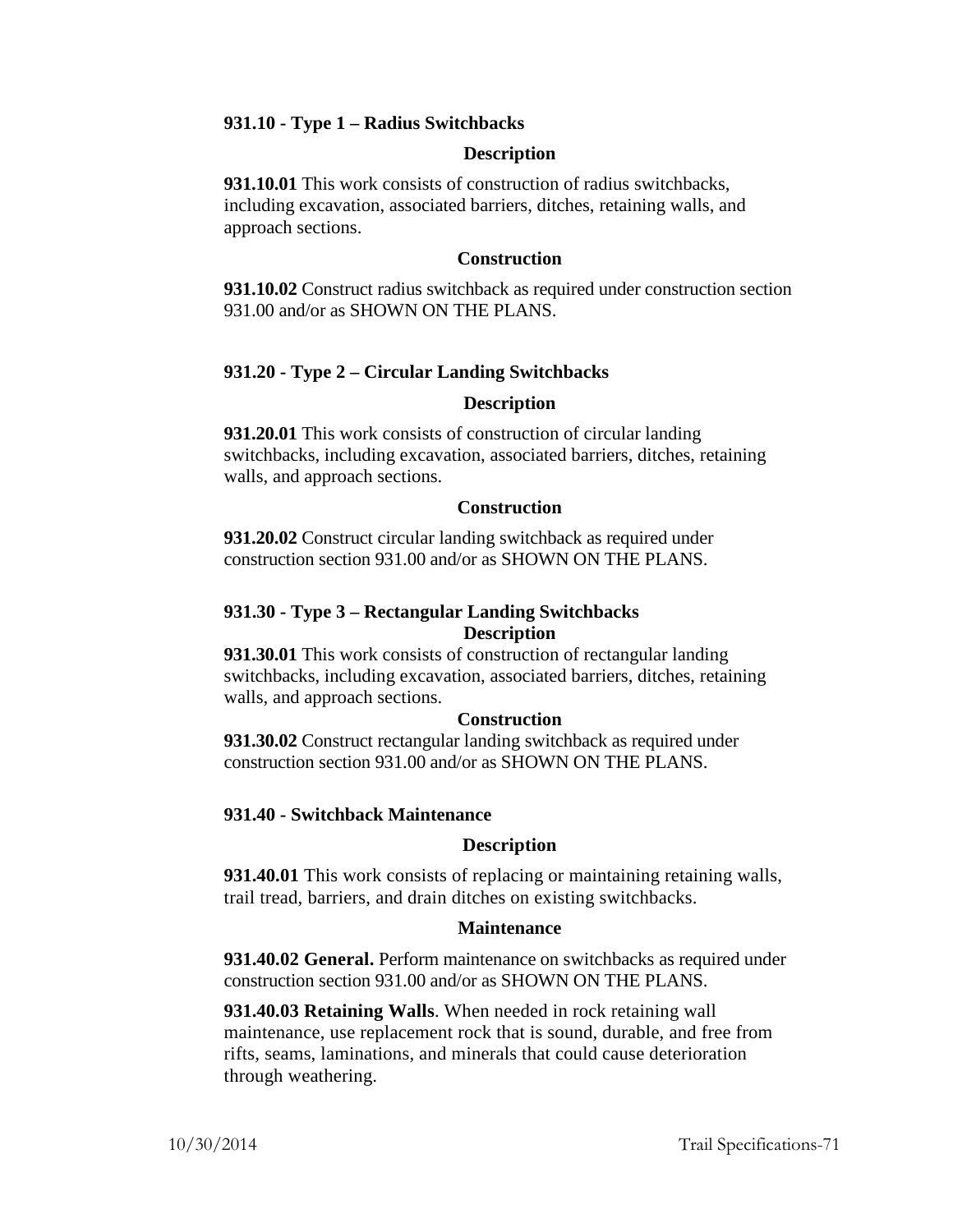**931.40.04 Barriers**. Perform barrier maintenance where needed. Use the same type of materials as in the original construction.

**931.40.05 Ditches.** Clear switchback ditches to permit the free flow of water. Construct ditches as SHOWN ON THE PLANS.

**931.40.06 Tread.** Maintain trail tread to the original designed tread width.

# **Section 932 – Turnpikes**

# **Description**

**932.00.01** This work consists of construction and maintenance of turnpike sections, including excavation, embankment, retainers, geosynthetics, backfill, and drainage features. Construction and maintenance of turnpike sections may be covered by one or more of the following subsections:

| 932.10. | Type $1 - Standard$ Turnpike                 |
|---------|----------------------------------------------|
| 932.20. | Type $2$ – Standard Turnpike with Foundation |
| 932.30. | Turnpike Maintenance                         |

## **Materials**

**932.00.02 Materials.** Conform to the following Sections and Subsections:

| Rock, Grid Pavement Units, and Aggregate | 991 |
|------------------------------------------|-----|
| Geosynthetics materials                  | 994 |
| <b>Material for Timber Structures</b>    | 995 |

## **Construction**

**932.00.03 Excavation and Embankment.** Perform excavation and embankment in accordance with Section 911.

**932.00.04 Retainers.** Construct retainers in accordance with Section 911.70 and as SHOWN ON THE PLANS. Place retainers in a continuous row along each shoulder of the turnpike section as SHOWN ON THE PLANS. Bed the parallel retainers so they are stable and at approximately the same top elevation.

**932.00.05 Geosynthetics.** Where SHOWN ON THE PLANS, place geosynthetics flat and parallel to centerline of the trail before placing embankment. Overlap geosynthetics a minimum of 2 feet. Install anchors or fasteners as recommended by the geosynthetic manufacturer.

**932.00.06 Backfill.** Backfill and compact with suitable material.

**932.00.07 Drainage.** Construct side ditches, cross-drainage, and culverts at locations SHOWN ON THE PLANS and/or DESIGNATED ON THE GROUND. Provide leadoff ditches from side ditches on the lower side of trail at points DESIGNATED ON THE GROUND or SHOWN ON THE PLANS.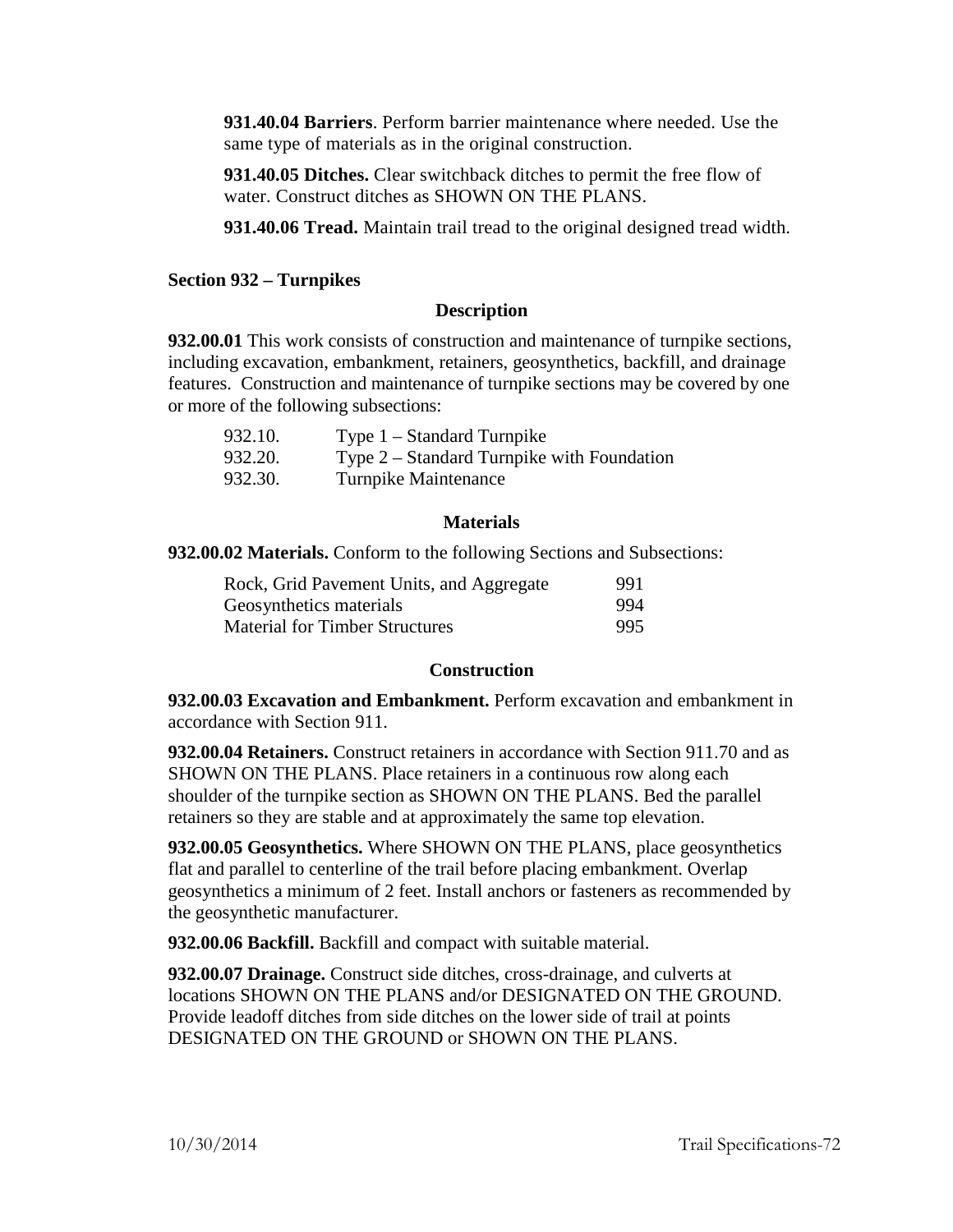## **Measurement**

**932.00.08** Measure the Section 932 items listed in the bid schedule according to section 906.

### **Payment**

**932.00.09** The accepted quantities will be paid at the contract price per unit of measurement for the Section 932 pay items listed in the bid schedule. Payment will be full compensation for the work prescribed in this Section. See Subsection 906.04.

## **932.10 - Type 1 – Standard Turnpikes**

## **Description**

**932.10.01** This work consists of construction of standard turnpike sections, including excavation, embankment, retainers, geosynthetics, backfill, and drainage features.

### **Construction**

**932.10.02** Construct standard turnpike sections as required under construction section 932.00. and/or as SHOWN ON THE PLANS.

## **932.20 - Type 2 – Standard Turnpikes with Foundation**

## **Description**

**932.20.01** This work consists of construction of standard turnpike sections with foundation, including excavation, embankment, retainers, geosynthetics, rocks, backfill, and drainage features.

#### **Construction**

**932.20.02** Standard turnpike sections with foundation as required under construction section 932.00. and/or as SHOWN ON THE PLANS.

## **932.30 - Turnpike Maintenance**

## **Description**

**932.30.01** This work consists of maintaining turnpike sections.

#### **Maintenance**

**932.30.02 General**. Perform maintenance on turnpikes as required under construction section 932.00. and/or as SHOWN ON THE PLANS.

**932.30.03** Obtain logs, staking material, and suitable material for backfill from locations SHOWN ON THE PLANS or DESIGNATED ON THE GROUND.

**932.30.04** Replace missing rocks, or missing or decayed retaining logs or lumber, with rocks, logs, or dimensional lumber as SHOWN ON THE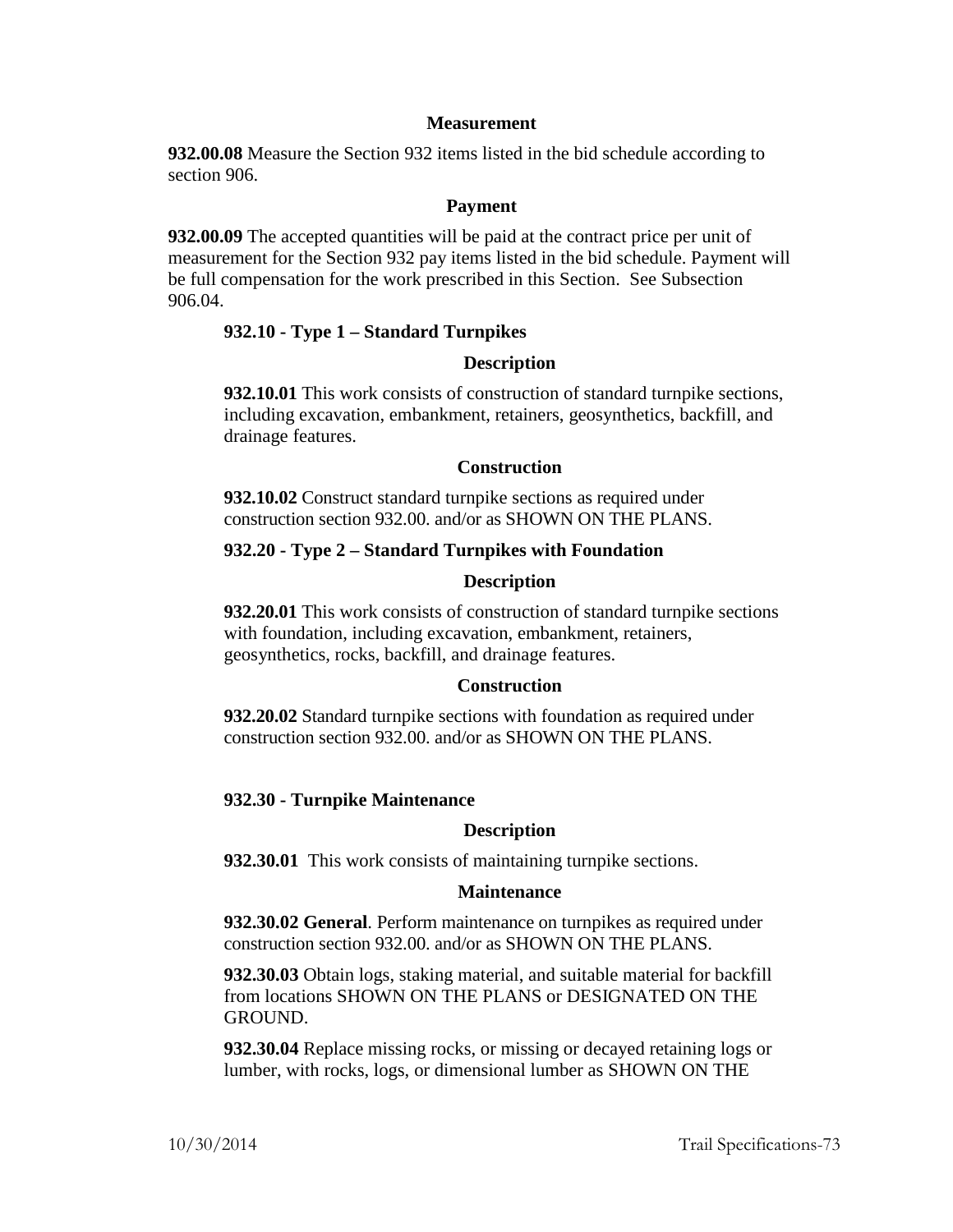PLANS. Secure loose or dislocated retainers. Drive stakes 2-3 inches in diameter and 18-24 inches in length along the outside edge of each log or lumber retainer to hold them in place at a maximum of 3 feet.

**932.30.05** Clear all drainage structures of obstructions, silt, and debris so as to permit the free flow of water away from the trail.

**932.30.06** If necessary, use suitable material removed from the drainage structures to build up the crown. Shape the tread with suitable material to provide a 2 inch crown measured from the top of the crown at the centerline to the top of the retainers.

#### **Section 933 – Side Barriers**

#### **Description**

**933.00.01** This work consists of construction and maintenance of side barriers, including excavation, embankment, widening, debris disposal and backfill. Construction and maintenance of side barriers may be covered by one or more of the following subsections:

| 933.10. | <b>Stacked Rock Barrier</b>  |
|---------|------------------------------|
| 933.20. | <b>Masonry Rock Barrier</b>  |
| 933.30. | Barrier Rail on Grade        |
| 933.40. | <b>Barrier Rail on Posts</b> |
| 933.50. | Curb                         |
| 933.60. | Guardrail                    |

### **Materials**

**933.00.02 Materials.** Conform to the following Sections and Subsections:

| Rock, Grid Pavement Units, and Aggregate | 991 |
|------------------------------------------|-----|
| <b>Material for Timber Structures</b>    | 995 |

### **Construction**

**933.00.03 General.** Construct barriers of the type and at the locations SHOWN ON THE PLANS or DESIGNATED ON THE GROUND.

Use logs in which the true centerline deviates no more than 2 inches from the line between the centers of the ends of the log.

**933.00.04 Excavation and Embankment.** Perform excavation and embankment in accordance with Section 911.

**933.00.05 Backfill.** Backfill and compact with suitable material.

### **Measurement**

**933.00.06** Measure the Section 933 items listed in the bid schedule according to section 906.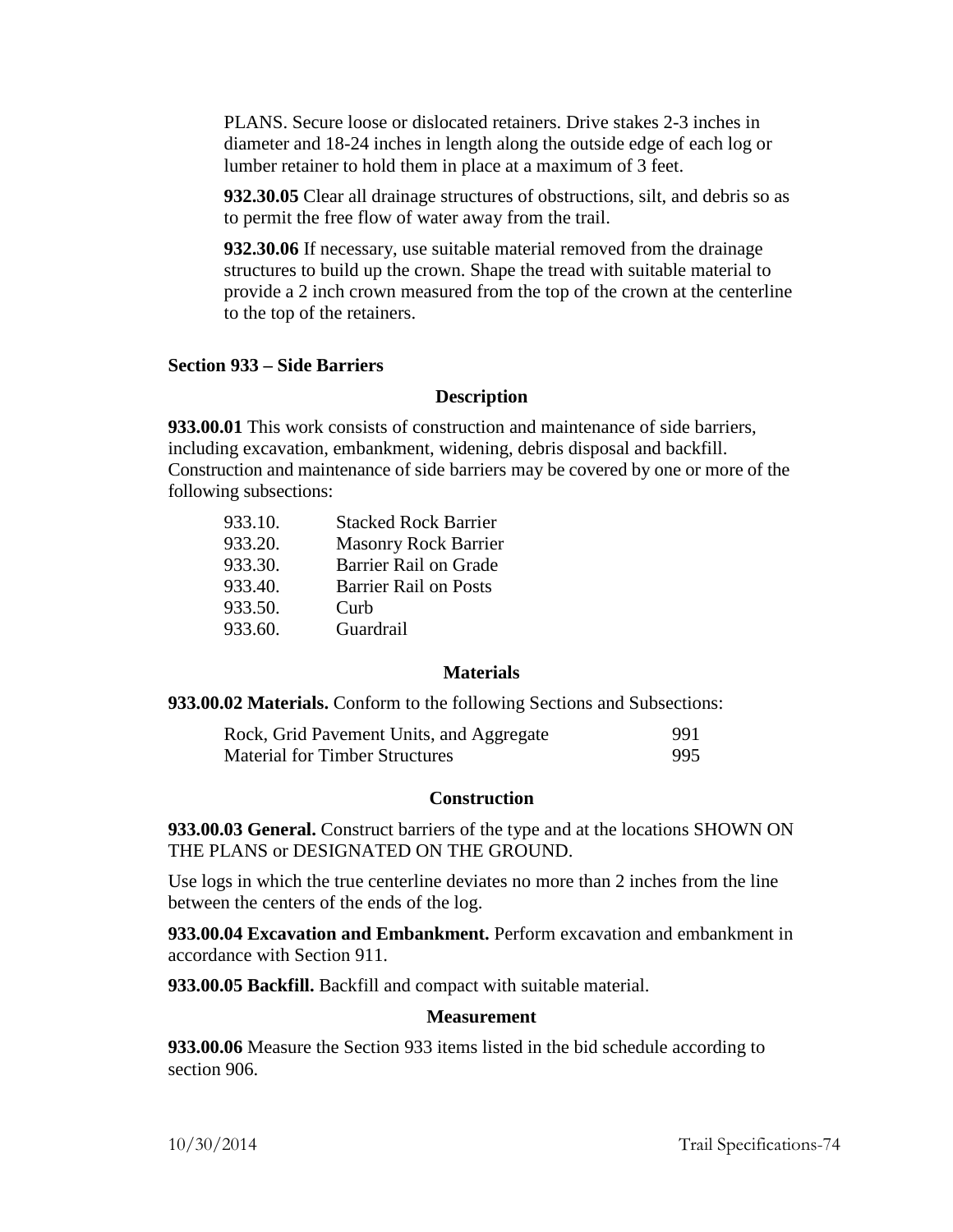### **Payment**

**933.00.07** The accepted quantities will be paid at the contract price per unit of measurement for the Section 933 pay items listed in the bid schedule. Payment will be full compensation for the work prescribed in this Section. See Subsection 906.04.

## **933.10. – Stacked Rock Barrier**

### **Description**

**933.10.01** This work consists of construction of stacked rock barrier, including excavation, embankment, widening, debris disposal and backfill.

### **Construction**

**933.10.02** Construct stacked rock barrier as required under construction section 933.00. and/or as SHOWN ON THE PLANS.

### **933.20. – Masonry Rock Barrier**

### **Description**

**933.20.01** This work consists of construction of masonry rock barrier, including excavation, embankment, widening, debris disposal and backfill.

#### **Construction**

**933.20.02** Construct masonry rock barrier as required under construction section 933.00. and/or as SHOWN ON THE PLANS.

#### **933.30. – Barrier Rail on Grade**

### **Description**

**933.30.01** This work consists of construction of barrier rail on grade, including excavation, embankment, widening, debris disposal and backfill.

#### **Construction**

**933.30.02** Construct barrier rail on grade as required under construction section 933.00. and/or as SHOWN ON THE PLANS.

## **933.40. – Barrier Rail on Posts**

#### **Description**

**933.40.01** This work consists of construction of barrier rail on posts, including excavation, embankment, widening, debris disposal and backfill.

## **Construction**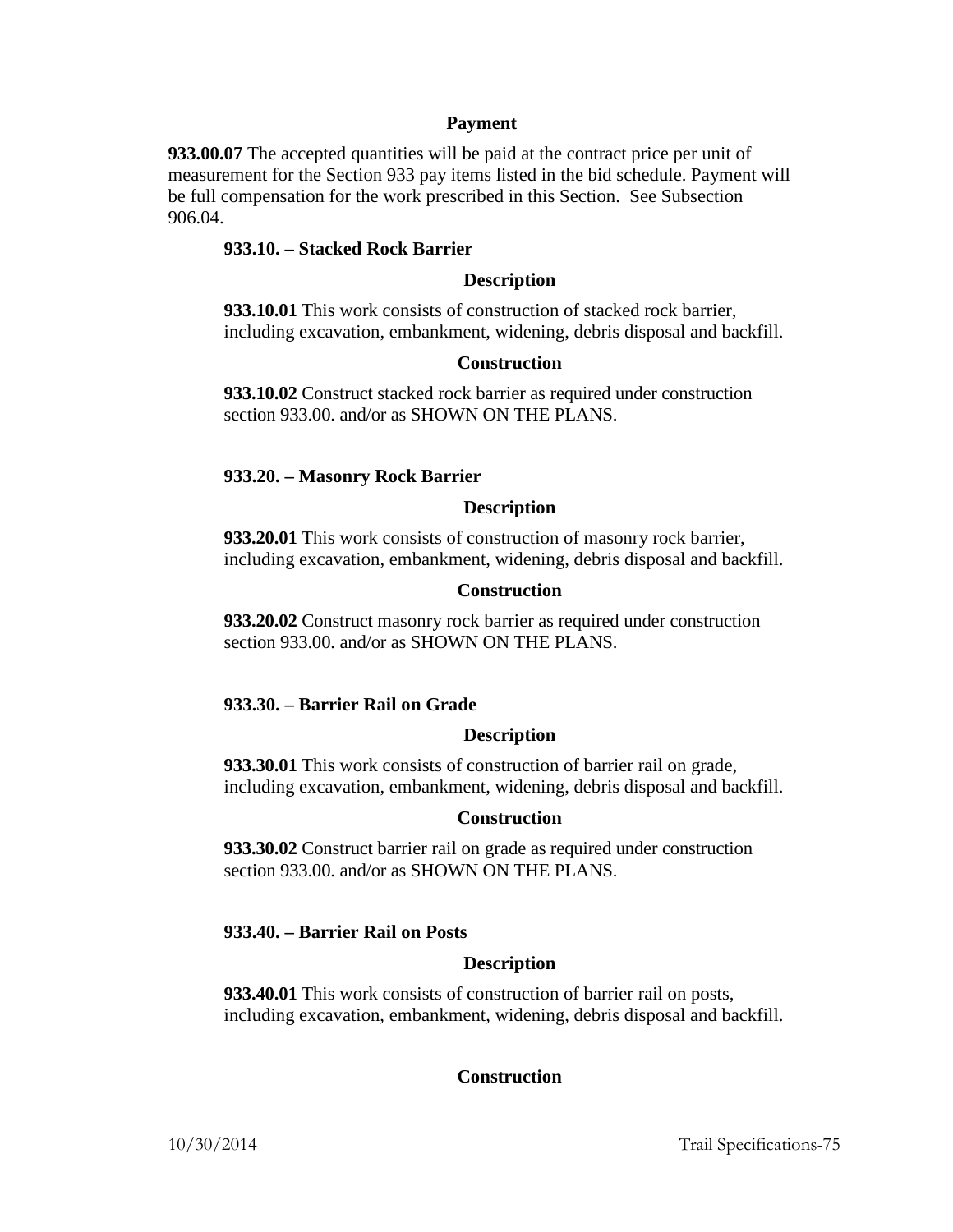**933.40.02** Construct barrier rail on posts as required under construction section 933.00. and/or as SHOWN ON THE PLANS.

**933.50. – Curb**

## **Description**

**933.50.01** This work consists of construction of curbing, including excavation, embankment, debris disposal and backfill.

### **Construction**

**933.50.02** Construct curbing as required under construction section 933.00. and/or as SHOWN ON THE PLANS.

### **933.60. – Guardrail**

### **Description**

**933.60.01** This work consists of construction of guardrail, including excavation, embankment, widening, debris disposal and backfill.

### **Construction**

**933.60.02** Construct guard as required under construction section 933.00. and/or as SHOWN ON THE PLANS.

## **933.70 – Side Barrier Maintenance**

## **Description**

**933.70.01** Work consists of maintaining rock, log, and timber barriers.

#### **Maintenance**

**933.70.02 General**. Perform maintenance on barriers as required under construction section 933.00. and/or as SHOWN ON THE PLANS.

**933.70.03** Restore rock, log, and timber barriers to their original lines and grades unless otherwise SHOWN ON THE PLANS.

**933.70.04 Rock Barriers**. Replace missing rocks, using rocks of general rectangular shape between 45 lbs and 120 lbs, with the larger rocks placed on the bottom. Use rock chips to wedge larger rocks in place to form a stable wall. Stagger all vertical joints.

Stabilize and reset loose rocks.

Form a continuous grade with the top of the restored barrier consistent with adjacent segments of the barrier.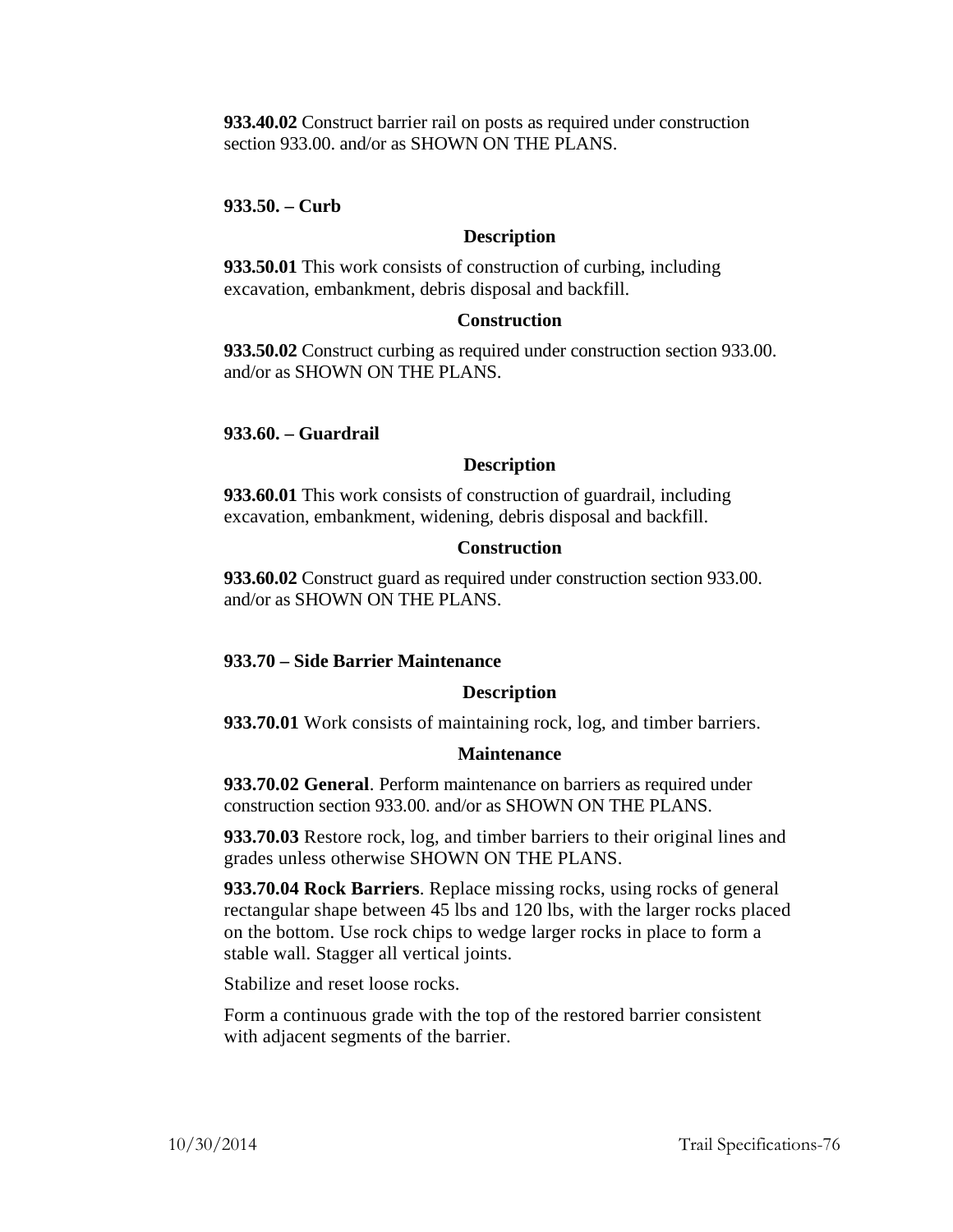**933.70.05 Log or Timber Barriers**. Replace missing, damaged, and unsound logs or timbers using material similar to that used in the original barrier unless otherwise SHOWN ON THE PLANS. The location of trees for native timber materials will be DESIGNATED ON THE GROUND.

Stabilize and re-attach loose logs or timbers that are in sound condition.

## **Section 934 – Puncheons**

## **Description**

**934.00.01** This work consists of construction and maintenance of puncheon, including excavation, embankment, backfill, and drainage features. Construction and maintenance of puncheon may be covered by one or more of the following subsections:

| 934.10. | <b>Standard Puncheon</b> |
|---------|--------------------------|
| 934.20. | No Deck Puncheon         |
| 934.30. | Puncheon Maintenance     |

### **Materials**

**934.00.02 Materials.** Conform to the following Sections and Subsections:

| Rock, Grid Pavement Units, and Aggregate | 991 |
|------------------------------------------|-----|
| <b>Material for Timber Structures</b>    | 995 |

The location of trees for native timber materials will be SHOWN ON THE PLANS and DESIGNATED ON THE GROUND.

## **Construction**

**934.00.03 General**. Construct puncheon at locations SHOWN ON THE PLANS or DESIGNATED ON THE GROUND. Pre-drill holes for fasteners when necessary to prevent splitting and drive spikes flush.

**934.00.04 Excavation and Embankment.** Perform excavation and embankment in accordance with the requirements of Section 911 and as SHOWN ON THE PLANS.

**934.00.05 Mud Sills**. Bury mud sills to a depth that provides a finished walking surface that is less than or equal to 3 feet above the surrounding ground. Hew sill logs to provide a bearing surface for the log stringers and to provide the log stringers with a level top surface. Do not hew sill logs more than one-third their diameter. Do not level the top surfaces of the log stringers by shimming or notching their ends.

**934.00.06 Log Stringers**. Use logs greater than or equal to 10 feet in length. Use logs greater than or equal to 8 inches in diameter before the top is flattened. Fasten each stringer to each mud sill with drift pins that penetrate a minimum of 4 inches into the mud sill unless otherwise SHOWN ON THE PLANS.

When plank decking is used, hew the top surfaces of log stringers up to 2 inches deep, as necessary, to provide bearing surfaces for deck planks.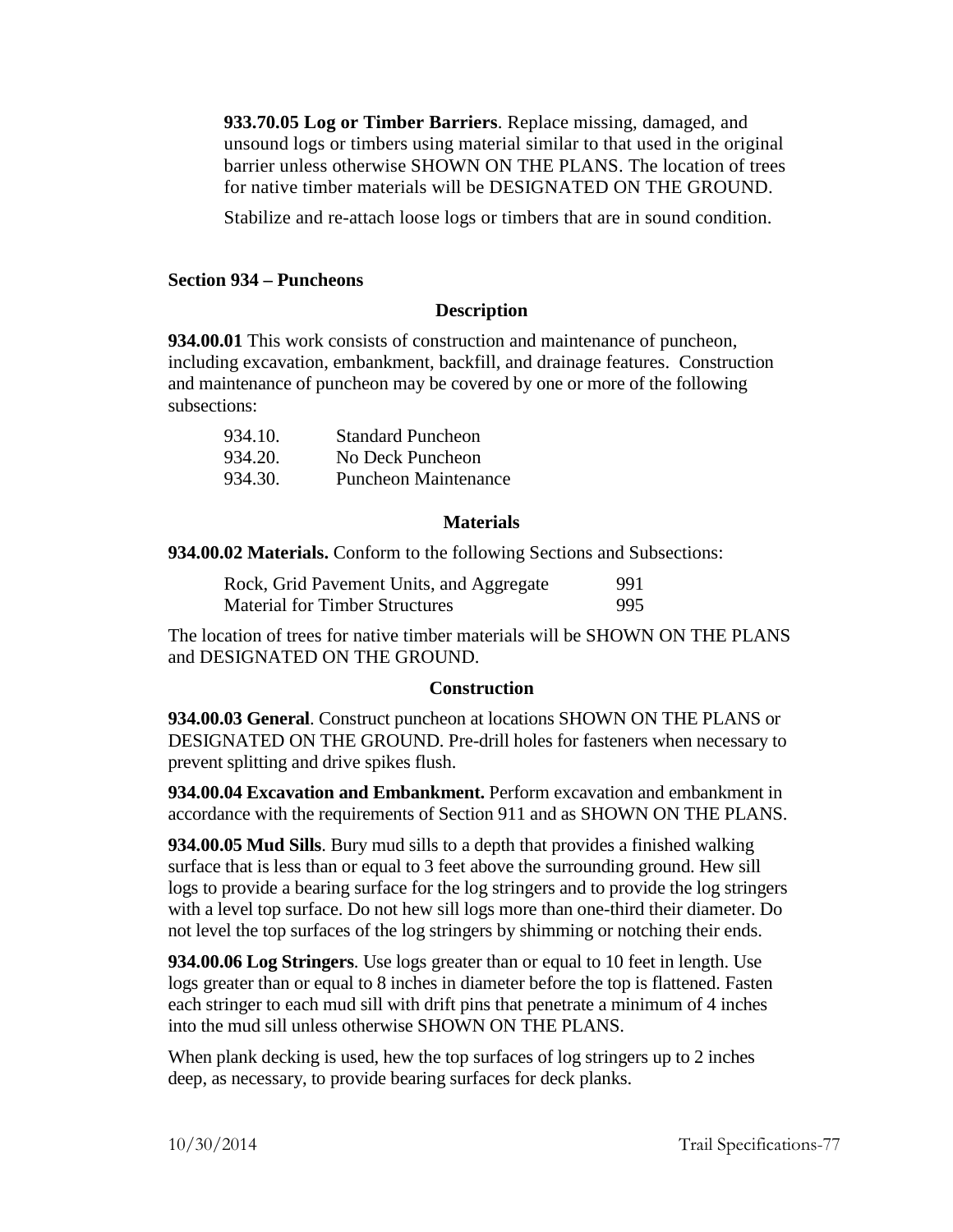**934.00.07 Sawn Timber Stringers**. Use sawn timber greater than or equal to 10 feet in length. Fasten each stringer to each mud sill with drift pins that penetrate a minimum of 4 inches into the mud sill unless otherwise SHOWN ON THE PLANS.

**934.00.08 Finished Walkway.** Construct abutting ends of sections of log or plank puncheon flush with each other. Do not slope the surface of the completed walkway to either side. Construct the puncheon with a grade that does not exceed 5 percent and where no change in grade exceeds 6 percent unless otherwise SHOWN ON THE PLANS or DESIGNATED ON THE GROUND. Construct the finished walking surface of the puncheon flush with the trail grade at each end of the structure.

**934.00.09 Decking**. Spike decking evenly at right angles to each stringer.

Lay split log decking alternately flat side down first, then round side down, ending with a flat side down. When round side is down, notch round log decking to provide 2 inches wide bearing surface.

Lay split and sawn deck planks on the stringer to provide bearing for the full width of the plank.

Trim protruding ends of the decking to give a straight-line appearance to the edges of the structure or as SHOWN ON THE PLANS.

**934.00.10 Curbs.** Construct curbs with logs or sawn timber as SHOWN ON THE PLANS. Use lengths greater than or equal to 10 feet and splice with a 6 inches halflap joint at a spacer location. Match diameters of logs at lap joints and trim excess to provide a smooth transition between logs.

Counter bore lag screws in curbs so that heads are flush with the surface.

Finish curbs smooth and free from splinters and sharp projections.

**934.00.11 Approach Fills**. Construct the approach fills with compacted suitable material.

# **Measurement**

**934.00.12** Measure the Section 934 items listed in the bid schedule according to section 906.

## **Payment**

**934.00.13** The accepted quantities will be paid at the contract price per unit of measurement for the Section 934 pay items listed in the bid schedule. Payment will be full compensation for the work prescribed in this Section. See Subsection 906.04.

# **934.10. – Standard Puncheon**

# **Description**

**934.10.01** This work consists of construction of standard puncheon, including excavation, embankment, backfill, and drainage features.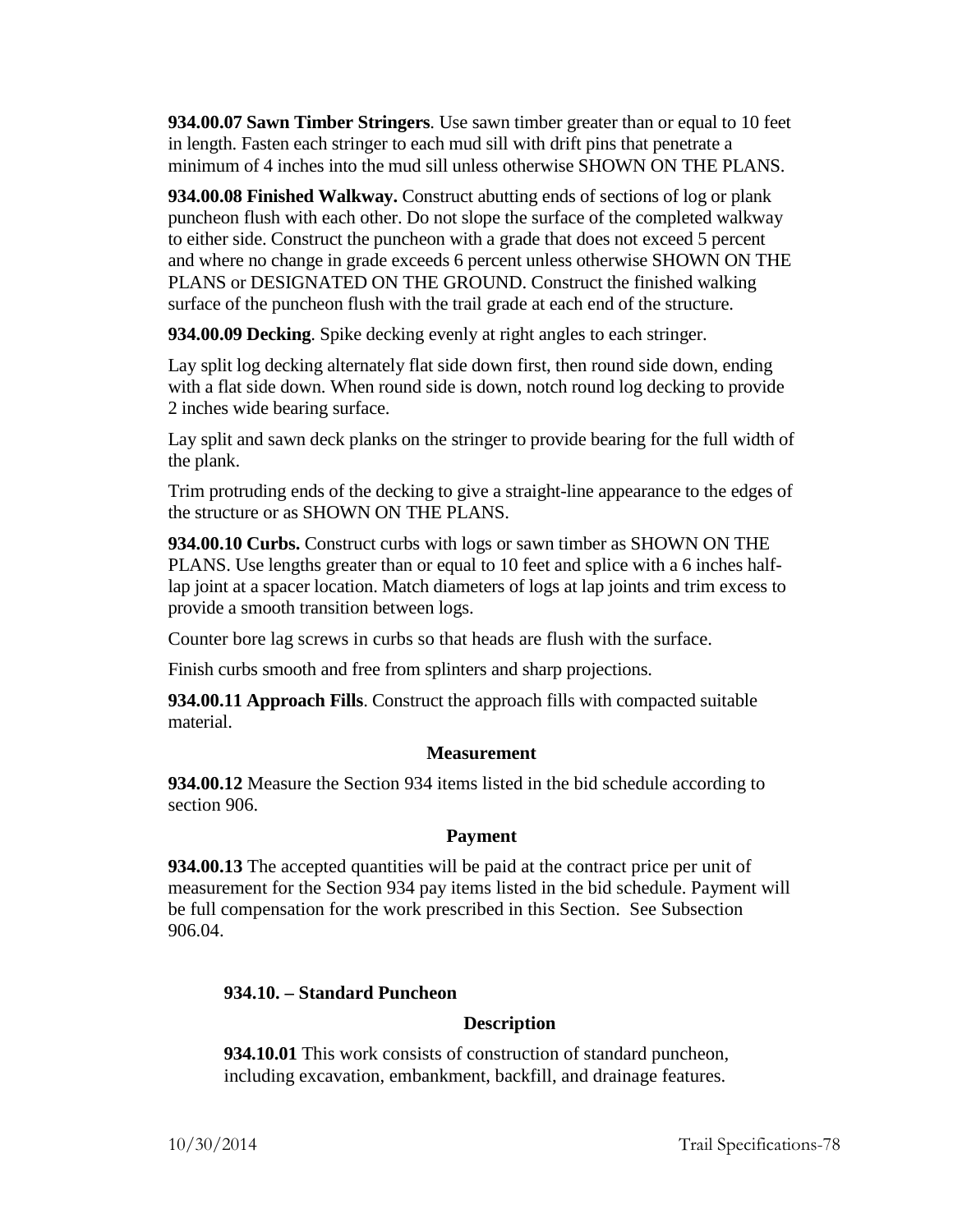## **Construction**

**934.10.02** Construct standard puncheon as required under construction section 934.00. and/or as SHOWN ON THE PLANS.

## **934.20. – No Deck Puncheon**

#### **Description**

**934.20.01** This work consists of construction of no deck puncheon, including excavation, embankment, backfill, and drainage features.

### **Construction**

**934.20.02** Construct no deck puncheon as required under construction section 934.00. and/or as SHOWN ON THE PLANS.

### **934.30. – Puncheon Maintenance**

### **Description**

**934.30.01** This work consists of maintaining puncheon sections.

### **Maintenance**

**934.30.02 General**. Perform maintenance on puncheon as required under construction section 934.00. and/or as SHOWN ON THE PLANS.

**934.30.03** Obtain logs, staking material, and suitable material for backfill from locations SHOWN ON THE PLANS or DESIGNATED ON THE GROUND.

**934.30.04** Replace missing rocks, or missing or decayed retaining logs or lumber, with rocks, logs, or dimensional lumber as SHOWN ON THE PLANS. Secure loose or dislocated retainers. Drive stakes 2-3 inches in diameter and 18-24 inches in length along the outside edge of each log or lumber retainer to hold them in place at a maximum of 3 feet.

**934.30.05** Clear all drainage structures of obstructions, silt, and debris so as to permit the free flow of water away from the trail.

**934.30.06** If necessary, use suitable material removed from the drainage structures to build up the crown. Shape the tread with suitable material to provide a 2 inch crown measured from the top of the crown at the centerline to the top of the retainers.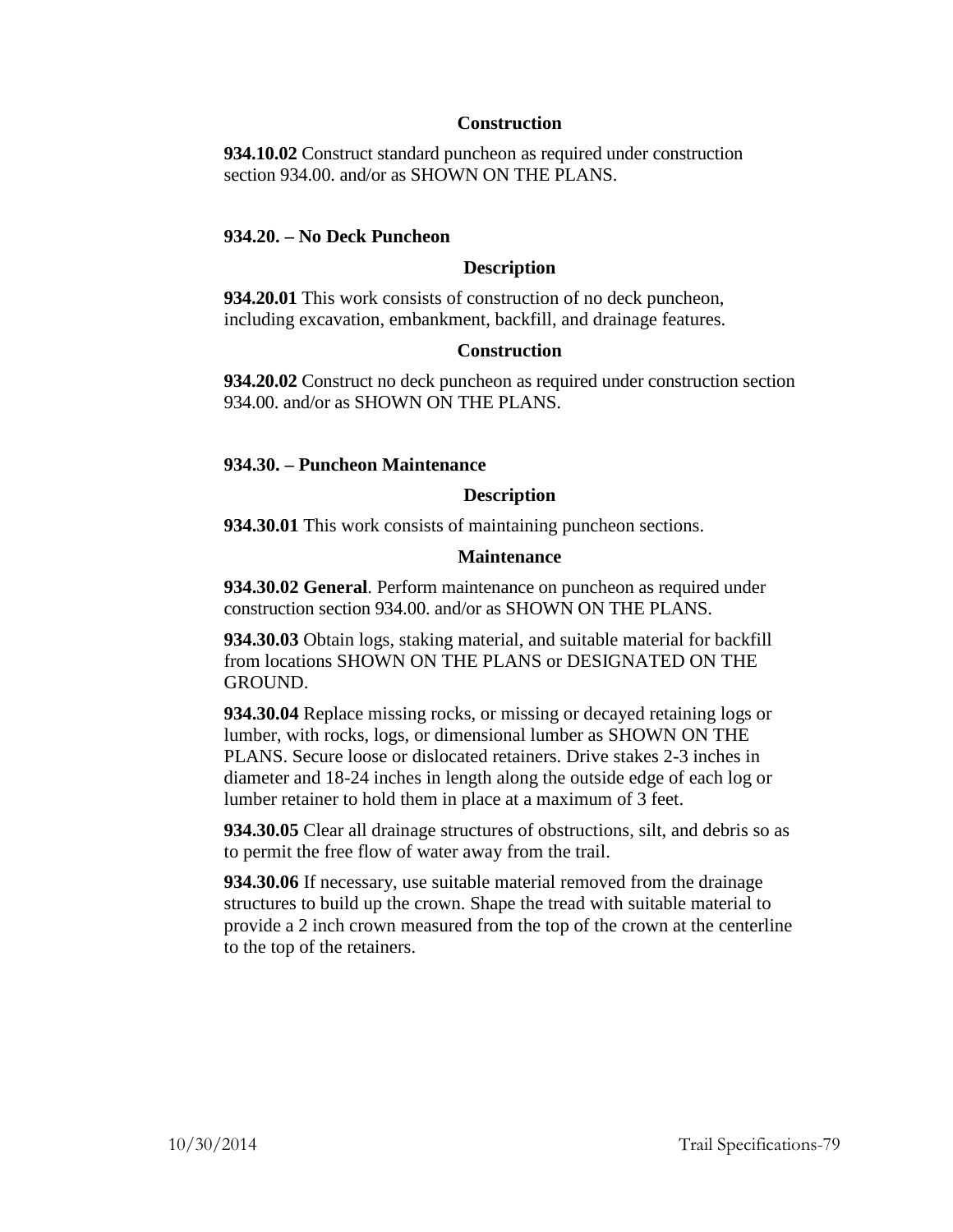## **935 - Retaining Walls**

### **Description**

**935.00.01** Work consists of construction or maintenance of retaining walls, including excavating, placing borrow, backfilling, geosynthetics, trailbed construction and slope finishing. Construction and maintenance of retaining walls may be covered by one or more of the following subsections:

| 935.10. | Log Crib                                     |
|---------|----------------------------------------------|
| 935.20. | <b>Stacked Rock Retaining Wall</b>           |
| 935.30. | Wire Basket Retaining Wall                   |
| 935.40. | <b>Masonry Rock Retaining Wall</b>           |
| 935.50. | Cast-in-place Concrete Retaining Wall        |
| 935.60. | Post and Plank Retaining Wall (Soldier Pile) |
| 935.70. | <b>Retaining Wall Maintenance</b>            |

#### **Materials**

**935.00.02 Requirements**. Use materials meeting the requirements of the following section:

| Rock, Grid Pavement Units, and Aggregate | 991 |
|------------------------------------------|-----|
| <b>Geosynthetics Materials</b>           | 994 |
| <b>Material for Timber Structures</b>    | 995 |
| Wire Basket Material                     | 996 |

The location of trees for native timber materials is SHOWN ON THE PLANS or DESIGNATED ON THE GROUND.

#### **Construction**

**935.00.03 Installation**. Install retaining walls of the types and at the locations SHOWN ON THE PLANS or as DESIGNATED ON THE GROUND.

**935.00.04 Excavation**. Excavate in accordance with Section 911 to provide a full bench foundation of stable undisturbed soil or compacted suitable material. Construct the finished foundation grade parallel with the trail profile grade.

**935.00.05 Backfill**. Place geosynthetics before backfilling and compaction. Backfill and compact with suitable material.

#### **Measurement**

**935.00.06** Measure the Section 935 items listed in the bid schedule according to section 906.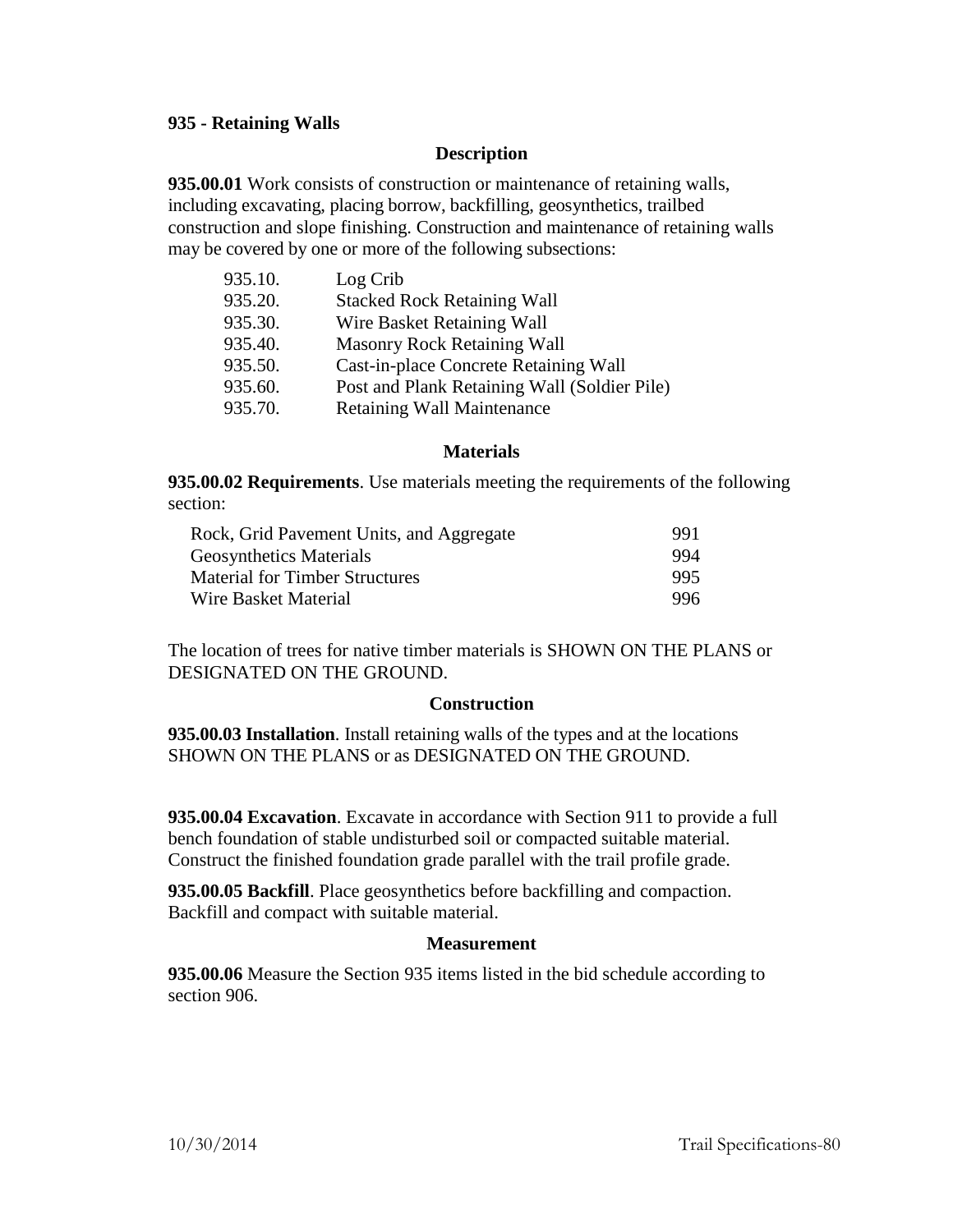### **Payment**

**935.00.07** The accepted quantities will be paid at the contract price per unit of measurement for the Section 935 pay items listed in the bid schedule. Payment will be full compensation for the work prescribed in this Section. See Subsection 906.04.

## **935.10 - Log Crib**

### **Description**

**935.10.01** This work consists of constructing log or split timber retaining walls. Work includes excavation, notching, pre-drilling, pinning, borrow, backfilling, tread and slope finishing.

#### **Construction**

**935.10.02** Install retaining walls as required under construction section 935.00. and/or as SHOWN ON THE PLANS.

**935.10.03 Log Notching.** Notch logs only on bottom side.

Do not notch sill and filler logs. Individually notch all face, rear, and header logs to fit as the wall construction proceeds vertically. Do not pre-notch.

Provide a notch depth between one-fourth and one-third the log diameter. Vary notching depth and width as required to obtain a snug fit between interlocking logs of varying diameter. Do not exceed 1/2 inch of space between filler and face logs.

#### **935.20 - Stacked Rock Retaining Wall**

#### **Description**

**935.20.01** This work consists of constructing stacked rock retaining walls, including excavating, placing borrow, backfilling, tread and slope finishing.

### **Construction**

**935.20.02** Install retaining walls as required under construction section 935.00. and/or as SHOWN ON THE PLANS.

**935.20.03 Wall Construction.** Construct rock retaining walls at locations SHOWN ON THE PLANS and DESIGNATED ON THE GROUND. Stagger vertical joints a minimum of 4 inches horizontally from vertical joints in adjoining courses.

Use uniformly distributed header rocks for at least 25 percent of the rocks in the front and rear faces of the wall each having a length at least 2.5 times its width. Place all header rocks with the greatest dimension extending into the wall (at right angle to trail centerline), except at corners. At corners, lay alternating courses containing headers with greatest dimension parallel with wall.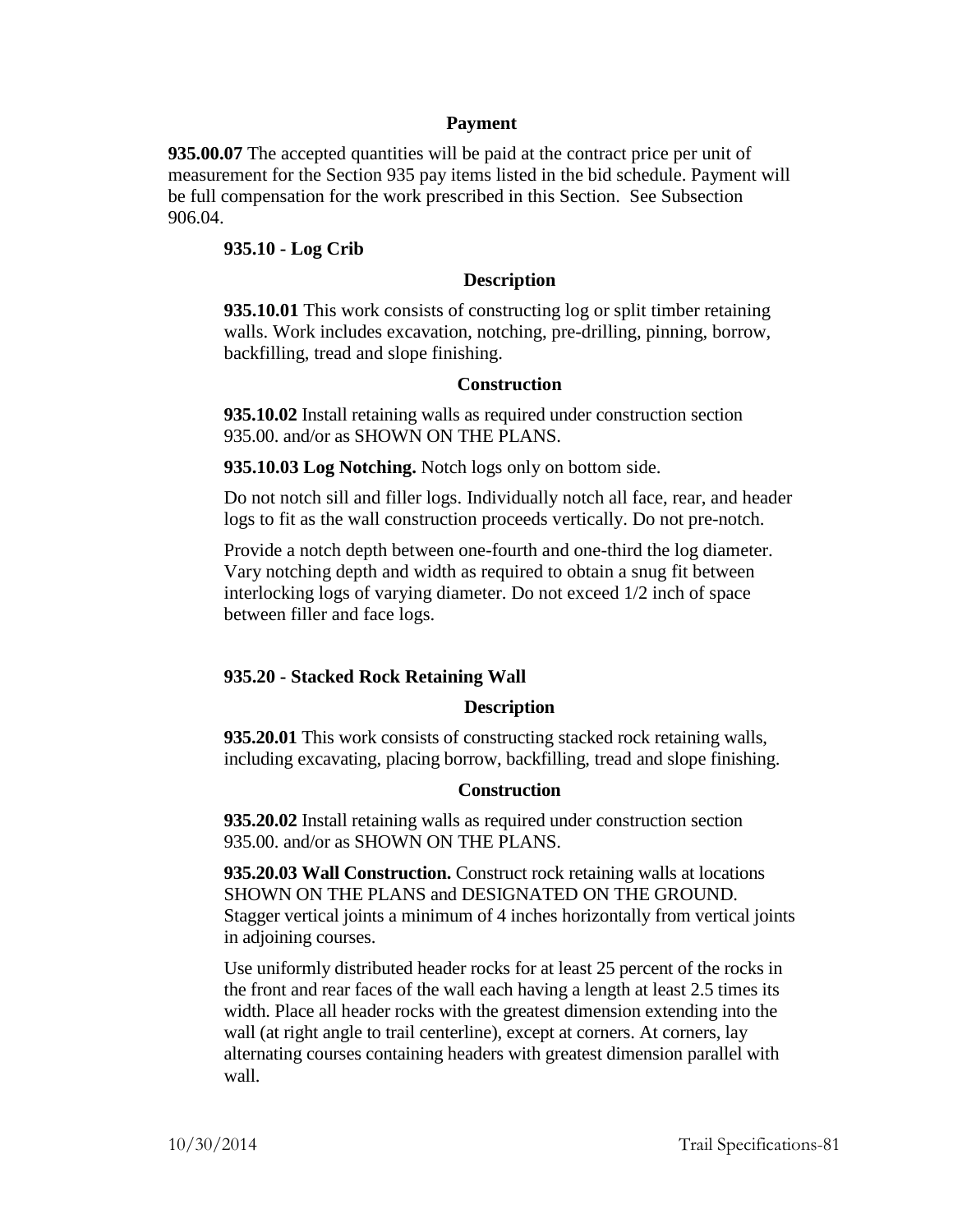Place the exposed face of each rock parallel to the face of the wall in which it is set.

Stabilize each rock on the course that supports it. Do not break, loosen, or displace rocks already set.

Use rocks of a general rectangular shape. Fill voids with small rock fragments or fine aggregate.

# **935.30 - Wire Basket Retaining Wall**

## **Description**

**935.30.01** Work consists of furnishing and constructing wire basket structures, including excavating, placing borrow, backfilling, tread and slope finishing.

## **Construction**

**935.30.02** Install retaining walls as required under construction section 935.00. and/or as SHOWN ON THE PLANS.

**935.30.03 Basket Assembly**. Do not damage wire coatings during basket assembly, structure erection, cell filling, or backfilling. Rotate the basket panels into position and join the vertical edges with fasteners. Where lacing wire is used, wrap the wire with alternating single and double loops every other mesh opening. Where spiral binders are used, crimp the ends to secure the binders in place. Where alternate fasteners are used, space the fasteners in every other mesh opening.

Rotate the diaphragms into position and join the vertical edges with fasteners, lacing wire, or spiral binders as specified above.

**935.30.04 Structure Erection**. Place the empty baskets on the foundation and interconnect the adjacent baskets along the top and vertical edges using fasteners.

Where lacing wire is used, wrap the wire with alternating single and double loops every other mesh opening. Install the other fasteners according to Subsection 935.30.03, but space alternate fasteners in every other mesh opening.

In the same manner, interconnect each horizontal layer of baskets to the underlying layer of baskets along the front, back, and sides. Stagger the vertical joints between the baskets of adjacent rows and layers by at least one cell length.

**935.30.05 Cell Filling**. Remove all kinks and folds in the wire mesh and properly align all the baskets. Place rock carefully in the basket cells to prevent the baskets from bulging and to minimize voids in the rock fill.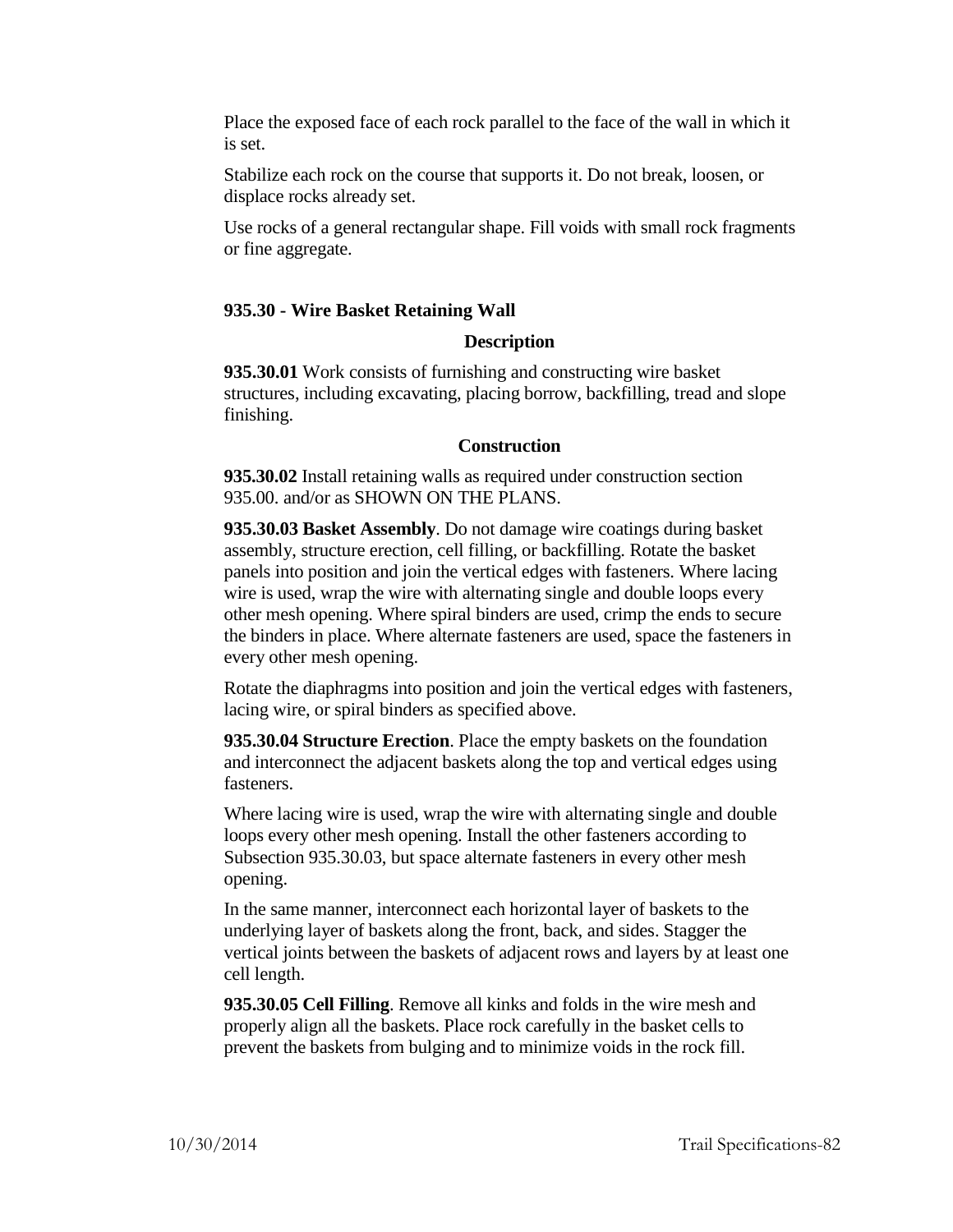Maintain the basket alignment and shape by placing the basket in tension during the filling operation.

Place internal connecting wires in each unrestrained exterior basket cell greater than 12 inches in height. This includes interior basket cells left temporarily unrestrained. Place internal connecting wires concurrently with rock placement.

Fill the cells in any row or layer so that no cell is filled more than 12 inches above an adjacent cell. Repeat this process until the basket is full and the lid bears on the final rock layer.

Secure the lid to the sides, ends, and diaphragms according to Subsection 935.00.04. Make all exposed basket surfaces smooth and neat, with no sharp rock edges projecting through the wire mesh.

**935.30.06 Geotextile Installation**. Place the geotextile as SHOWN ON THE PLANS. Ensure that the surfaces upon which geotextile is to be placed have a uniform slope and are reasonably smooth and free of obstructions, depressions, and debris that could damage the geotextile. Have the surface approved by the CO before placing geotextile.

Loosely lay the geotextile without wrinkles or creases. Sew or overlap adjacent strips a minimum of 12 inches at joints.

Insert securing pins through both strips of overlapped geotextile at maximum intervals of 36 inches, but no closer than 2 inches to each edge, to prevent the geotextile from being displaced.

**935.30.07 Basket Mattresses**. Construct wire baskets for mattresses less than 12 inches thick according to Subsections 935.30.03 through 935.30.05. Note that alternate fasteners for basket assembly may be used for structure erection. Anchor the mattress in place as SHOWN ON THE PLANS. Place geotextile against the vertical edges of the mattress and backfill against the geotextile, using structural backfill material or other approved material.

## **935.40. – Masonry Rock Retaining Wall**

#### **Description**

**935.40.01** This work consists of constructing masonry rock retaining walls. Work includes excavation, borrow, backfilling, tread and slope finishing.

### **Construction**

**935.40.02** Install masonry rock retaining walls as required under construction section 935.00. and/or as SHOWN ON THE PLANS.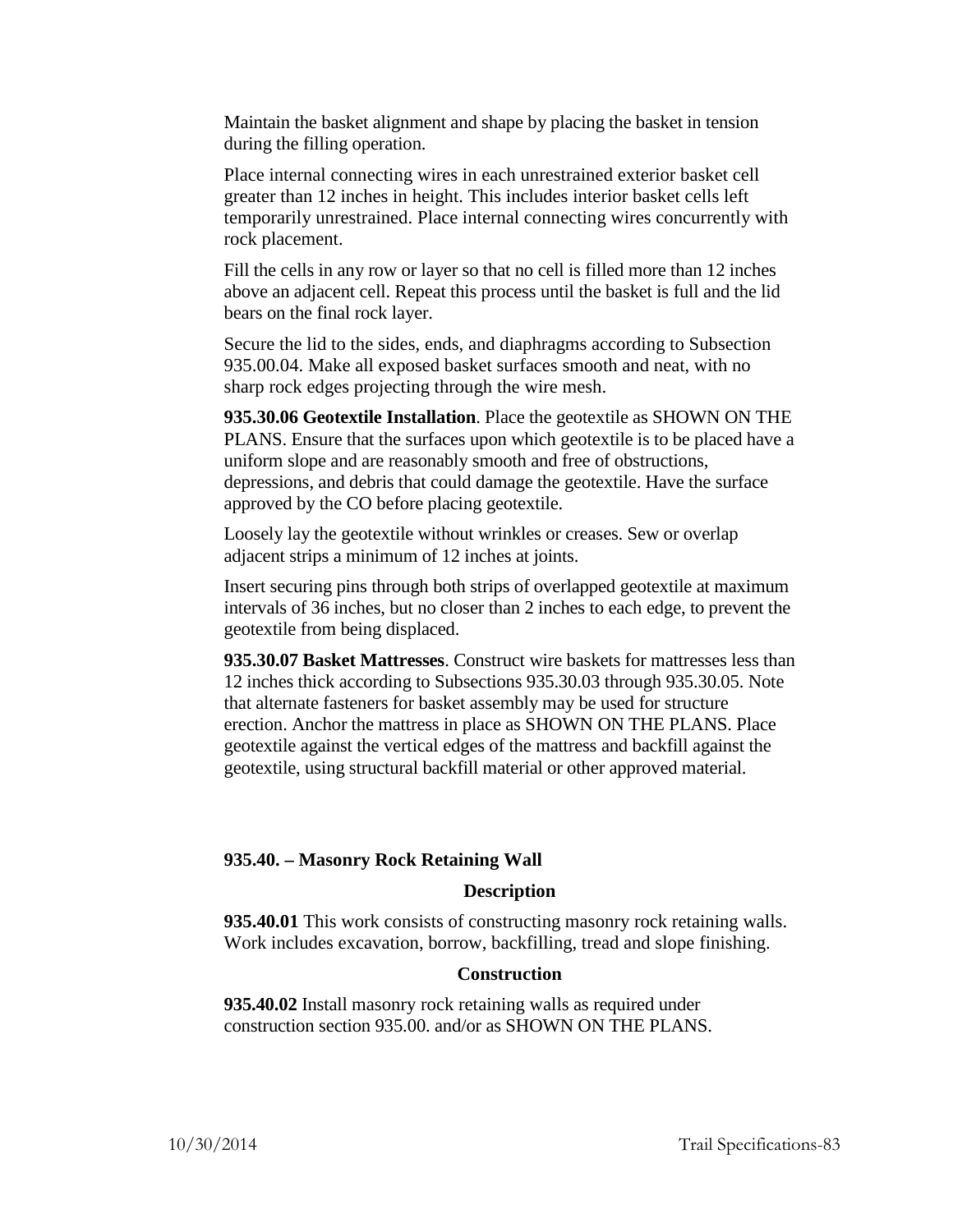## **935.50. – Cast-in-place Concrete Retaining Wall**

### **Description**

**935.50.01** This work consists of constructing cast-in-place concrete retaining walls. Work includes excavation, borrow, backfilling, tread and slope finishing.

### **Construction**

**935.50.02** Construct cast-in-place concrete retaining walls as required under construction section 935.00. and/or as SHOWN ON THE PLANS.

# **935.60. – Post and Plank Retaining Wall (Soldier Pile**)

### **Description**

**935.60.01** This work consists of constructing post and plank retaining walls. Work includes excavation, borrow, backfilling, tread and slope finishing.

### **Construction**

**935.60.02** Install post and plank retaining walls as required under construction section 935.00. and/or as SHOWN ON THE PLANS.

## **935.70 - Retaining Wall Maintenance**

#### **Description**

**935.70.01** This work consists of maintenance and repair of retaining wall sections.

#### **Maintenance**

**935.70.02 General**. Perform maintenance on retaining walls as required under construction section 935.00. and/or as SHOWN ON THE PLANS.

**935.70.03** Obtain logs, rocks, and suitable material for backfill from locations SHOWN ON THE PLANS or DESIGNATED ON THE GROUND.

**935.70.04** Replace missing rocks, or missing or decayed logs or lumber, with rocks, logs, or dimensional lumber as SHOWN ON THE PLANS. Secure loose or dislocated rocks and logs.

**935.70.05** Repair walls back to a height that will provide a uniform grade consistent with segments of trail adjacent to each side of the damaged wall.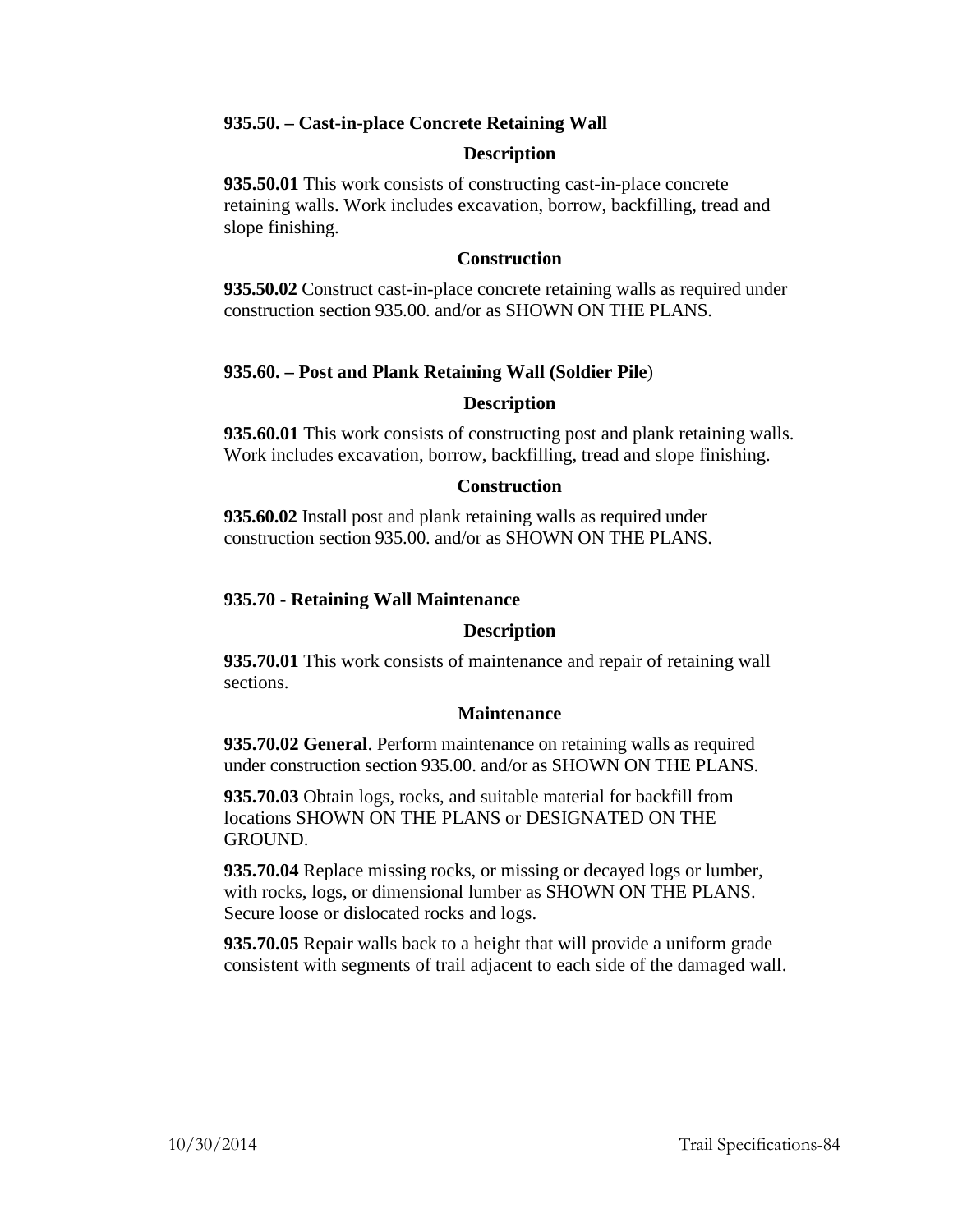## **Section 936 – Trail Stairways**

### **Description**

**936.00.01** This work consists of construction and maintenance of stairways, including excavation and placing embankment and constructing rock, log and treated timber riser, crib-ladder, stairways and railing systems. Construction and maintenance of stairways may be covered by one or more of the following subsections:

| 936.10. | <b>Individual Steps</b>     |
|---------|-----------------------------|
| 936.20. | <b>Overlapping Steps</b>    |
| 936.30. | Crib Ladder                 |
| 936.40. | Staircase                   |
| 936.50. | Ladder                      |
| 936.60. | <b>Stairway Maintenance</b> |

#### **Materials**

**936.00.02 Requirements**. Use materials meeting the requirements of the following sections:

| Rock, Grid Pavement Units, and Aggregate | 991  |
|------------------------------------------|------|
| <b>Geosynthetics Materials</b>           | 994  |
| <b>Material for Timber Structures</b>    | 995. |

#### **Construction**

**936.00.03 General**. Construct stairways of the type and at locations SHOWN ON THE PLANS or DESIGNATED ON THE GROUND.

**936.00.04 Excavation and Embankment**. Excavate and place embankment in accordance with Section 911. Backfill with suitable compacted material after stairs are constructed.

#### **Measurement**

**936.00.05** Measure the Section 936 items listed in the bid schedule according to section 906.

#### **Payment**

**936.00.06** The accepted quantities will be paid at the contract price per unit of measurement for the Section 936 pay items listed in the bid schedule. Payment will be full compensation for the work prescribed in this Section. See Subsection 906.04.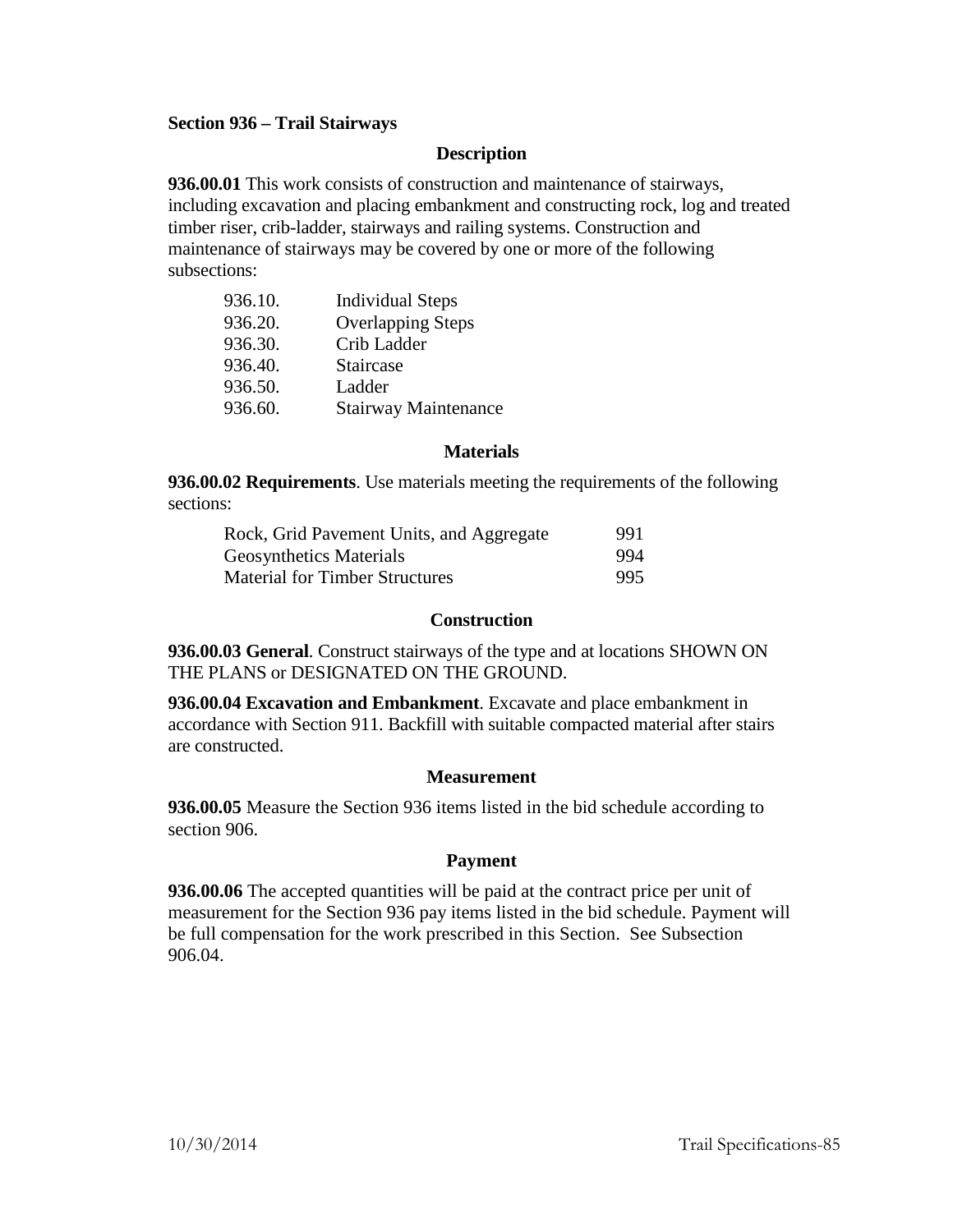## **936.10. – Individual Steps**

## **Description**

**936.10.01** This work consists of construction of individual steps, including excavation and placing embankment and constructing rock, log and treated timber steps.

## **Construction**

**936.10.02** Install steps as required under construction section 936.00. and/or as SHOWN ON THE PLANS.

**936.10.03 Log or Treated Timber Steps**. Use single logs or timbers for the entire riser.

**936.10.04 Rock Steps**. Lay rock with the greatest dimension horizontally and embed a minimum of one-third the height of the rock. Use single rocks to form the entire riser, unless otherwise DESIGNATED ON THE GROUND.

**936.10.05 Pinned Steps**. Provide a rock base clean of loose materials, roots, soil, and other obstructions.

Drill two 3/4 inch holes into the treads from the bottom side to match the positions of the holes in the rock and provide for the correct position of the step. Do not allow holes to penetrate the top of the tread. Hew the bottom of the tread to provide a firm, solid contact with the rock base. This contact does not need to be continuous but must provide a firm solid bearing.

Place the timber tread on the reinforcing bars and drive the tread down to its solid position.

#### **936.20. – Overlapping Steps**

#### **Description**

**936.20.01** This work consists of construction of overlapping steps, including excavation and placing embankment and constructing rock steps.

## **Construction**

**936.20.02** Install overlapping steps as required under construction section 936.00. and/or as SHOWN ON THE PLANS.

**936.20.03 Overlapping Rock Stairways**. Construct steps starting with the bottom rock. Form the entire tread and riser with single rocks and provide two or more contact points for stability.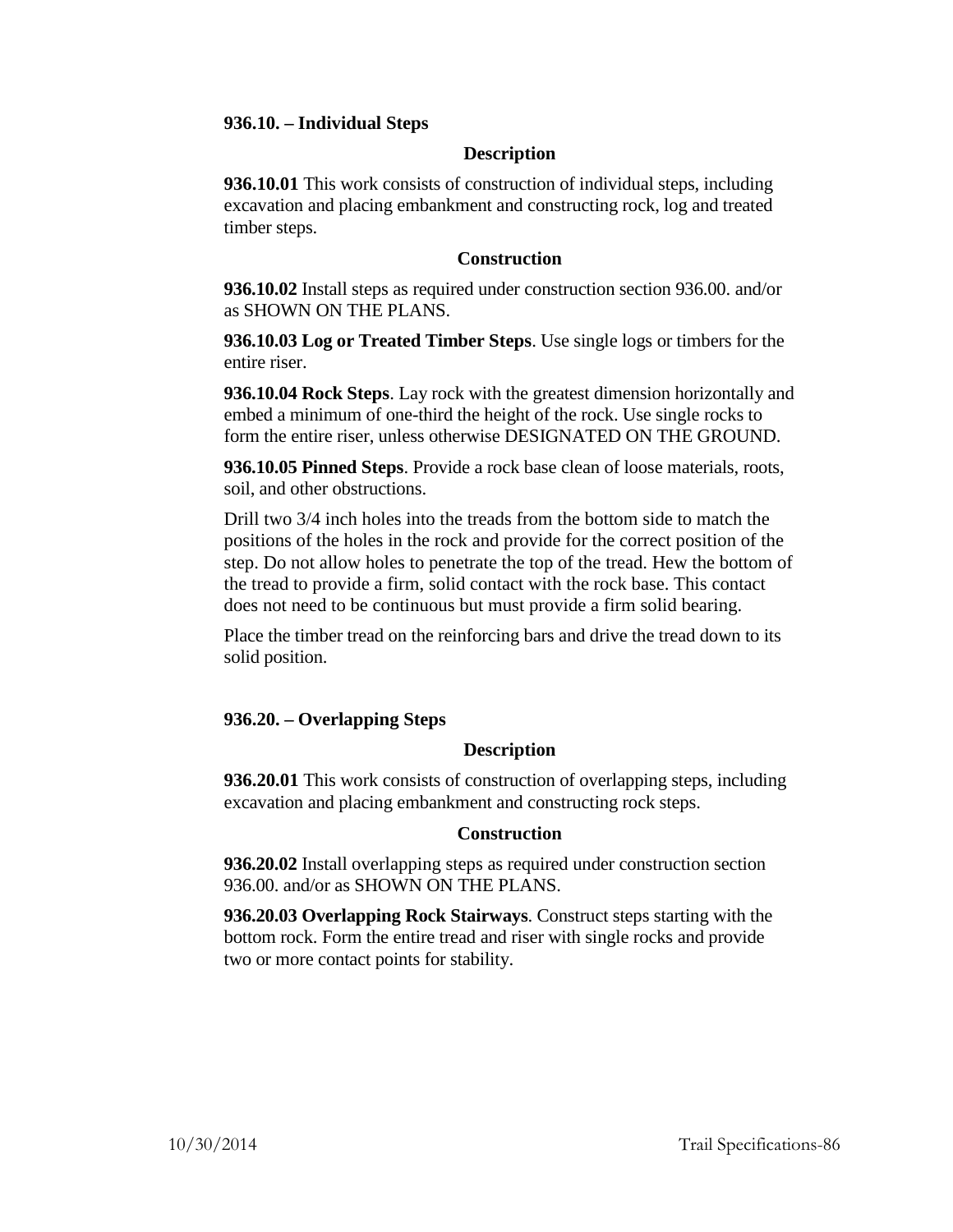### **936.30. – Crib Ladder**

### **Description**

**936.30.01** This work consists of construction of crib ladders, including excavation and placing embankment and constructing log and treated timber risers.

### **Construction**

**936.30.02** Install crib ladder as required under construction section 936.00. and/or as SHOWN ON THE PLANS.

**936.30.03 Crib Ladder Stairway**. Construct by laying two carriages parallel to each other. Construct sills and risers between carriages. Excavate location for crib ladder so that the ladder is firmly supported for their entire length. Backfill around carriages and behind the risers with suitable compacted material.

### **936.40. – Staircase**

### **Description**

**936.40.01** This work consists of construction of staircases, including excavation and placing embankment and constructing log and treated timber riser.

#### **Construction**

**936.40.02** Install staircase as required under construction section 936.00. and/or as SHOWN ON THE PLANS.

**936.40.03 Plank Staircase**. Construct plank staircase by laying two continuous and parallel carriages. Firmly embed the bottom of each carriage in the ground. Support each carriage by a sill at each end. Construct carriages and steps as SHOWN ON THE PLANS.

## **936.50. – Ladder**

#### **Description**

**936.50.01** This work consists of construction of ladders, including excavation and placing embankment and constructing log and treated timber riser.

### **Construction**

**936.50.02** Install ladders as required under construction section 936.00. and/or as SHOWN ON THE PLANS.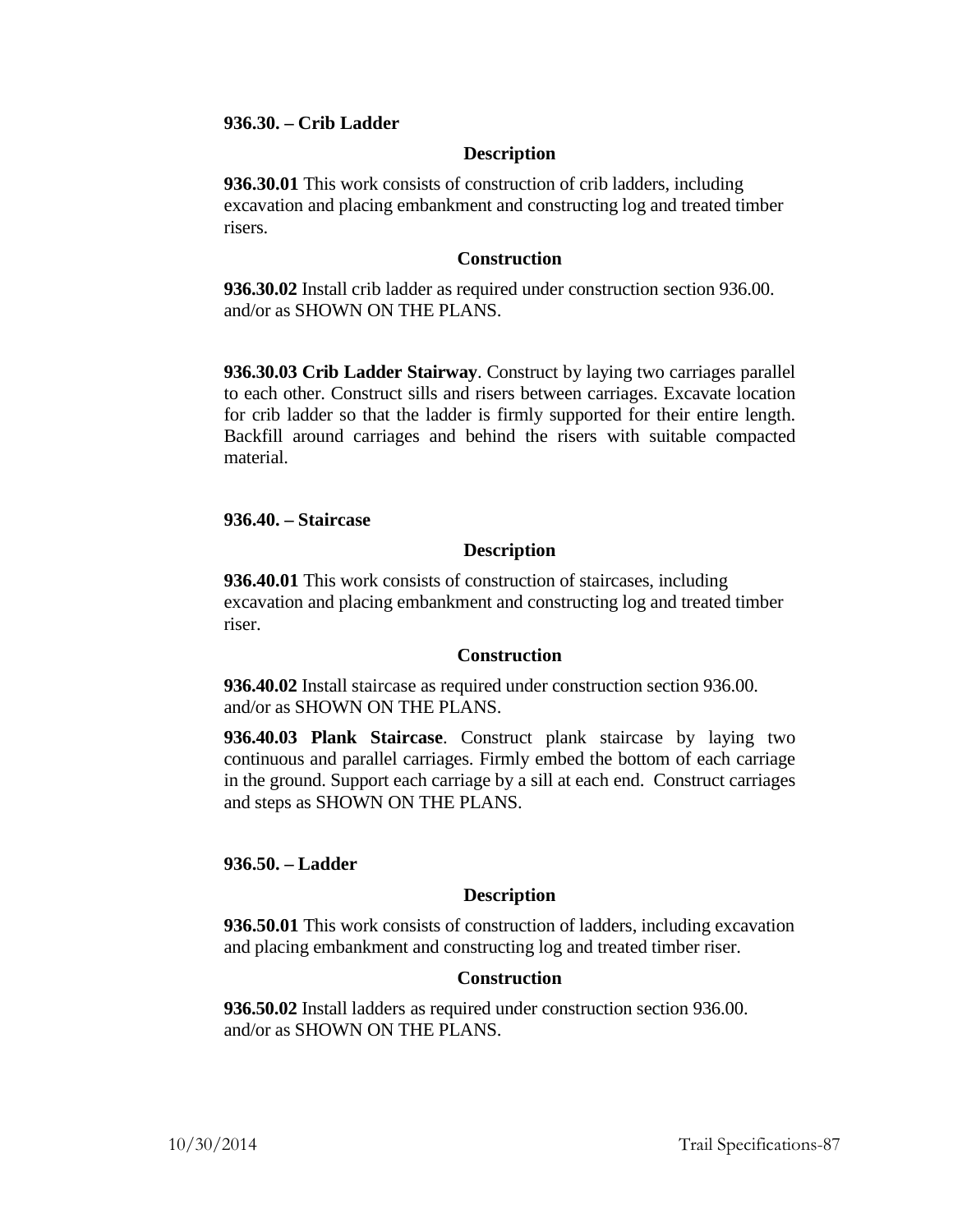### **936.60. – Stairway Maintenance**

## **Description**

**936.60.01** This work consists of maintaining stairways and ladders.

### **Maintenance**

**936.60.02** Perform maintenance on stairways and ladders as required under construction section 936.00. and/or as SHOWN ON THE PLANS.

Replace missing, broken or decayed logs or lumber with logs or dimensional lumber as SHOWN ON THE PLANS. Secure loose or dislocated stairs and steps.

## **Section 937— Railing System**

### **Description**

**937.00.01** This work consists of construction and maintenance of railing system, including fasteners, posts and railing. Construction and maintenance of railing systems may be covered by one or more of the following subsections:

| 937.10. | Site-built Railing System         |
|---------|-----------------------------------|
| 937.20. | <b>Modular Railing System</b>     |
| 937.30. | <b>Railing System Maintenance</b> |

### **Materials**

**937.00.02 Materials.** Conform to the following Sections and Subsections:

| <b>Material for Timber Structures</b> | 995                |
|---------------------------------------|--------------------|
| Steel                                 | FP-03, Section 555 |

## **Construction**

**937.00.03 General**. Construct Railing Systems at locations SHOWN ON THE PLANS or DESIGNATED ON THE GROUND.

**937.00.04 Excavation and Embankment.** Perform excavation and embankment in accordance with the requirements of Section 911 and as SHOWN ON THE PLANS.

**937.00.05 Log Rails and Posts**. Use logs greater than or equal to 10 feet in length. Use logs greater than or equal to 4 inches in diameter for rails and posts. Fasten each rail to posts with spikes that penetrate a minimum of 4 inches into the posts unless otherwise SHOWN ON THE PLANS.

**937.00.06 Sawn Timber Rails and Posts**. Use sawn timber rails greater than or equal to 10 feet in length. Use posts greater than or equal to 4 inches x 4 inches and rails greater than 2 inches by 4 inches. Fasten each rail to posts with spikes or fasteners as SHOWN ON THE PLANS that penetrate a minimum of 3 inches into the posts unless otherwise SHOWN ON THE PLANS. Pre-drill holes for fasteners to prevent splitting and drive spikes flush.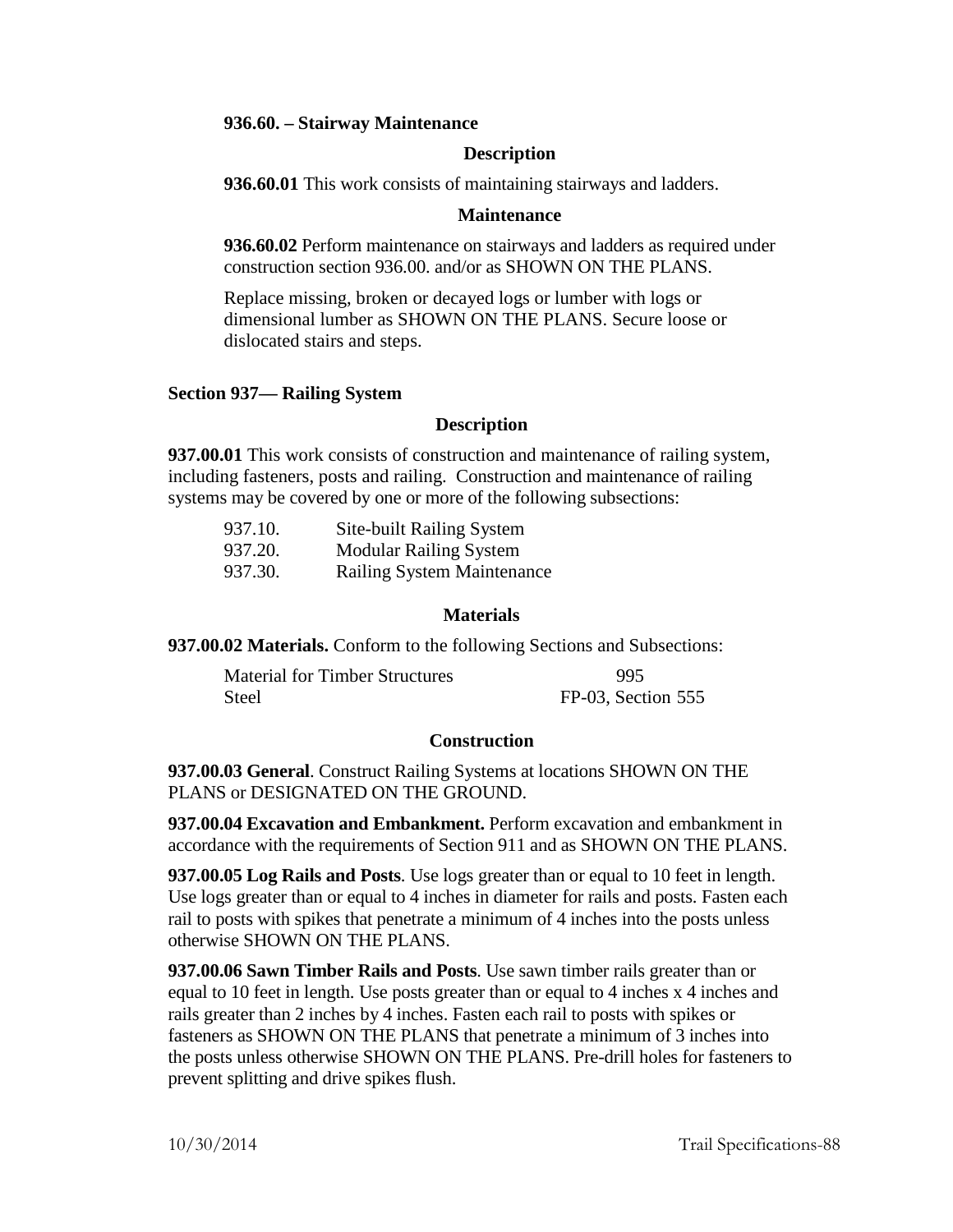**937.00.07 Metal Rails and Posts.** Construct metal railing systems as SHOWN ON THE PLANS.

**937.00.08** Finish railing systems smooth and free from splinters and sharp projections.

## **Measurement**

**937.00.09** Measure the Section 937 items listed in the bid schedule according to section 906.

## **Payment**

**937.00.10** The accepted quantities will be paid at the contract price per unit of measurement for the Section 937 pay items listed in the bid schedule. Payment will be full compensation for the work prescribed in this Section. See Subsection 906.04.

# **937.10. — Site-Built Railing System**

## **Description**

**937.10.01** This work consists of construction of site–built railing system, including fasteners, posts and rails.

# **Construction**

**937.10.02** Construct site-built railing system as required under construction section 937.00 and/or as SHOWN ON THE PLANS.

# **937.20. — Modular Railing System**

## **Description**

**937.20.01** This work consists of installation of modular railing systems, including fasteners, and modular railing systems.

## **Construction**

**937.20.02** Install modular railing systems as required under construction section 937.00 and/or as SHOWN ON THE PLANS.

# **937.30. — Railing System Maintenance**

## **Description**

**937.30.01** This work consists of maintaining railing systems.

## **Maintenance**

**937.30.02 General**. Perform maintenance on railing systems as required under construction section 937.00 and/or as SHOWN ON THE PLANS.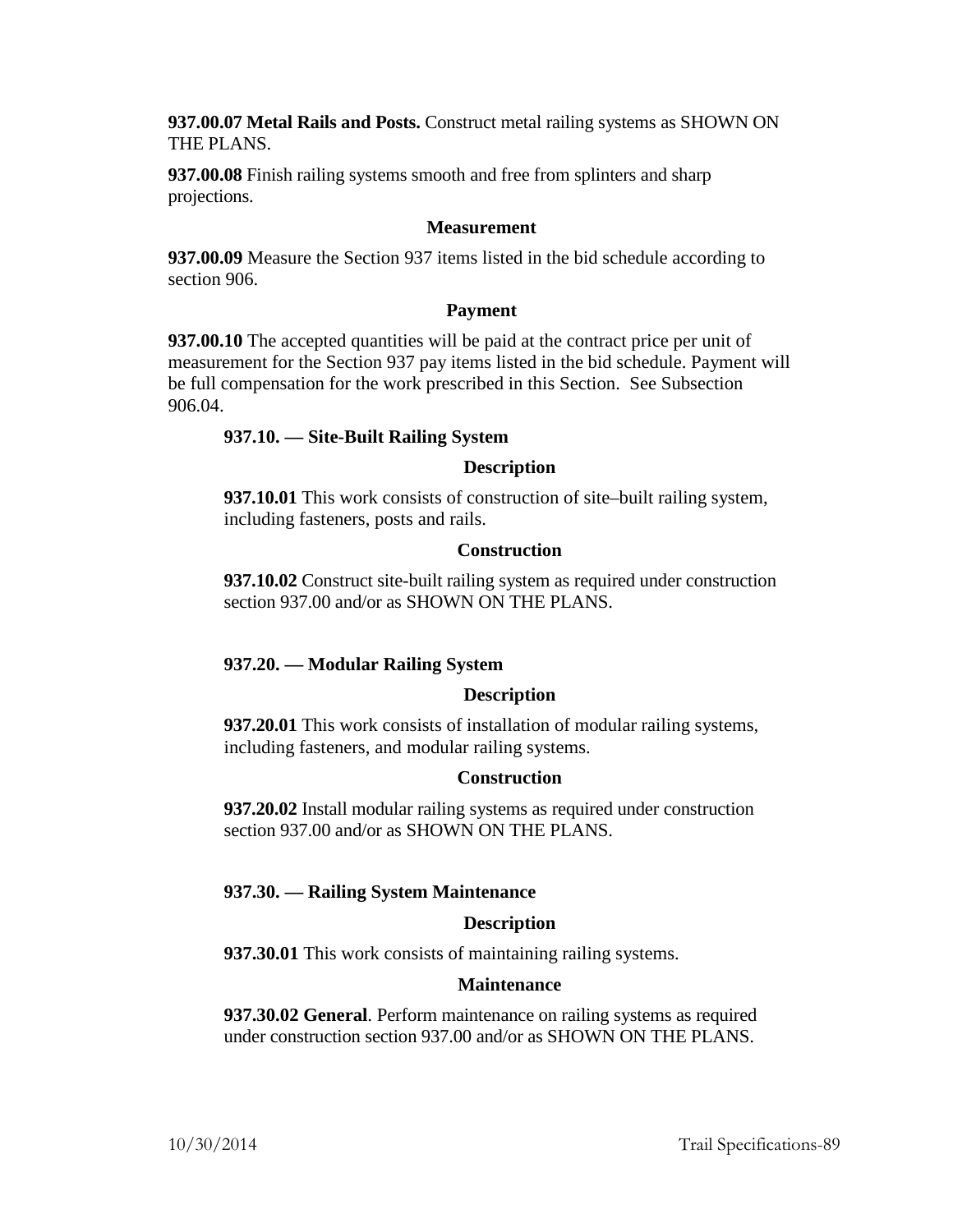Replace missing, broken or decayed logs or lumber with logs or dimensional lumber as SHOWN ON THE PLANS. Secure loose or dislocated curbing and railing systems.

## **Section 938—Boardwalks**

## **Description**

**938.00.01** This work consists of construction and maintenance of boardwalks, including excavation, embankment, backfill, curbs and railing systems. Construction and maintenance of boardwalks may be covered by one or more of the following subsections:

| <b>Standard Boardwalk</b>    |
|------------------------------|
| <b>Elevated Boardwalk</b>    |
| Step and Run                 |
| <b>Boardwalk Maintenance</b> |
|                              |

#### **Materials**

**938.00.02 Materials.** Conform to the following Sections and Subsections:

Material for Timber Structures 995

## **Construction**

**938.00.03 General**. Construct boardwalks of the type and at locations SHOWN ON THE PLANS or DESIGNATED ON THE GROUND.

**938.00.04 Excavation and Embankment.** Perform excavation and embankment in accordance with the requirements of Section 911 and as SHOWN ON THE PLANS.

**938.00.05 Mud Sills**. Bury mud sills to a depth that provides a uniform walking surface as SHOWN ON THE PLANS.

**938.00.06 Piers.** Construct piers as SHOWN ON THE PLANS.

**938.00.06 Approach Fills**. Construct the approach fills with compacted suitable material.

## **Measurement**

**938.00.07** Measure the Section 938 items listed in the bid schedule according to section 906.

## **Payment**

**938.00.08** The accepted quantities will be paid at the contract price per unit of measurement for the Section 938 pay items listed in the bid schedule. Payment will be full compensation for the work prescribed in this Section. See Subsection 906.04.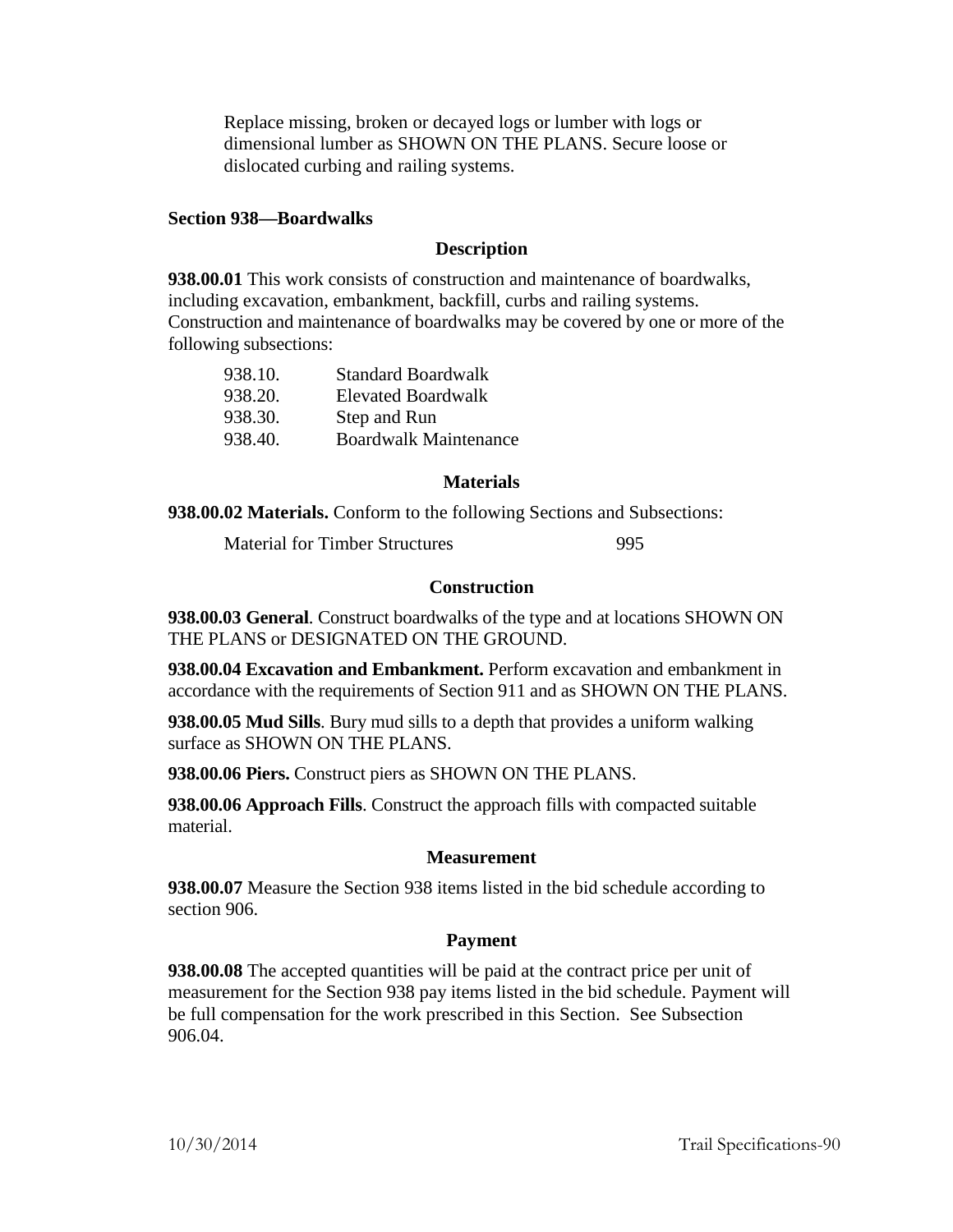### **938.10.—Standard Boardwalk**

### **Description**

**938.10.01** This work consists of construction of standard boardwalks, including excavation, embankment, backfill, curbs and/or railing system.

### **Construction**

**938.10.02** Construct standard boardwalks as required under construction section 938.00 and/or as SHOWN ON THE PLANS.

**938.10.03 Sawn Timber Stringers**. Use sawn timbers that are continuous over 2 or more spans. Fasten each stringer to each mud sill with fasteners as SHOWN ON THE PLANS that penetrate a minimum of 4 inches into the mud sill unless otherwise SHOWN ON THE PLANS. Pre-drill holes for fasteners to prevent splitting and drive spikes flush.

**938.10.04 Finished Walkway.** Construct abutting ends of sections of boardwalk flush with each other. Do not slope the surface of the completed walkway to either side. Construct the boardwalk with a grade that does not exceed 5 percent and where no change in grade exceeds 5 percent unless otherwise SHOWN ON THE PLANS or DESIGNATED ON THE GROUND. Construct the finished walking surface of the boardwalk flush with the trail grade at each end of the structure.

**938.10.05 Decking**. Lay sawn deck planks on the stringer to provide bearing for the full width of the plank. Fasten decking evenly at right angles to each stringer. Trim protruding ends of the decking to give a straight-line appearance to the edges of the structure or as SHOWN ON THE PLANS.

**938.10.06 Curbs and Railing Systems.** Construct curbs and railing systems with sawn timber as SHOWN ON THE PLANS. Use lengths greater than or equal to 10 feet and splice with a 6 inch half-lap joint at a spacer location. Finish curbs and railing systems smooth and free from splinters and sharp projections.

## **938.20.—Elevated Boardwalk**

## **Description**

**938.20.01** This work consists of construction of elevated boardwalks, including excavation, embankment, backfill, curbs and/or railing system.

#### **Construction**

**938.20.02** Construct elevated boardwalks as required under construction section 938.00 and/or as SHOWN ON THE PLANS.

**938.20.03 Sawn Timber Stringers**. Use sawn timbers that are continuous over 2 or more spans. Fasten each stringer to each mud sill with fasteners as SHOWN ON THE PLANS that penetrate a minimum of 4 inches into the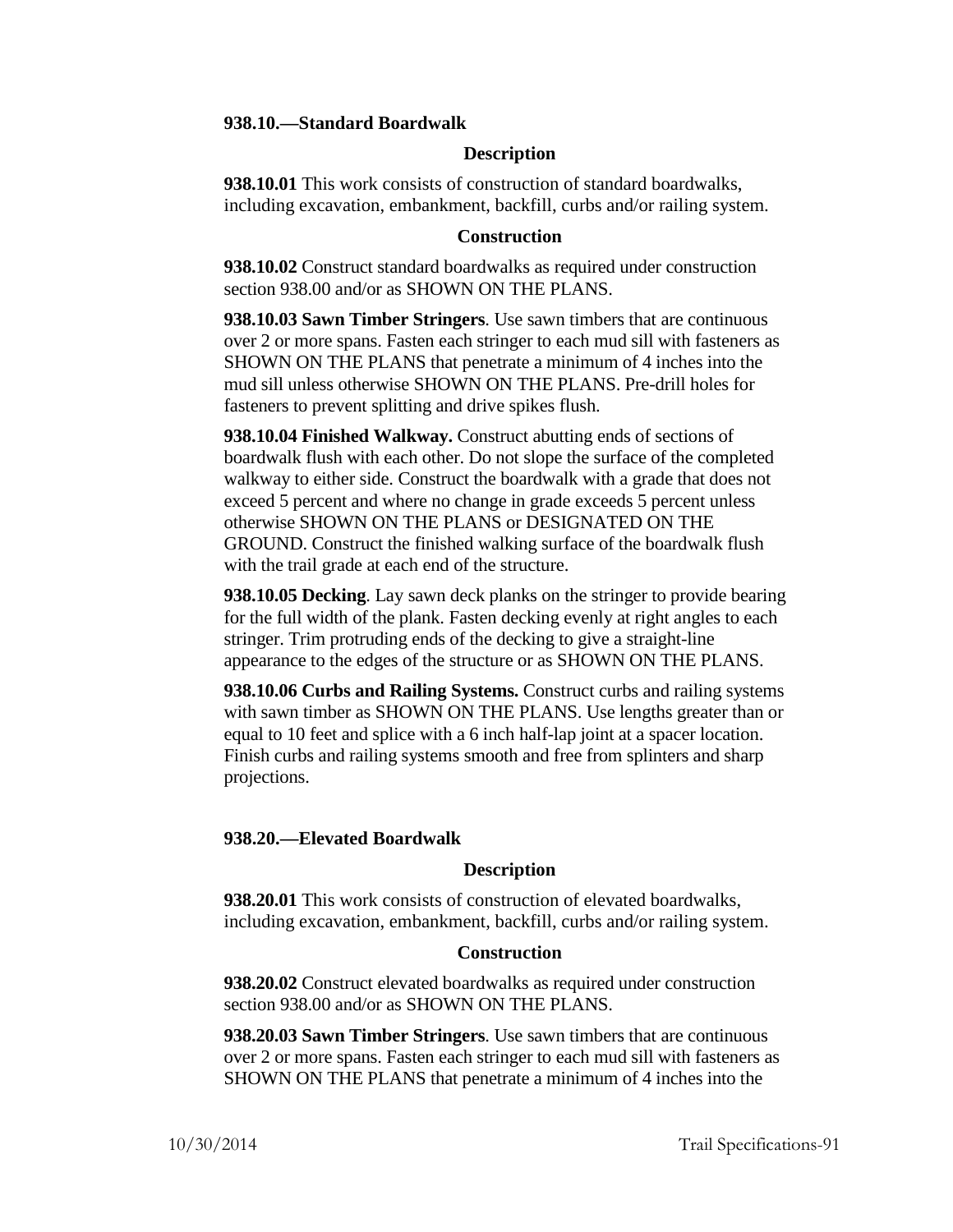mud sill unless otherwise SHOWN ON THE PLANS. Pre-drill holes for fasteners to prevent splitting and drive spikes flush.

**938.20.04 Finished Walkway.** Construct abutting ends of sections of boardwalk flush with each other. Do not slope the surface of the completed walkway to either side. Construct the boardwalk with a grade that does not exceed 5 percent and where no change in grade exceeds 5 percent unless otherwise SHOWN ON THE PLANS or DESIGNATED ON THE GROUND. Construct the finished walking surface of the boardwalk flush with the trail grade at each end of the structure.

**938.20.05 Decking**. Lay sawn deck planks on the stringer to provide bearing for the full width of the plank. Fasten decking evenly at right angles to each stringer. Trim protruding ends of the decking to give a straight-line appearance to the edges of the structure or as SHOWN ON THE PLANS.

**938.20.06 Curbs and Railing Systems.** Construct curbs and railing systems with sawn timber as SHOWN ON THE PLANS. Use lengths greater than or equal to 10 feet and splice with a 6 inch half-lap joint at a spacer location. Finish curbs and railing systems smooth and free from splinters and sharp projections.

## **938.30.—Step and Run**

### **Description**

**938.30.01** This work consists of construction of step and runs, including excavation, embankment, and backfill.

#### **Construction**

**938.30.02** Construct standard step and runs as required under construction section 938.00 and/or as SHOWN ON THE PLANS.

#### **938.40.—Boardwalk Maintenance**

#### **Description**

**938.40.01** This work consists of maintaining boardwalks.

### **Maintenance**

**938.40.02 General**. Perform maintenance on boardwalks as required under construction section 938.00 and/or as SHOWN ON THE PLANS.

Replace missing, broken or decayed lumber with dimensional lumber as SHOWN ON THE PLANS. Secure loose or dislocated decking, curbing and railing systems.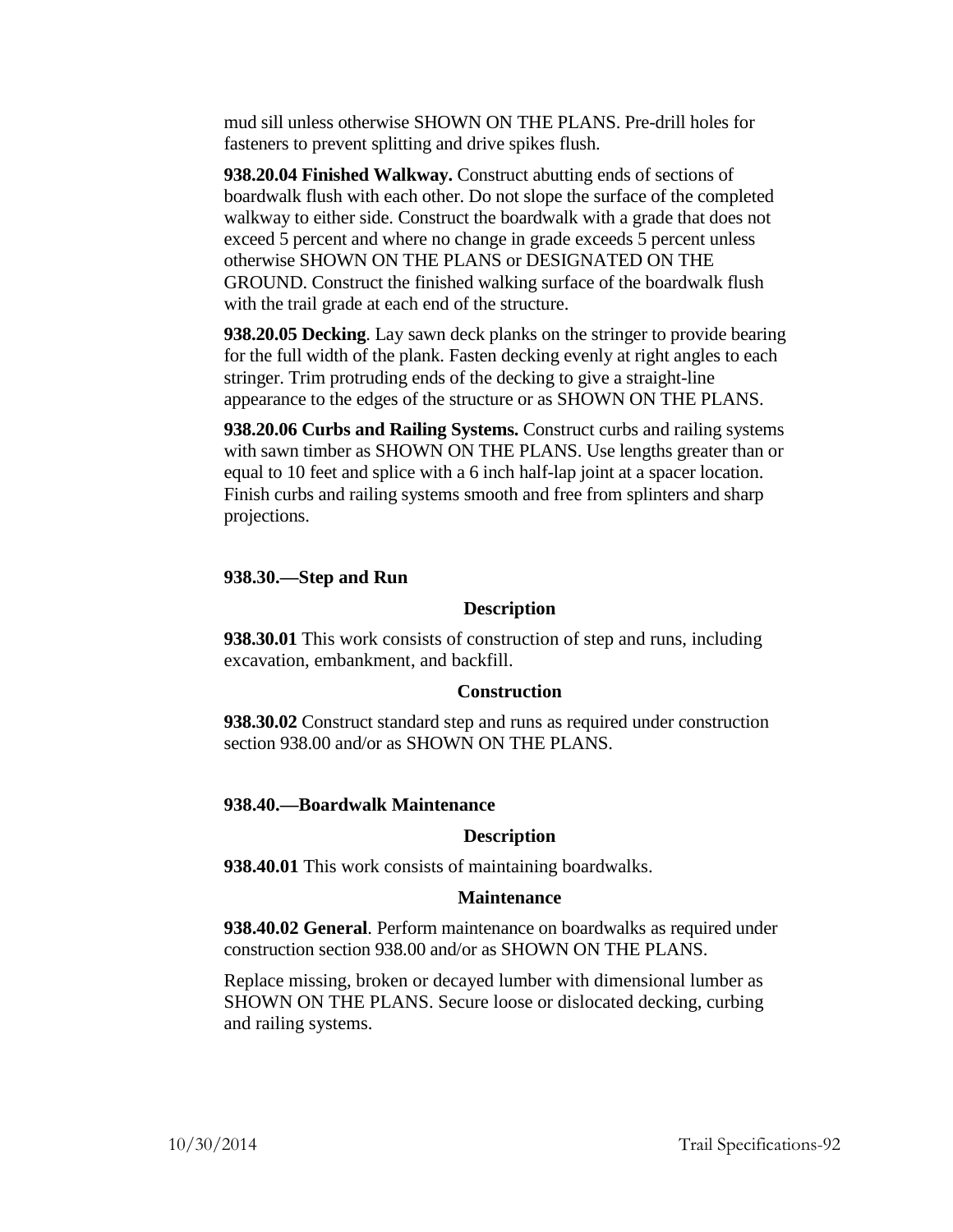Clear boardwalk of obstructions, silt, and debris so as to permit the free flow of water away under the boardwalk. Clean decking of all dirt and debris.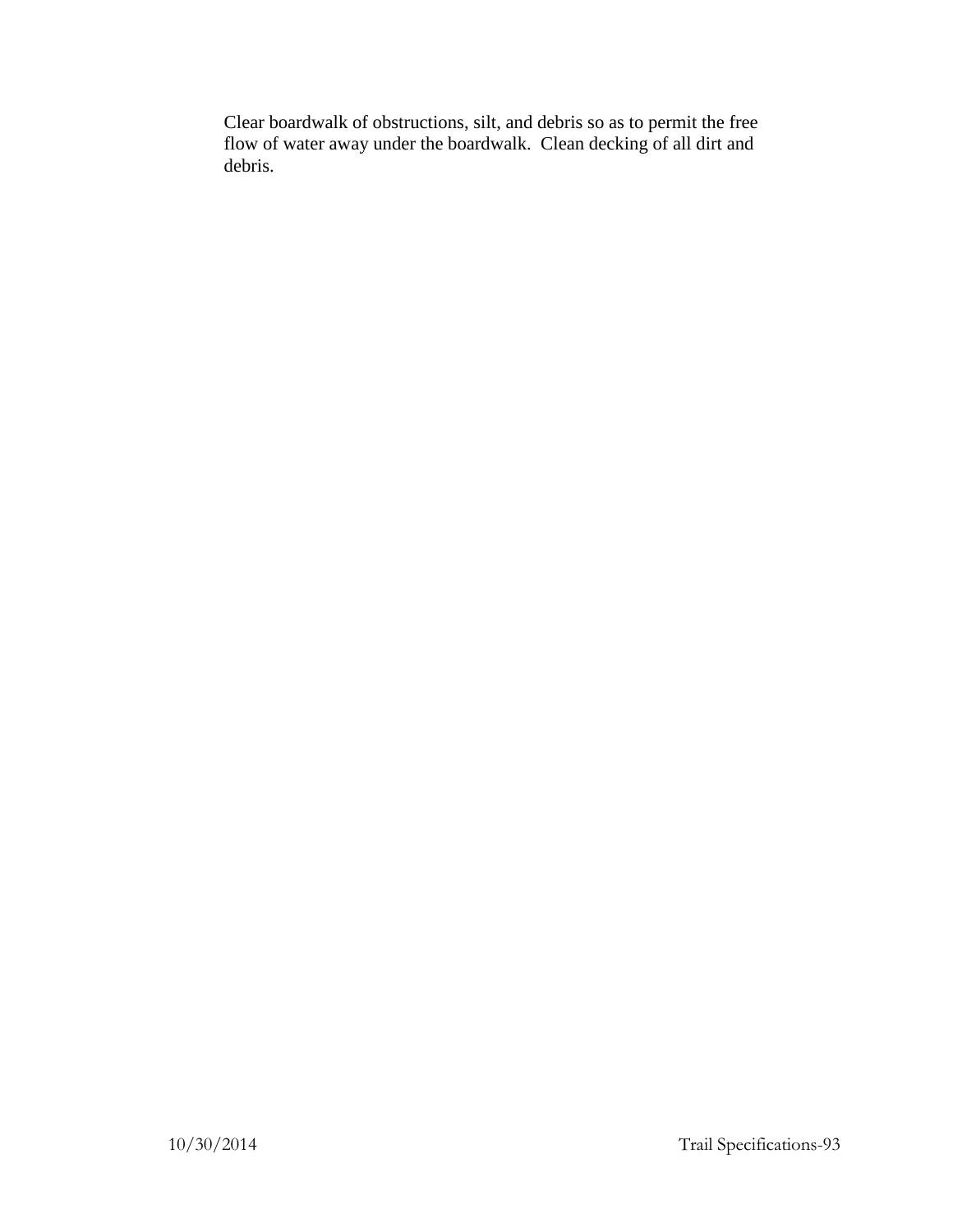## **940 – Restriction Devices**

### **Section 941 – Fences**

### **Description**

**941.00.01** This work consists of construction and maintenance of fences, including excavation, backfill, and associated hardware. Construction and maintenance of fences may be covered by one or more of the following subsections:

| 941.10. | Post and Wire Fence              |
|---------|----------------------------------|
| 941.20. | Post and Rail Fence              |
| 941.30. | Woven Wire Fence                 |
| 941.40. | Jackleg Fence                    |
| 941.50. | <b>Stacked Rail (Worm) Fence</b> |
| 941.60. | <b>Remove and Reset Fence</b>    |
| 941.70. | <b>Fence Maintenance</b>         |

#### **Material**

**941.00.02** Conform to the following Sections and Subsections:

| Concrete              | $FP-03$ , Section 601 |
|-----------------------|-----------------------|
| <b>Fence Material</b> | 993                   |

### **Construction Requirements**

**941.00.03 General.** Clear along the fence line. Remove and dispose of trees, brush, logs, upturned stumps, roots of downed trees, rubbish, and debris according to section 912. Clear a 3 feet width for wire fence.

Grubbing is not required except where short and abrupt changes in the ground contour require removal of stumps to properly grade the fence line. Remove or close cut stumps within the clearing limits.

Perform clearing and leveling with minimum disturbance to the terrain outside the fence line.

Schedule the fence installation, provide temporary fence, or other adequate means to prevent livestock from entering the project right-of-way, easements, or adjoining properties.

At bridges, cattle underpasses, and culverts, connect new fence to structure to permit free passage of livestock under or through the structure.

**941.00.04 Posts.** Excavate holes for posts, footings, and anchors as SHOWN ON THE PLANS. Space posts at intervals SHOWN ON THE PLANS for the type of fence being installed. Measure post spacing interval parallel to the existing ground slope. Set posts in a vertical position. Backfill post holes in 6 inch lifts. Tamp and compact each lift.

Wood posts may be driven in place if the method of driving does not damage the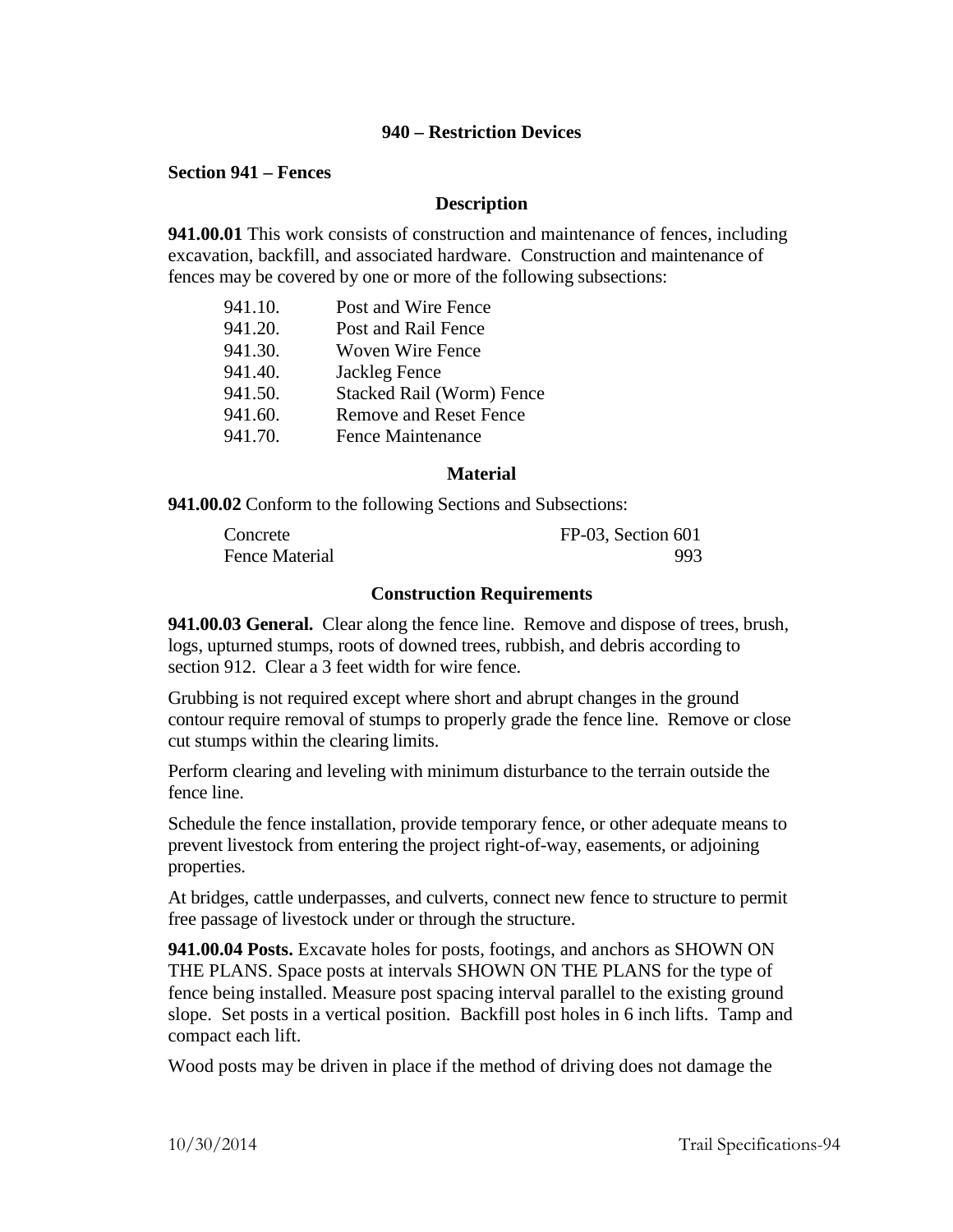post. Metal posts may be driven. Set metal corner, gate, end, and pull posts in concrete.

Where solid rock is encountered without overburden, drill line post holes at least 14 inches deep, and end, corner, gate, and pull posts at least 20 inches deep in the solid rock. Make the hole width or diameter at least 1 inch greater than the post width or diameter. Cut the post to the required length before installation or drill the hole deep enough to set the post at the required height. Set and plumb the post and fill the hole with grout. Thoroughly work the grout into the hole to eliminate voids. Crown the grout to drain water away from the post. Metal posts set in this manner do not require anchor plates and concrete footings.

Where solid rock is covered with soil or loose rock overburden, set posts to the plan depth or to the minimum depth into the solid rock as specified above, whichever is less. When the depth of overburden is greater than 12 inches, use an anchor plate on steel line posts and backfill steel end, corner, gate, and pull posts with concrete from the solid rock to top of the ground. When the depth of overburden is 12 inches or less, anchor plates and concrete backfill are not required. Grout the portion of the post in solid rock.

Install corner posts at changes in alignment of 30 degrees or more. Where new fence joins an existing fence, set end or corner posts, as necessary, and attach in a manner satisfactory to the CO.

**941.00.05 Braces.** Limit fence runs to no more than 650 feet between adjacent corner braces, gate braces, end braces, or line braces. Install line braces at uniform intervals so the distance between any two braces is 650 feet or less. Construct braces before placing the fence fabric and wires on posts.

*(a) Metal braces.* Provide corner posts and pull posts with two braces, one each direction from the post in the main fence line. Provide end posts and gate posts with one brace in the line of the fence. Attach metal braces to the metal end, corner, pull, and gate posts and set in concrete as SHOWN ON THE PLANS.

*(b) Wood braces.* Tap the posts to receive the braces. Anchor the brace to the post with three 16d nails or a 3/8 inch by 4 inches dowel. Install brace wires as SHOWN ON THE PLANS and twist together until the entire assembly is taut and firm. Lightly notch the posts to position the brace wire. Drive three staples at each notch to secure wire.

## **Measurement**

**941.00.06** Measure the Section 941 items listed in the bid schedule according to section 906.

## **Payment**

**941.00.07** The accepted quantities will be paid at the contract price per unit of measurement for the Section 941 pay items listed in the bid schedule. Payment will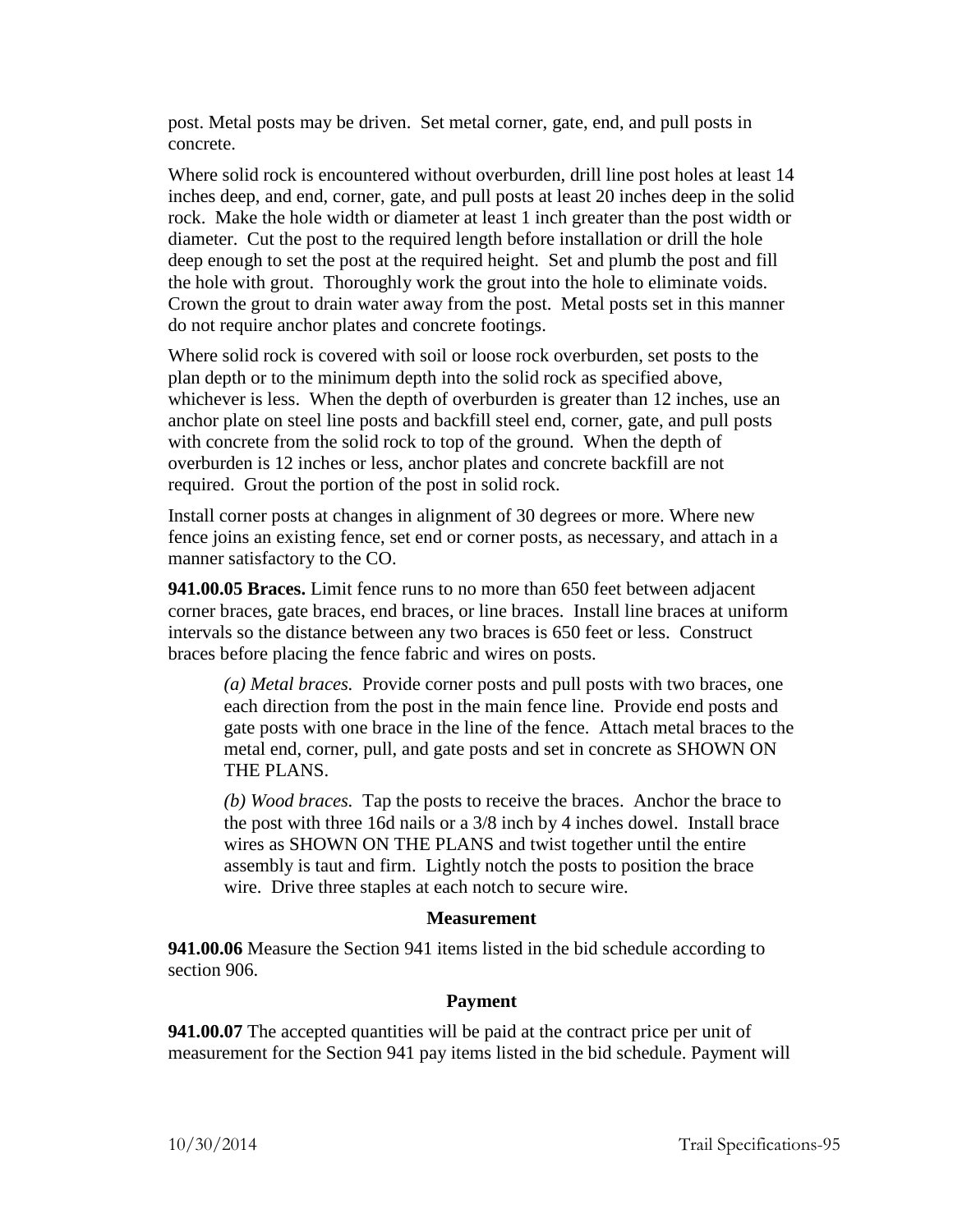be full compensation for the work prescribed in this Section. See Subsection 906.04.

## **941.10. - Post and Wire Fence**

## **Description**

**941.10.01** This work consists of furnishing and installing post and wire fence, including excavation, backfill, and any associated materials.

## **Construction**

**941.10.02 General.** Construct post and wire fence as required under construction section 911 and 941.00 and/or as SHOWN ON THE PLANS.

**941.10.03 Placement.** Place barbed wire on the side of the post face away from the trail. On curved alignment, place the barbed wire on the post face on the outside of the curve. Tightly stretch and fasten barbed wire to the posts.

Apply tension according to the manufacturer's recommendations using a mechanical stretcher or other device designed for such use. Do not use a motor vehicle to stretch the wire.

Splicing of barbed wire between posts is permitted provided not more than two splices, spaced a minimum of 50 feet apart, occur in any one run of fence. Use wrap or telephone type splices for barbed wire with each end wrapped around the other wire for not less than six complete turns.

**941.10.04 Fastening.** Terminate the barbed wire at each end, corner, gate, and pull post. Wrap each line of barbed around the post and then itself with at least four turns. Where wood posts are used, staple the wires tightly to the posts.

Fasten each strand of barbed wire to each line post. Use wire ties or clamps to fasten the wires to metal posts. Securely splice tie wires to the fence on both sides of the post so there are two loops behind the post and one loop in front. On wood line posts, drive U-shaped staples diagonally across the wood grain so that both points do not enter between the same grain. In depressions where wire uplift occurs, drive staples with points slightly upward. On level ground and over knolls, slope the points slightly downward. Drive the staples just short of actual contact with the wires to permit free longitudinal movement of those lines and to prevent damage to the protective coating.

At grade depressions, alignment angles, and other locations where stresses tending to pull posts from the ground or out of alignment are created, snub or guy the wire fence. Attach the guy wire to each strand of barbed wire in a manner to maintain the entire fence in its normal shape. Attach the guy wire to a deadman anchor buried not less than 24 inches in the ground or to an approved anchor at a point that best serves to resist the pull of the wire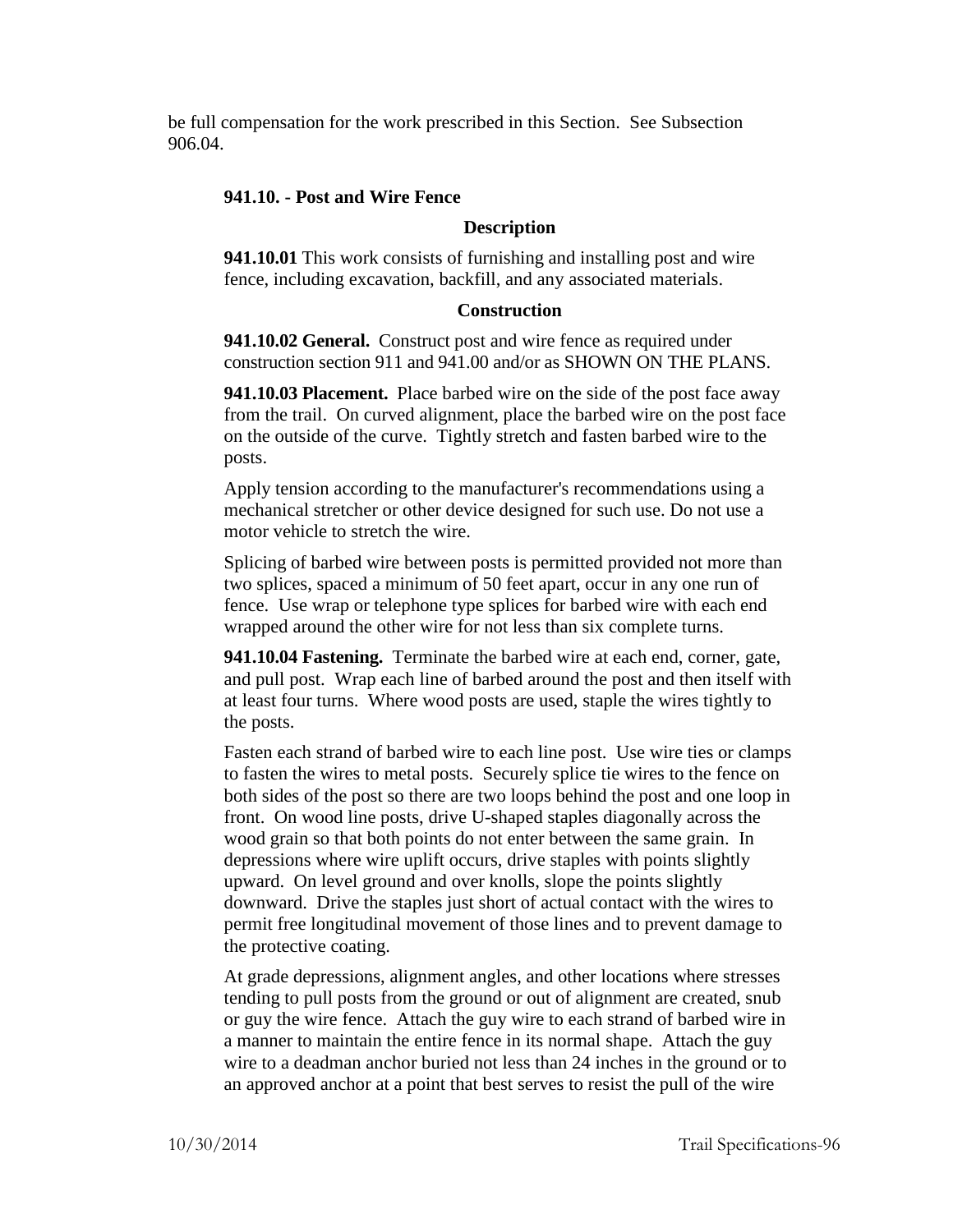fence. If necessary to guy the fence in solid rock, grout the guy wire in a hole 2 inches in diameter and 10 inches deep. Deadman may also be fastened to posts. Place the deadman anchors at locations as directed.

Where required, install vertical cinch stays as SHOWN ON THE PLANS. Twist the wire to permit weaving into the horizontal fence wires to provide rigid spacing. Weave barbed wires and the top, middle, and bottom wire of the woven wire, as applicable, into the cinch stay.

Where existing fence intersects the new fence, cut the existing fence materials or, splice in kind, new material as necessary, and fasten each strand of the barbed wire to a new end post in line with or immediately adjacent to the new fence line.

#### **941.20. – Post and Rail Fence**

#### **Description**

**941. 20.01** This work consists of furnishing and installing post and rail fence, including any associated materials.

#### **Construction**

**941. 20.02 General.** Construct post and rail fence as required under construction section 911 and 941.00 and/or as SHOWN ON THE PLANS.

#### **941.30. – Woven Wire Fence**

### **Description**

**941.30.01** This work consists of furnishing and installing woven wire fence including any associated materials.

#### **Construction**

**941.30.02 General.** Construct woven wire fence as required under construction section 911 and 941.00 and/or as SHOWN ON THE PLANS.

### **941.40. – Jackleg Fence**

#### **Description**

**941.40.01** This work consists of furnishing and installing jackleg fence including any associated materials.

### **Construction**

**941.40.02 General.** Construct jackleg fence as required under construction section 911 and 941.00 and/or as SHOWN ON THE PLANS.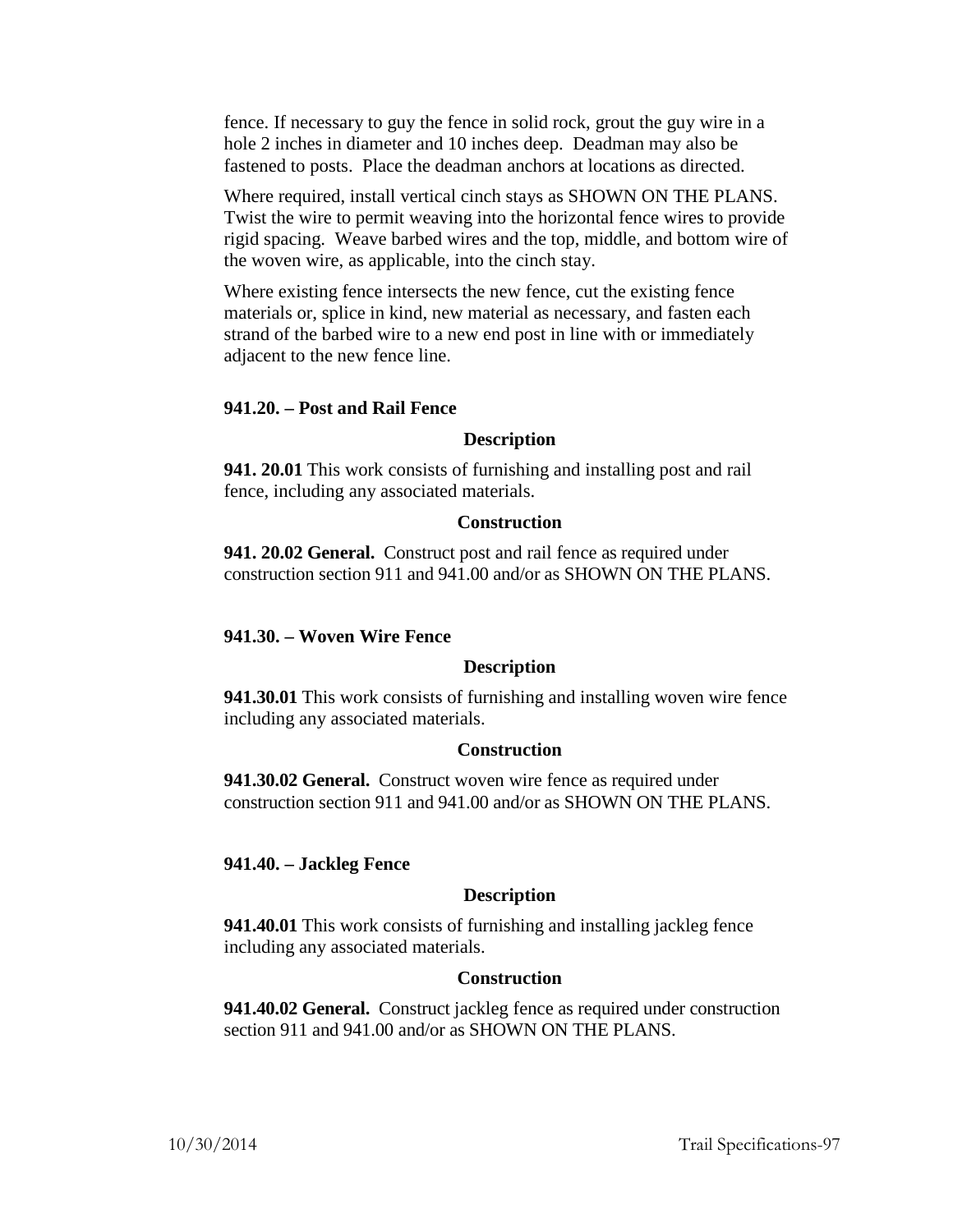## **941.50. – Stacked Rail (Worm) Fence**

### **Description**

**941.50.01** This work consists of furnishing and installing stacked rail (worm) fence including any associated materials.

#### **Construction**

**941.50.02 General.** Construct stacked rail (worm) fence as required under construction section 911 and 941.00 and/or as SHOWN ON THE PLANS.

### **941.60. – Remove and Reset Fences**

### **Description**

**941.60.01** This work consists of removing and resetting of fencing, including excavation and backfill, including any associated materials.

#### **Construction**

**941.60.02 General**. Remove and reset fencing at locations SHOWN ON THE PLANS or DESIGNATED ON THE GROUND.

**941.60.03 Remove and Reset Fence.** Remove existing fence and reset to approximately the same condition as the original fence. Salvage material in the existing fence and incorporate the material into the reset fence. When posts are set in concrete, remove concrete from old post and reset in concrete. Replace fence material damaged beyond reuse. Firmly reset posts on new alignment. Space posts and attach the horizontal members or wires to posts the same as the original fence. Furnish and use new material to fasten members or wires to posts.

## **941.70. – Fence Maintenance**

### **Description**

**941.70.01** This work consists of maintenance of fences including any associated materials.

## **Maintenance**

**941.70.02 General.** Perform maintenance on fences as required under construction section 911 and 941.00 and/or as SHOWN ON THE PLANS.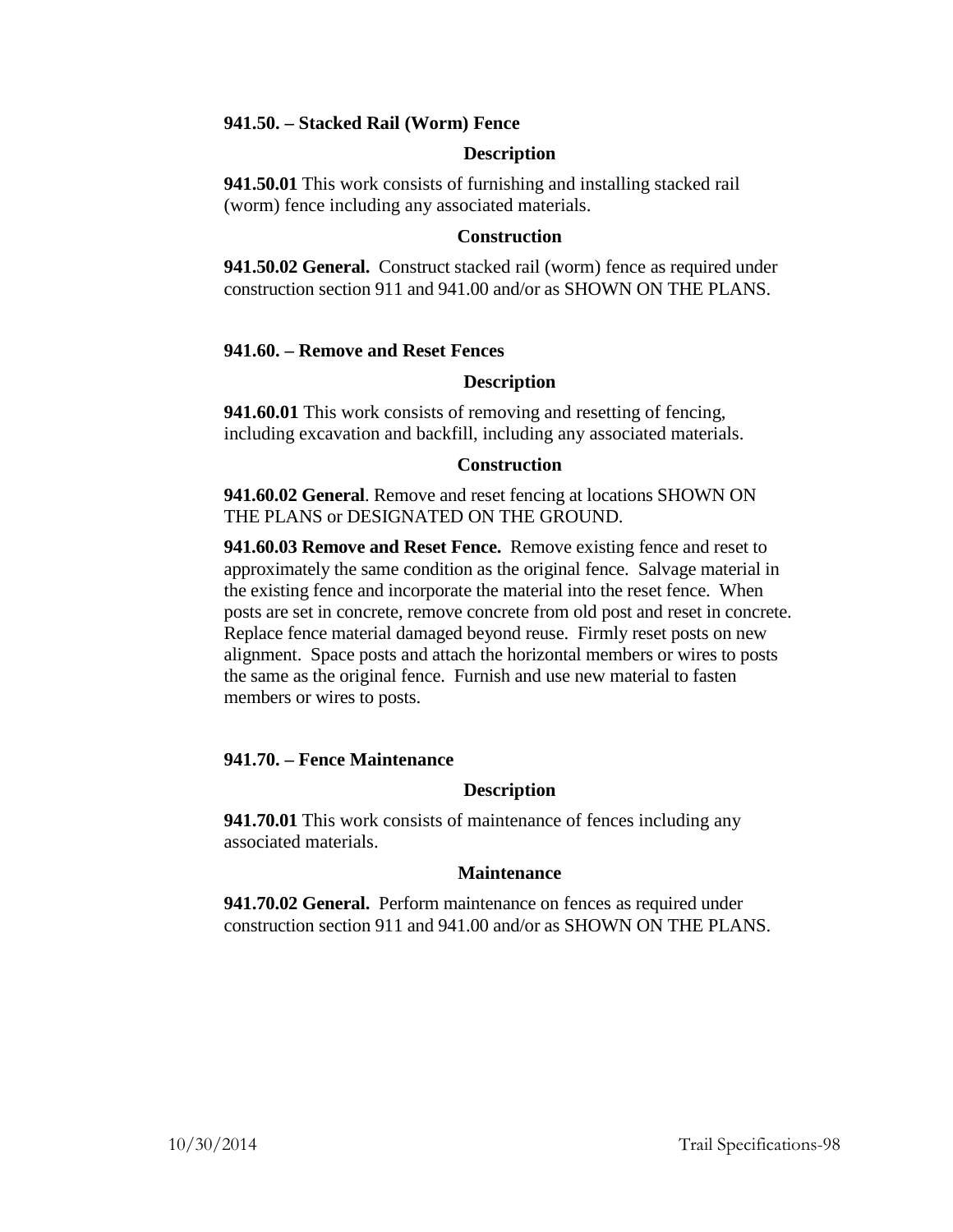### **Section 942 – Gates**

### **Description**

**942.00.01** This work consists of construction and maintenance of gates, including excavation, embankment, backfill and rails. Construction and maintenance of gates may be covered by one or more of the following subsections:

| 942.10. | Wire Gate                      |
|---------|--------------------------------|
| 942.20. | <b>Swing Gate</b>              |
| 942.30. | Loose Rail Gate                |
| 942.40. | Accessible Gate – Kissing Gate |
| 942.50. | Accessible Gate - Chicane      |
| 942.60. | Gate Maintenance               |

#### **Material**

**942.00.02** Conform to the following Sections and Subsections:

| Concrete       | FP-03, Section 601 |
|----------------|--------------------|
| Fence Material | 993                |

## **Construction Requirements**

**942.00.03 General.** Construct gates at locations SHOWN ON THE PLANS or DESIGNATED ON THE GROUND. Provide minimum 10 feet clear width along the fence line for gate construction and operation.

Remove and dispose of trees, brush, logs, roots of downed trees, rubbish, and debris according to section 912. All stumps and roots shall be removed to allow for unhindered operation of the gate.

Schedule the gate installation, provide temporary fence, or other adequate means to prevent livestock from entering the project right-of-way, easements, or adjoining properties.

**942.00.04 Posts.** Excavate holes for posts and install posts at locations as SHOWN ON PLANS. Set posts in a vertical position. Backfill post holes in 6 inch lifts. Tamp and compact each lift.

Wood posts may be driven in place if the method of driving does not damage the post. Metal posts may be driven.

Where solid rock is encountered without overburden, drill gate post holes at least 20 inches deep in the solid rock. Make the hole width or diameter at least 1 inch greater than the post width or diameter. Cut the post to the required length before installation or drill the hole deep enough to set the post at the required height. Set and plumb the post and fill the hole with grout. Thoroughly work the grout into the hole to eliminate voids. Crown the grout to drain water away from the post. Metal posts set in this manner do not require anchor plates and concrete footings.

Where solid rock is covered with soil or loose rock overburden, set posts to the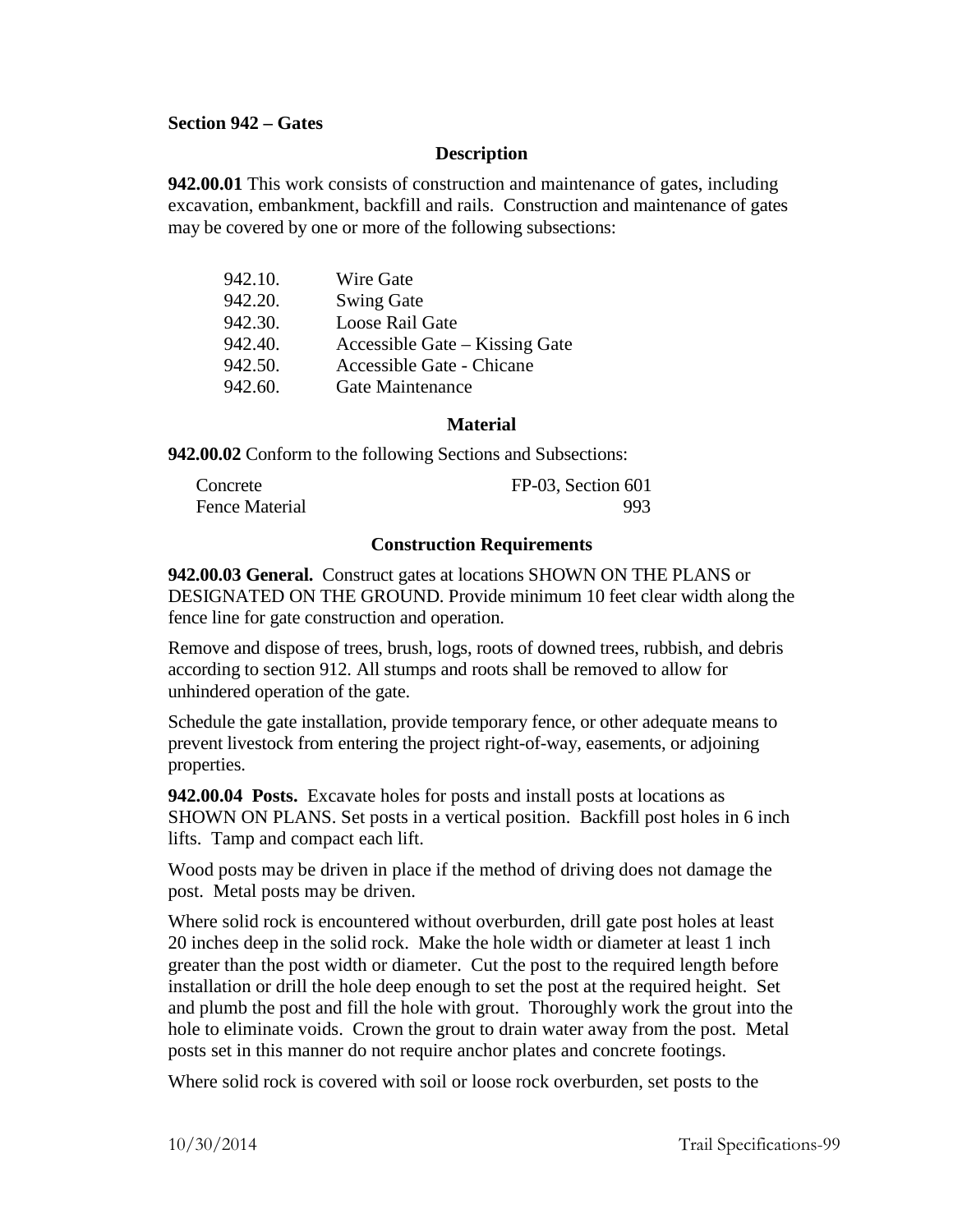plan depth or to the minimum depth into the solid rock as specified above, whichever is less. When the depth of overburden is greater than 12 inches, use an anchor plate on steel line posts and backfill steel end, corner, gate, and pull posts with concrete from the solid rock to top of the ground. When the depth of overburden is 12 inches or less, anchor plates and concrete backfill are not required. Grout the portion of the post in solid rock.

#### **Measurement**

**942.00.06** Measure the Section 942 items listed in the bid schedule according to section 906.

#### **Payment**

**942.00.07** The accepted quantities will be paid at the contract price per unit of measurement for the Section 942 pay items listed in the bid schedule. Payment will be full compensation for the work prescribed in this Section. See Subsection 906.04.

### **942.10 – Wire Gates**

#### **Description**

**942.10.01** This work consists of furnishing and installing gates, including any associated hardware and materials.

#### **Material**

**942.10.02** Wire gates to be constructed of the same material as the fence.

#### **Construction**

**942.10.03** Construct gates as required under construction section 911 and 942.00 and/or as SHOWN ON THE PLANS.

Provide a taut and well-aligned closure of the opening, capable of being readily opened and closed by hand.

#### **942.20 – Swing Gates**

#### **Description**

**942.20.01** This work consists of furnishing and installing gates, including any associated hardware and materials.

#### **Material**

**942.20.02** Swing gates to be constructed from the material SHOWN ON THE PLANS.

#### **Construction**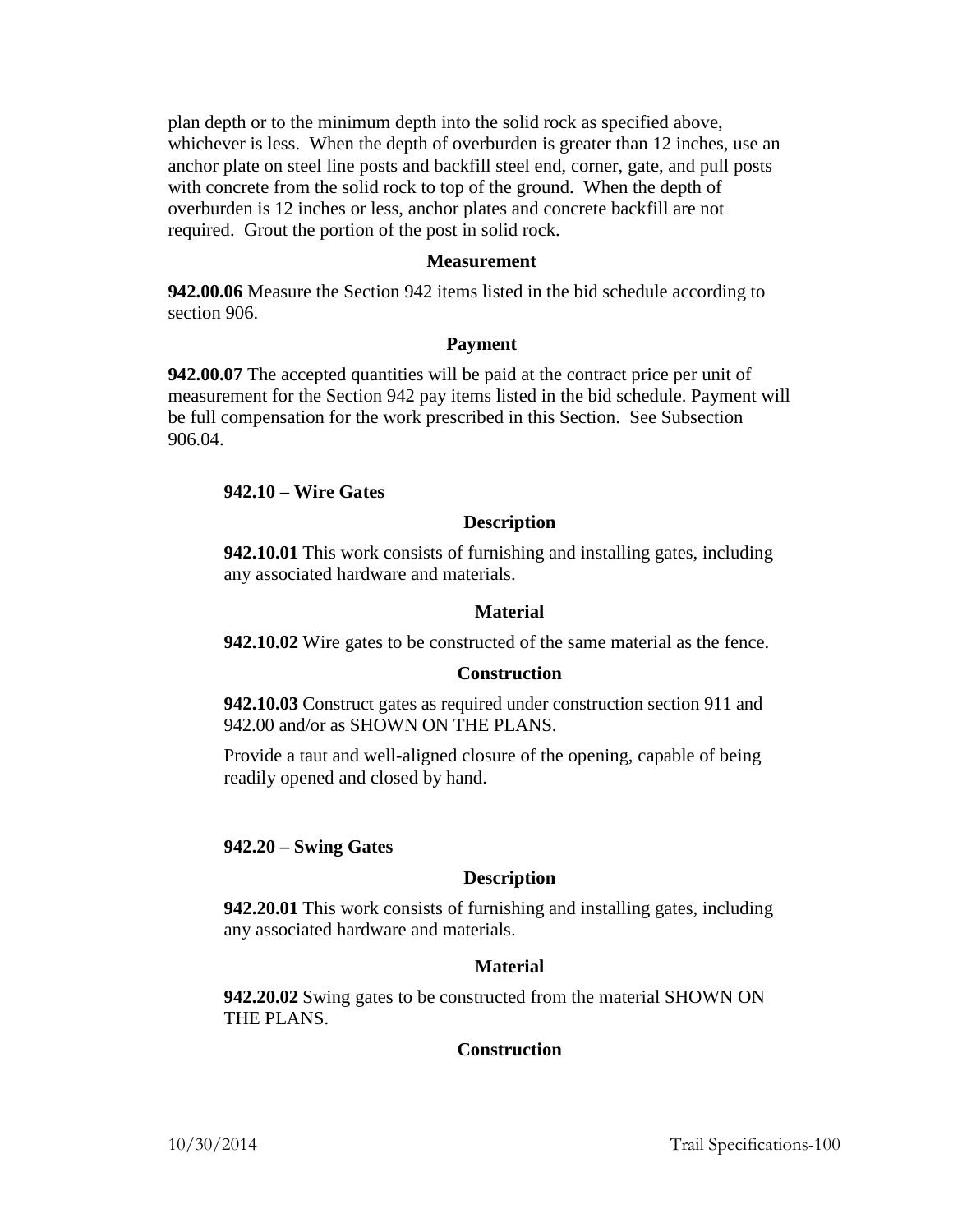**942.20.03** Construct gates as required under construction section 911 and 942.00 and/or as SHOWN ON THE PLANS.

Install metal gates and fittings to gate posts previously set as SHOWN ON THE PLANS. Firmly attach the fittings to the posts and gates. Hinge each single gate to prevent removal of the gate without tools. Set the gate in an approximately horizontal plane. Set the gate so it swings freely inward and outward and fastens securely in its latch holder, or in the case of double gates, in its latch holder and gate stops. Set gates to swing open at least 90 degrees in each direction.

Install wood gates similar to metal gates and as SHOWN ON THE PLANS.

## **942.30 – Loose Rail Gates**

### **Description**

**942.30.01** This work consists of furnishing and installing gates, including any associated hardware and materials.

#### **Material**

**942.30.02** Loose rail gates to be constructed of the same material as the fence.

## **Construction**

**942.30.03** Construct gates as required under construction section 911 and 942.00 and/or as SHOWN ON THE PLANS.

## **942.40 – Accessible Gate – Kissing Gate**

### **Description**

**942.40.01** This work consists of furnishing and installing gates, including any associated hardware and materials.

#### **Material**

**942.40.02** Gates to be constructed from the material SHOWN ON THE PLANS.

## **Construction**

**942.40.03** Construct kissing gates as required under construction section 911 and 942.00 and/or as SHOWN ON THE PLANS.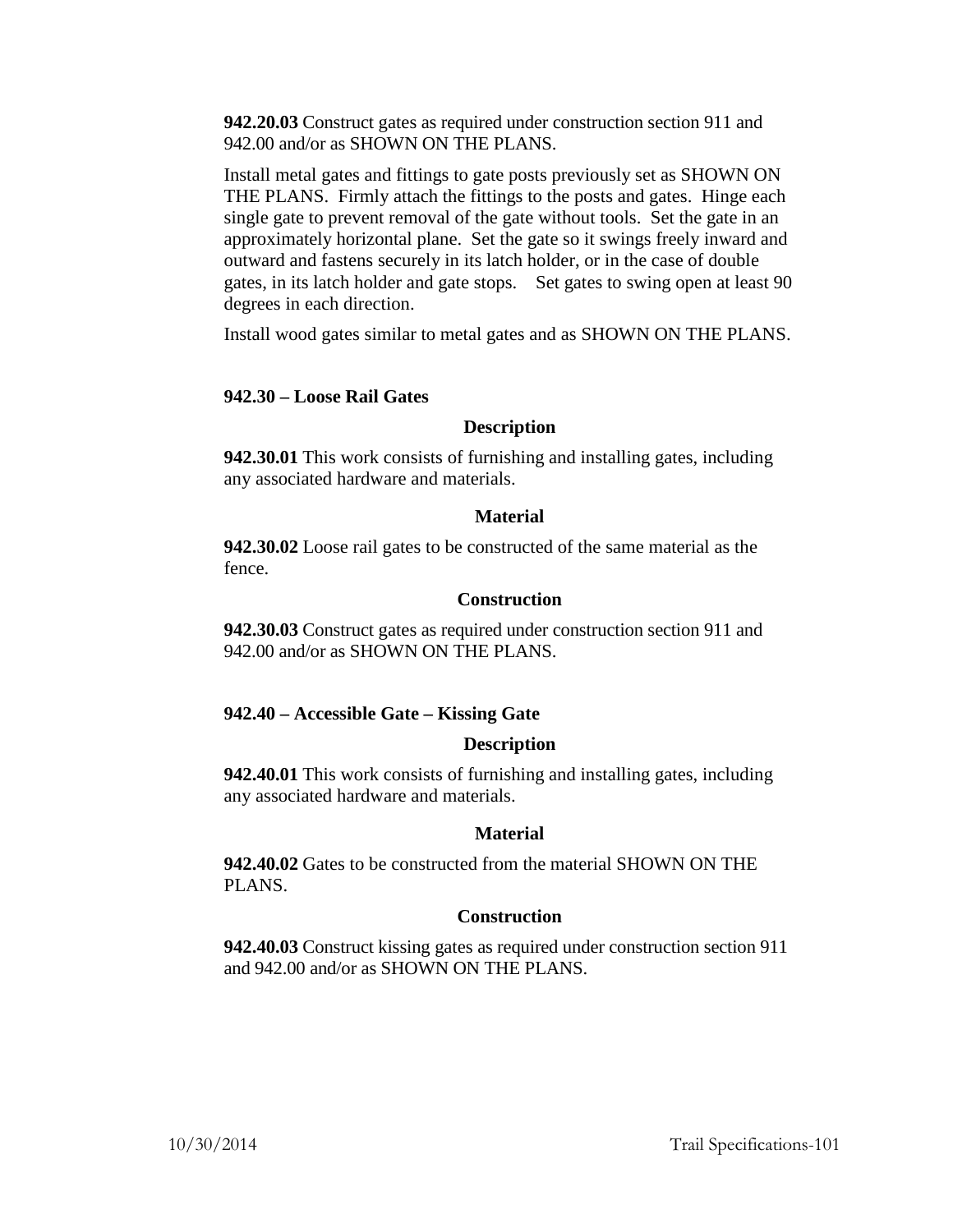## **942.50 – Accessible Gate – Chicanes**

### **Description**

**942.50.01** This work consists of furnishing and installing gates, including any associated hardware and materials.

### **Material**

**942.50.02** Gates to be constructed from the material SHOWN ON THE PLANS.

### **Construction**

**942.50.03** Construct chicanes as required under construction section 911 and 942.00 and/or as SHOWN ON THE PLANS.

## **942.60 – Gate Maintenance**

### **Description**

**942.60.01** This work consists of maintenance of gates and latches including any associated materials.

#### **Maintenance**

**942.60.02** Perform maintenance on gates and latches as required under construction section 911 and 942.00 and/or as SHOWN ON THE PLANS.

Replace missing, broken or decayed logs or lumber as SHOWN ON THE PLANS. Adjust gate hinges to allow gate to open and close and gate latches to function properly.

## **Section 943 - Cattle Guard**

## **Description**

**943.00.01** This work consists of construction and maintenance of cattle guards, including excavation, embankment, and backfill. Construction and maintenance of cattle guards may be covered by one or more of the following subsections:

| 943.10. | <b>Standard Cattle Guard</b> |
|---------|------------------------------|
| 943.20. | Above Ground Cattle Guard    |
| 943.30. | Cattle Guard Maintenance     |

#### **Materials**

**943.00.02 Materials.** Conform to the following Sections and Subsections:

| <b>Steel</b>                          | FP-03, Section 555 |
|---------------------------------------|--------------------|
| <b>Material for Timber Structures</b> | 995                |

10/30/2014 Trail Specifications-102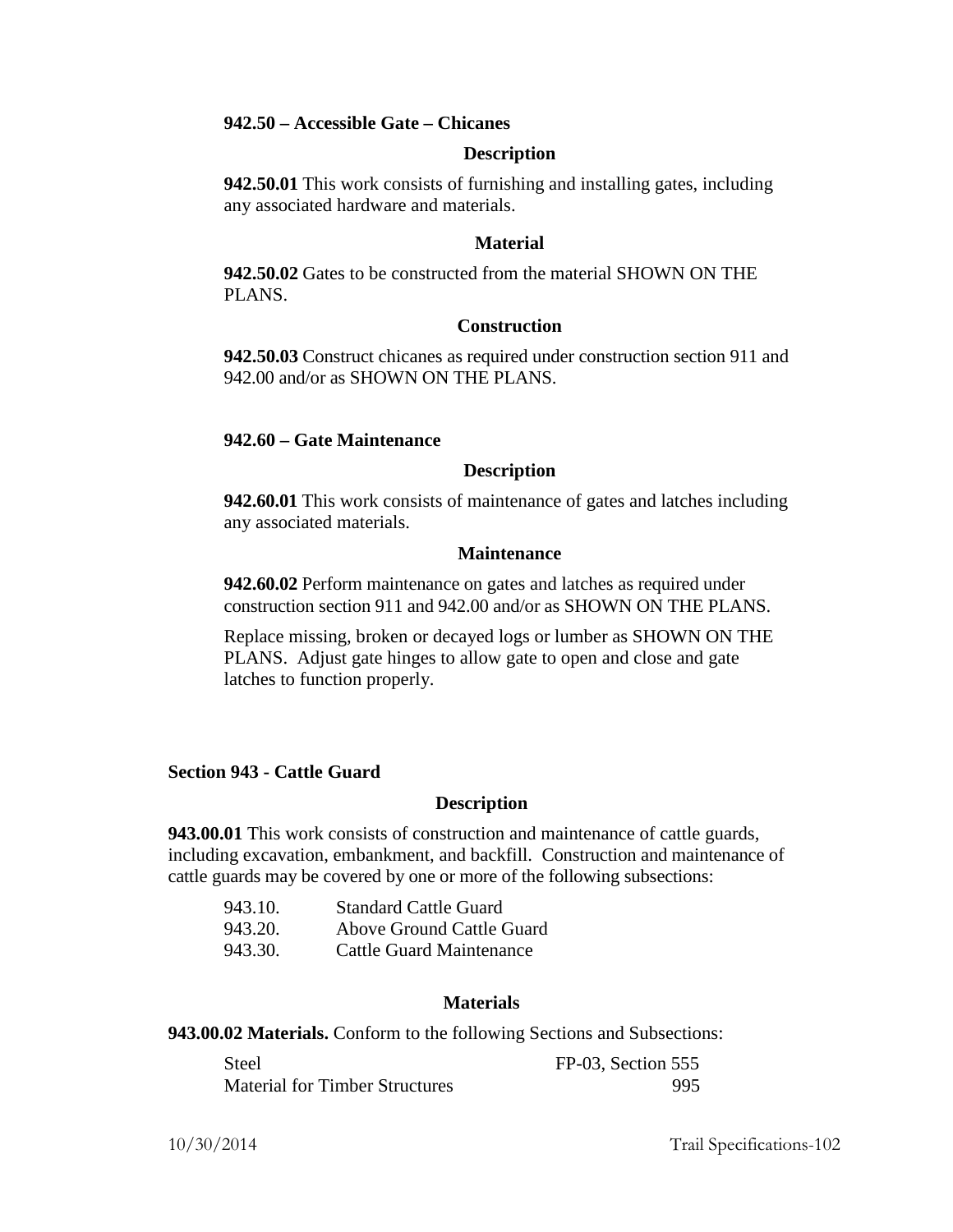# **Construction**

**943.00.03 General**. Construct cattle guards at locations SHOWN ON THE PLANS or DESIGNATED ON THE GROUND.

**943.00.04 Excavation and Embankment.** Perform excavation and embankment in accordance with the requirements of Section 911 and as SHOWN ON THE PLANS. Excavate foundation to depth with sufficient space for proper installation of formwork.

When the cattle guard is to be installed on new embankment, complete and compact the embankment according to Section 911 before excavating for footing.

**943.00.05 Concrete foundation.** Construct concrete foundations according to FP-03, Section 601. Concrete units may be cast-in-place or precast.

Finish stringer bearings to allow full bearing under each stringer. The cattle guard shall rest on the concrete without rocking.

**943.00.06 Cattle guard**. Fabricate cattle guard as SHOWN ON THE PLANS. Assemble and place guards as shown on the plans. Securely fasten the cattle guard to the foundation. Fasten the metal wings to the cattle guard as shown on the plans. Connect fences and gates according to the plans. Weld according to ANSI/AASHTO/AWS D1.5.

Standard manufactured cattle guards may be used if approved. Designs shall provide for AASHTO loading H-10. Provide suitable cleanouts. Prepare and submit drawings according to Subsection 903.01. Acceptance of the drawings covers the requirements for strength and detail only. No responsibility is assumed for errors in dimensions.

**943.00.07 Painting.** All metal parts shall receive one shop coat. Two additional coats are required and may be applied in the shop or in the field. Paint according to FP-03, Section 563.

**943.00.08 Approach Fills**. Construct the approach fills with compacted suitable material.

## **Measurement**

**943.00.09** Measure the Section 943 items listed in the bid schedule according to section 906.

## **Payment**

**943.00.10** The accepted quantities will be paid at the contract price per unit of measurement for the Section 943 pay items listed in the bid schedule. Payment will be full compensation for the work prescribed in this Section. See Subsection 906.04.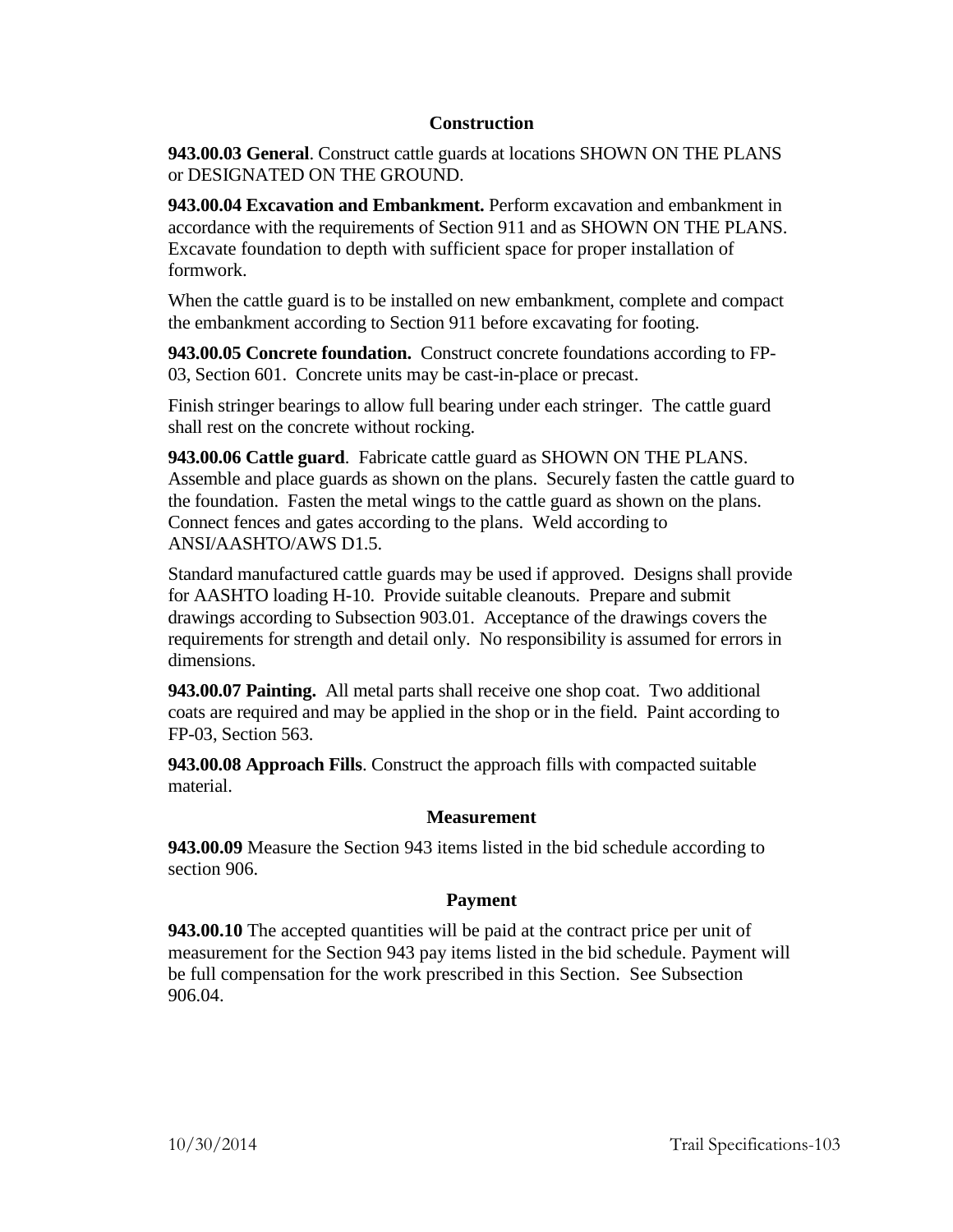## **943.10. - Standard Cattle Guard**

#### **Description**

**943.10.01** This work consists of furnishing and installing cattle guards, including excavation, embankment, backfill, and any associated materials.

#### **Construction**

**943.10.02** Construct standard cattle guards as required under construction section 943.00 and/or as SHOWN ON THE PLANS.

## **943.20. – Above Ground Cattle Guard**

### **Description**

**943.20.01** This work consists of furnishing and installing cattle guards, including excavation, embankment, backfill, and any associated materials.

### **Construction**

**943.20.02** Construct standard cattle guards as required under construction section 943.00 and/or as SHOWN ON THE PLANS.

## **943.30.—Cattle Guard Maintenance**

### **Description**

**943.30.01** This work consists of maintaining cattle guards.

## **Maintenance**

**943.30.02** Perform maintenance on cattle guards as required under construction section 943.00 and/or as SHOWN ON THE PLANS.

Replace missing, broken or decayed rails as SHOWN ON THE PLANS. Secure loose or dislocated rails.

#### **944.00. – Stiles**

## **Description**

**944.00.01** This work consists of construction and maintenance of stiles, including excavation, embankment, backfill and rails. Construction and maintenance of stiles may be covered by one or more of the following subsections:

| 944.10. | Stile             |
|---------|-------------------|
| 944.20. | Stile Maintenance |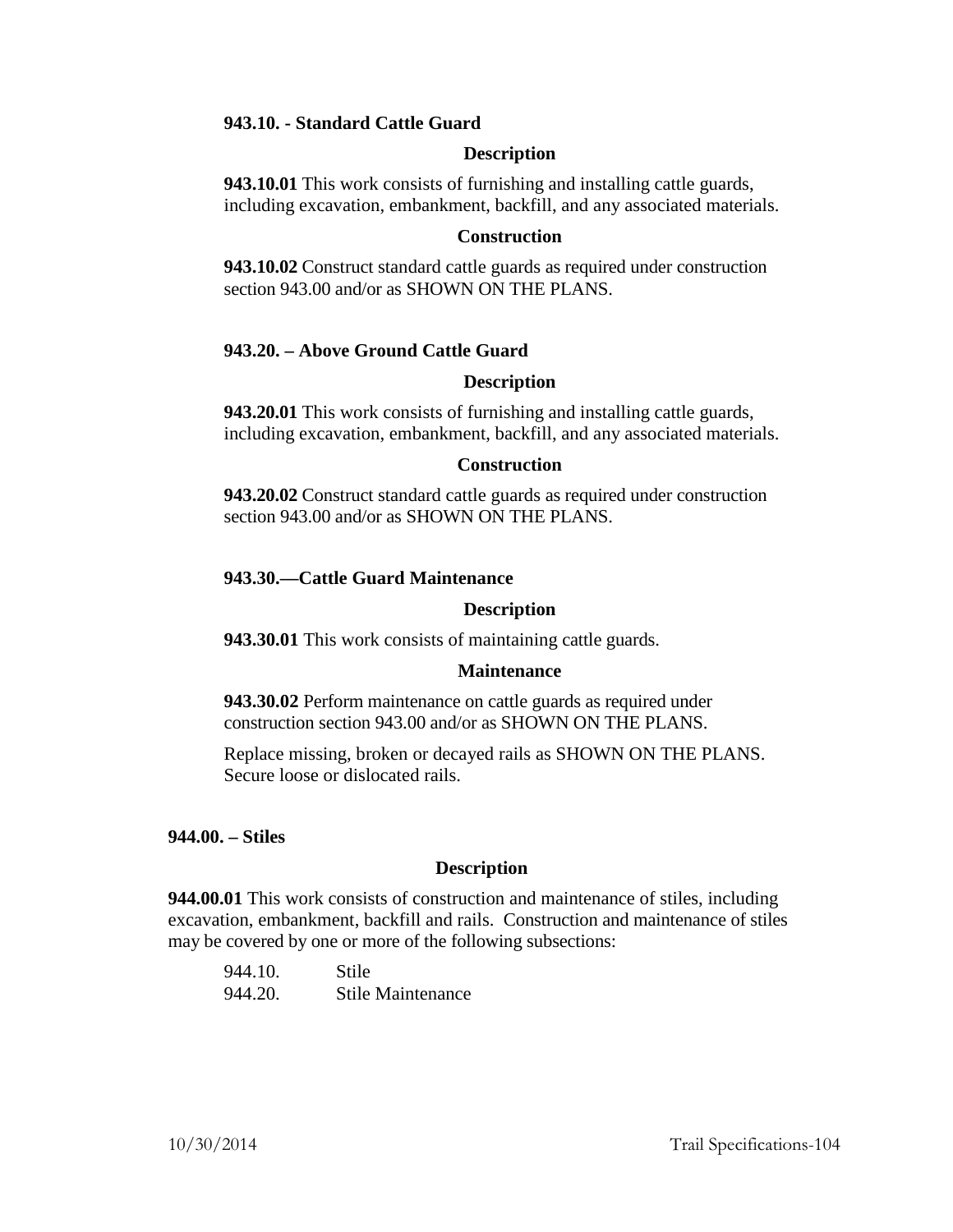### **Materials**

**944.00.02 Materials.** Conform to the following Sections and Subsections:

Material for Timber Structures 995

## **Construction**

**944.00.03 General**. Construct stiles at locations SHOWN ON THE PLANS or DESIGNATED ON THE GROUND.

**944.00.04 Excavation and Embankment.** Perform excavation and embankment in accordance with the requirements of Section 911 and as SHOWN ON THE PLANS.

### **Measurement**

**944.00.05** Measure the Section 944 items listed in the bid schedule according to section 906.

## **Payment**

**944.00.06** The accepted quantities will be paid at the contract price per unit of measurement for the Section 944 pay items listed in the bid schedule. Payment will be full compensation for the work prescribed in this Section. See Subsection 906.04.

# **944.10. – Stiles**

## **Description**

**944.10.01** This work consists of furnishing and installing stile, including excavation, embankment, backfill, timbers and any associated hardware materials.

## **Construction**

**944.10.02** Construct stile as required under construction section 944.00. and/or as SHOWN ON THE PLANS.

## **944.20. – Stiles Maintenance**

# **Description**

**944.20.01** This work consists of maintaining stiles.

## **Maintenance**

**944.20.02 General**. Perform maintenance on stiles as required under construction section 944.00. and/or as SHOWN ON THE PLANS.

Replace missing or broken steps and rails as SHOWN ON THE PLANS. Secure loose or dislocated steps and rails.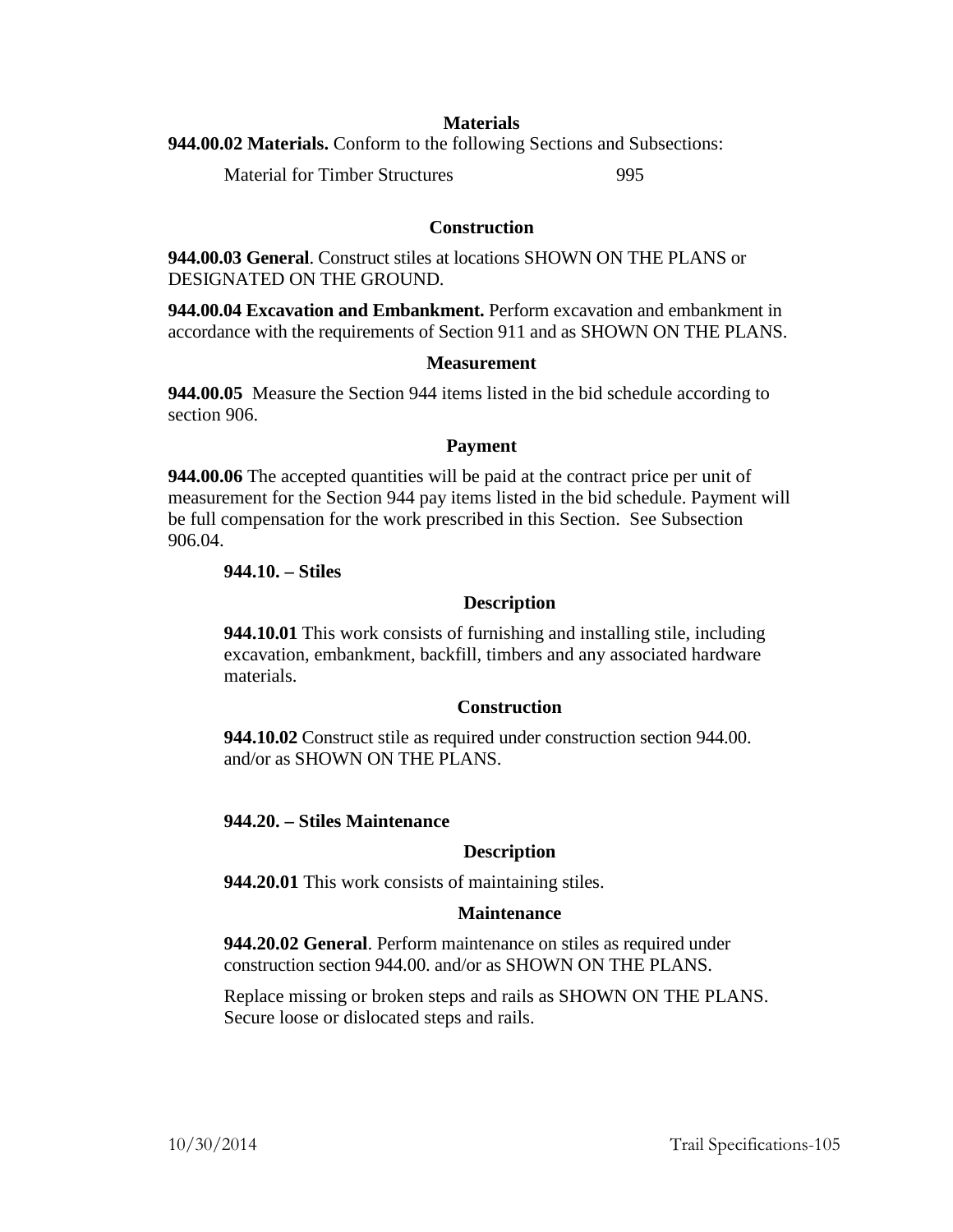### **Section 945 – Bollards**

### **Description**

**945.00.01** This work consists of construction and maintenance of bollards, including excavation, embankment, and backfill. Construction and maintenance of bollards may be covered by one or more of the following subsections:

| 945.10. | <b>Bollards</b>            |
|---------|----------------------------|
| 945.20. | <b>Bollard Maintenance</b> |

### **Materials**

**945.00.02 Materials.** Conform to the following Sections and Subsections:

| <b>Material for Timber Structures</b> | 995 |
|---------------------------------------|-----|
| <b>Steel</b>                          | 555 |

### **Construction**

**945.00.03 General**. Construct bollards of the type and at locations as SHOWN ON THE PLANS or DESIGNATED ON THE GROUND.

**945.00.04 Bollards.** Drill holes for bollards. Set posts plumb, backfill with approved material, and compact or as SHOWN ON THE PLANS.

### **Measurement**

**945.00.05** Measure the Section 945 items listed in the bid schedule according to section 906.

## **Payment**

**945.00.06** The accepted quantities will be paid at the contract price per unit of measurement for the Section 945 pay items listed in the bid schedule. Payment will be full compensation for the work prescribed in this Section. See Subsection 906.04.

#### **945.10. – Bollards**

#### **Description**

**945.10.01** This work consists of furnishing and installing bollards, including excavation, embankment, backfill, and any associated hardware materials.

## **Construction**

**945.10.02** Construct bollards as required under construction section 945.00 and/or as SHOWN ON THE PLANS.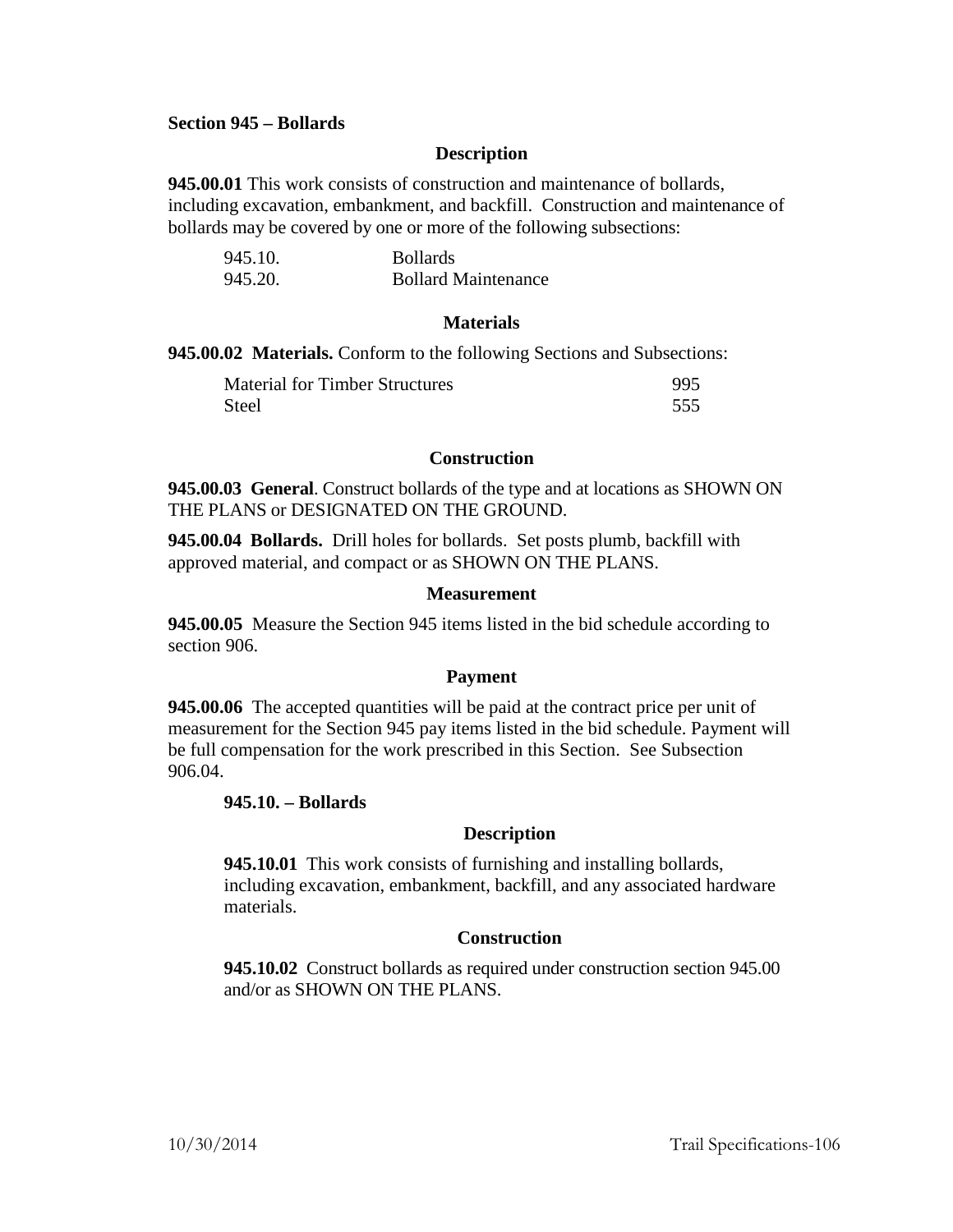## **945.20. – Bollard Maintenance**

## **Description**

**945.20.01** This work consists of maintaining bollards.

### **Maintenance**

**945.20.02 General**. Perform maintenance on bollards as required under construction section 945.00 and/or as SHOWN ON THE PLANS.

Replace missing, broken or decayed bollards as SHOWN ON THE PLANS. Secure loose or dislocated bollards as SHOWN ON THE PLANS.

# **Section 949 – Reserved for Restriction Devices Special Project Specifications**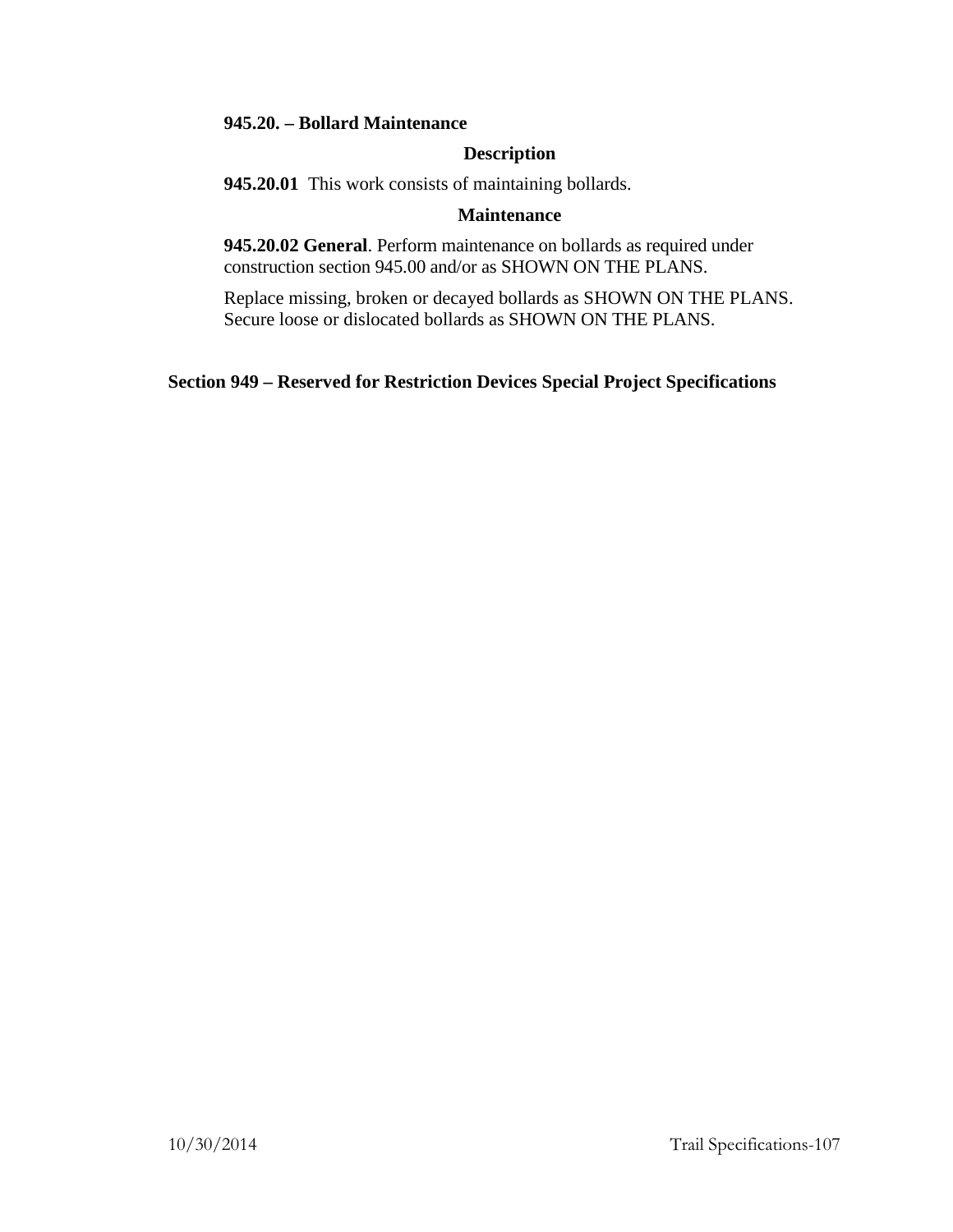## **950. Signs and Markers**

**Section 951 - Signs**

## **Description**

**951.00.01** This work consists of furnishing and installing or maintaining signs and posts, including excavation, backfill, and associated materials and hardware. Construction and maintenance of signs and posts may be covered by one or more of the following subsections:

| 951.10. | Signs                                   |
|---------|-----------------------------------------|
| 951.20. | Sign Repair and Replacement Maintenance |

## **Material**

**951.00.02** All materials shall conform to Forest Service EM-7100-15, *Sign and Poster Guidelines for the Forest Service* or as SHOWN ON THE PLANS.

### **Construction**

**951.00.03 General.** Erect signs and posts of the type and at the locations as SHOWN ON THE PLANS or DESIGNATED ON THE GROUND.

**951.00.04 Post Installation**. Excavate post hole to the depth as SHOWN ON THE PLANS. The hole width should not be more than three times the width of the post. If necessary because of obstacles, the post hole may be moved within the tolerances as SHOWN ON THE PLANS.

Set posts in a plumb position. Backfill the post holes with suitable material in 6 inch layers and compact material to produce a solid installation. Stabilize the post with concrete or rock mounds built in accordance with rock cairn specifications when approved by the CO.

**951.00.05 Sign Installation**. Pre-drill signs before mounting. Tighten hardware snug, but do not damage the sign panel surface.

For signs mounted on trees, remove obstructing limbs and notch the outer bark to provide a flat surface at the sign mounting position as necessary. Avoid removing the inner bark or cutting the cambium. Use 50-penny galvanized nails or spikes to fasten signs to trees and leave 1 inch of nail exposed to allow for tree to grow without impacting the sign.

## **Measurement**

**951.00.06** Measure the Section 951 items listed in the bid schedule according to section 906.

Rock cairns built to support posts will be considered incidental to the PAY ITEM for signs, and separate payment will not be made.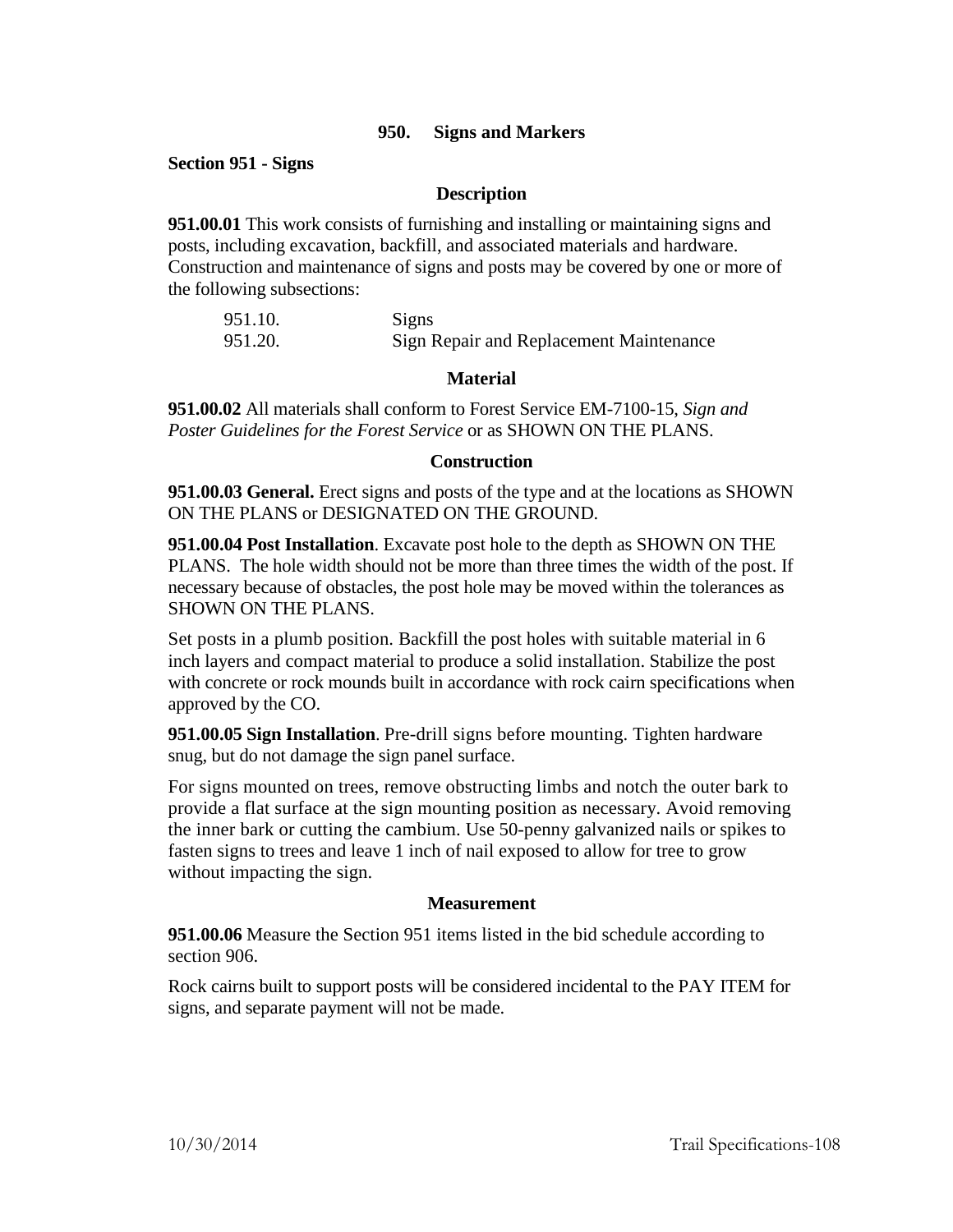### **Payment**

**951.00.07** The accepted quantities will be paid at the contract price per unit of measurement for the Section 951 pay items listed in the bid schedule. Payment will be full compensation for the work prescribed in this Section. See Subsection 906.04.

### **951.10 – Signs**

### **Description**

**951.10.01** This work consists of furnishing and installing signs and posts, including excavation, backfill, and associated materials and hardware.

### **Construction**

**951.10.02** Install signs and posts as required under construction section 911 and 951.00 and/or as SHOWN ON THE PLANS.

### **951.20 – Sign Repair and Replacement Maintenance**

### **Description**

**951.20.01** This work consists of repairing existing damaged signs, refastening existing signs to existing sign posts and resetting existing sign posts and furnishing and installing new replacement signs and new sign posts.

### **Maintenance**

**951.20.02 General**. Repair signs at locations SHOWN ON THE PLANS or DESIGNATED ON THE GROUND. Reattach designated signs that are out of their original position so that the lines of the sign legend are horizontal. Reset sign support posts to a plumb position and firmly tamp in place. Set sign posts designated for replacement in the ground to a depth as SHOWN ON THE PLANS at the approximate location of the original post.

Reset existing posts that are out of plumb and firmly tamp in place. Set posts that need to be reset and new replacement posts in a plumb position and to a depth of as SHOWN ON THE PLANS. Backfill and tamp holes from which posts are removed.

Pre-drill replacement signs before mounting. Tighten sign mounting bolts or lag screws to hold the sign snugly in place. Do not damage sign surface.

For signs mounted on trees, remove obstructing limbs and notch the outer bark to provide a flat surface at the sign mounting position as necessary. Avoid removing the inner bark or cutting the cambium. Use 50-penny galvanized nails or spikes to refasten signs to trees and leave 1 inch of nail exposed to allow for tree to grow without impacting the sign.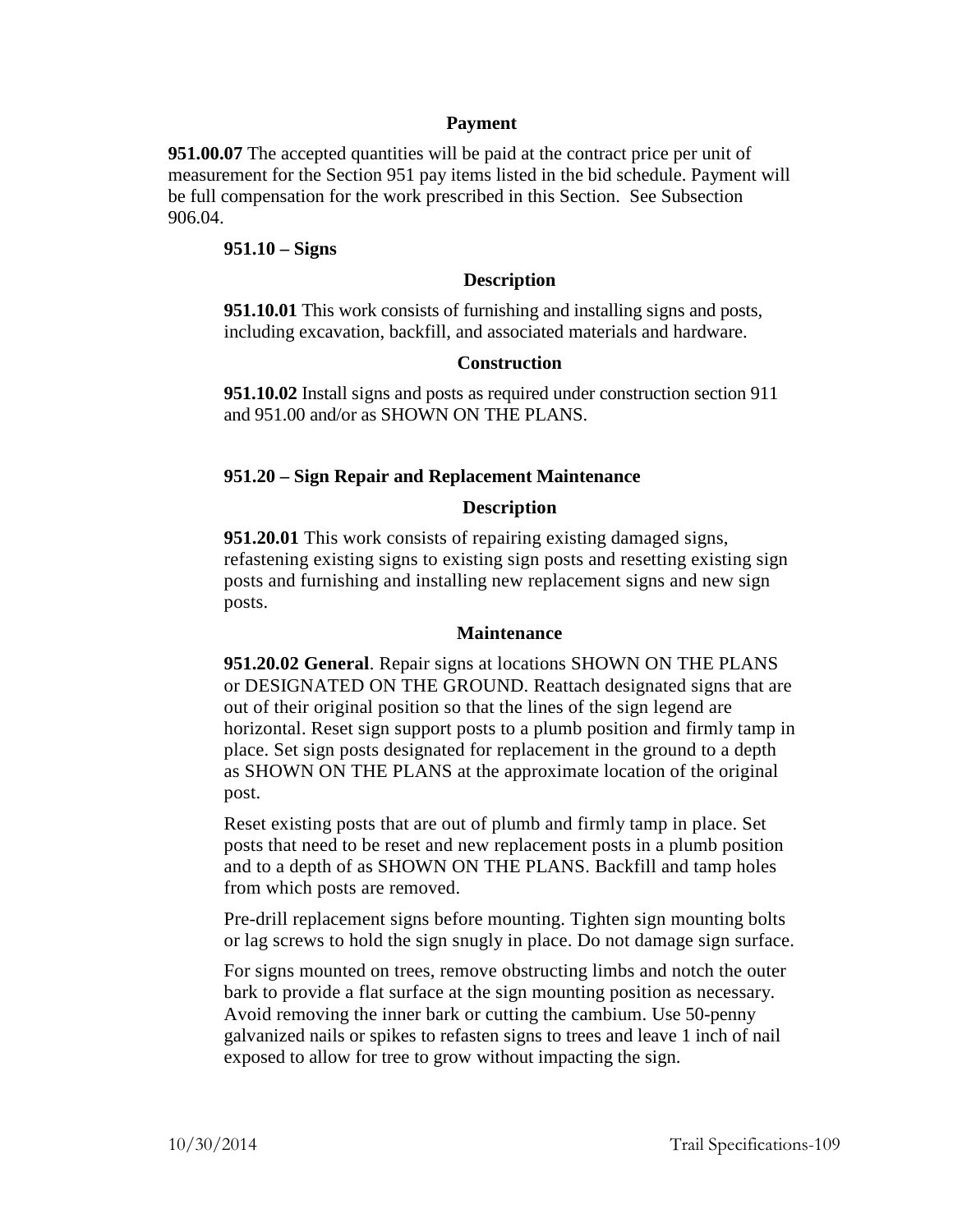### **Section 952 – Route Markers**

### **Description**

**952.00.01** This work consists of furnishing and installing or maintaining route markers or route markers on supports, including excavation, backfill, and associated materials and hardware. Construction and maintenance of route markers may be covered by one or more of the following subsections:

| 952.10. | Route Markers                   |
|---------|---------------------------------|
| 952.20. | <b>Route Marker Maintenance</b> |

### **Material**

**952.00.02** All materials shall conform to Forest Service EM 7100-15, *Sign and Poster Guidelines for the Forest Service* or as SHOWN ON THE PLANS.

### **Construction**

**952.00.03 General.** Erect route markers of the type and at the locations as SHOWN ON THE PLANS or DESIGNATED ON THE GROUND.

### **Measurement**

**952.00.04** Measure the Section 952 items listed in the bid schedule according to section 906.

Rock cairns built to support route marker posts will be considered incidental to the PAY ITEM for route markers, and separate payment will not be made.

### **Payment**

**952.00.05** The accepted quantities will be paid at the contract price per unit of measurement for the Section 952 pay items listed in the bid schedule. Payment will be full compensation for the work prescribed in this Section. See Subsection 906.04.

### **952.10 – Route Markers**

### **Description**

**952.10.01** This work consists of furnishing and installing route markers or route markers on supports, including associated materials and hardware.

### **Construction**

**952.10.02** Construct route markers as required under construction section 952.00 and/or as SHOWN ON THE PLANS.

**952.10.03 Post Installation**. Excavate post hole to the depth as SHOWN ON THE PLANS. The hole width should not be more than three times the width of the post. If necessary because of obstacles, the post hole may be moved within the tolerances as SHOWN ON THE PLANS.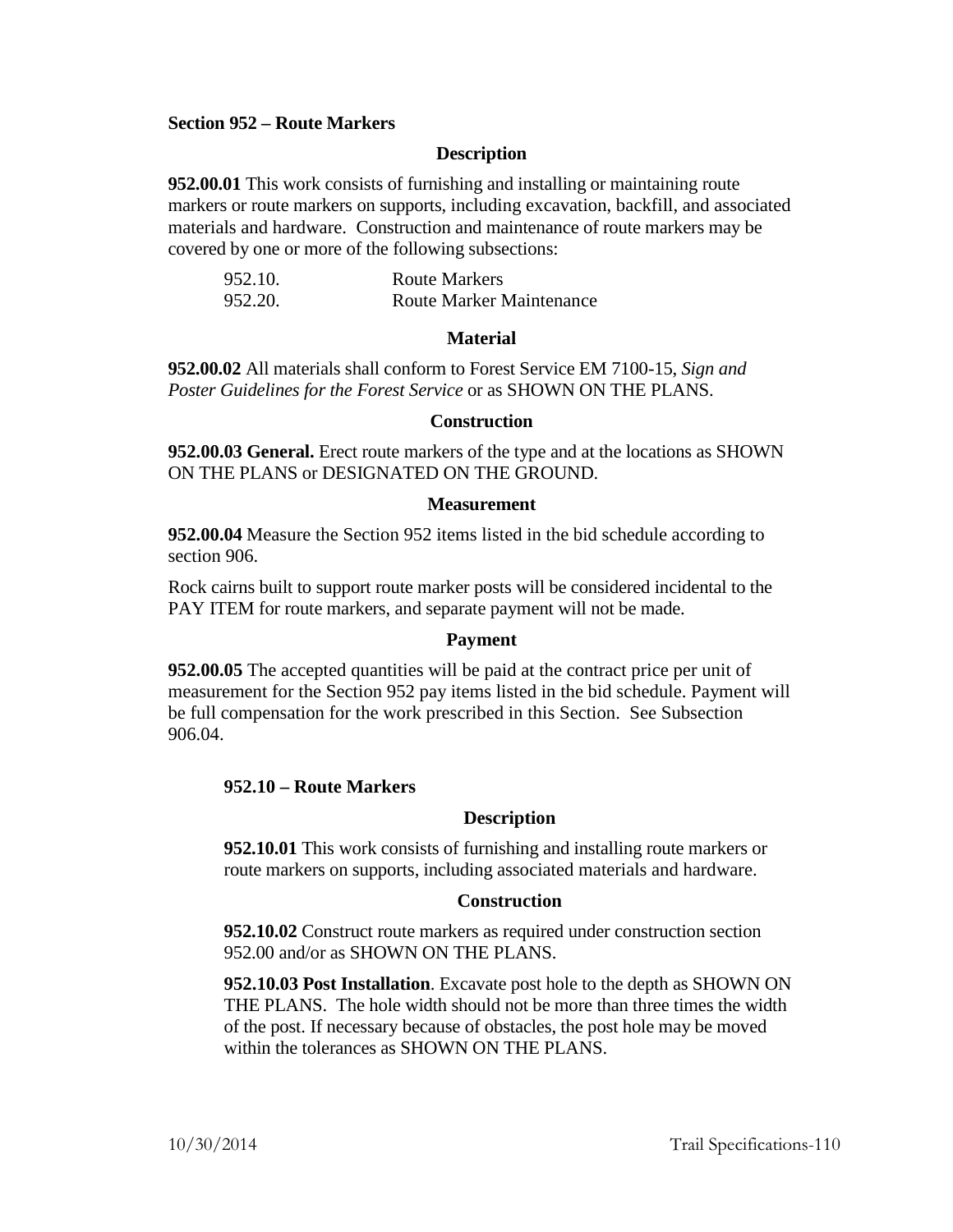Set posts in a plumb position. Backfill the post holes with suitable material in 6 inch layers and compact material to produce a solid installation. Stabilize the post with concrete or rock mounds built in accordance with rock cairn specifications when approved by the CO.

**952.10.04 Tree Installation**. Remove obstructing limbs and notch the outer bark to provide a flat surface at the manufactured blaze mounting position as necessary. Avoid removing the inner bark or cutting the cambium.

**952.10.05 Route Marker Installation**. Pre-drill route markers before mounting. Tighten hardware snug, but do not damage the route marker surface. Use 50-penny galvanized nails or spikes to fasten route markers to trees and leave 1 inch of nail exposed to allow for tree to grow without impacting the markers.

## **952.20 – Route Marker Maintenance**

## **Description**

**952.20.01** This work consists of refastening existing route markers to existing marker supports, resetting existing marker support posts, and furnishing and installing new replacement route markers and new route marker supports.

### **Maintenance**

**952.20.02 General**. Repair route markers at locations SHOWN ON THE PLANS or DESIGNATED ON THE GROUND.

Reattach designated route markers that are out of their original position so that the lines of the marker legend are vertical. Reset route marker support posts to a plumb position and firmly tamp in place. Set route marker posts designated for replacement in the ground to a depth as SHOWN ON THE PLANS at the approximate location of the original post.

Reset existing supports that are out of plumb and firmly tamp in place. Set supports that need to be reset and new replacement supports in a plumb position and to a depth as SHOWN ON THE PLANS. Backfill and tamp holes from which posts are removed.

Tighten route marker mounting bolts or lag screws to hold the marker snugly in place. Do not damage route marker surface.

For route markers mounted on trees, remove obstructing limbs and notch the outer bark to provide a flat surface at the marker mounting position as necessary. Avoid removing the inner bark or cutting the cambium. Use 50 penny galvanized nails or spikes to refasten markers to trees and leave 1 inch of nail exposed to allow for tree to grow without impacting the marker.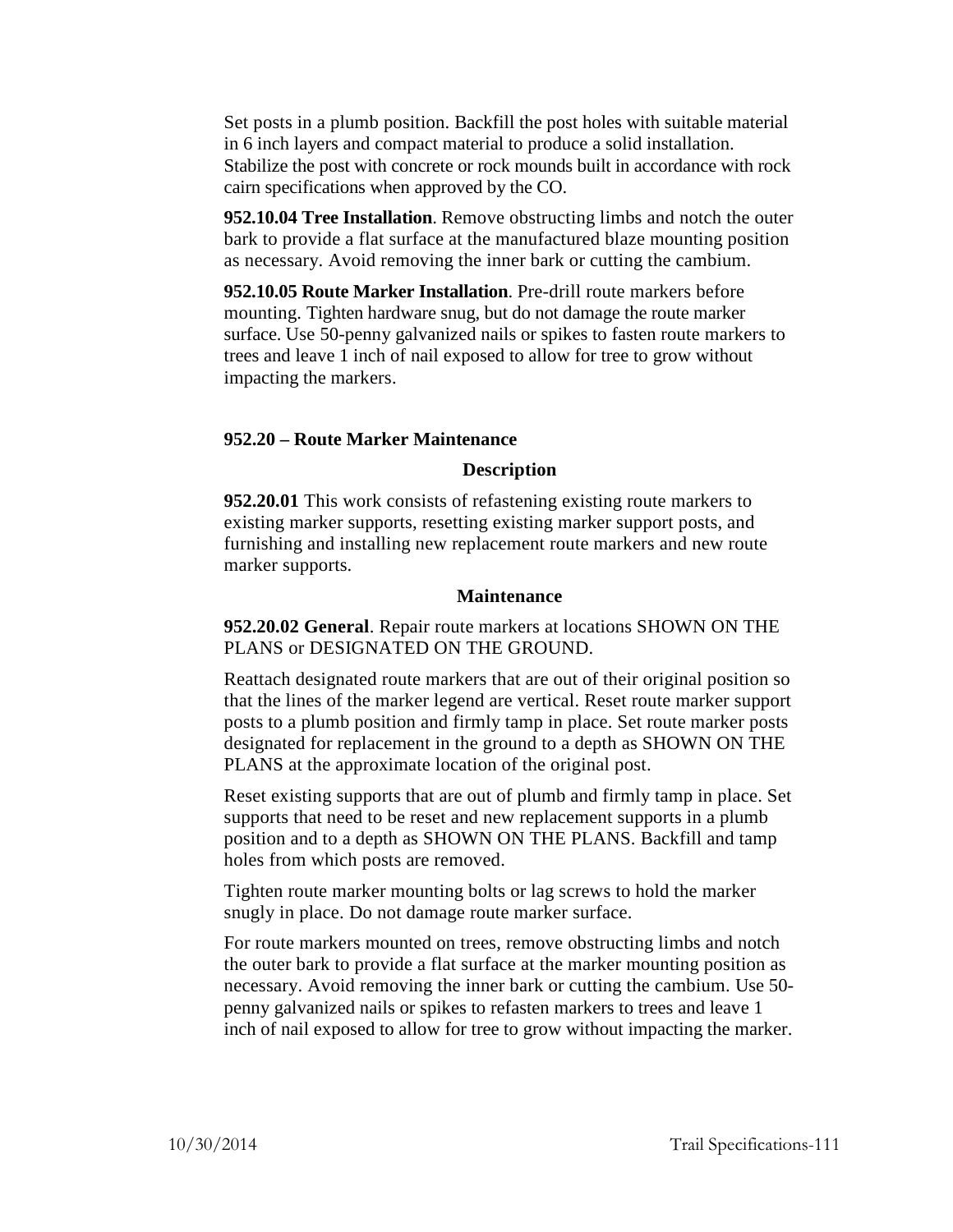### **Section 953 – Reassurance Markers**

### **Description**

**953.00.01** This work consists of blazing trees, furnishing and installing manufactured blazers on supports, or maintaining blazed trees, manufactured blazers and/or supports, including excavation, backfill, and associated materials and hardware. Construction and maintenance of reassurance markers may be covered by one or more of the following subsections:

| 953.10. | <b>Standard Forest Service Blaze</b> |
|---------|--------------------------------------|
| 953.20. | <b>Manufactured Blazer</b>           |
| 953.30. | Reassurance Marker Maintenance       |

### **Material**

**953.00.02** All materials shall conform to Forest Service EM-7100-15, *Sign and Poster Guidelines for the Forest Service* or AS SHOWN ON THE PLANS.

### **Construction**

**953.00.03 General.** Construct a reassurance marker of the type and at the locations as SHOWN ON THE PLANS or DESIGNATED ON THE GROUND.

### **Measurement**

**953.00.04** Measure the Section 953 items listed in the bid schedule according to section 906.

Rock cairns built to reassurance marker posts will be considered incidental to the PAY ITEM for markers, and separate payment will not be made.

### **Payment**

**953.00.05** The accepted quantities will be paid at the contract price per unit of measurement for the Section 953 pay items listed in the bid schedule. Payment will be full compensation for the work prescribed in this Section. See Subsection 906.04.

### **953.10 – Standard Forest Service Blaze**

### **Description**

**953.10.01** This work consists of cutting, painting, branding or routing and/or scorching blazes on trees or rocks.

### **Construction**

**953.10.02** Cut, paint, brand or router and/or scorch blazes on trees or rocks as required under construction section 953.00 and/or as SHOWN ON THE PLANS.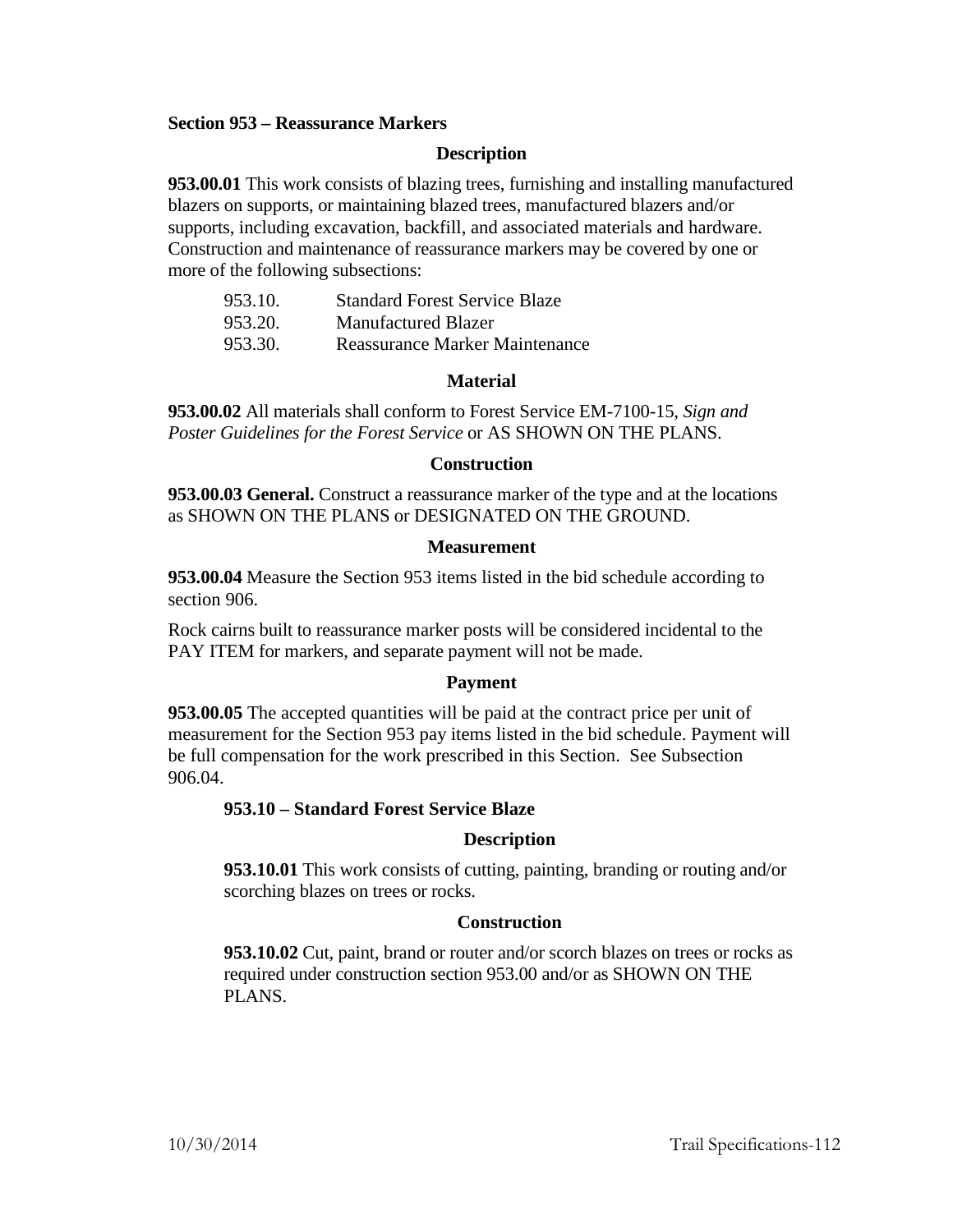### **953.20 – Manufactured Blazer**

### **Description**

**953.20.01** This work consists of furnishing and installing manufactured blazers on supports.

### **Construction**

**953.20.02** Install the manufactured blazer on supports as required under construction section 953.00 and/or as SHOWN ON THE PLANS.

**953.20.03 Tree Installation**. Remove obstructing limbs and notch the outer bark to provide a flat surface at the manufactured blazer mounting position as necessary. Avoid removing the inner bark or cutting the cambium.

**953.20.04 Post Installation**. Excavate post hole to the depth as SHOWN ON THE PLANS. The hole width should not be more than three times the width of the post. If necessary because of obstacles, the post hole may be moved within the tolerances as SHOWN ON THE PLANS.

Backfill the post holes with suitable material in 6 inch layers and compact material to produce a solid and plumb installation. Stabilize the post with concrete or rock mounds built in accordance with rock cairn specifications when approved by the CO.

**953.20.05 Blazer Installation**. Pre-drill blazers before mounting manufactured blazers on supports. Use 50-penny galvanized nails or spikes to fasten manufactured blazers to trees and leave 1 inch of nail exposed to allow for tree to grow without impacting the manufactured blazers. Tighten hardware snug for posts, but do not damage the manufactured blazer surface.

## **953.30 – Reassurance Marker Maintenance**

### **Description**

**953.30.01** This work consists of maintaining manufactured blazers or blazed trees, including resetting supports, refastening or replacing manufactured blazers or re-blazing trees with an axe or paint.

### **Maintenance**

**953.30.02 General**. Repair reassurance markers at locations SHOWN ON THE PLANS or DESIGNATED ON THE GROUND and as required under construction section 953.

Reattach designated reassurance markers that are out of their original position so that the marker is vertical. Reset reassurance markers support posts to a plumb position and firmly tamp in place. Set reassurance marker supports designated for replacement in the ground to a depth as SHOWN ON THE PLANS at the approximate location of the original post.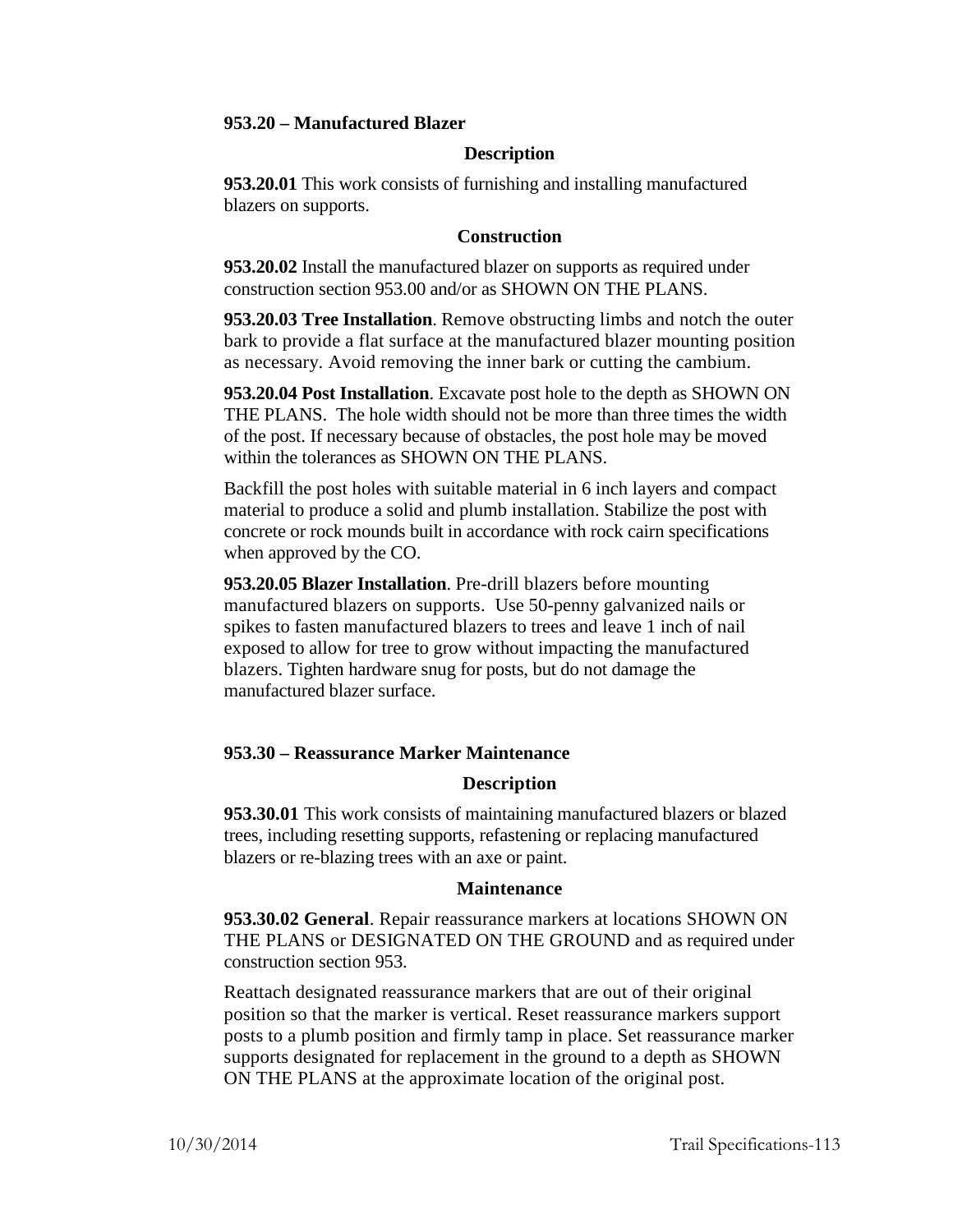Reset existing supports that are out of plumb and firmly tamp in place. Set supports that need to be reset and new replacement supports in a plumb position and to a depth as SHOWN ON THE PLANS. Backfill and tamp holes from which posts are removed.

Tighten route marker mounting bolts or lag screws to hold the marker snugly in place. Do not damage route marker surface.

For reassurance markers mounted on trees, remove obstructing limbs and notch the outer bark to provide a flat surface at the marker mounting position as necessary. Avoid removing the inner bark or cutting the cambium. Use 50-penny galvanized nails or spikes to refasten markers to trees and leave 1 inch of nail exposed to allow for tree to grow without impacting the marker.

## **Section 954 – Mileage Markers**

### **Description**

**954.00.01** This work consists of furnishing and installing or maintaining mileage markers or mileage markers on supports, including excavation, backfill, and associated materials and hardware. Construction and maintenance of mileage markers may be covered by one or more of the following subsections:

| 954.10 | Mileage Markers            |
|--------|----------------------------|
| 954.20 | Mileage Marker Maintenance |

## **Material**

**954.00.02** All materials shall conform to Forest Service EM 7100-15, *Sign and Poster Guidelines for the Forest Service* or as SHOWN ON THE PLANS.

### **Construction**

**954.00.03 General.** Erect mileage markers of the type and at the locations as SHOWN ON THE PLANS or DESIGNATED ON THE GROUND.

### **Measurement**

**954.00.04 Method**. Measure the Section 954 items listed in the bid schedule according to section 906.

Rock cairns built to support mileage marker posts will be considered incidental to the PAY ITEM for markers, and separate payment will not be made.

### **Payment**

**954.00.05** The accepted quantities will be paid at the contract price per unit of measurement for the Section 954 pay items listed in the bid schedule. Payment will be full compensation for the work prescribed in this Section. See Subsection 906.04.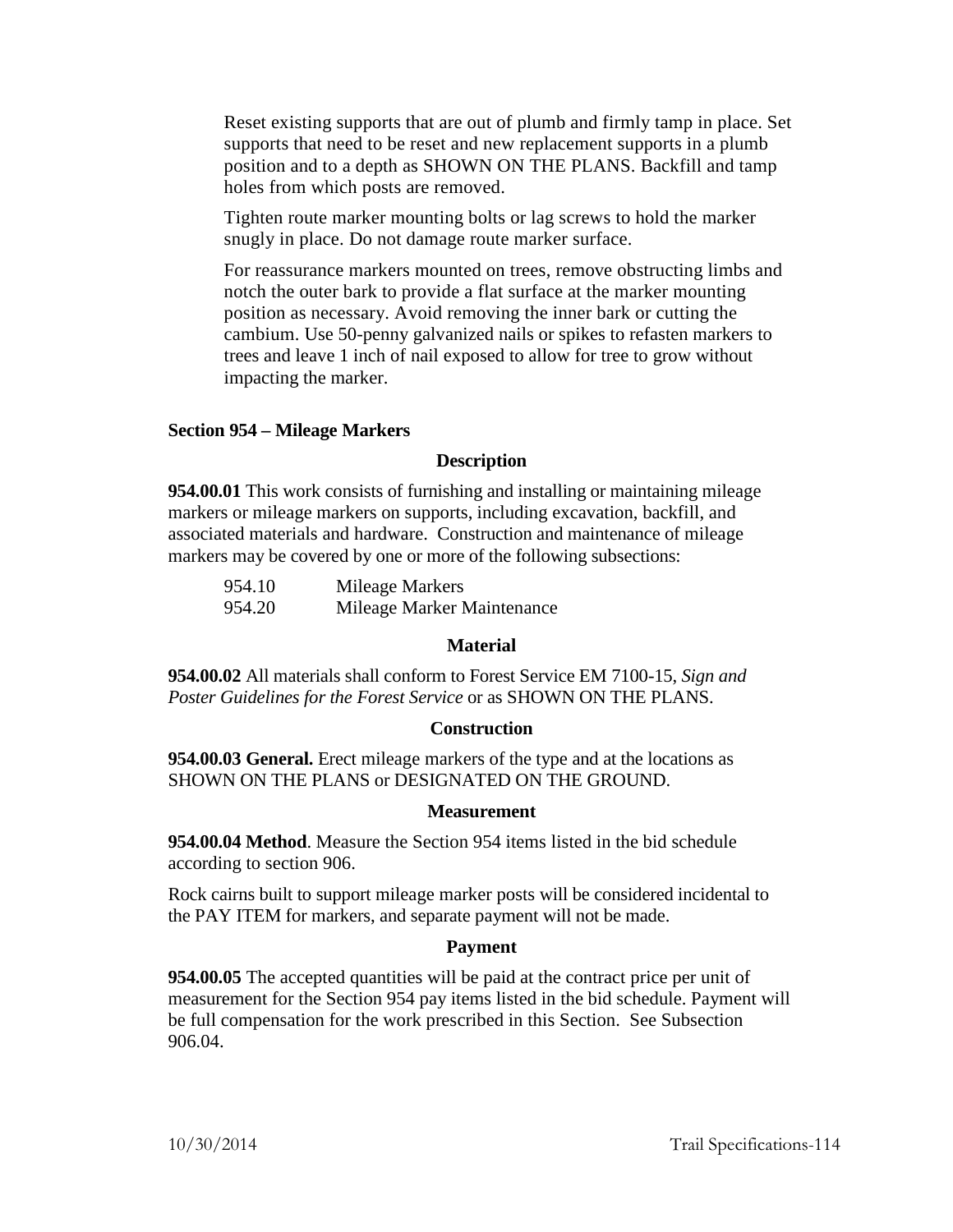### **954.10 – Mileage Markers**

### **Description**

**954.10.01** This work consists of furnishing and installing mileage markers or mileage markers on supports, including associated materials and hardware.

### **Construction**

**954.10.02** Construct mileage markers as required under construction section 954.00 and/or as SHOWN ON THE PLANS.

**954.10.03 Post Installation**. Excavate post hole to the depth as SHOWN ON THE PLANS. The hole width should not be more than three times the width of the post. If necessary because of obstacles, the post hole may be moved within the tolerances as SHOWN ON THE PLANS.

Set posts in a plumb position. Backfill the post holes with suitable material in 6 inch layers and compact material to produce a solid installation. Stabilize the post with concrete or rock mounds built in accordance with rock cairn specifications when approved by the CO.

**954.10.04 Tree Installation**. Remove obstructing limbs and notch the outer bark to provide a flat surface at the mileage marker mounting position as necessary. Avoid removing the inner bark or cutting the cambium.

**954.10.05 Mileage Marker Installation**. Pre-drill mileage markers before mounting. Tighten hardware snug, but do not damage the route marker surface. Use 50-penny galvanized nails or spikes to fasten mileage markers to trees and leave 1 inch of nail exposed to allow for tree to grow without impacting the markers.

## **954.20 – Mileage Marker Maintenance**

### **Description**

**954.20.01** This work consists of refastening existing mileage markers to existing marker supports, resetting existing marker supports, and furnishing and installing new replacement mileage markers and new mileage marker supports.

### **Maintenance**

**954.20.02 General**. Repair mileage markers at locations SHOWN ON THE PLANS or DESIGNATED ON THE GROUND. Reattach designated mileage markers that are out of their original position so that the lines of the marker legend are vertical. Reset route marker support posts to a plumb position and firmly tamp in place. Set route marker posts designated for replacement in the ground to a depth as SHOWN ON THE PLANS at the approximate location of the original post.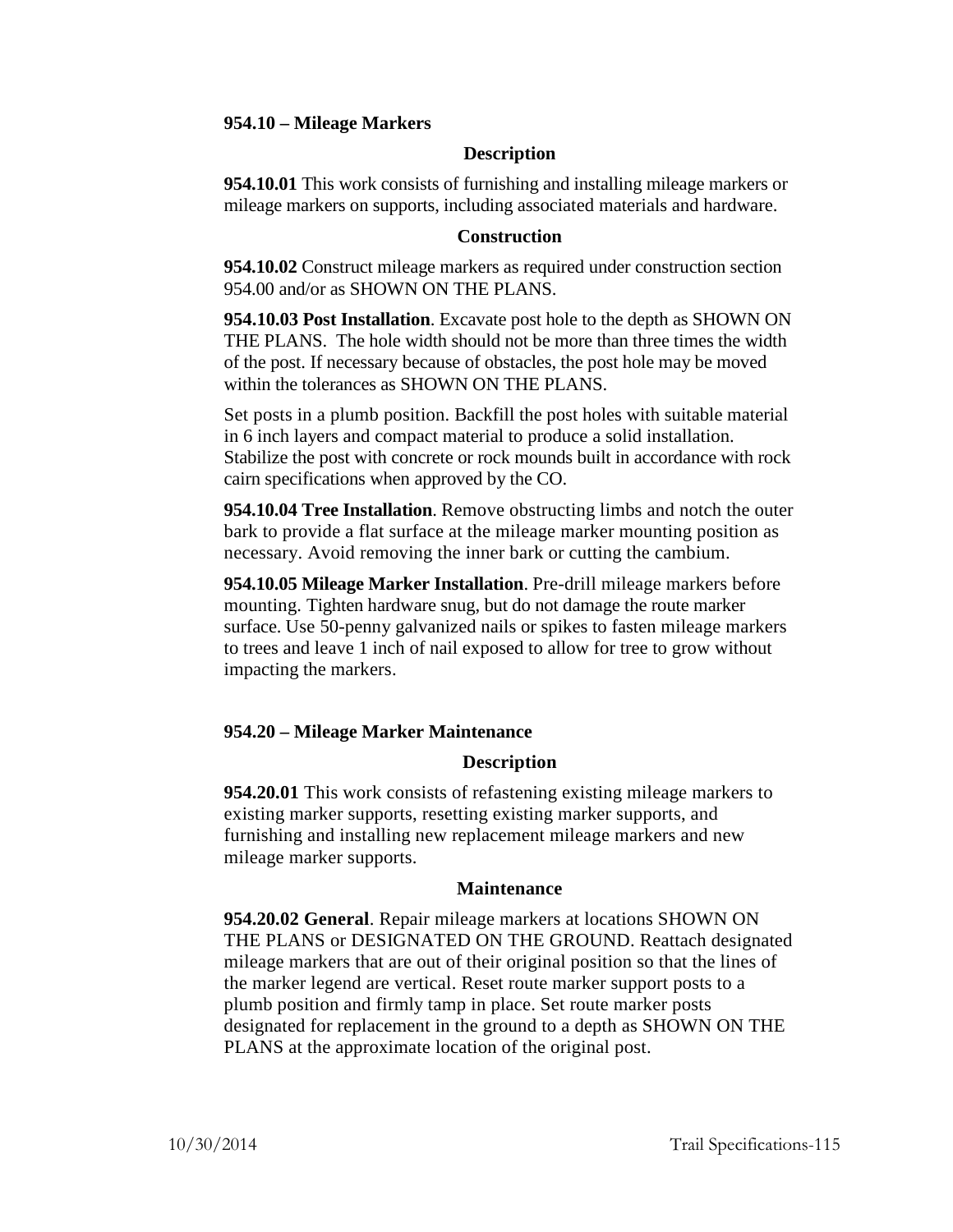Reset existing supports that are out of plumb and firmly tamp in place. Set supports that need to be reset and new replacement supports in a plumb position and to a depth as SHOWN ON THE PLANS. Backfill and tamp holes from which posts are removed.

Tighten route marker mounting bolts or lag screws to hold the marker snugly in place. Do not damage marker surface.

For mileage markers mounted on trees, remove obstructing limbs and notch the outer bark to provide a flat surface at the marker mounting position as necessary. Avoid removing the inner bark or cutting the cambium. Use 50-penny galvanized nails or spikes to refasten markers to trees and leave 1 inch of nail exposed to allow for tree to grow without impacting the marker.

**Section 955 – Cairns**

### **Description**

**955.00.01** This work consists of furnishing and installing or maintaining cairns. Construction and maintenance of cairns may be covered by one or more of the following subsections:

| 955.10. | Cairns            |
|---------|-------------------|
| 955.20. | Cairn Maintenance |

## **Material**

**955.00.02** Conform to the following Sections and Subsections:

Rock, Grid Pavement Units, and Aggregate 991

## **Construction**

**955.00.03 General.** Erect cairns of the type and at the locations as SHOWN ON THE PLANS or DESIGNATED ON THE GROUND.

**955.00.04 Rock Cairn Construction**. Slope each rock layer toward the center. Place each rock with at least three points of contact. Do not wedge small rocks into cracks between large rocks to stabilize the large rocks.

### **Measurement**

**955.00.05** Measure the Section 955 items listed in the bid schedule according to section 906.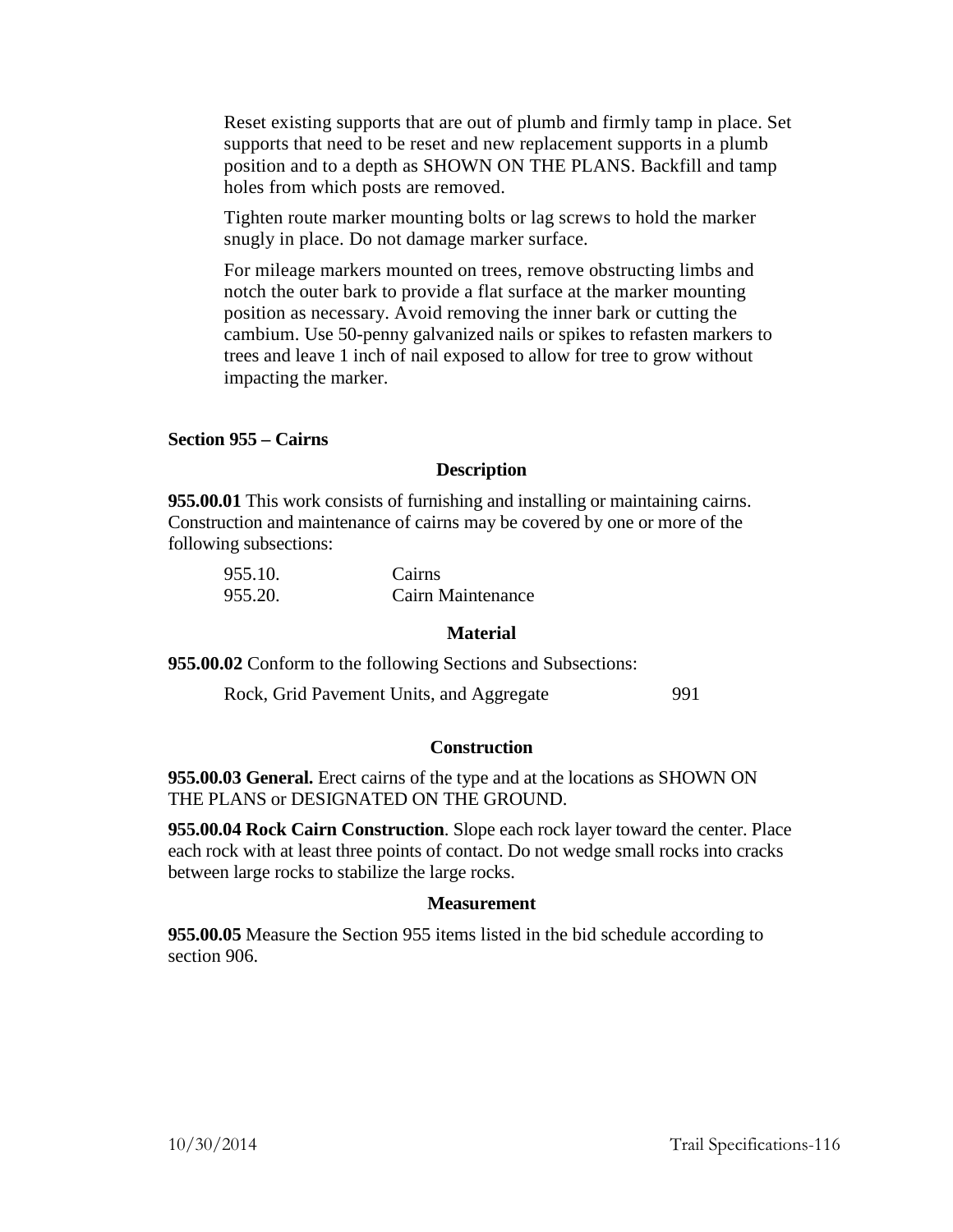## **Payment**

**955.00.06** The accepted quantities will be paid at the contract price per unit of measurement for the Section 955 pay items listed in the bid schedule. Payment will be full compensation for the work prescribed in this Section. See Subsection 906.04.

## **955.10 – Cairns**

## **Description**

**955.10.01** This work consists of furnishing and installing cairns.

## **Construction**

**955.10.02** Construct cairns as required under construction section 955.00 and/or as SHOWN ON THE PLANS.

## **955.20 – Cairn Maintenance**

## **Description**

**955.20.01** This work consists of maintenance of cairns.

## **Maintenance**

**955.20.02** Perform maintenance on cairns as required under construction section 955.00 and/or as SHOWN ON THE PLANS.

**Section 959 – Reserved for Route Markers and Signs Special Project Specifications**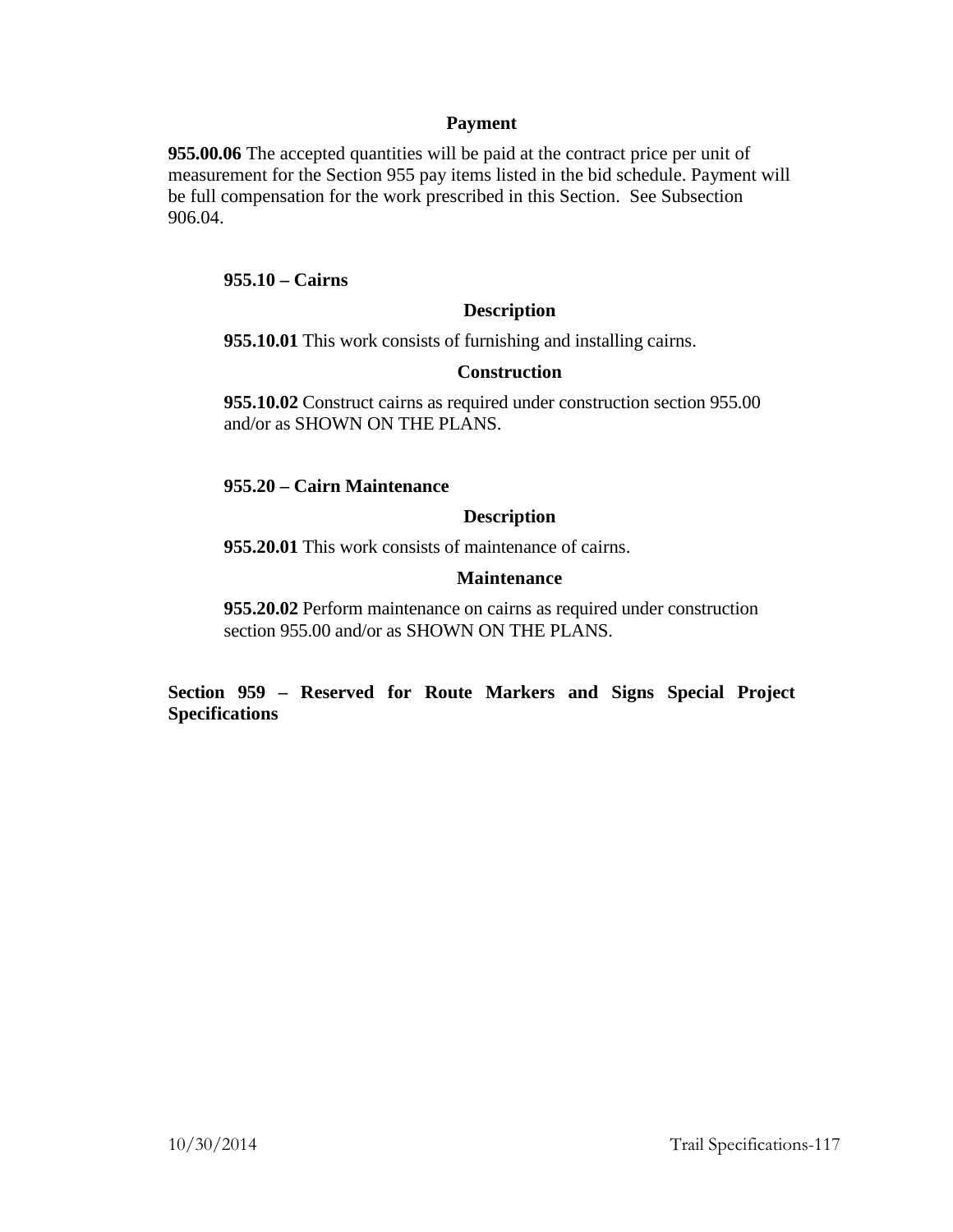## **960. Trail Bridges**

### **Section 961- Native Log Stringer Trail Bridge**

### **Description**

**961.00.01** This work consists of constructing native log stringer bridges, including mud sills, bulkheads, rail systems, curbs, decking, excavation, backfill, and approach fills as SHOWN ON THE PLANS. Construction of native log stringer trail bridges may be covered by one or more of the following subsections:

| 961.10. | Single Log Stringer Trail Bridge   |
|---------|------------------------------------|
| 961.20. | Multiple Log Stringer Trail Bridge |

### **Materials**

**961.00.02 Materials**. Conform to the following Sections and Subsections:

| Rock, Grid Pavement Units, and Aggregate | 991 |
|------------------------------------------|-----|
| <b>Material for Timber Structures</b>    | 995 |

The location of trees for native timber materials will be SHOWN ON THE PLANS and DESIGNATED ON THE GROUND.

### **Construction**

**961.00.03 General**. Construct native log stringer trail bridges at locations SHOWN ON THE PLANS or DESIGNATED ON THE GROUND.

Pre-drill holes for fasteners when necessary to prevent splitting and drive spikes flush. Use washers with lag screws and bolts.

**961.00.04 Excavation and Embankment.** Perform excavation and embankment in accordance with Section 911.

**961.00.05 Hardware.** Furnish and install hardware as SHOWN ON THE PLANS.

**961.00.06 Mud Sills**. Construct mud sills at each end of the span in the location staked on the ground. Construct mud sills to be level, bedded evenly, and buried to the depth necessary for the bottom of the log stringers to clear the ground surface by a minimum of 6 inches.

Hew sill logs to provide a bearing surface for the log stringers and to provide the log stringers with a level top surface. Do not hew sill logs more than one-third their diameter. Do not level the top surfaces of the log stringers by shimming or notching their ends.

**961.00.07 Stringers**. Fasten log stringer to each mud sill with a drift pin that penetrates a minimum of 8 inches into the mud sill.

When plank decking is used, hew the top surfaces of log stringers up to 2 inches deep, as necessary, to provide bearing surfaces for deck planks.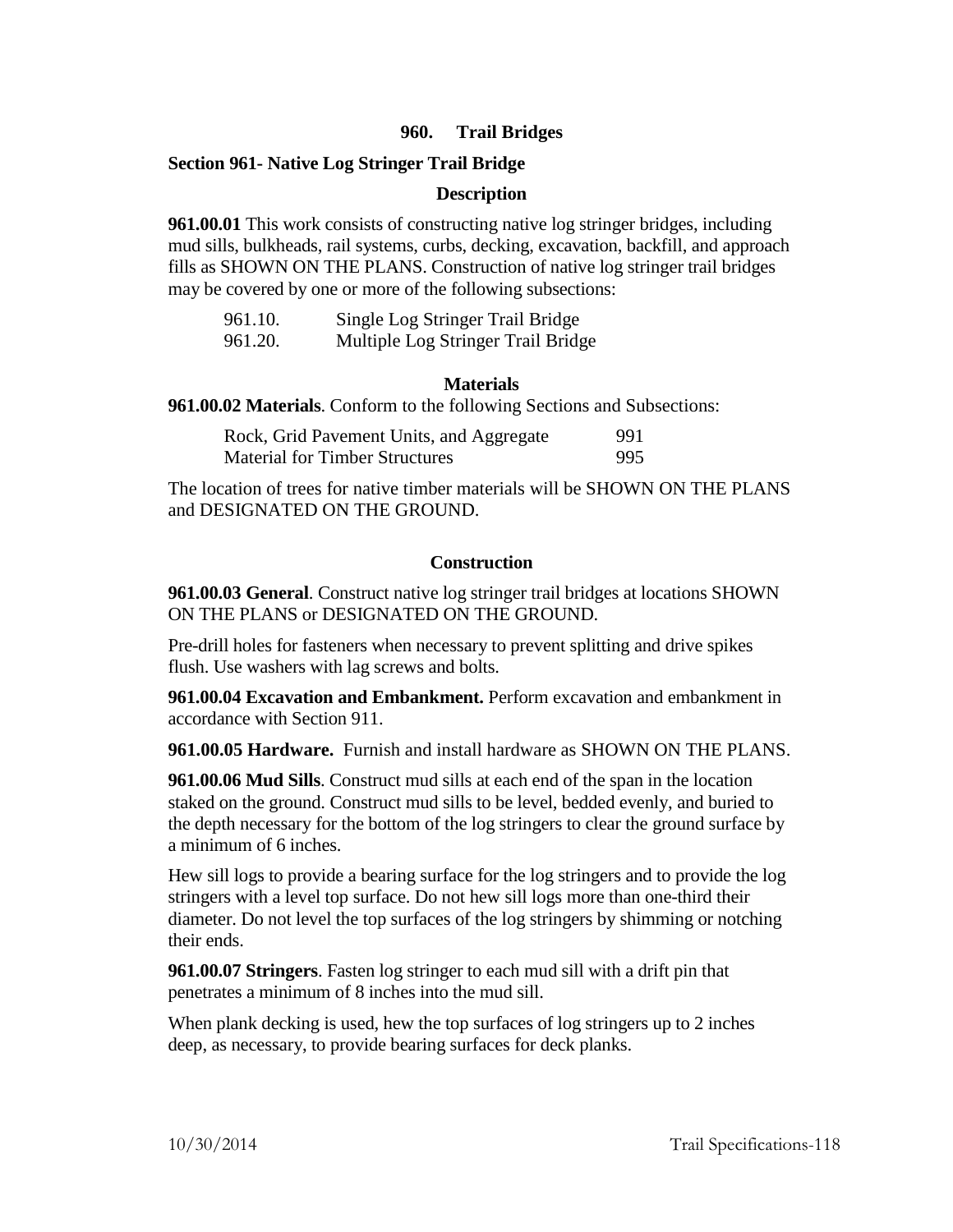**961.00.08 Decking.** Spike decking evenly at right angles to each stringer, unless otherwise SHOWN ON THE PLANS.

Lay split log decking alternately flat side down first, then round side down, ending with a flat side down. When the round side is down, provide a bearing surface that is between 1½ inches and 2 inches wide.

Lay split and sawn deck planks on the stringer to provide bearing for the full width of the plank.

Trim protruding ends of the decking to give a straight-line appearance to the edges of the structure, except for decking that extends out to provide handrail support.

**961.00.09 Curbs.** Construct curbs with logs or sawn timber as SHOWN ON THE PLANS. Use lengths greater than or equal to 10 feet and splice with a 24 inch halflap joint at a curb block location. Match diameters of logs at lap joints and trim excess to provide a smooth transition between logs.

Finish curbs smooth and free from splinters and sharp projections.

**961.00.10 Rail Systems**. Construct rail systems with logs or sawn timber as SHOWN ON THE PLANS and use lengths greater than or equal to 10 feet.

When rail systems are constructed of logs, splice them with a 6 inch half-lap joint at a post location. Notch surfaces of posts and rails 5/8 inch at connections. Match diameters of rails at lap joints and trim excess to provide a smooth transition between rails. Use timber bolts for fastening rails to posts as SHOWN ON THE PLANS.

When rail systems are constructed of sawn timber, splice them with a diagonal butt joint at a post location. Use S4S sawn timber, for all rails, posts, and top caps. Fasten each rail and top rail to each post with wood screws as SHOWN ON THE PLANS. Finish handrails and posts smooth and free from splinters and sharp projections.

**961.00.11 Approach Fills**. Construct the approach fills with compacted suitable material.

## **Measurement**

**961.00.12** Measure the Section 961 items listed in the bid schedule according to section 906.

## **Payment**

**961.00.13** The accepted quantities will be paid at the contract price per unit of measurement for the Section 961 pay items listed in the bid schedule. Payment will be full compensation for the work prescribed in this Section. See Subsection 906.04.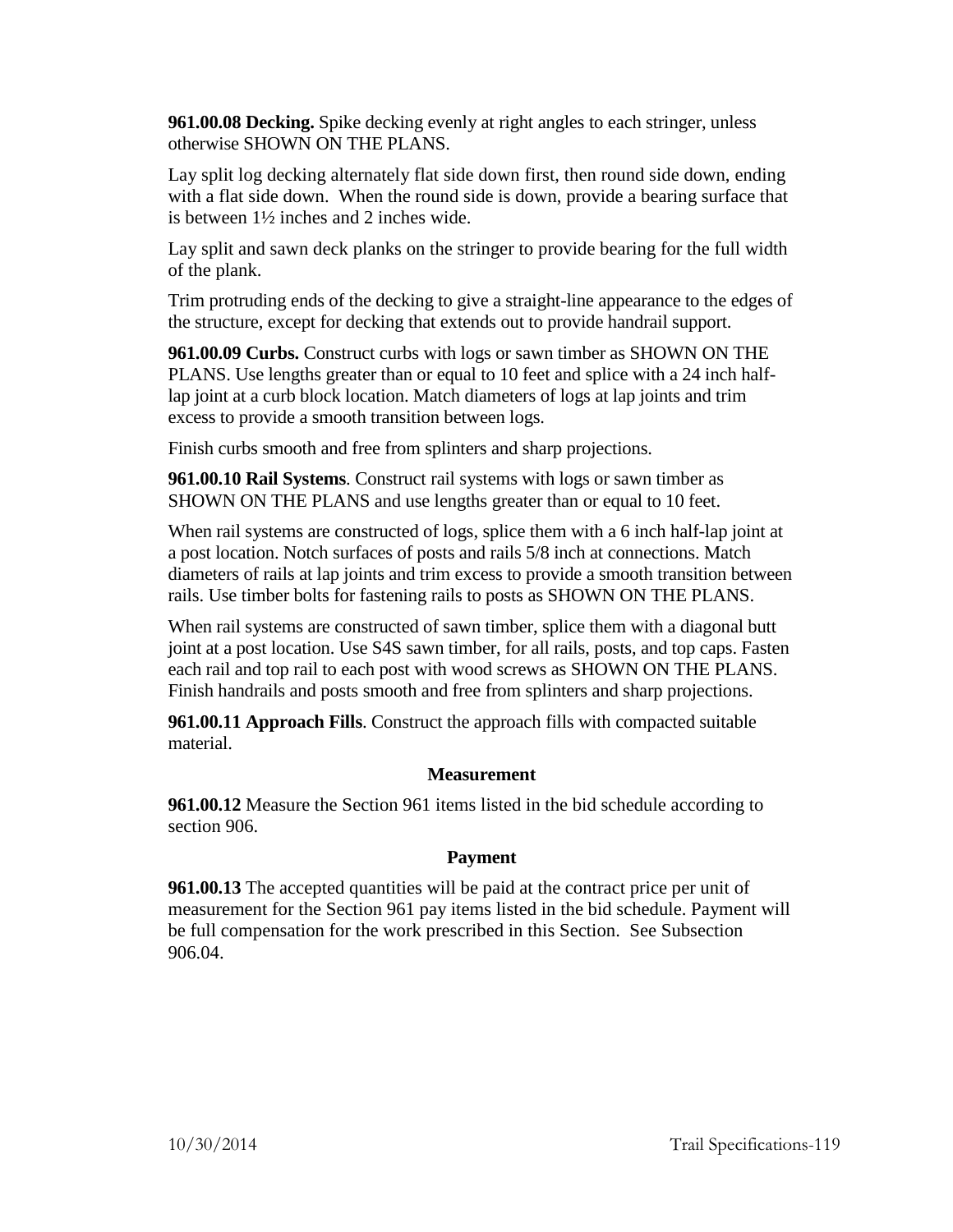## **961.10 – Single Log Stringer Trail Bridge**

## **Description**

**961.10.01** This work consists of construction of a single log stringer bridge, including excavation, embankment, backfill, curbs and/or railing system.

### **Construction**

**961.10.02** Construct single log stringer bridge as required under construction section 961.00 and as SHOWN ON THE PLANS.

## **961.20 – Multiple Log Stringer Trail Bridge**

## **Description**

**961.20.01** This work consists of construction of a multiple log stringer bridge, including excavation, embankment, backfill, curbs and/or railing system.

## **Construction**

**961.20.02** Construct multiple log stringer bridge as required under construction section 961.00 and as SHOWN ON THE PLANS.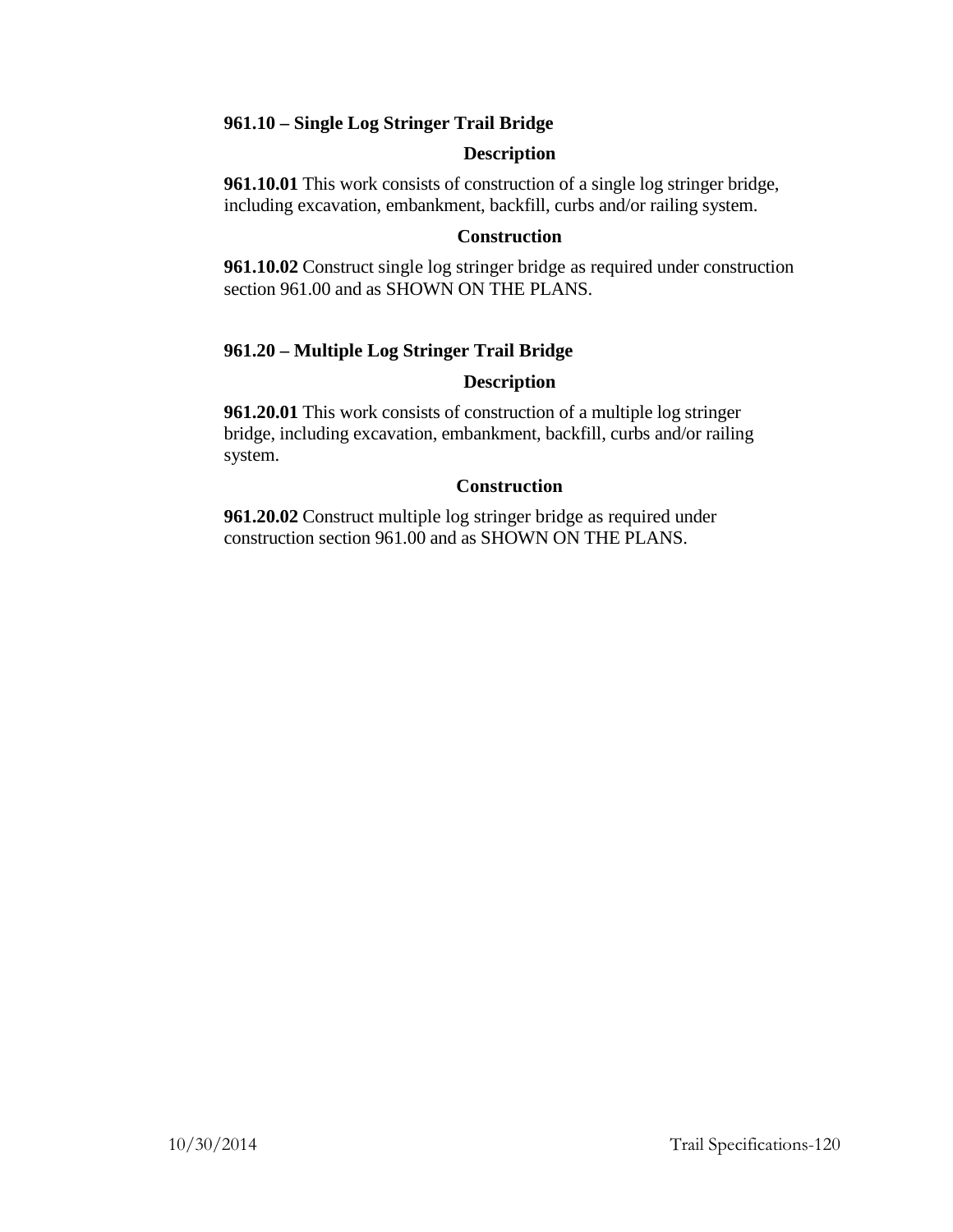## **Section 962 - Sawn Timber Trail Bridge**

### **Description**

**962.00.01** This work consists of furnishing, fabricating, constructing sawn timber trail bridges, including all required lumber, hardware, sills, backwalls, rail systems, curbs, decking, excavation, backfill, and approach fills as SHOWN ON THE PLANS. Construction of sawn timber trail bridges may be covered by one or more of the following subsections:

| 962.10. | Sawn Timber Stringer Trail Bridge        |
|---------|------------------------------------------|
| 962.20. | Longitudinal Nail-Laminated Trail Bridge |

### **Materials**

**962.00.02 Materials.** Conform to the following Sections and Subsections:

| Rock, Grid Pavement Units, and Aggregate | 991 |
|------------------------------------------|-----|
| <b>Material for Timber Structures</b>    | 995 |

Furnish the following compliance certificates to the CO upon delivery of the materials to the jobsite:

(a) Verification of compliance with grading rules and species of timber and lumber. Provide certification by an agency accepted as competent by the American Lumber Standards Committee (ALSC).

(b) Lot certification of each charge for preservative, penetration in inches, and retention in pounds per cubic foot (assay method) by a qualified independent inspection and testing agency. In addition, have the producer of the treated products provide written certification that Best Management Practices (BMP's) in accordance with "Best Management Practices for Treated Wood in Western Aquatic Environments," published by the Western Wood Preservers Institute (WWPI) and Canadian Institute of Treated Wood, were followed, including a description and appropriate documentation of the applicable BMP's used.

(c) Such other certifications as SHOWN ON THE PLANS or called for in the SPECIAL PROJECT SPECIFICATIONS.

Provide shop drawings in accordance with section 903 for all timber bridges 30 days in advance of fabrication when SHOWN ON THE PLANS or in the SPECIAL PROJECT SPECIFICATIONS. Show all dimensions and fabrication details for all cut, framed, or bored timbers.

### **Construction**

**962.00.03 General.** Construct sawn timber trail bridges at locations SHOWN ON THE PLANS or DESIGNATED ON THE GROUND.

Furnish structural lumber and timber of the required stress grade as SHOWN ON THE PLANS.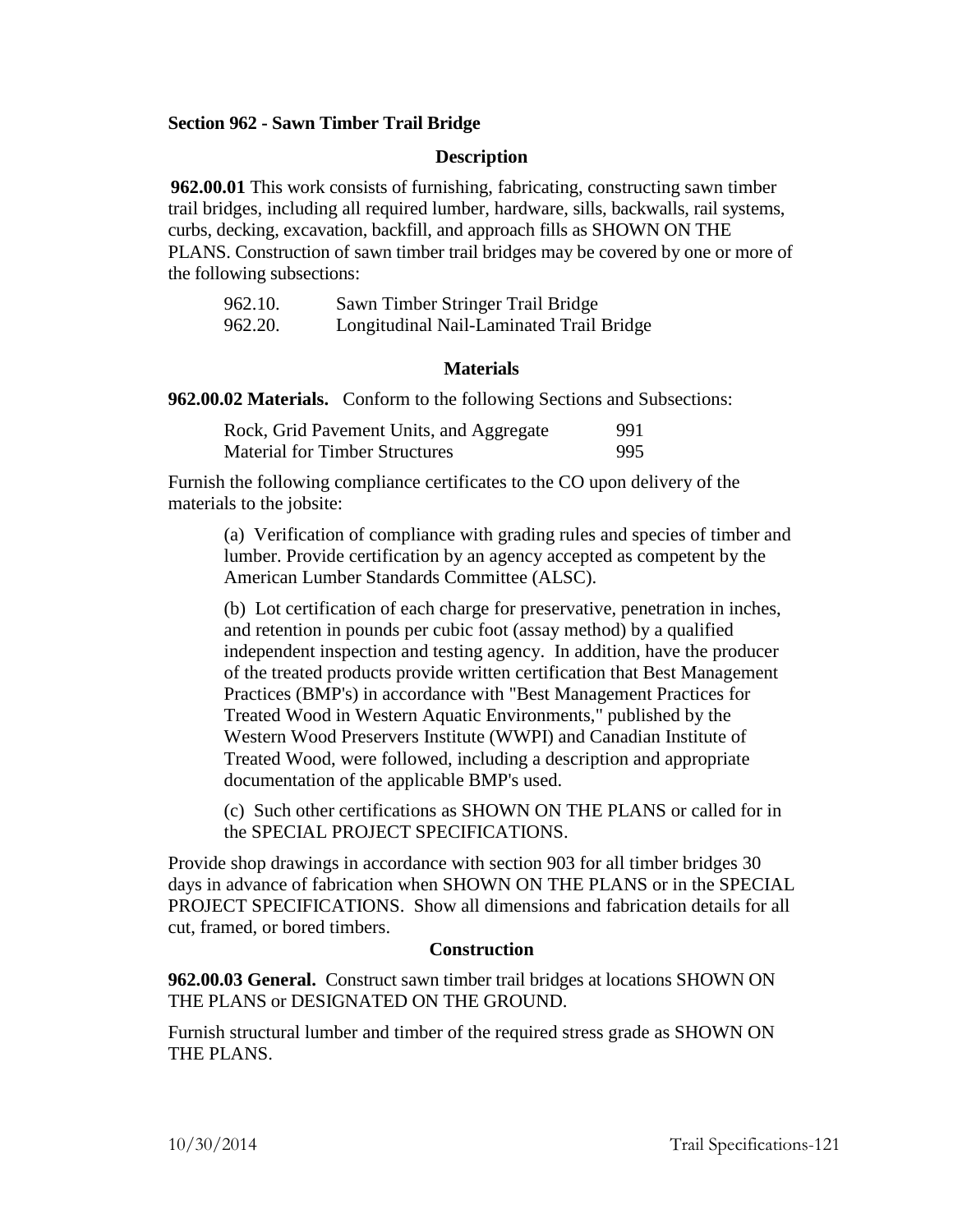Clear stacks of weeds, rubbish, or other objectionable material from the ground under and in the vicinity of all stored material. Place the bottom layer of material at least 8 inches above the ground level. Provide sufficient support to prevent sagging.

Open-stack untreated material to shed water. Stack material in layers on spacers (stickers) that extend across the full width of the stack to allow for free air circulation. Align all stickers vertically and space them at regular intervals.

Close-stack treated material to shed water.

Protect material from the weather. If covered, used sheet material such as waterresistant paper or opaque polyethylene film. Do not cover with impervious membranes, such as polyethylene film, during dry weather. Slit individual wrappings full length or puncture on the lower side to permit drainage of water.

Use slings or other devices to protect corners of heavy construction timbers and banded packages of heavy construction timber

**962.00.04 Excavation and Embankment.** Perform excavation and embankment in accordance with Section 911.

**962.00.05 Hardware.** Furnish and install hardware as SHOWN ON THE PLANS

**962.00.06 Workmanship.** Cut and form all lumber and construction timbers so all joints will have even bearing over the entire contact surface. Do not use shims in making joints. Construct all joints to be closed. Drive nails and spikes to set the heads flush with the wood surface. Use the same end, face, and edge of the timber member for all layout dimensions. Bore all holes from mating faces.

**962.00.06 Mud Sills**. Construct mud sills at each end of the span in the location staked on the ground. Construct mud sills to be level, bedded evenly, and buried to the depth necessary for the bottom of the log stringers to clear the ground surface by a minimum of 6 inches.

**962.00.07 Stringers.** Stringers shall be size matched at bearings and shall be positioned so that knots near the edge will be in the top portion of the stringers. Bridging between stringers shall be neatly and accurately framed and securely fastened.

**962.00.08 Curbs.** Construct curbs with logs or sawn timber as SHOWN ON THE PLANS. Use lengths greater than or equal to 10 feet and splice with a 24 inch halflap joint at a curb block location. Match diameters of logs at lap joints and trim excess to provide a smooth transition between logs.

Finish curbs smooth and free from splinters and sharp projections.

**962.00.09 Rail Systems**. Construct rail systems with logs or sawn timber as SHOWN ON THE PLANS and use lengths greater than or equal to 10 feet.

When rail systems are constructed of logs, splice them with a 6 inch half-lap joint at a post location. Notch surfaces of posts and rails 5/8 inch at connections. Match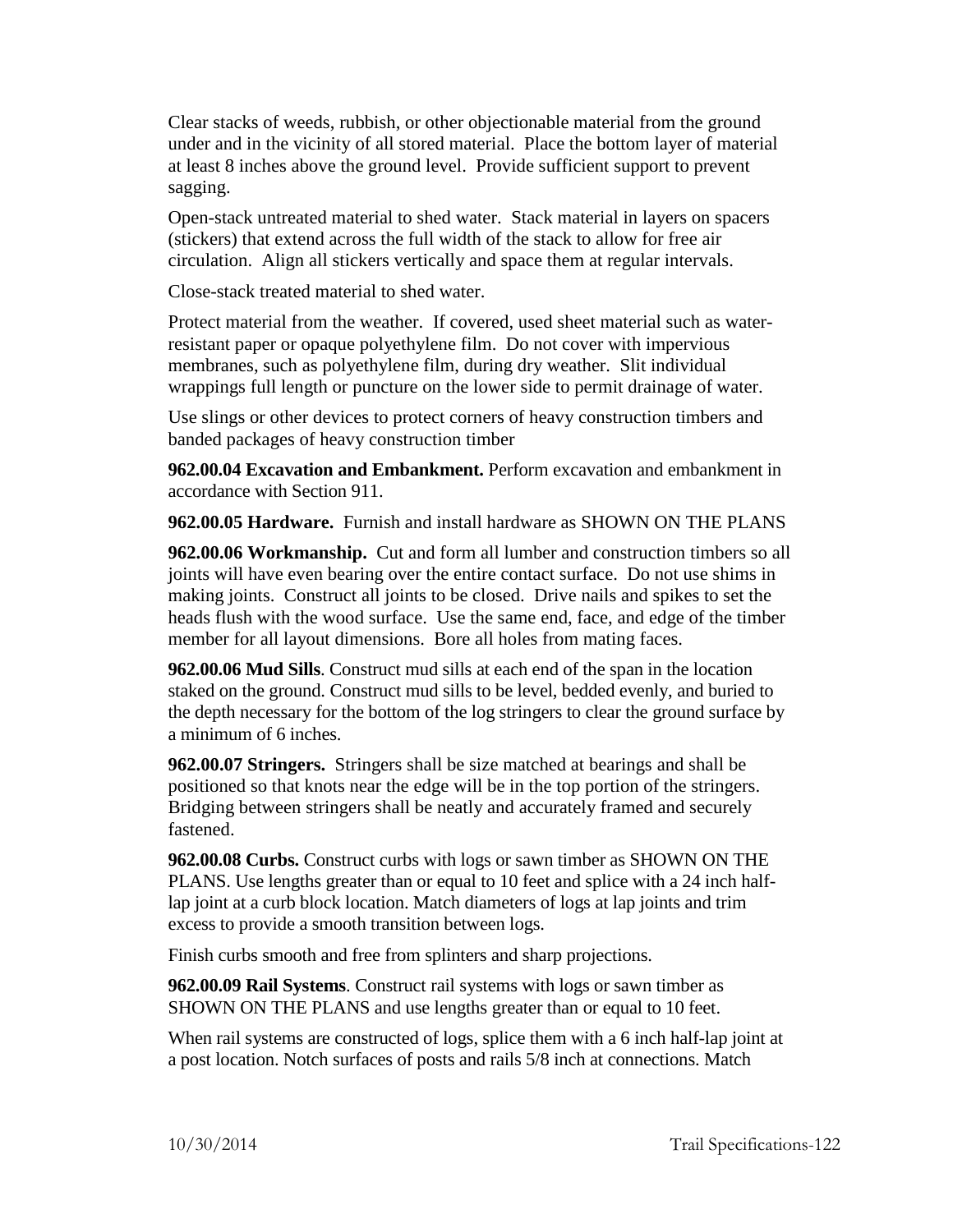diameters of rails at lap joints and trim excess to provide a smooth transition between rails. Use timber bolts for fastening rails to posts as SHOWN ON THE PLANS.

When rail systems are constructed of sawn timber, splice them with a diagonal butt joint at a post location. Use S4S sawn timber, for all rails, posts, and top caps. Fasten each rail and top rail to each post with wood screws as SHOWN ON THE PLANS. Finish handrails and posts smooth and free from splinters and sharp projections.

**962.00.10 Approach Fills**. Construct the approach fills with compacted suitable material.

## **Measurement**

**962.00.11** Measure the Section 962 items listed in the bid schedule according to section 906.

## **Payment**

**962.00.12** The accepted quantities will be paid at the contract price per unit of measurement for the Section 962 pay items listed in the bid schedule. Payment will be full compensation for the work prescribed in this Section. See Subsection 906.04.

## **962.10 – Sawn Timber Stringer Trail Bridge**

## **Description**

**962.10.01** This work consists of construction of a sawn timber stringer trail bridge, including excavation, embankment, backfill, curbs and/or railing system.

## **Construction**

**962.10.02** Construct a sawn timber stringer trail bridge as required under construction section 962.00 and as SHOWN ON THE PLANS.

## **962.20 – Longitudinal Nail-Laminated Trail Bridge**

## **Description**

**962.20.01** This work consists of construction of a longitudinal nail-laminated trail bridge, including excavation, embankment, backfill, curbs and/or railing system.

## **Construction**

**962.20.02** Construct a longitudinal nail-laminated trail bridge as required under construction section 962.00 and as SHOWN ON THE PLANS.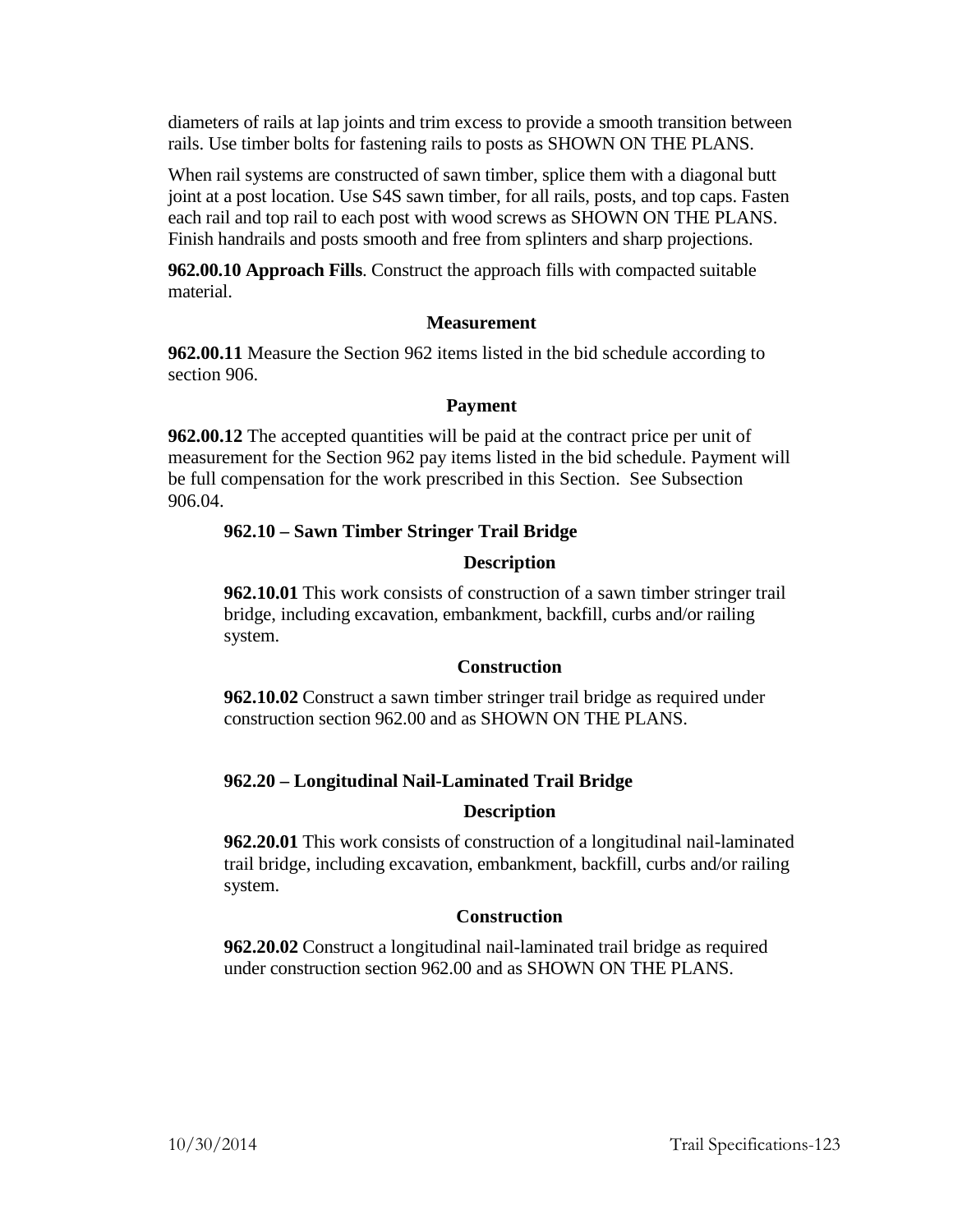### **Section 963 - Glulam Trail Bridge**

#### **Description**

**963.00.01 Work.** This work consists of furnishing, fabricating, constructing glulam trail bridges, including all required lumber, hardware, sills, backwalls, rail systems, curbs, decking, excavation, backfill, and approach fills as SHOWN ON THE PLANS. Construction of glulam trail bridges may be covered by one or more of the following subsections:

| 963.10. | Glulam Stringer Trail Bridge                |
|---------|---------------------------------------------|
| 963.20. | Longitudinal Glulam Deck Panel Trail Bridge |

#### **Materials**

**963.00.02 Materials.** Conform to the following Sections and Subsections:

| Rock, Grid Pavement Units, and Aggregate | 991 |
|------------------------------------------|-----|
| <b>Material for Timber Structures</b>    | 995 |

Furnish the following compliance certificates to the CO upon delivery of the materials to the jobsite:

(a) Verification of compliance with grading rules and species of timber and lumber. Provide certification by an agency accepted as competent by the American Lumber Standards Committee (ALSC).

(b) Lot certification of each charge for preservative, penetration in inches, and retention in pounds per cubic foot (assay method) by a qualified independent inspection and testing agency. In addition, have the producer of the treated products provide written certification that Best Management Practices (BMP's) in accordance with "Best Management Practices for Treated Wood in Western Aquatic Environments," published by the Western Wood Preservers Institute (WWPI) and Canadian Institute of Treated Wood, were followed, including a description and appropriate documentation of the applicable BMP's used.

(c) Certification from a qualified inspection and testing agency indicating that all glued laminated members are in accordance with the requirements of American National Standard, "Standard for Wood Products - Structural Glued Laminated Timber" (ANSI A190.1) modified as SHOWN ON THE PLANS.

(d) Such other certifications as SHOWN ON THE PLANS or called for in the SPECIAL PROJECT SPECIFICATIONS.

Provide shop drawings in accordance with section 903 for all timber bridges 30 days in advance of fabrication when SHOWN ON THE PLANS or in the SPECIAL PROJECT SPECIFICATIONS. Show all dimensions and fabrication details for all cut, framed, or bored timbers.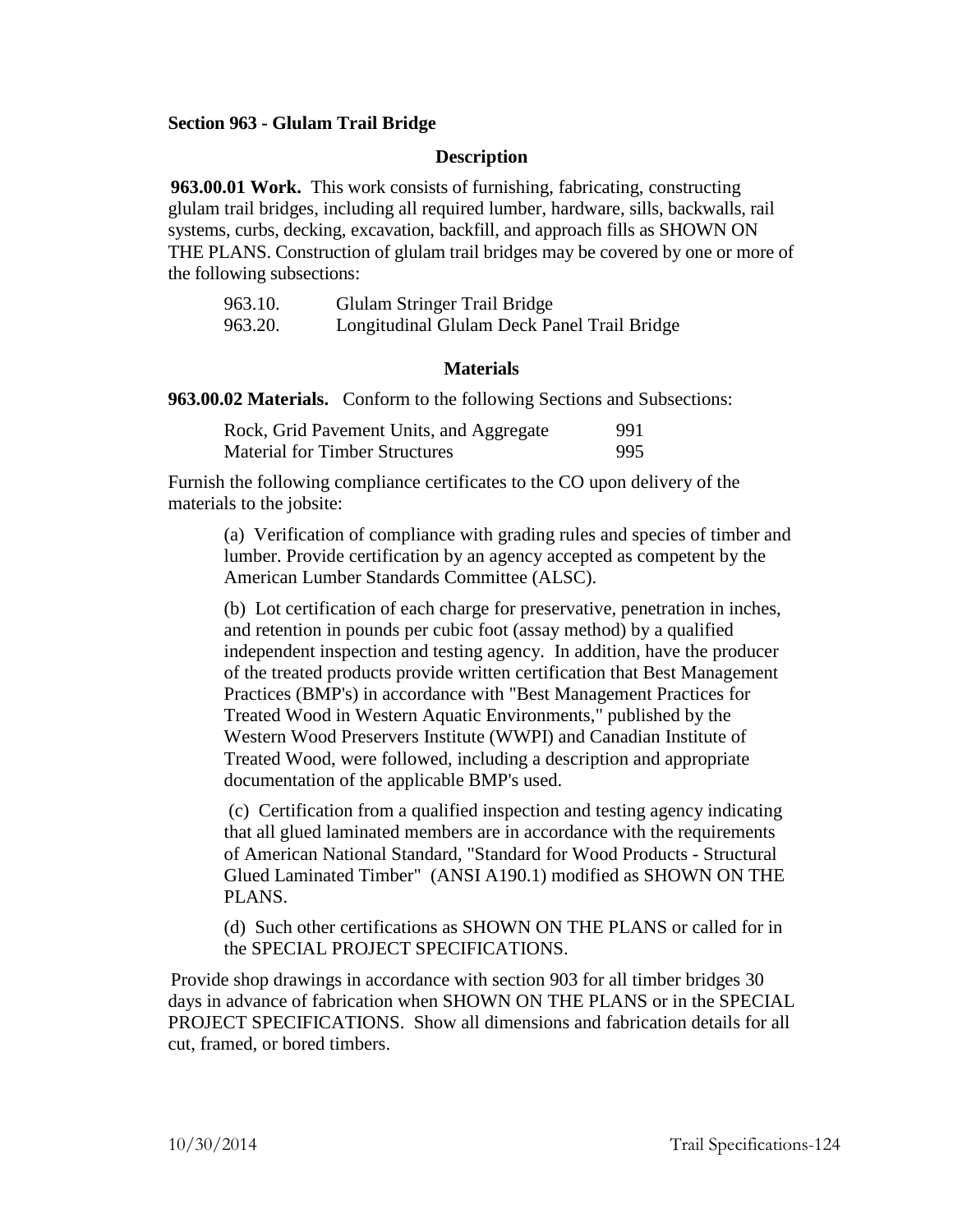## **Construction**

**963.00.03 General.** Construct glulam trail bridges at locations SHOWN ON THE PLANS or DESIGNATED ON THE GROUND.

Furnish glulams and lumber of the required stress grade.

Clear stacks of weeds, rubbish, or other objectionable material from the ground under and in the vicinity of all stored material. Place the bottom layer of material at least 8 inches above the ground level. Provide sufficient support to prevent sagging.

Store and protect glued laminated timber in accordance with the recommendations for Loading and Handling, Job Site Storage, and Erection in "Recommended Practice for Protection of Structural Glued Laminated Timber During Transit, Storage, and Erection," published by the American Institute of Timber Construction, AITC 111.

Open-stack untreated material to shed water. Stack material in layers on spacers (stickers) that extend across the full width of the stack to allow for free air circulation. Align all stickers vertically and space them at regular intervals.

Close-stack treated material to shed water.

Protect material from the weather. If covered, used sheet material such as waterresistant paper or opaque polyethylene film. Do not cover with impervious membranes, such as polyethylene film, during dry weather. Slit individual wrappings full length or puncture on the lower side to permit drainage of water.

Use slings or other devices to protect corners of heavy construction timbers and banded packages of heavy construction timber.

**963.00.04 Excavation and Embankment.** Perform excavation and embankment in accordance with Section 911.

**963.00.05 Hardware.** Furnish and install hardware as SHOWN ON THE PLANS.

**963.00.06 Workmanship.** Cut and form all lumber and construction timbers so all joints will have even bearing over the entire contact surface. Do not use shims in making joints. Construct all joints to be closed. Drive nails and spikes to set the heads flush with the wood surface. Use the same end, face, and edge of the timber member for all layout dimensions. Bore all holes from mating faces.

**963.00.07 Mud Sills**. Construct mud sills at each end of the span in the location staked on the ground. Construct mud sills to be level, bedded evenly, and buried to the depth necessary for the bottom of the log stringers to clear the ground surface by a minimum of 6 inches.

**963.00.08 Glulam Stringers.** Do not drag or skid stringers. Stringers shall be size matched at bearings and shall be positioned so that the camber is up. Bridging between stringers shall be neatly and accurately framed and securely fastened.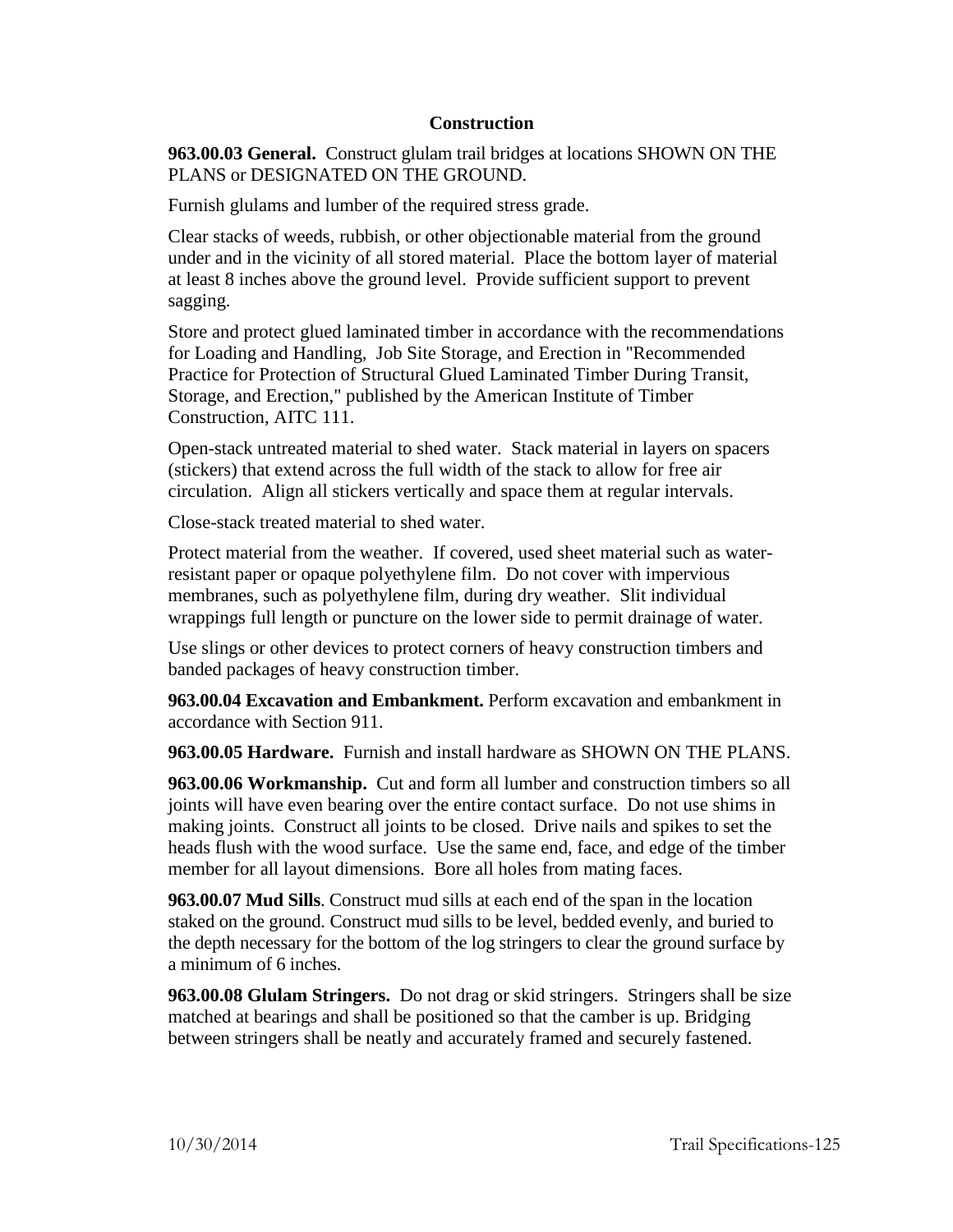**963.00.09 Glued Laminated Panel Decks.** Do not drag or skid panels. When lifted, support panels in the weak-moment plane at a sufficient number of points to avoid overstressing, and protect the edges from damage.

When dowels are SHOWN ON THE PLANS between deck panels, use a template or drilling jig to ensure that dowel holes are accurately spaced and drilled parallel to one another and to the horizontal surfaces of the panel. Drill holes to a depth 1/4 inch greater than one-half the dowel length, and a diameter that is 3/32 greater than the dowel, unless otherwise SHOWN ON THE PLANS. Use a temporary dowel as a check for snug fit prior to production drilling. Use dowels of the size SHOWN ON THE PLANS, with the tips slightly tapered or rounded. Use an approved lubricant to facilitate the connection process.

Start the tips of all dowels partially and equally into the holes of the two panels being joined. Draw the panels together keeping the edges parallel, until the panels abut tightly. Securely fasten each panel to each stringer as SHOWN ON THE PLANS.

Assemble and match-mark panels prior to delivery to the construction site when SHOWN ON THE PLANS or called for in the SPECIAL PROJECT SPECIFICATIONS. Follow erection procedures given in FPL-263, Forest Service, Forest Products Laboratory (FPL), Madison, Wisconsin.

**963.00.010 Curbs.** Construct curbs with sawn timber as SHOWN ON THE PLANS. Use lengths greater than or equal to 10 feet and splice with a 24 inches half-lap joint at a curb block location. Match diameters of logs at lap joints and trim excess to provide a smooth transition between logs.

Finish curbs smooth and free from splinters and sharp projections.

**963.00.11 Rail Systems**. Construct rail systems with sawn timber as SHOWN ON THE PLANS and use lengths greater than or equal to 10 feet.

When rail systems are constructed of sawn timber, splice them with a diagonal butt joint at a post location. Use S4S sawn timber, for all rails, posts, and top caps. Fasten each rail and top rail to each post with wood screws as SHOWN ON THE PLANS. Finish handrails and posts smooth and free from splinters and sharp projections.

**963.00.12 Approach Fills**. Construct the approach fills with compacted suitable material.

## **Measurement**

**963.00.13** Measure the Section 963 items listed in the bid schedule according to section 906.

# **Payment**

**963.00.14** The accepted quantities will be paid at the contract price per unit of measurement for the Section 963 pay items listed in the bid schedule. Payment will be full compensation for the work prescribed in this Section. See Subsection 906.04.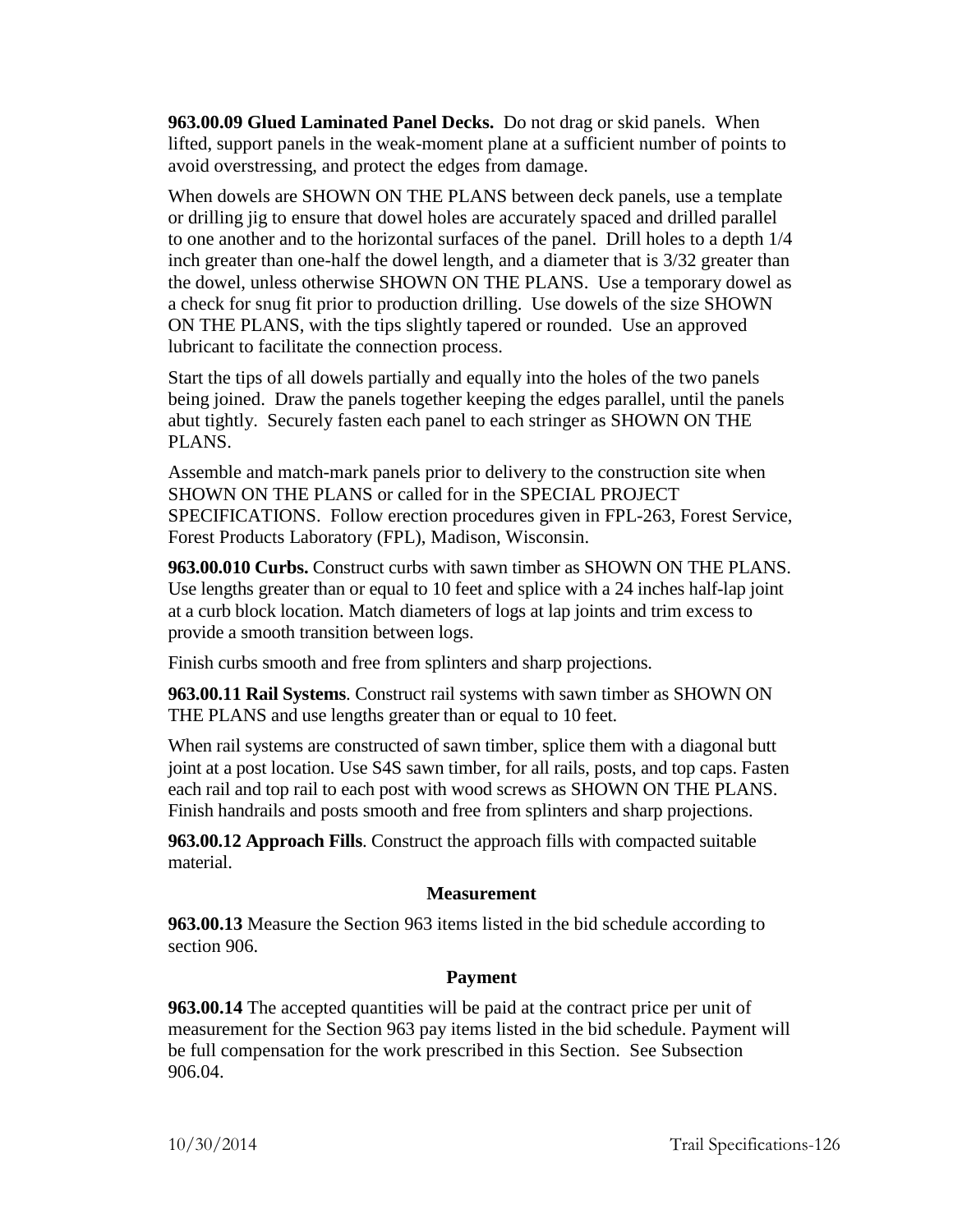## **963.10 – Glulam Stringer Trail Bridge**

## **Description**

**963.10.01** This work consists of construction of a glulam stringer trail bridge, including excavation, embankment, backfill, curbs and/or railing system.

## **Construction**

**963.10.02** Construct a glulam stringer trail bridge as required under construction section 963.00 and as SHOWN ON THE PLANS.

# **963.20 – Longitudinal Glulam Deck Panel Trail Bridge**

## **Description**

**963.20.01** This work consists of construction of a longitudinal glulam deck panel trail bridge, including excavation, embankment, backfill, curbs and/or railing system.

## **Construction**

**963.20.02** Construct a longitudinal glulam deck panel trail bridge as required under construction section 963.00 and as SHOWN ON THE PLANS.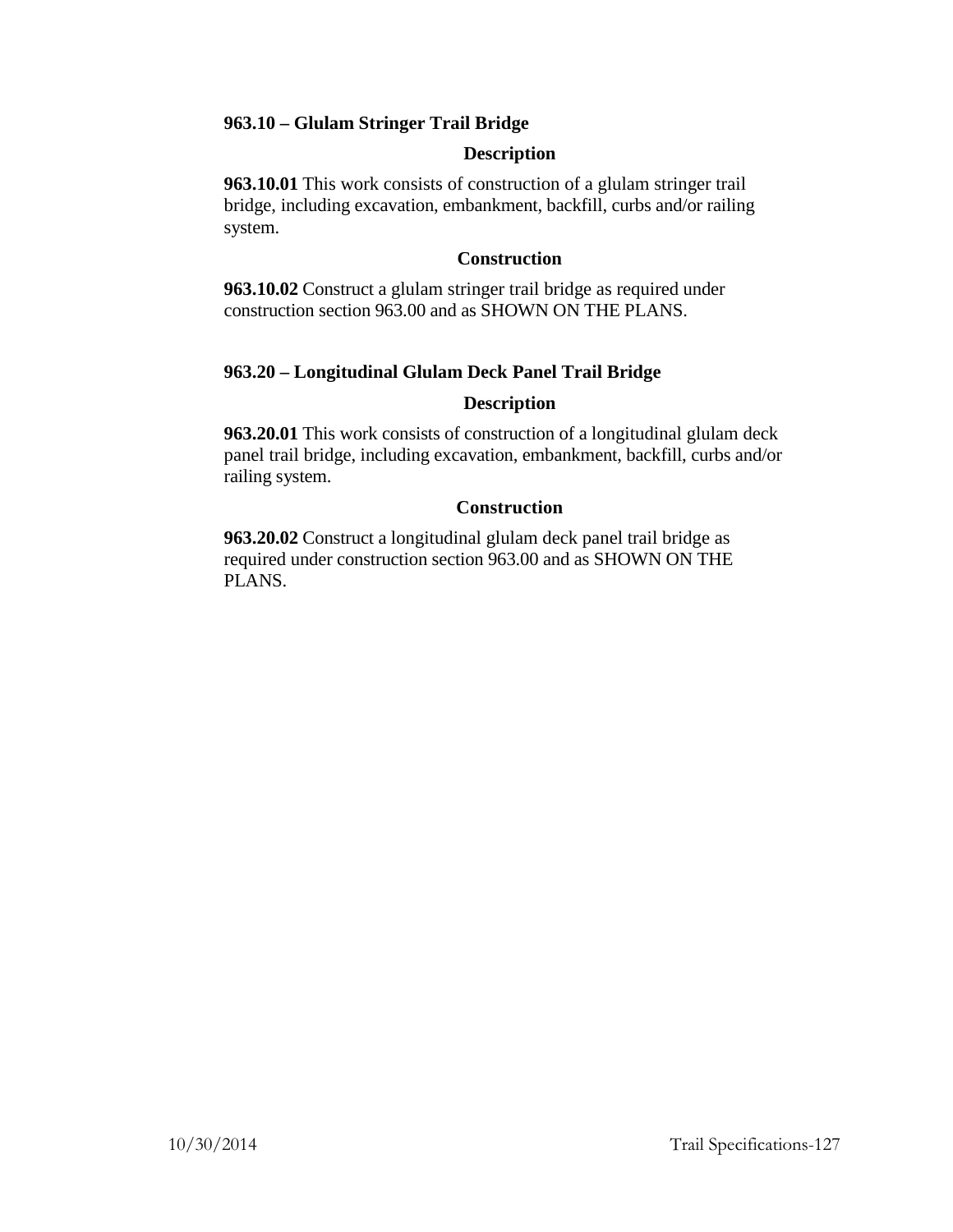## **Section 964 - Prefabricated Steel Trail Bridges**

**964.00.01** This work consists of designing, furnishing, fabricating, and constructing prefabricated steel trail bridges, including all required materials, hardware, sills, backwalls, rail systems, curbs, decking, excavation, backfill, and approach fills as SHOWN ON THE PLANS. Work includes all other incidental work necessary to complete the bridge installation. These specifications are for a fully engineered clear span bridge and shall be regarded as minimum standards for design and construction.

## **Design**

**964.00.02 Engineering Requirements.** Structural design of the bridge structure(s) shall be performed by or under the direct supervision of a licensed professional engineer and done in accordance with recognized engineering practices and principles. The engineer shall be licensed to practice in the State in which the bridge is fabricated. The design shall be in accordance with AASHTO LRFD Bridge Design Specifications, Current Edition and as recommended in AASHTO's LRFD Guide Specifications for Design of Pedestrian Bridges, Current Edition.The design shall meet the following requirements unless otherwise SHOWN ON THE PLANS:

1. Pedestrian Load – Main supporting members shall be designed for a pedestrian live load of 90 psf.

2. Vehicle Load – When the clear deck width between railings is greater than 7 ft and less than 10 ft the bridge shall be designed for an occasional single maintenance vehicle of 10,000 lbs (H5 Design Vehicle). When clear deck width is greater than 10 feet, the bridge shall be designed for an occasional single maintenance vehicle of 20,000 lbs (H10 Design Vehicle). The vehicle load shall not be placed in combination with the pedestrian live load or snow load. A vehicle impact allowance is not required.

3. Other Loads– Other loads such as snow, equestrian, wind and fatigue loads and load combinations shall be designed for as specified in AASHTO LRFD and as SHOWN ON THE PLANS. When a snow load greater than the 90 psf pedestrian load is SHOWN ON THE PLANS the bridge shall be analyzed and designed for the controlling load.

4. Deflection – Pedestrian live load deflection shall not exceed L/360 for steel or as SHOWN ON THE PLANS.

5. Vibration – The fundamental frequency of the pedestrian bridge without live load shall be greater than 3.0 hertz in the vertical direction and 1.3 hertz in the lateral direction for steel bridges. The minimum fundamental frequency for loads other than pedestrian loads, such as equestrian and mule trains shall be determined by the design engineer.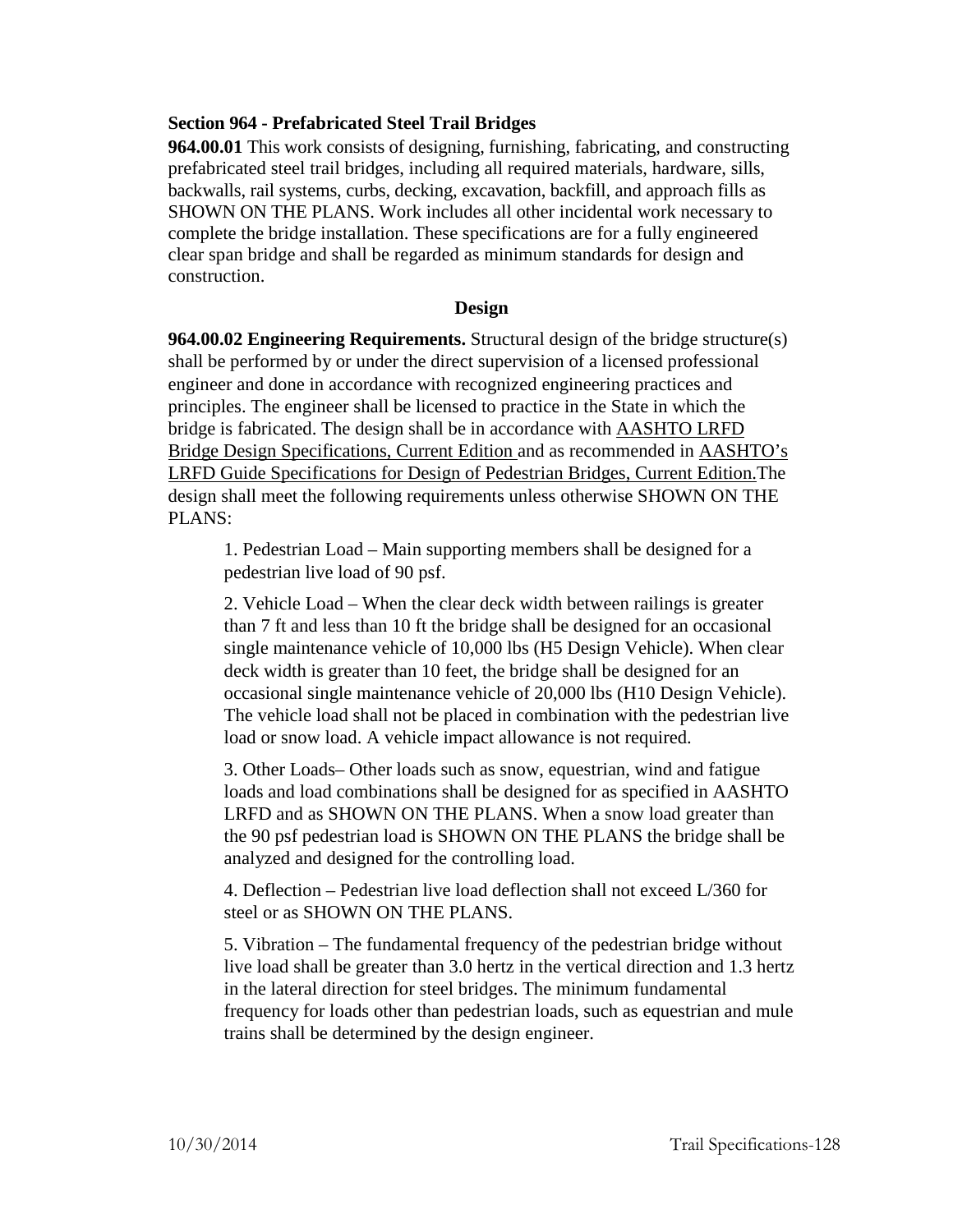6. Camber - The bridge shall have a vertical camber dimension at midspan equal to 100% of the full dead load deflection plus 1% of the full length of the bridge or as SHOWN ON THE PLANS.

**964.00.03 General Features of Design.** The following are the required minimum design features unless otherwise SHOWN ON THE PLANS.

1. Span -The required bridge span shall be as SHOWN ON THE PLANS.

2. Deck Width -The required bridge width between railing elements as SHOWN ON THE PLANS.

3. Truss Type - Bridge(s) shall be designed as a through (or box) "Pratt" truss with one (1) diagonal per panel and square end vertical members.

4. Through truss bridges will be designed utilizing underhung floor beams.

5. The top of the top chord shall not be less than 42 inches above the deck (measured from the high point of the riding surface) unless otherwise SHOWN ON THE PLANS.

6. Safety Rails - Horizontal safety rails shall be placed on the structure so as to prevent a 4 inch sphere from passing through the truss or as SHOWN ON THE PLANS. The safety rail system shall be designed for 50 pounds per linear foot transversely and vertically, acting simultaneously on each rail.

**964.00.04 Design Drawings and Calculations**. Provide design drawings and calculations for the prefabricated bridge including wind, seismic and bearing forces. The Contractor is responsible for preparing all shop drawings necessary for erection of the bridge. All design drawings and calculations shall have the signature and seal of a registered professional engineer.

The Contractor shall submit all design drawings and calculations in accordance with section 903 at least 30 days in advance of the start of fabrication to allow time for review by the CO and correction of any changes. Include plan, elevation, and section views of the pedestrian bridge superstructure, dimensions of all components, connection details, and general and specific notes regarding design and construction.

The Contractor and COR shall be provided with detailed installation instructions.

## **Materials**

## **964.00.05 Materials.** Conform to the following Sections:

| <b>Steel Structures</b>                  | $FP-03$ , Section 555 |
|------------------------------------------|-----------------------|
| Rock, Grid Pavement Units, and Aggregate | 991                   |
| <b>Material for Timber Structures</b>    | 995                   |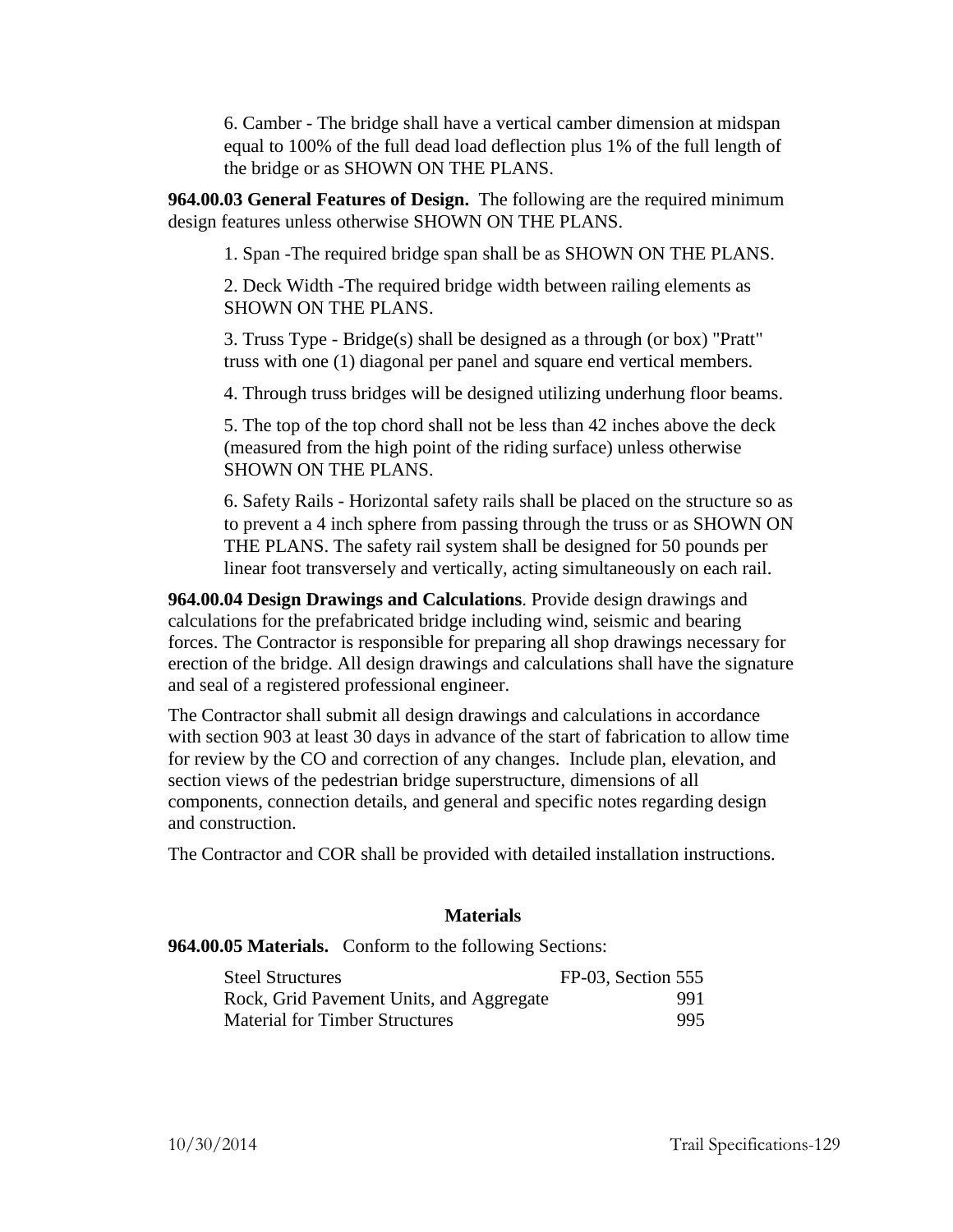Furnish materials that meet the following requirements:

1. Unpainted Steel - Bridges which are not to be painted shall be fabricated from high strength, low alloy, atmospheric corrosion resistant ASTM A847 cold-formed welded square and rectangular tubing and/or ASTM A588, or ASTM A242, ASTM A606 plate and structural steel shapes ( $F_v = 50,000$ ) psi). The minimum corrosion index of atmospheric corrosion resistant steel, as determined in accordance with ASTM G101, shall be 5.8.

2. Minimum Metal Thickness – The minimum nominal metal thickness of closed structural tubular metal members shall 0.25 inches.

3. 3/8 inch weep holes are required at all low points for bottom and top chords, verticals, and diagonals for closed structural tubular metal members.

4. Hardware – All fasteners and hardware shall be in compliance with FP-03, Section 717 and as SHOWN ON THE PLANS.

5. Wood Decking - Wood decking shall be West Coast Regional Douglas Fir or Southern Pine as SHOWN ON THE PLANS. Treated wood shall meet the requirements as SHOWN ON THE PLANS.

## **964.00.06 Welding**

1. Welding Process - Welding and weld qualification tests shall conform to the provisions of the ANSI/AWS D1.5 Structural Welding Code.

2. Welders - Welders shall be properly accredited experienced operators, each of whom shall submit certification of satisfactorily passing AWS standard qualification tests for all positions, satisfactory evidence of experience and skill in welding structural steel with the kind of welding to be used in the work, and who has demonstrated the ability to make uniform, sound welds of the type required.

## **964.00.07 Submittals**

1. Welder certifications showing compliance with Section 964.00.06(2)

2. Welding procedures in compliance with Section 964.00.06(1)

3. Steel Certification - All certified mill test reports shall be furnished upon request. Mill test reports shall show the chemical analysis and physical test results for each heat of steel used in the work. All steel shall be produced in the United States of America and be AISC certified.

4. Bolt Certification - All certified mill test reports shall be furnished upon request. Mill test reports shall show the chemical analysis and physical test results for each heat of steel used in the work. All bolts shall be produced in the United States of America.

5. Wood Certifications - Furnish the following compliance certificates to the CO upon delivery of the wood materials to the jobsite: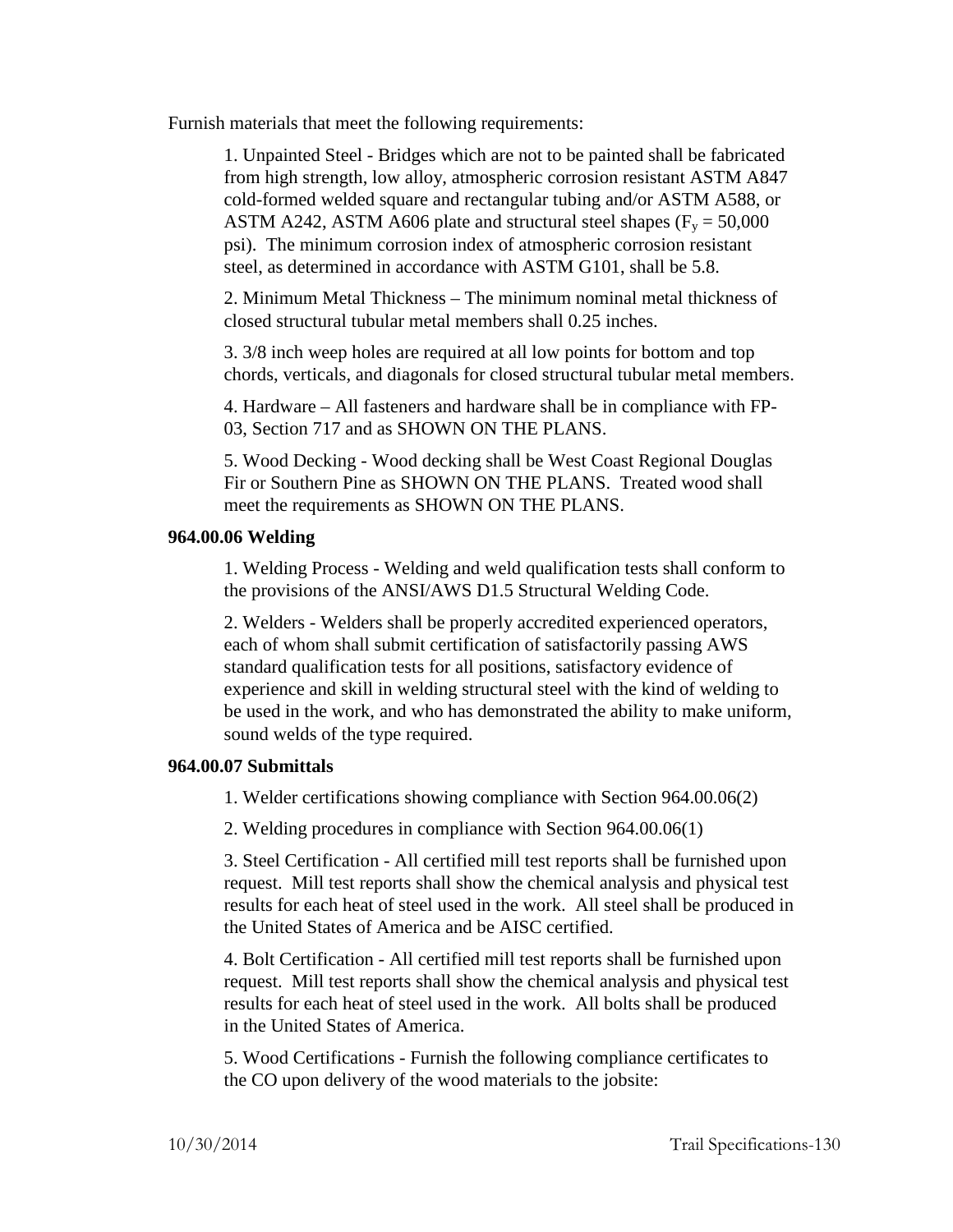(a) Verification of compliance with grading rules and species of timber and lumber. Provide certification by an agency accepted as competent by the American Lumber Standards Committee (ALSC).

(b) Lot certification of each charge for preservative, penetration in inches, and retention in pounds per cubic foot (assay method) by a qualified independent inspection and testing agency. In addition, have the producer of the treated products provide written certification that Best Management Practices (BMP's) in accordance with "Best Management Practices for Treated Wood in Western Aquatic Environments," published by the Western Wood Preservers Institute (WWPI) and Canadian Institute of Treated Wood, were followed, including a description and appropriate documentation of the applicable BMP's used.

(c) Such other certifications as SHOWN ON THE PLANS or called for in the SPECIAL PROJECT SPECIFICATIONS.

Provide shop drawings in accordance with section 903 for all bridges 30 days in advance of fabrication when SHOWN ON THE PLANS or in the SPECIAL PROJECT SPECIFICATIONS. Show all dimensions and fabrication details for all cut, framed, or bored timbers.

## **Construction**

**964.00.08 General** Construct a prefabricated steel trail bridge as required under construction section 964.00. and as SHOWN ON THE PLANS.

**964.00.09 Excavation and Embankment**. Perform all excavation and embankment work in accordance with Section 911.

**964.00.10 Installation.** All construction and installation shall be performed in conformance with manufacturer's recommendations and the approved shop drawings. Unprotected steel chains shall not be used as a sling for installation.

**964.00.11 Performance**. Provide 14 day notice prior to delivery and/or installation of prefabricated bridge.

If the prefabricated superstructure is not installed immediately upon delivery to the project site, provide appropriate equipment and labor to unload and stack, support, and store all material at the delivery point designated by the COR. Support and stack all components to prevent damage. Furnish and install blocking such that all components are supported at least 8 inches above the ground.

## **Measurement**

**964.00.12** Measure the section 964 items listed in the bid schedule according to section 906.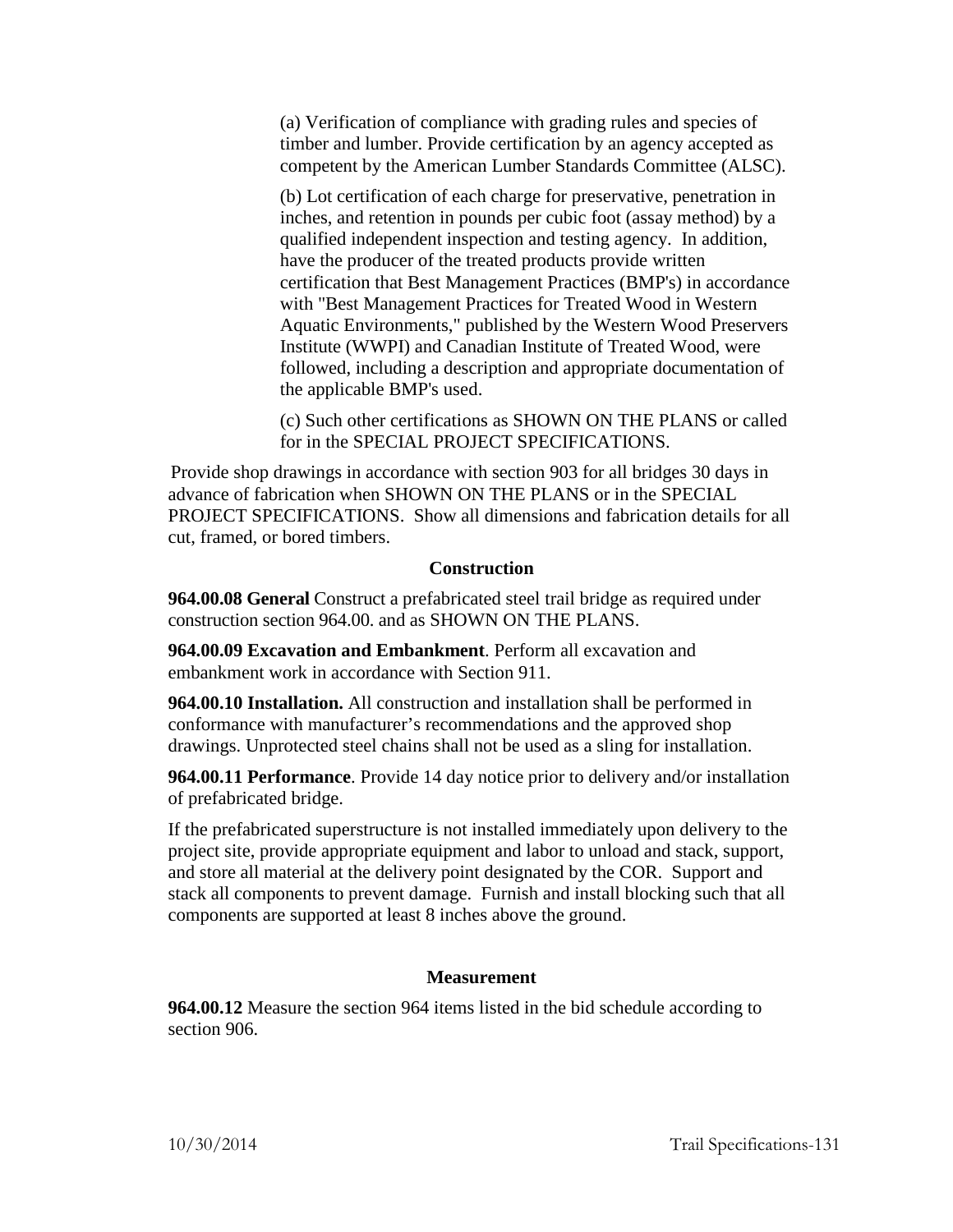# **Payment**

**964.00.13** The accepted quantities will be paid at the contract price per unit of measurement for the Section 964 pay items listed in the bid schedule. Payment will be full compensation for the work prescribed in this Section. See Subsection 906.04.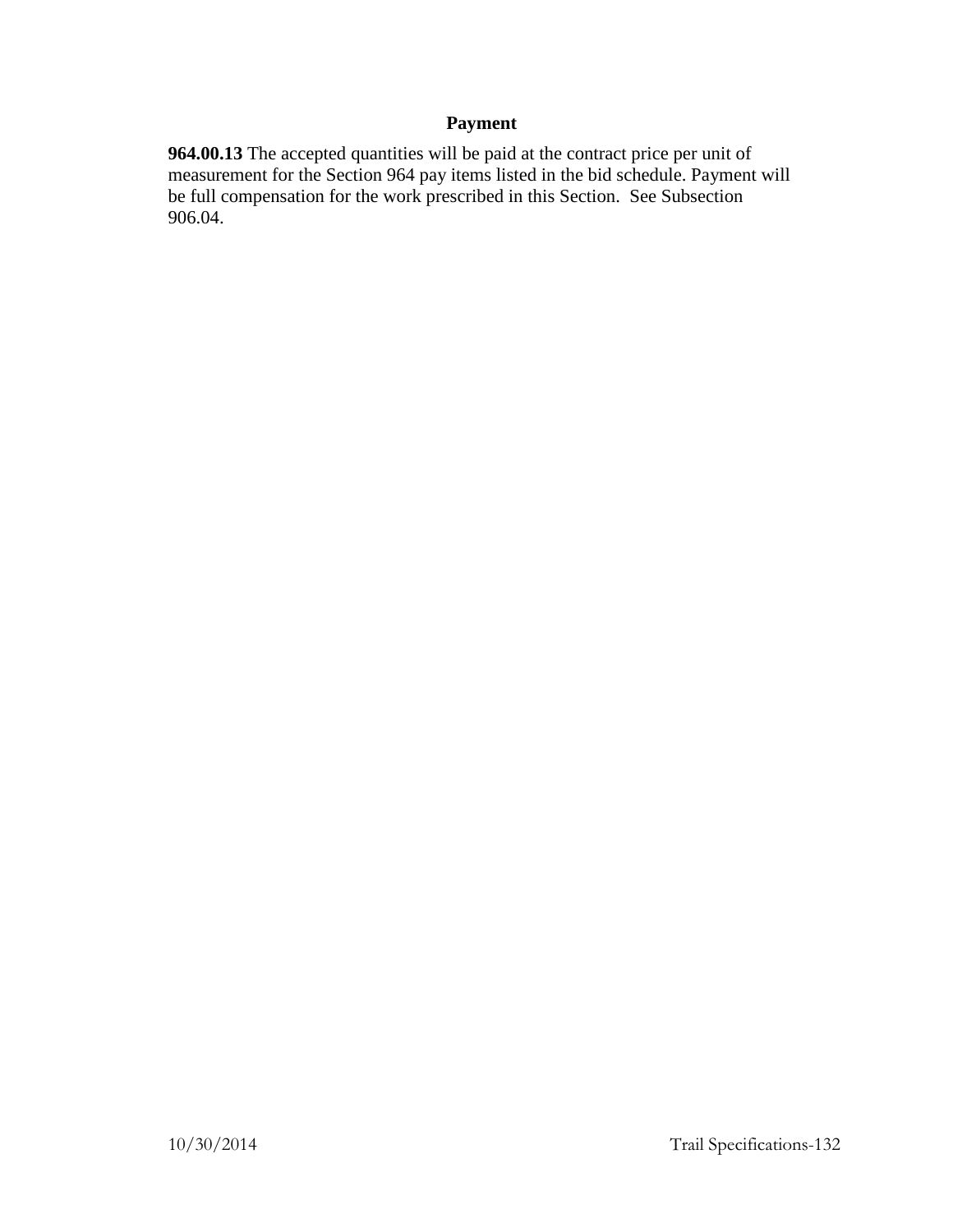## **Section 965 – Trail Bridge Substructures**

### **Description**

**965.00.01** This work consists of furnishing, fabricating, constructing trail bridge substructures, including all required geosynthetics, gabion baskets, concrete, lumber, hardware, excavation, and backfill as SHOWN ON THE PLANS. Construction of trail bridge substructure may be covered by one or more of the following subsections:

| 965.10. | Timber Sill on Geocell Pad       |
|---------|----------------------------------|
| 965.20. | Timber Sill on Gabion Baskets    |
| 965.30. | Timber Sill on Timber Cribbing   |
| 965.40. | Concrete Leveling Pad on Bedrock |

#### **Materials**

**965.00.02 Materials.** Conform to the following Sections:

| Concrete                                 | FP-03, Section 552 |  |
|------------------------------------------|--------------------|--|
| Reinforcing Steel                        | FP-03, Section 554 |  |
| Rock, Grid Pavement Units, and Aggregate | 991                |  |
| <b>Geosynthetic Materials</b>            | 994                |  |
| <b>Material for Timber Structures</b>    | 995                |  |
| Wire Basket Materials (Gabion Baskets)   | 996                |  |

Furnish the following compliance certificates to the CO upon delivery of the materials to the jobsite:

(a) Verification of compliance with grading rules and species of timber and lumber. Provide certification by an agency accepted as competent by the American Lumber Standards Committee (ALSC).

(b) Lot certification of each charge for preservative, penetration in inches, and retention in pounds per cubic foot (assay method) by a qualified independent inspection and testing agency. In addition, have the producer of the treated products provide written certification that Best Management Practices (BMP's) in accordance with "Best Management Practices for Treated Wood in Western Aquatic Environments," published by the Western Wood Preservers Institute (WWPI) and Canadian Institute of Treated Wood, were followed, including a description and appropriate documentation of the applicable BMP's used.

(c) Such other certifications as SHOWN ON THE PLANS or called for in the SPECIAL PROJECT SPECIFICATIONS.

Provide shop drawings in accordance with section 903 for all timber bridge substructures 30 days in advance of fabrication when SHOWN ON THE PLANS or in the SPECIAL PROJECT SPECIFICATIONS. Show all dimensions and fabrication details for all cut, framed, or bored timbers.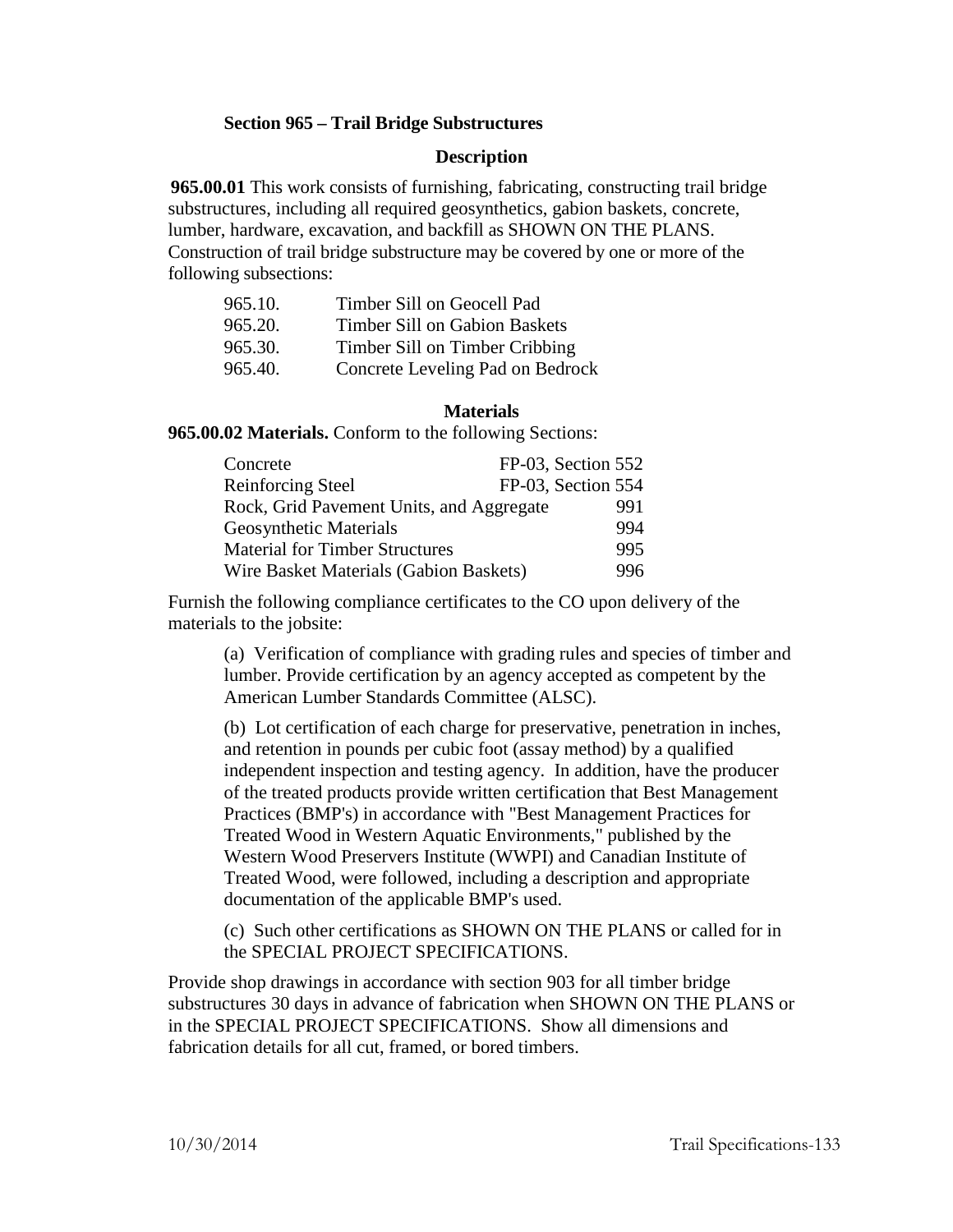## **Construction**

**965.00.03 General.** Construct trail bridge substructure at locations SHOWN ON THE PLANS or DESIGNATED ON THE GROUND.

Furnish structural lumber and timber of the required stress grade as SHOWN ON THE PLANS.

Clear stacks of weeds, rubbish, or other objectionable material from the ground under and in the vicinity of all stored material. Place the bottom layer of material at least 8 inches above the ground level. Provide sufficient support to prevent sagging.

Open-stack untreated material to shed water. Stack material in layers on spacers (stickers) that extend across the full width of the stack to allow for free air circulation. Align all stickers vertically and space them at regular intervals.

Close-stack treated material to shed water.

Protect material from the weather. If covered, used sheet material such as waterresistant paper or opaque polyethylene film. Do not cover with impervious membranes, such as polyethylene film, during dry weather. Slit individual wrappings full length or puncture on the lower side to permit drainage of water.

Use slings or other devices to protect corners of heavy construction timbers and banded packages of heavy construction timber

**965.00.04 Excavation and Embankment.** Perform excavation and embankment in accordance with Section 911.

**965.00.05 Hardware.** Furnish and install hardware as SHOWN ON THE PLANS.

**965.00.06 Workmanship.** Cut and form all lumber and construction timbers so all joints will have even bearing over the entire contact surface. Do not use shims in making joints. Construct all joints to be closed. Drive nails and spikes to set the heads flush with the wood surface. Use the same end, face, and edge of the timber member for all layout dimensions. Bore all holes from mating faces.

## **Measurement**

**965.00.07** Measure the Section 965 items listed in the bid schedule according to section 906.

## **Payment**

**965.00.08** The accepted quantities will be paid at the contract price per unit of measurement for the Section 965 pay items listed in the bid schedule. Payment will be full compensation for the work prescribed in this Section. See Subsection 906.04.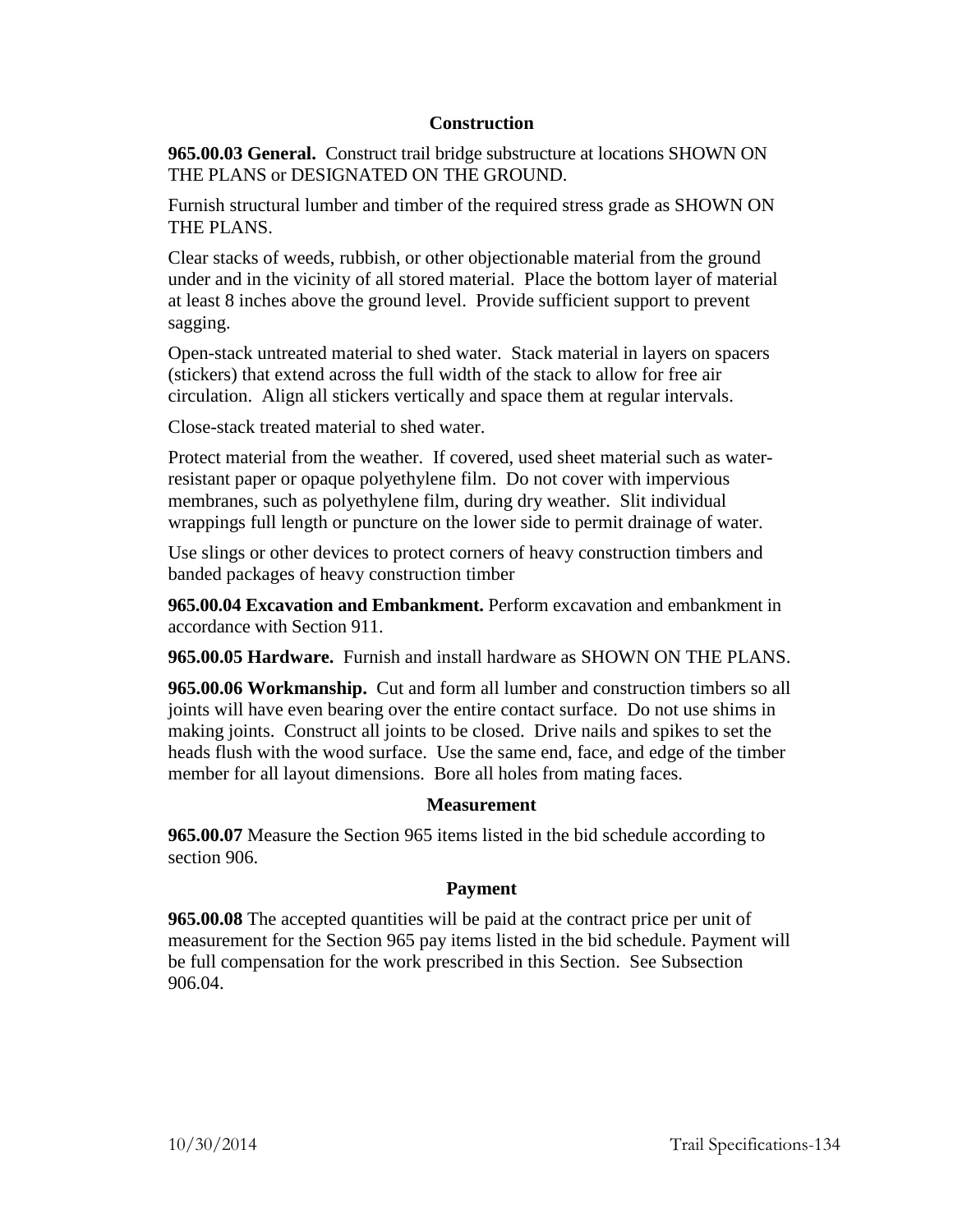## **965.10 – Timber Sill on Geocell Pad**

### **Description**

**965.10.01** This work consists of construction of a timber sill on geocell pad including excavation, embankment, backfill, curbs and/or railing system.

### **Construction**

**965.10.02** Construct a timber sill on geocell pad as required under construction section 965.00 and as SHOWN ON THE PLANS.

## **965.20 – Timber Sill on Gabion Baskets**

### **Description**

**965.20.01** This work consists of construction of a timber sill on gabion baskets including excavation, embankment, backfilling.

### **Construction**

**965.20.02** Construct a timber sill on gabion baskets as required under construction section 965.00 and as SHOWN ON THE PLANS.

## **965.30 – Timber Sill on Timber Cribbing**

### **Description**

**965.30.01** This work consists of construction of a timber sill on timber cribbing including excavation, embankment, and backfilling.

### **Construction**

**965.30.02** Construct a timber sill on timber cribbing as required under construction section 965.00 and as SHOWN ON THE PLANS.

### **965.40 – Concrete Leveling Pad on Bedrock**

### **Description**

**965.40.01** This work consists of construction of a concrete leveling pad on bedrock including rock excavation, embankment and backfilling.

### **Construction**

**965.40.02** Construct a concrete leveling pad on bedrock as required under construction section 965.00 and as SHOWN ON THE PLANS.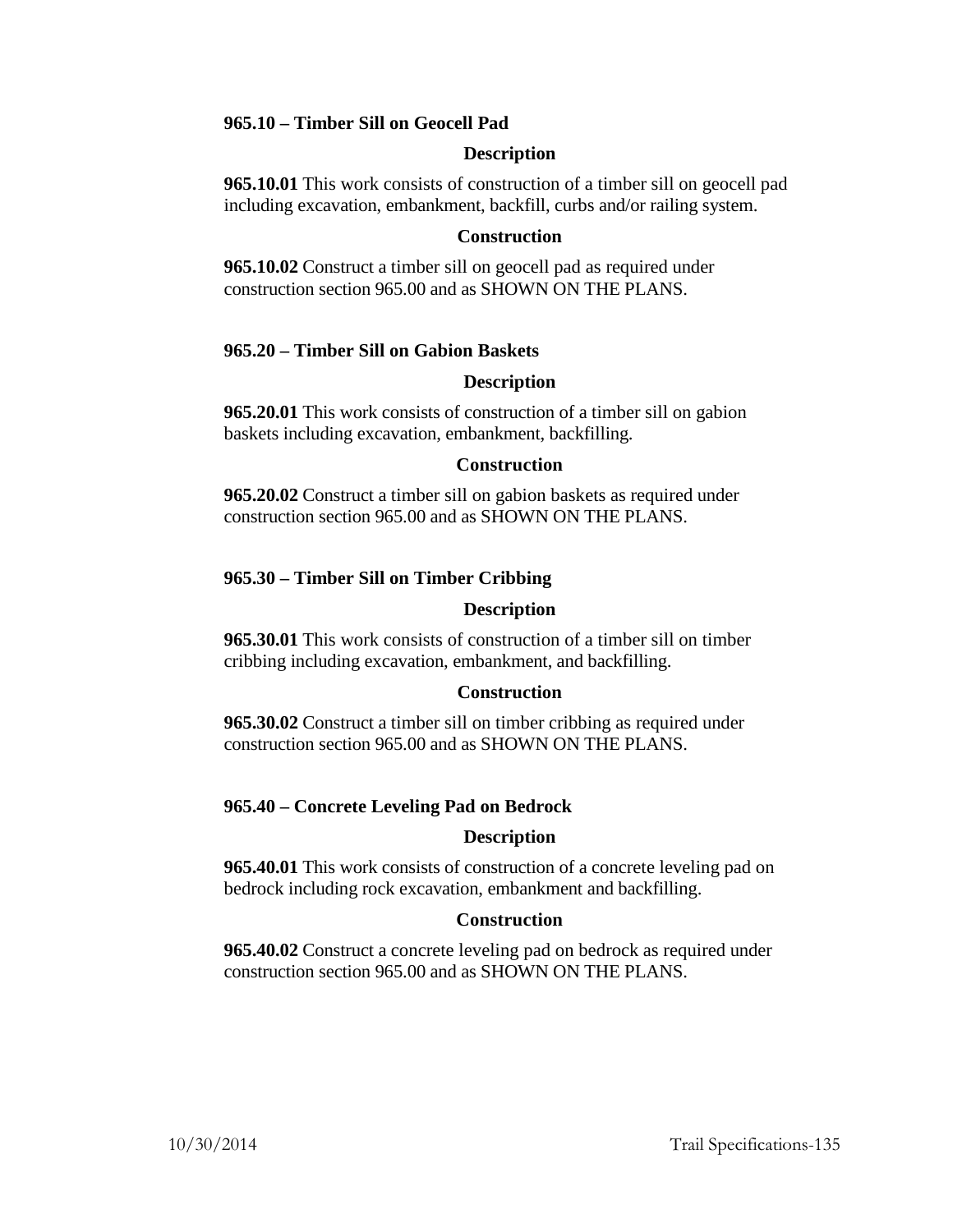# **Section 966 - Trail Bridge Maintenance**

### **Description**

**966.01** This work consists of maintenance of trail bridges, including replacing or reconstructing rail systems, curbs, decking, sills, stringers and approach fills as SHOWN ON THE PLANS.

### **Materials**

**966.02 Materials.** Conform to the following Sections:

| Rock, Grid Pavement Units, and Aggregate | 991 |
|------------------------------------------|-----|
| <b>Material for Timber Structures</b>    | 995 |

Furnish the following compliance certificates to the CO upon delivery of the materials to the jobsite:

(a) Verification of compliance with grading rules and species of timber and lumber. Provide certification by an agency accepted as competent by the American Lumber Standards Committee (ALSC).

(b) Lot certification of each charge for preservative, penetration in inches, and retention in pounds per cubic foot (assay method) by a qualified independent inspection and testing agency. In addition, have the producer of the treated products provide written certification that Best Management Practices (BMP's) in accordance with "Best Management Practices for Treated Wood in Western Aquatic Environments," published by the Western Wood Preservers Institute (WWPI) and Canadian Institute of Treated Wood, were followed, including a description and appropriate documentation of the applicable BMP's used.

(c) Certification from a qualified inspection and testing agency indicating that all glued laminated members are in accordance with the requirements of American National Standard, "Standard for Wood Products - Structural Glued Laminated Timber" (ANSI A190.1) modified as SHOWN ON THE PLANS.

(d) Such other certifications as SHOWN ON THE PLANS or called for in the SPECIAL PROJECT SPECIFICATIONS.

### **Maintenance**

**966.03 General.** Maintenance of trail bridges at locations SHOWN ON THE PLANS.

Furnish structural lumber and timber of the required stress grade as SHOWN ON THE PLANS.

Clear stacks of weeds, rubbish, or other objectionable material from the ground under and in the vicinity of all stored material. Place the bottom layer of material at least 8 inches above the ground level. Provide sufficient support to prevent sagging.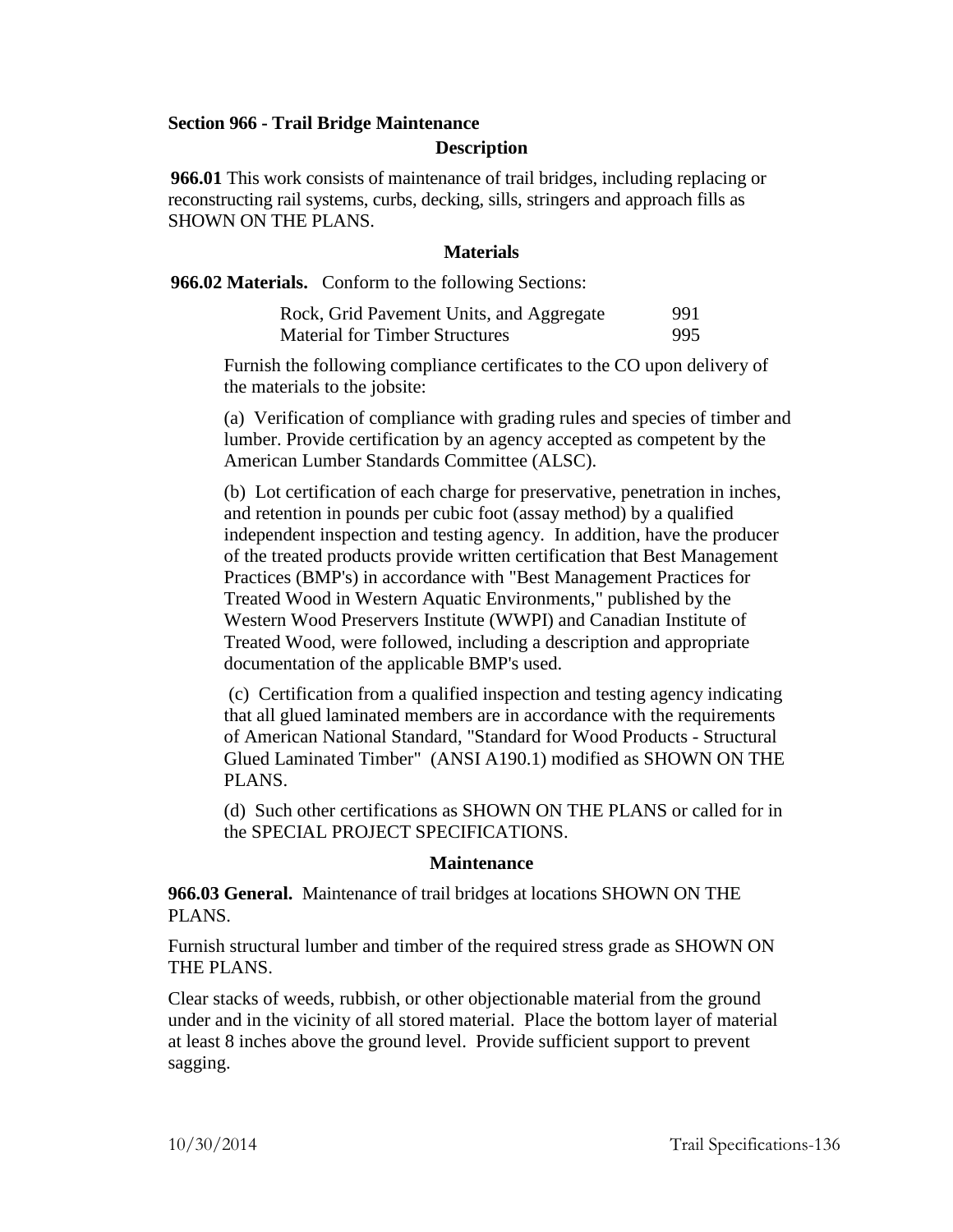Open-stack untreated material to shed water. Stack material in layers on spacers (stickers) that extend across the full width of the stack to allow for free air circulation. Align all stickers vertically and space them at regular intervals.

Close-stack treated material to shed water.

Protect material from the weather. If covered, used sheet material such as waterresistant paper or opaque polyethylene film. Do not cover with impervious membranes, such as polyethylene film, during dry weather. Slit individual wrappings full length or puncture on the lower side to permit drainage of water.

Use slings or other devices to protect corners of heavy construction timbers and banded packages of heavy construction timber

**966.04 Excavation and Embankment.** Perform excavation and embankment in accordance with Section 911.

**963.05 Hardware.** Furnish and install hardware as SHOWN ON THE PLANS.

**966.06 Workmanship.** Cut and form all lumber and construction timbers so all joints will have even bearing over the entire contact surface. Do not use shims in making joints. Construct all joints to be closed. Drive nails and spikes to set the heads flush with the wood surface. Use the same end, face, and edge of the timber member for all layout dimensions. Bore all holes from mating faces.

**966.07 Stringers.** Stringers shall be size matched at bearings and shall be positioned so that the camber is up and if possible, so that knots near the edge will be in the top portion of the stringers. Bridging between stringers shall be neatly and accurately framed and securely fastened.

## **Measurement**

**966.08** Measure the Section 966 items listed in the bid schedule according to section 906.

## **Payment**

**966.09** The accepted quantities will be paid at the contract price per unit of measurement for the Section 966 pay items listed in the bid schedule. Payment will be full compensation for the work prescribed in this Section. See Subsection 906.04.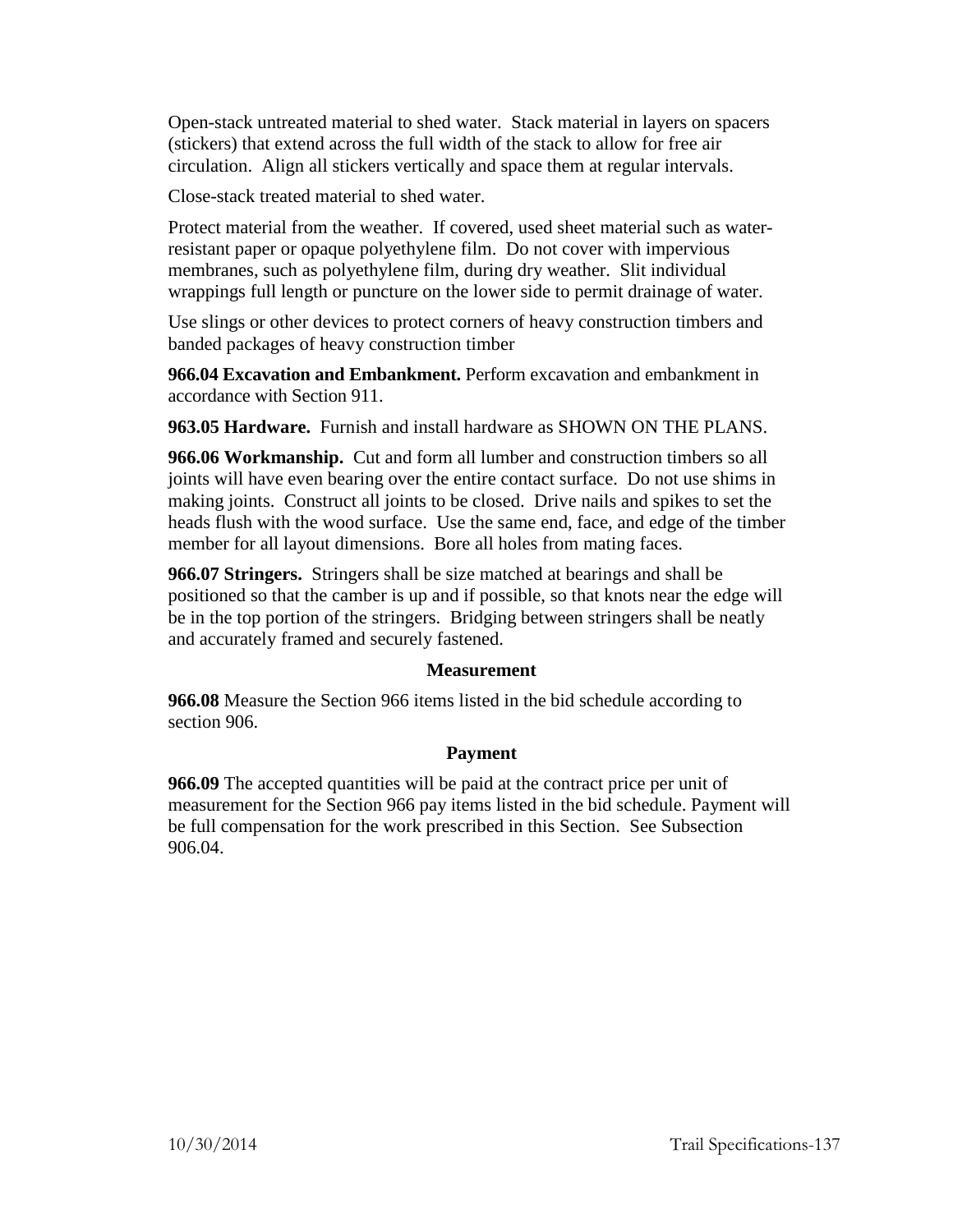# **970. Specialty Specifications**

- **Section 971 – Reserved for Snow Shed**
- **Section 972 – Reserved for Tunnels**
- **Section 979 – Reserved for Specialty Structures Special Project Specifications**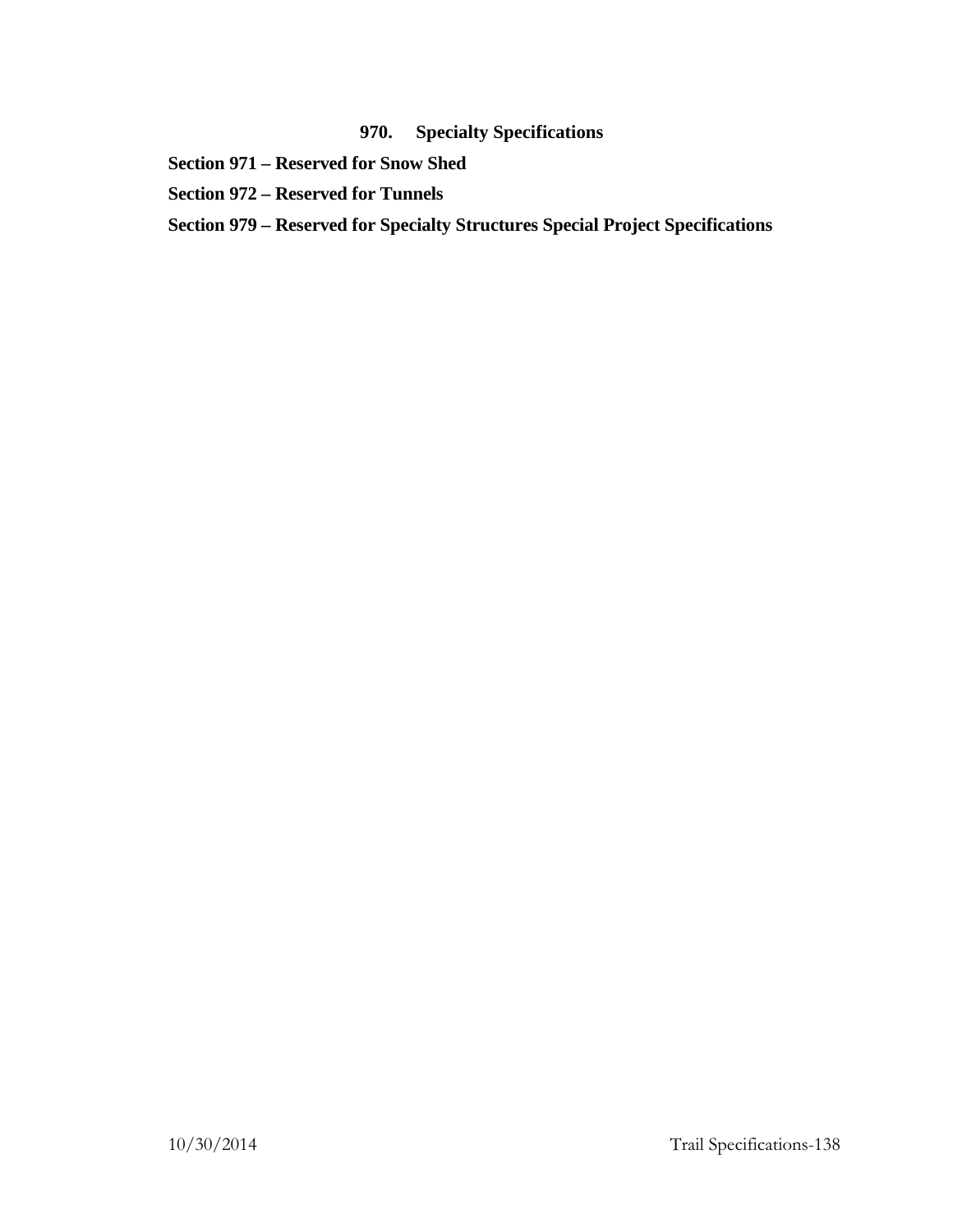## **980. Incidentals**

### **Section 981 – Seeding, Fertilizing and Mulching**

### **Description**

**981.01** This work consists of preparing seedbeds and furnishing and placing required seed, fertilizer, and mulch.

### **Materials**

**981.02 Seed.** Conform to the Federal Seed Act, the Federal Noxious Weed Act, and applicable State and local seed and noxious weed laws. Do not use wet, moldy, or otherwise contaminated or damaged seed. Furnish each seed type in separate sealed container. Clearly label each container with the following:

- **(a)** Name and type of seed
- **(b)** Lot number
- **(c)** Net mass
- **(d)** Percent of purity, germination, and hard seed
- **(e)** Percent of maximum weed seed content
- **(f)** Seed Origin
- **(g)** Noxious weeds present
- **(h)** Other crop seed
- **(i)** Inert matter
- **(j)** Name and address of seed distributor
- **(k)** Mixture percent of each component

Inoculate legume seed with approved cultures according to the manufacturer's instructions.

Certify that seed meets the type as SHOWN ON THE PLANS. Furnish the CO with duplicate copies of a statement by the vendor certifying that each lot of seed has been tested by a recognized laboratory for seed testing within 6 months of the date of delivery.

Include in the certificate:

- **(1)** Name and address of the laboratory
- **(2)** Date of test
- **(3)** Lot number for each kind of seed
- **(4)** Percent of purity and germination for each kind of seed
- **(5)** Percent of weed seed content for each kind of seed
- **(6)** Mixture percent of each component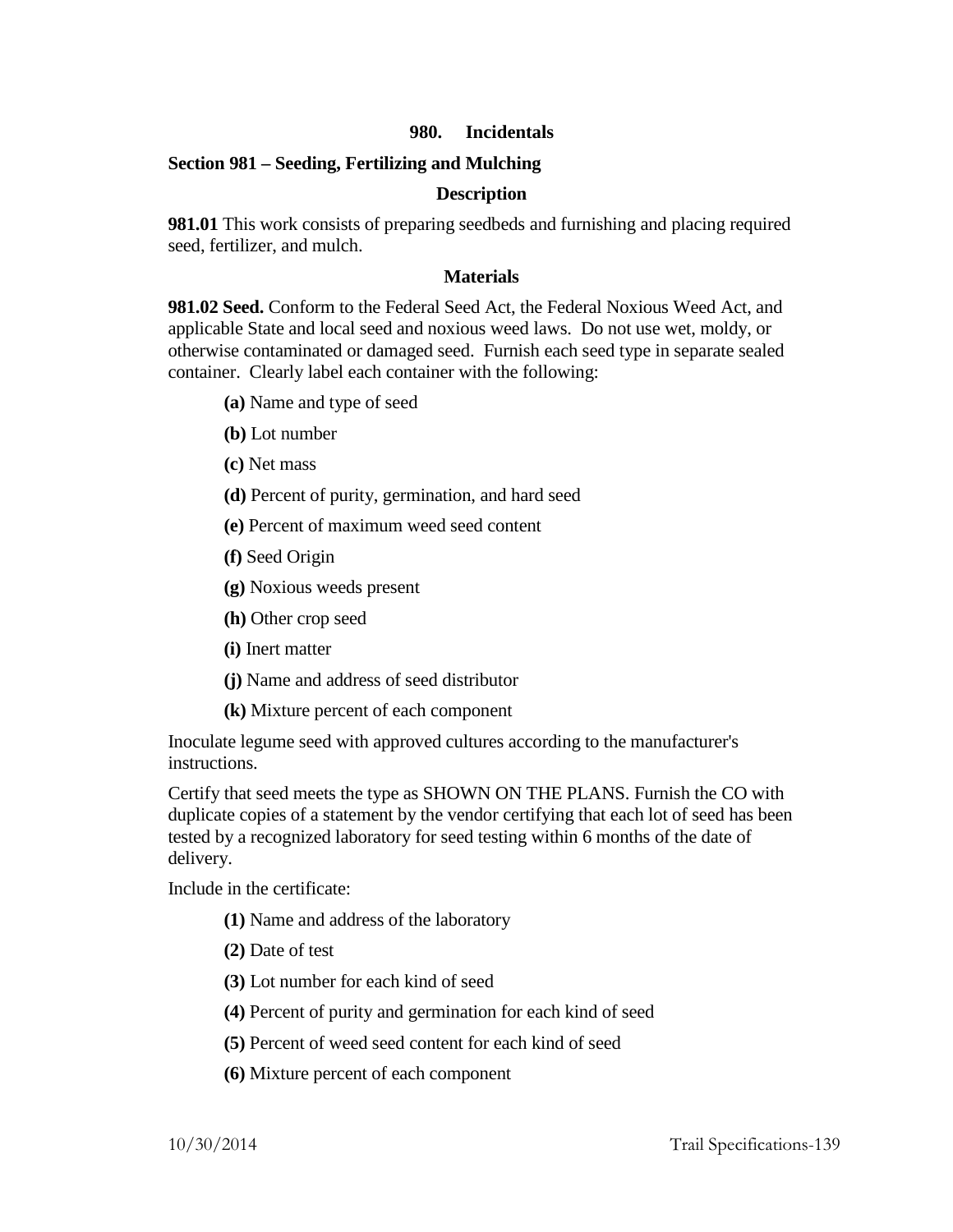**981.03 Fertilizer**. Furnish standard commercial grade dry formulated fertilizer conforming to the standards of the Association of Official Analytical Chemists International, applicable State and Federal regulations, and required minimum percentages of available nutrients. Supply fertilizer in new, clean, sealed, and properly labeled containers with name, mass, and guaranteed analysis of contents clearly marked. Use fertilizer with the minimum percentage of available nutrients as SHOWN ON THE PLANS.

**981.04 Mulch**. Use commercially produced mulch as SHOWN ON THE PLANS.

**(a) Straw.** Furnish certified weed free straw from oats, wheat, rye, or other grain crops that is free from mold or other objectionable material. Furnish straw in an air-dry condition suitable for placing with mulch blower equipment.

**(b) Wood fiber.** Furnish processed wood fiber from wood chips conforming to the following:

**(1)** Colored with a green dye noninjurious to plant growth

**(2)** Readily dispersible in water

**(3)** Nontoxic to seed or other plant material

**(4)** Free of growth or germination inhibiting substances

**(5)** Free of weed seed

**(6)** Air dried to an equilibrium moisture content of 12±3 percent

**(7)** Packaged in new labeled containers

**(8)** Packaged in a condition appropriate for mixing in a homogeneous slurry suitable for application with power spray equipment

**(c) Grass straw cellulose fiber.** Furnish processed grass straw fiber conforming to the following:

**(1)** Colored with a green dye noninjurious to plant growth

**(2)** Readily dispersible in water

**(3)** Nontoxic to seed or other plant material

**(4)** Free of growth or germination inhibiting substances

**(5)** Free of weed seed

**(6)** Air dried to a moisture content of 10±0.2 percent

**(7)** Air dried to a uniform mass of ±5 percent

**(8)** Packaged in new containers labeled with the manufacturer's name and air-dry mass

**(9)** Packaged in a condition appropriate for mixing in a homogeneous slurry suitable for application with power spray equipment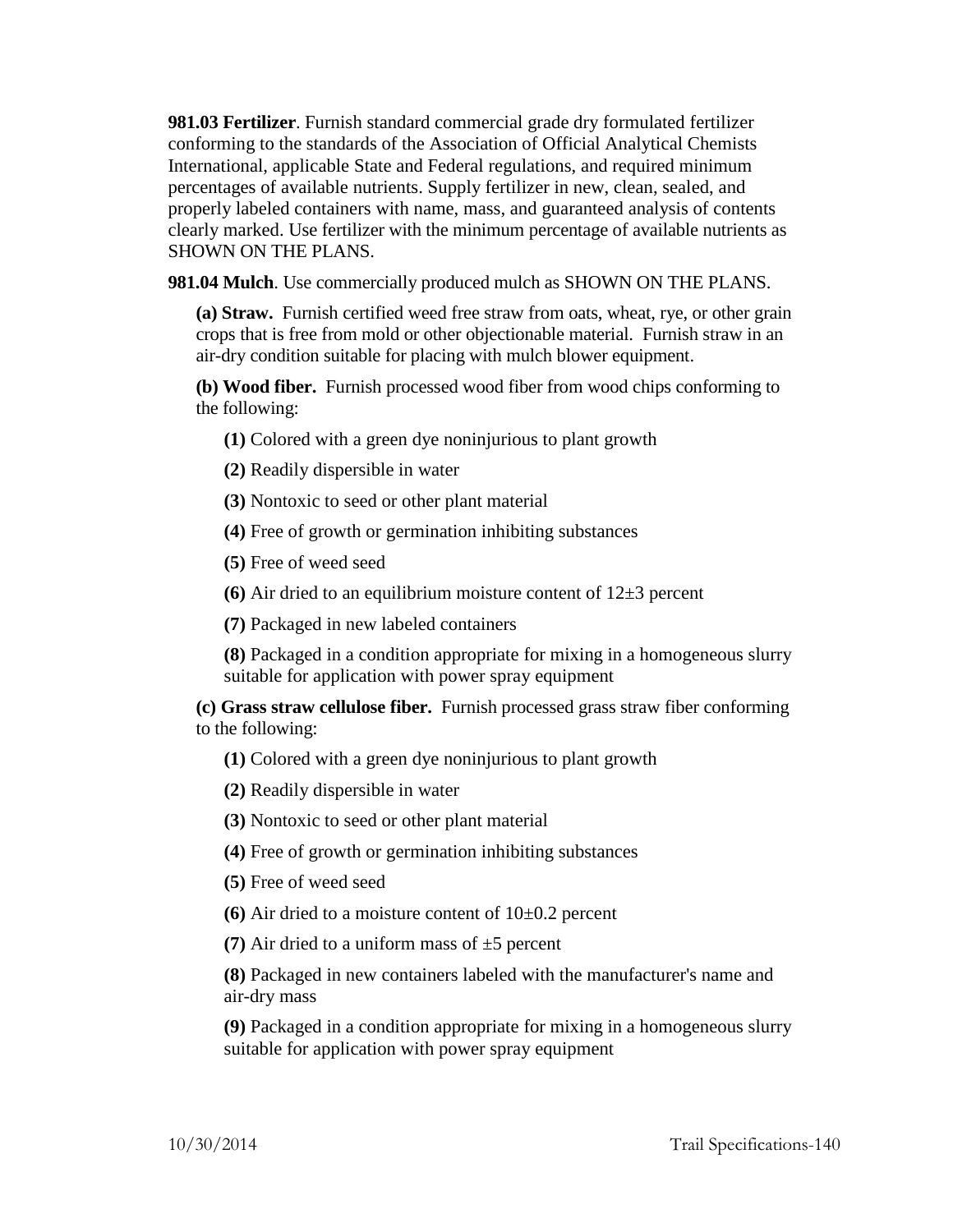### **Construction**

**981.05 Seeding Seasons**. Seed during the seeding dates as SHOWN ON THE PLANS. Do not apply seeding materials during windy weather or when the ground is excessively wet or frozen.

**981.06 Soil Preparation**. Shape and finish cut slopes, fill slopes, embankments, or other areas to be seeded as required by other applicable sections or as SHOWN ON THE PLANS. Prepare soil as specified in other sections.

**981.07 Mulch**. Spread mulch immediately after seeding, or after seeding and fertilizing, to a loose depth of 1 1/2 inches to 3 inches at locations SHOWN ON THE PLANS.

### **Measurement**

**981.08** Measure the section 981 items listed in the bid schedule according to subsection 906.

### **Payment**

**981.09** The accepted quantities will be paid at the contract price per unit of measurement for the Section 981 pay items listed in the bid schedule. Payment will be full compensation for the work prescribed in this Section. See Subsection 906.04.

### **Section 982 – Erosion Control Blankets**

## **Description**

**982.01** This work consists of furnishing and installing erosion control blankets.

## **Material**

**982.02 Erosion Control Blanket**. Use erosion control materials of the type and in the locations SHOWN ON THE PLANS.

(a) **Burlap**. Use burlap of standard weave with a weight of  $4, \pm 1/2$  oz/SY.

**(b) Excelsior Blanket.** Use excelsior blanket consisting of a machineproduced mat or curled wood excelsior of 80-percent, 8 inches or longer fiber length with consistent thickness and the fiber evenly distributed over the entire area of the blanket. Use blanket with mesh dimensions of 1 inch by 2 inches ±25 percent. Provide blanket with average weight of 8 oz/SY ±10 percent at time of manufacture.

## **Construction**

**982.03 General.** Install erosion control blankets in accordance with manufacturer's recommendations at locations SHOWN ON THE PLANS.

Make the soil surface stable, firm, and free of rocks and other obstructions. Install erosion control blankets to the following minimum guidelines.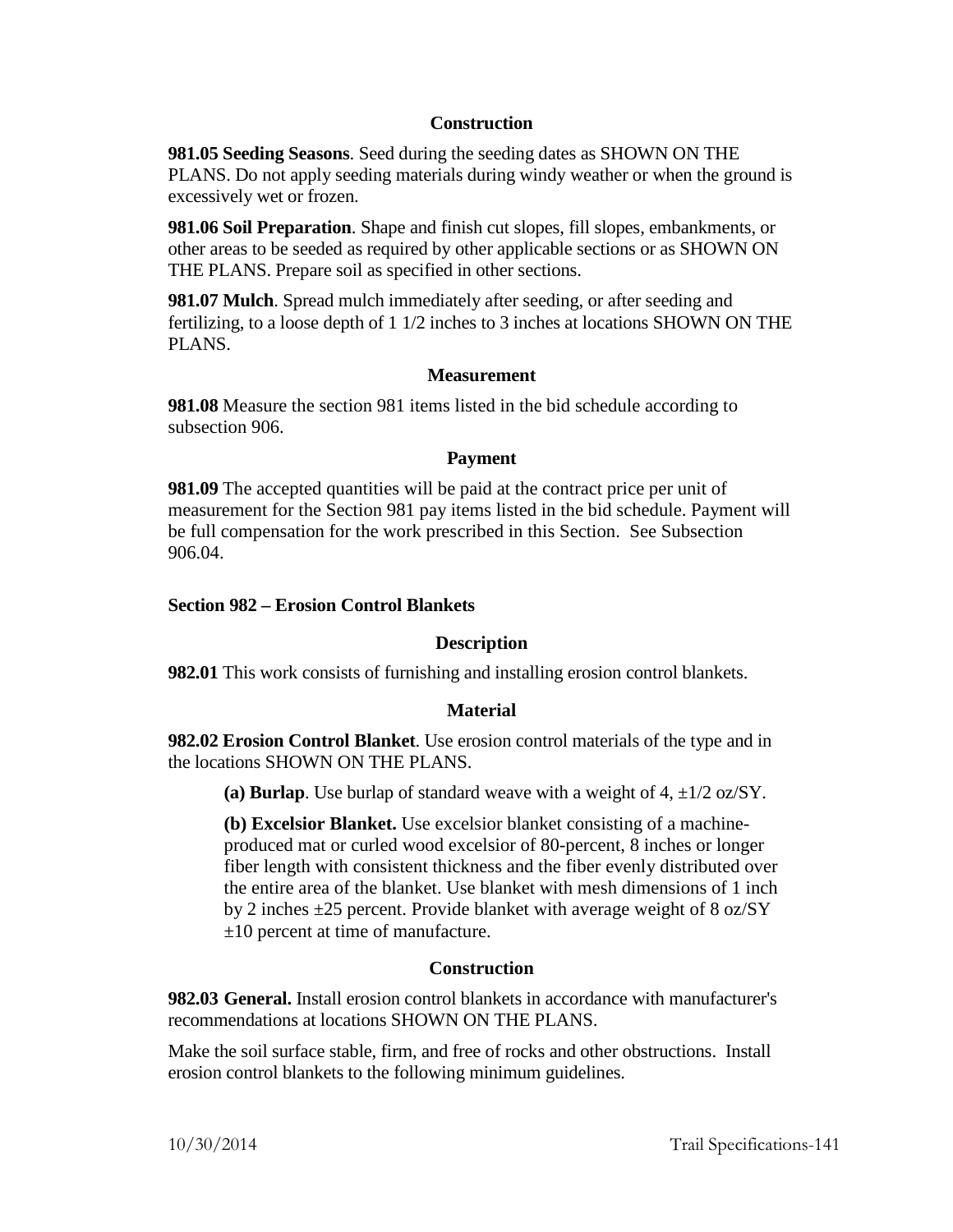**(a) Slope Installations.** At the top of slope, anchor the erosion control blankets by one of the following methods:

> **(1) Staples.** Install the erosion control blankets 3 feet over the shoulder of the slope onto flat final grade. Secure with a single row of staples on 1 foot centers.

> **(2) Anchor trench.** Construct a 6 inch by 6 inch trench. Extend the upslope terminal end of the erosion control blankets 10 feet past the trench. Use staples on 1 foot centers to fasten the erosion control blankets into the trench. Backfill the trench and compact the soil. Secure the terminal end with a single row of staples on 1 foot centers and cover the end with soil. Apply turf establishment.

> **(3) Check slot.** Install two rows of staples 4 inch apart on 4 inch centers across the top edge of the erosion control blankets. Drive all staple heads flush with soil surface.

Securely fasten all erosion control blankets to the soil by installing staples at a minimum rate of 1.5 per square yard.

**(b) Channel Installations.** At the beginning of the channel, construct a full width anchor trench according to paragraph (a)(2) above. Construct additional anchor trenches or check slots at intervals along the channel reach and at the channel end according to paragraph  $(a)(2)$  or  $(a)(3)$  and the manufacturer's installation guidelines.

Securely fasten all erosion control blankets to the soil by installing staples at a minimum rate of 2.0 per square yard. Significantly higher anchor rates may be necessary in sandy, loose, or wet soils and in severe applications.

Repair all damaged areas immediately by restoring soil to finished grade, re-applying turf establishment, and replacing the erosion control blankets.

## **Measurement**

**982.04** Measure the section 982 items listed in the bid schedule according to subsection 906.

## **Payment**

**982.05** The accepted quantities will be paid at the contract price per unit of measurement for the Section 982 pay items listed in the bid schedule. Payment will be full compensation for the work prescribed in this Section. See Subsection 906.04.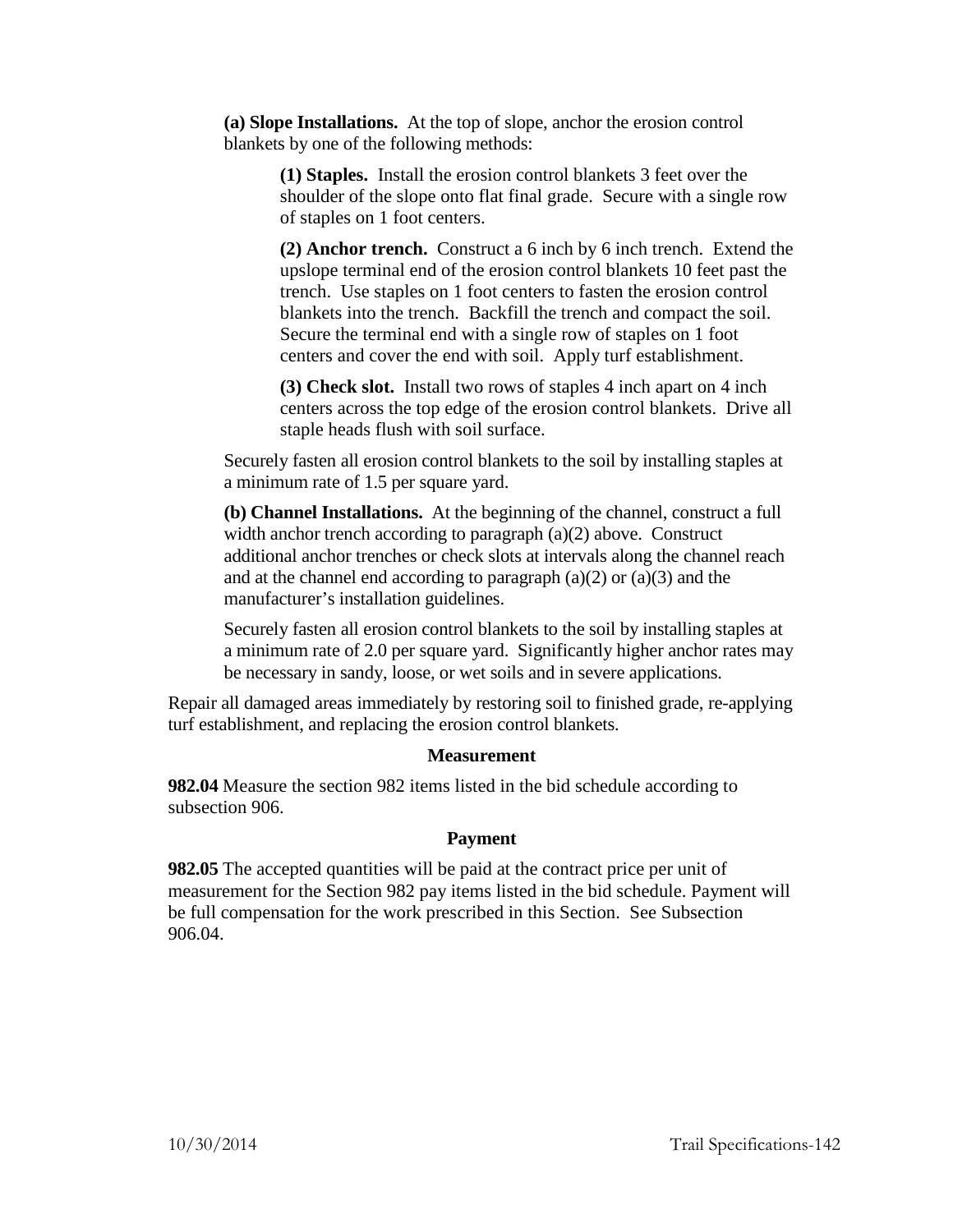## **Section 983 – Removal of Structures and Obstructions**

## **Description**

**983.01 Work**. Work consists of removal and disposal of existing structures, including turnpikes, walkways, bridges, culverts, signs and posts, and other material within the trailway, above or below ground. Work also includes salvaging DESIGNATED materials and backfilling the resulting trenches, holes, and pits.

### **Construction**

**983.02 Removal of Culverts and Bridges**. Remove existing culverts within embankment areas at locations SHOWN ON THE PLANS.

Remove existing structures down to the natural stream bottom, and remove parts outside the water course to at least 1inch below natural ground surface or finish ground surface, whichever is lower. Where portions of an existing structure lie wholly, or in part, within the limits of a new structure, remove parts to accommodate the installation of the proposed structure.

Avoid damage to bridges being dismantled for salvage. Match mark steel and/or wood members and prepare drawings showing the structural location of each member.

**983.03 Removal of Signs and Posts**. Remove signs, posts, and associated hardware at locations SHOWN ON THE PLANS or DESIGNATED ON THE GROUND. Backfill post hole, compact, and contour area to match existing ground.

**983.04 Removal of Other Obstructions.** Remove other obstructions at locations SHOWN ON THE PLANS or DESIGNATED ON THE GROUND.

**983.05 Disposal**. Dispose of native log and rock material by scattering below the trailway and outside clearing limits. Do not place debris in water courses, snow ponds, lakes, meadows, or locations where it could impede the flow to, through, or from the drainage structures. Dispose of metal, treated timber, and other manufactured products by removing from Government-administered lands and placing in approved waste disposal sites.

### **Measurement**

**983.06** Measure the section 983 items listed in the bid schedule according to subsection 906.

### **Payment**

**983.07** The accepted quantities will be paid at the contract price per unit of measurement for the Section 983 pay items listed in the bid schedule. Payment will be full compensation for the work prescribed in this Section. See Subsection 906.04.

## **Section 989 – Reserved for Incidentals Special Project Specifications**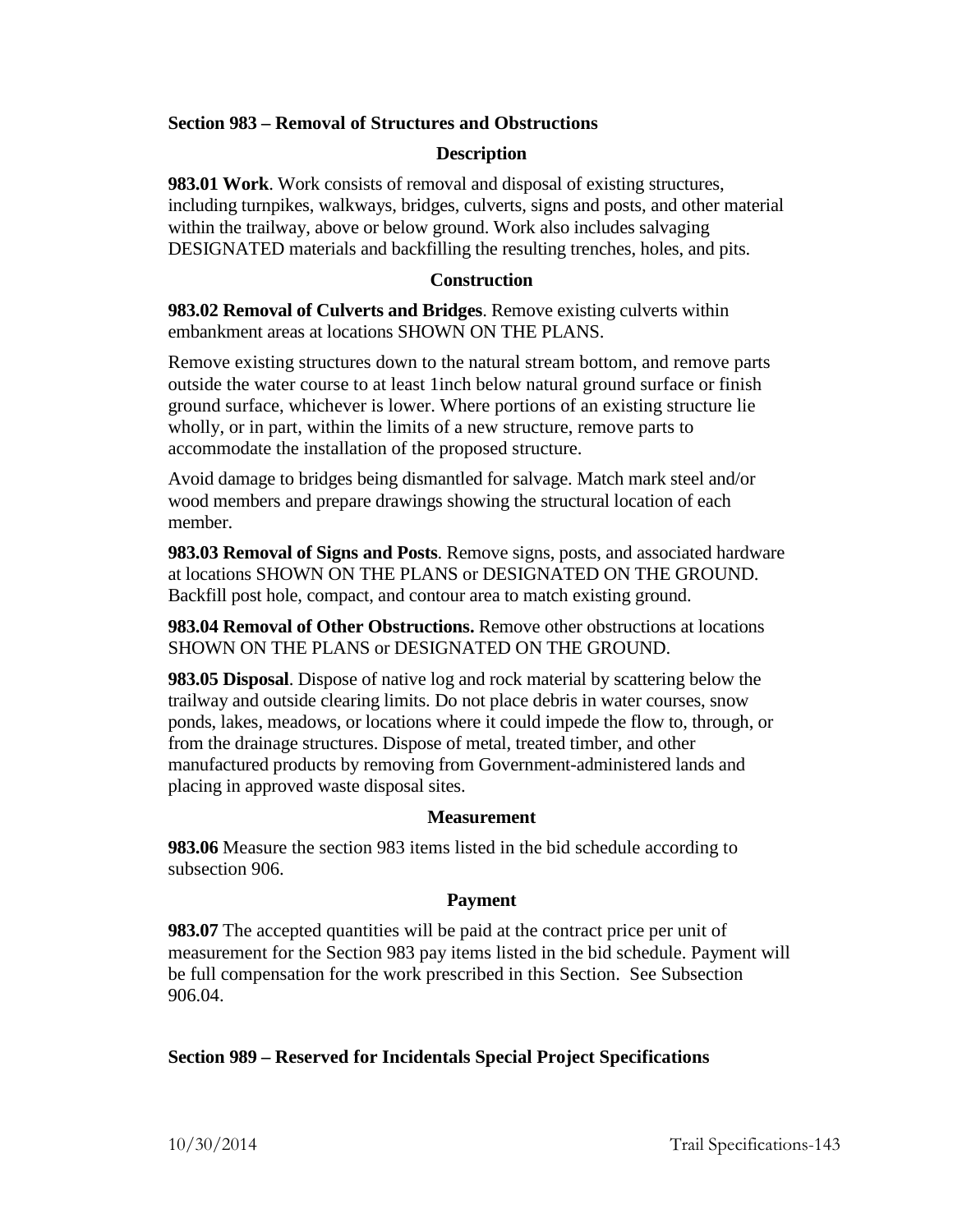# **990. Materials**

## **Section 990 - Materials**

**990.01 General.** Materials specification not found in this section will be covered by the most current version of *Standard Specifications for Construction of Roads and Bridges on Federal Highway Projects*, U.S. Department of Transportation, Federal Highway Administration.

# **Section 991 - Rock, Grid Pavement Units, Aggregate and Asphalt**

**991.01 Rock**. Use sound, durable rock free of rifts, seams, laminations, and minerals that could deteriorate as a result of weathering. Dress rock to remove thin or weak portions before use.

Furnish rock of the size, shape, weight, and face area necessary to produce the general characteristics and appearance SHOWN ON THE PLANS.

**991.02 Gabion and Revet Mattress Rock**. Ensure that rock conforms to the requirements of Section 991.01 and the following specifications.

- (a) Coarse durability index, AASHTO T 210 52 min.
- (b) Unit weight of a filled basket 100 pounds per cubic foot min.
- (c) Gradation:
	- (1) Baskets 12 inches or greater in the vertical dimension:

| Maximum dimension of rock | 8 inch |
|---------------------------|--------|
| Minimum dimension of rock | 4 inch |

(d) (2) Baskets less than 12 inches in the vertical dimension:

| Maximum dimension of rock | 6 inch |
|---------------------------|--------|
|                           |        |

Minimum dimension of rock ..................... 3 inch

**991.03 Grid Pavement Units**. Use concrete grid pavement units with a minimum compressive strength of  $4495$  lbs/in<sup>2</sup> that meet the National Concrete Masonry Association (NCMA) Designation: A-15-82: Specifications for Grid Pavers.

**991.04 Pit-Run Aggregate**. Use pit-run aggregates consisting of native materials that can be placed on the trail without crushing or screening. No gradation, other than a maximum size, will be required. Provide pit-run aggregate with a maximum size as SHOWN IN THE SCHEDULE OF ITEMS.

**991.05 Screened Aggregate**. Use screened material consisting of gravel, talus, rock, sand, shale, or other suitable material that is reasonably hard, durable, and free of organic material, mica, clay lumps, or other deleterious material. Use screened aggregate meeting the gradation requirements shown in table 961-1 and of the grading SHOWN IN THE SCHEDULE OF ITEMS.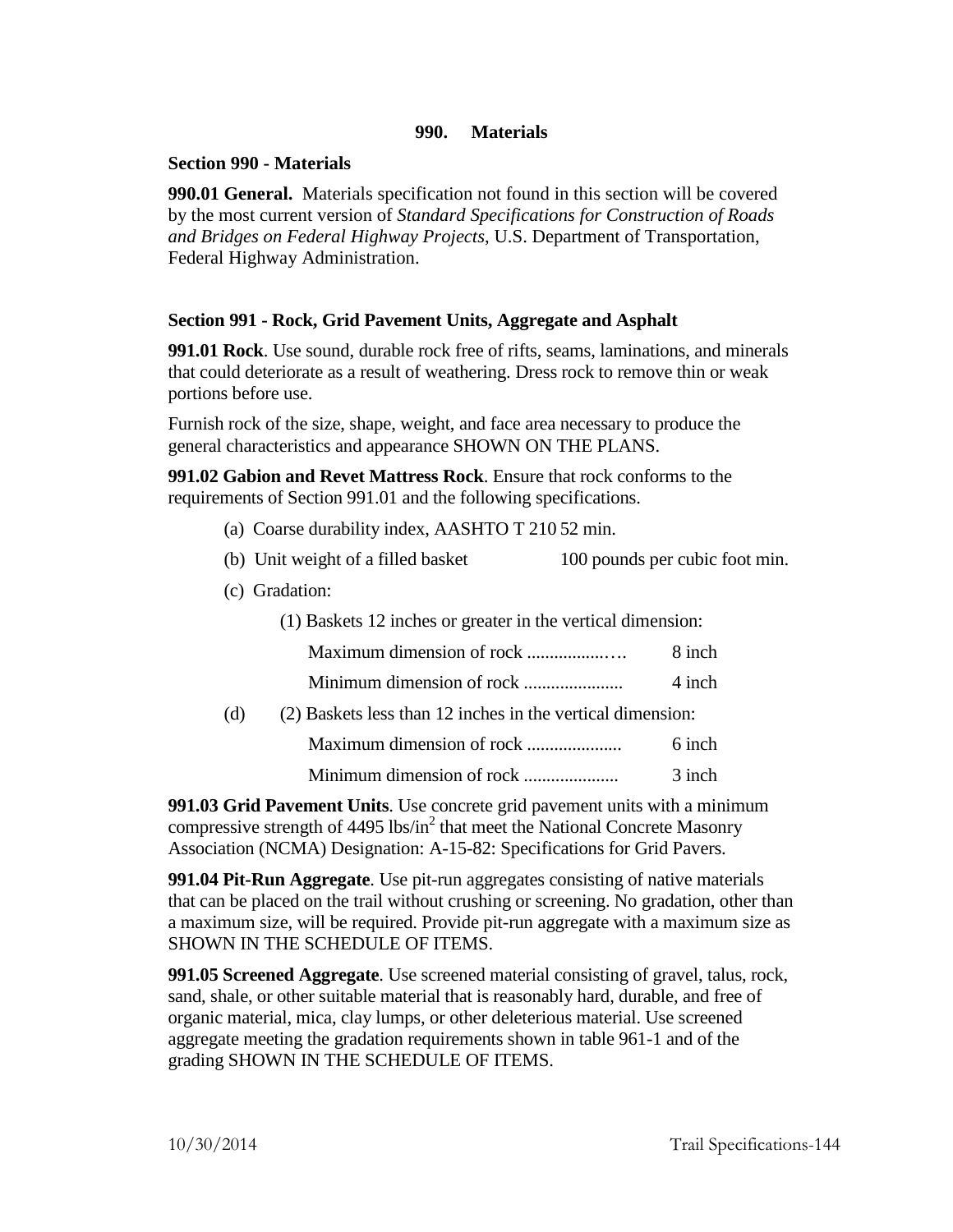**991.06 Crushed Aggregate for Base or Surface Course**. Use crushed aggregate meeting the requirements of tables 991-1 and 991-2 and SHOWN IN THE SCHEDULE OF ITEMS.

At least 50 percent, by weight, of the aggregate retained on the No.4 sieve is to have one fractured face. Naturally fractured faces may be included in the 50-percent requirement.

The CO may approve other gradations if they are similar to those specified Grade aggregate from coarse to fine within the gradation band.

| <b>Percent Passing</b><br>(AASHTO T 11 and T 27) |           |           |           |           |
|--------------------------------------------------|-----------|-----------|-----------|-----------|
| Sieve                                            | Grading A | Grading B | Grading C | Grading D |
| 1"                                               |           |           |           |           |
| $\frac{3}{4}$ "                                  | 100       | 100       |           |           |
| $\frac{1}{2}$ "                                  | 50-90     | 70-100    |           |           |
| 3/8"                                             |           |           | 100       | 100       |
| No.4                                             | $30 - 65$ | 45-75     | $60 - 85$ | 70-90     |
| No.8                                             | $25 - 55$ | $30 - 60$ | $35 - 70$ | $45 - 70$ |
| No.30                                            |           | $15 - 40$ |           | $20 - 40$ |
| No.200                                           | $6 - 12$  | $6 - 20$  | $5 - 20$  | $5 - 20$  |

Table 991-1-Crushed and screened aggregate grading requirements for base or surface courses.

| Table 991-2.-Crushed Aggregate Quality Requirements |                           |             |  |
|-----------------------------------------------------|---------------------------|-------------|--|
| Description                                         | <b>AASHTO Test Method</b> | Requirement |  |
| Percent Wear                                        | T 96                      | 40 Max.     |  |
| Durability Index,                                   |                           |             |  |
| Coarse and Fine                                     | T 211                     | 35 Min.     |  |
| Liquid Limit                                        | T 89                      | 35 Max.     |  |
| Plasticity Index                                    | T 91                      | $2 - 11$    |  |

**991.07 – Asphalt.** Asphalt material for trail construction shall conform to requirements of the U.S. Department of Transportation, Federal Highway Administration, Standard Specifications for Construction or Roads and Bridges on Federal Highway Projects, most current edition, Section 702 – Asphalt Material.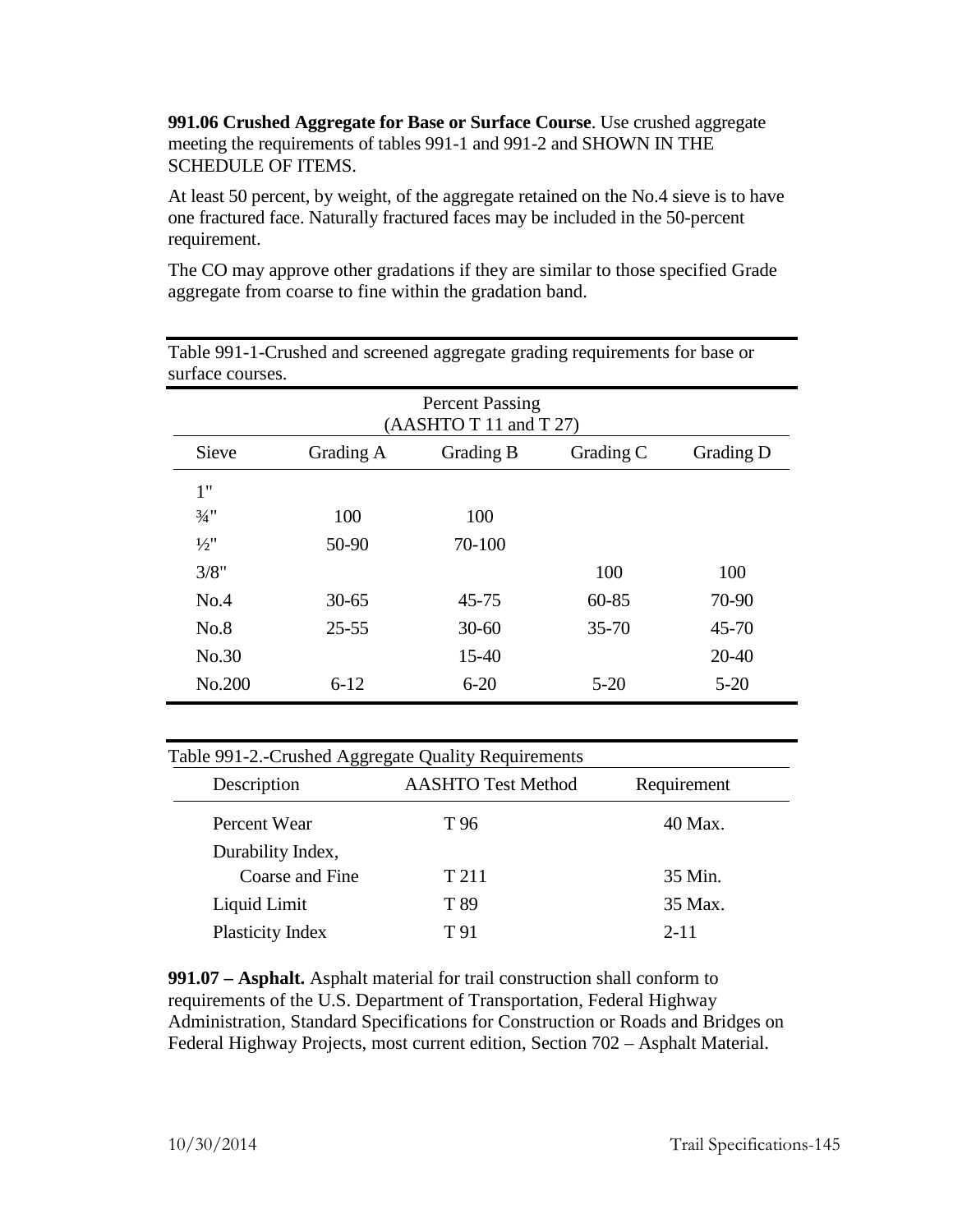**991.08 – Cement.** Cement material for trail construction shall conform to requirements of the U.S. Department of Transportation, Federal Highway Administration, Standard Specifications for Construction or Roads and Bridges on Federal Highway Projects, most current edition, Section 701 – Cement.

### **Section 992 – Pipe Material**

**992.01 General**. Use pipe, coupling bands, and special sections such as elbows, tees, and wyes made of the same material and of the same thickness as the conduit to which they are joined, unless otherwise specified.

## **992.02 Corrugated Steel Pipe, Pipe Arches and Underdrains**

**(a) Riveted Pipe and Pipe Arches**. Use pipes meeting the requirements of AASHTO M 36.

**(b) Welded Pipe and Pipe Arches.** Use corrugated metal pipe and pipe arches fabricated by resistance spot welding meeting the applicable requirements of AASHTO M 36.

**(c) Helical Pipe**. Use un-perforated helically corrugated pipe with continuous lock or welded seams meeting the applicable requirements of AASHTO M 36.

**(d) Coupling Bands**. Use coupling bands meeting the requirements of AASHTO M 36.

**(e) Special Sections**. Use special sections such as elbows, tees, and wyes meeting the same thickness as the conduit to which they are joined and meeting the applicable requirements of AASHTO M 36.

**(f) Flared-End Sections**. Use flared-end sections for inlet and outlet ends of pipe and pipe arch culverts meeting the applicable requirements of AASHTO M 36.

**(g) Corrugated Steel Pipe for Underdrains**. Use perforated galvanized pipe meeting the requirements of AASHTO M 36. Use polymerprecoated perforated underdrains meeting the requirements of AASHTO M 245

**992.03 Corrugated Aluminum Alloy Culvert Pipe, Pipe Arches, and Underdrains**. Use pipe meeting the requirements of AASHTO M 196.

**992.05 Aluminum-Coated (Aluminized Type 2).** Use pipe and coupling bands meeting the requirements of AASHTO M 36 except that they must be made from material meeting the requirements of AASHTO M 274.

#### **992.06 Concrete Pipe and Pipe Arches**

**(a) Non-Reinforced Concrete Pipe.** Conform to AASHTO M 86M for the diameters and strength classes specified.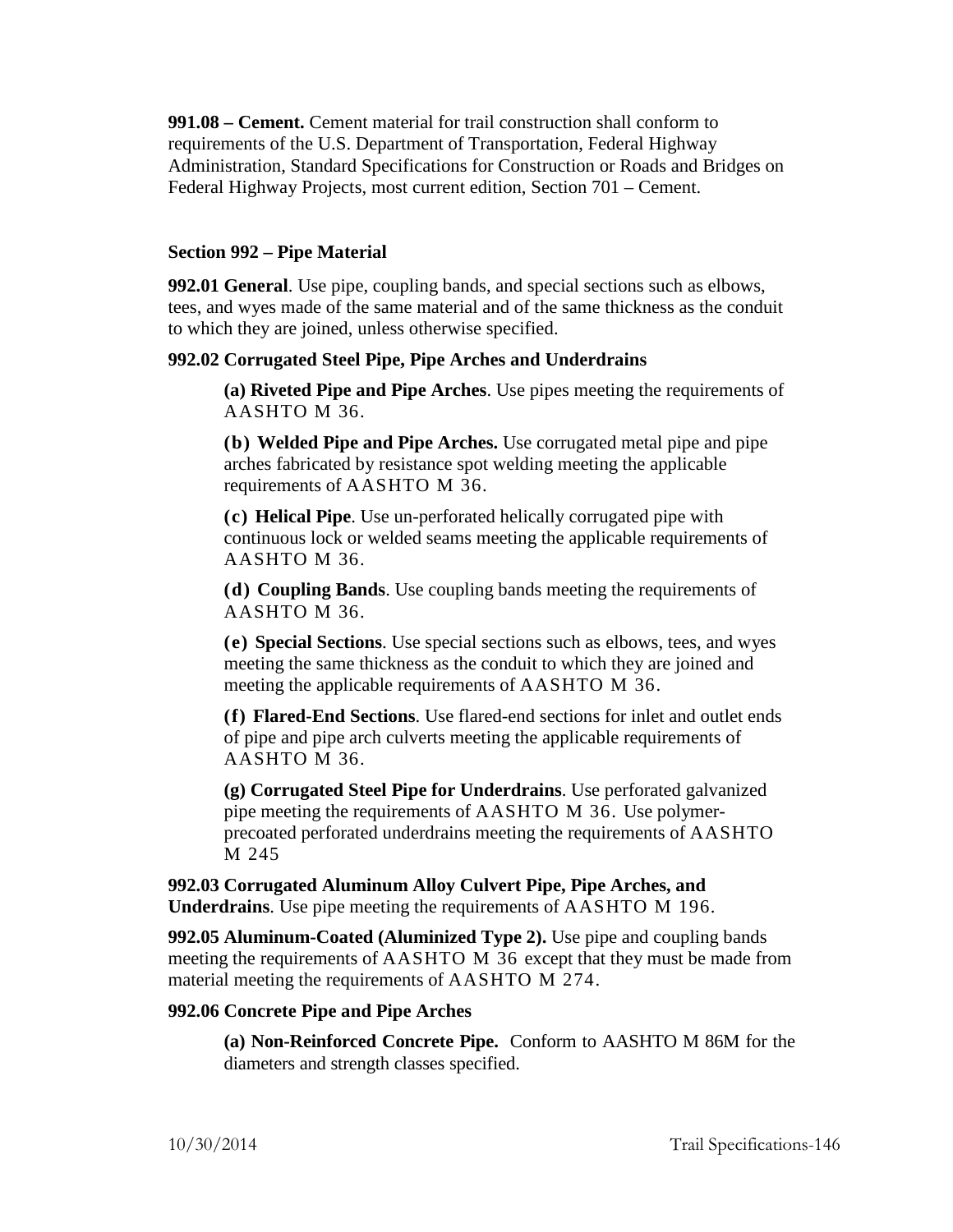**(b) Reinforced Concrete Pipe.** Conform to AASHTO M 170M for the diameters and strength classes specified. For precast reinforced concrete end sections, conform to cited specifications to the extent they apply.

**(c) Perforated Concrete Pipe.** Conform to AASHTO M 175M type 1 or 2 and AASHTO M 86M for the diameters and strength classes specified.

**(d) Reinforced Arch-Shaped Concrete Pipe.** Conform to AASHTO M 206M for the diameters and strength classes specified.

**(e) Reinforced Elliptically-Shaped Concrete Pipe.** Conform to AASHTO M 207M for the diameters, placement design (horizontal or vertical), and strength classes specified.

**992.07 Precast Reinforced Concrete Box Sections.** Conform to AASHTO M 259M or M 273M, as applicable, for dimensions and loading conditions specified.

**992.08 Plastic Pipe.** Furnish perforated and non-perforated plastic pipe conforming to the following for the sizes and types specified. For watertight joints, conform to ASTM D 3212.

**(a) Smooth wall polyethylene pipe.** Furnish 12 to 42-inch diameter pipe conforming to ASTM F 714 and minimum cell class, ASTM D 3350, 335434C.

**(b) Corrugated polyethylene pipe.** Furnish 12 to 42-inch diameter pipe conforming to AASHTO M 294M. For sanitary sewer applications, furnish AASHTO M 294M type S pipe with watertight joints.

**(c) Profile wall (ribbed) polyethylene pipe.** Furnish 18 to 48-inch diameter pipe conforming to ASTM F 894 and minimum cell class, ASTM D 3350, 334433C or 335434C.

**(d) Corrugated polyethylene drainage tubing.** Furnish 3 to 10-inch diameter tubing conforming to AASHTO M 252M.

**(e) Smooth wall polyvinyl chloride pipe.** Furnish 4 to 15-inch diameter pipe conforming to AASHTO M 278 and minimum cell class, ASTM D 1784, 12454B or 12364C. For sanitary sewer applications, conform to ASTM D 3034.

**(f) Profile wall (ribbed) polyvinyl chloride pipe.** Furnish 4 to 48-inch diameter pipe conforming to AASHTO M 304M and minimum cell class, ASTM D 1784, 12454C or 12364C. For sanitary sewer applications, conform to ASTM F 794 or F 949.

**(g) Acrylonitrile-butadiene-styrene (ABS) pipe.** Conform to AASHTO M 264. For perforations, conform to AASHTO M 278.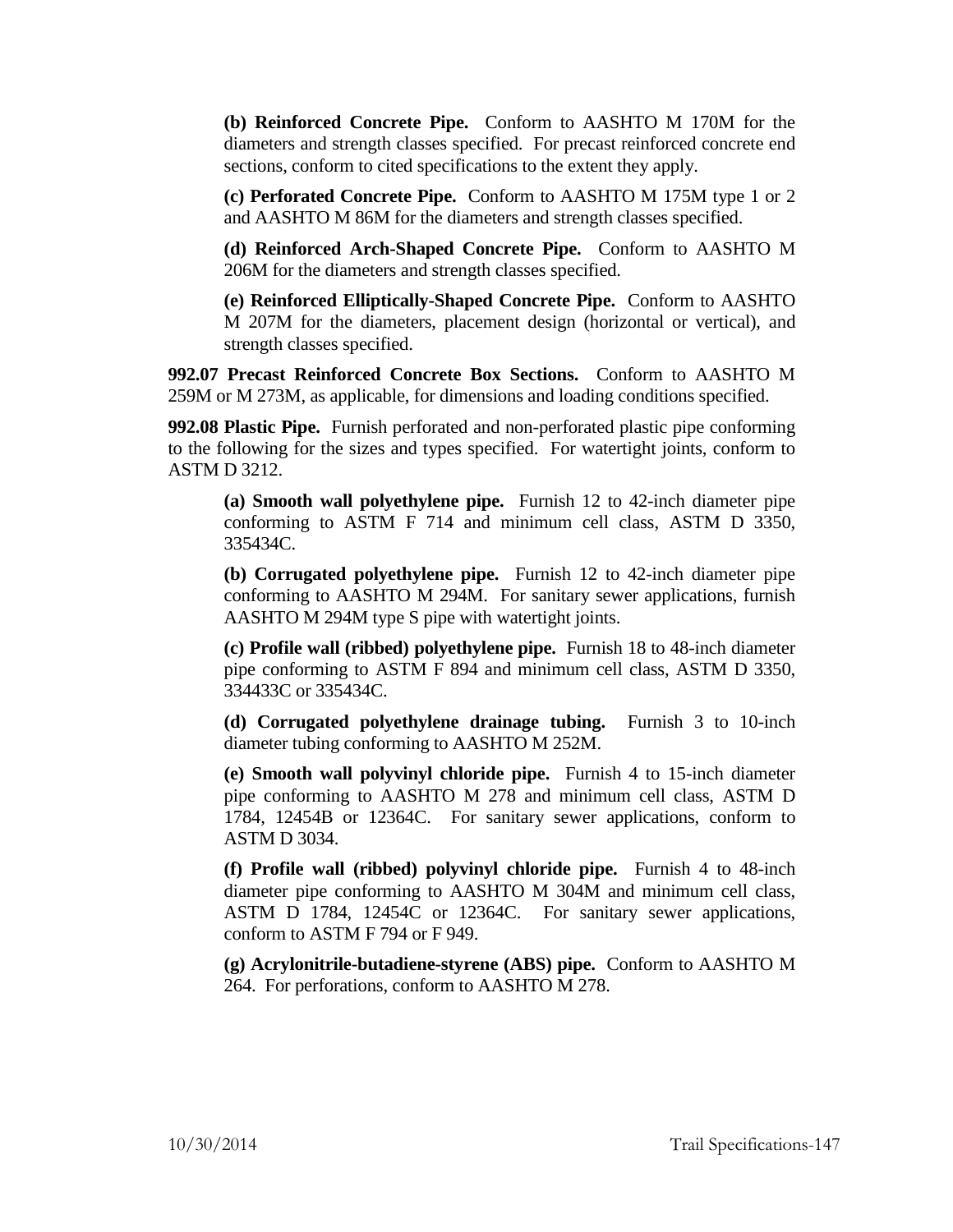## **Section 993 - Fence Material**

**993.01 Barbed Wire.** Furnish galvanized wire conforming to AASHTO M 280 or aluminum coated wire conforming to AASHTO M 305 type I.

**993.02 Woven Wire.** Furnish galvanized fabric conforming to AASHTO M 279 or aluminum coated fabric conforming to ASTM A 584.

#### **993.04 Fence Posts.**

**(a) Wood.** Conform to AASHTO M 168 and as SHOWN ON THE PLANS.

Peel all bark, except for red cedar posts and bracing which do not require peeling. Trim all knots flush with the surface and season the wood.

For dimension lumber for fences or gates, use timber that is sound, straight, and reasonably free from knots, splits, and shakes. Provide S4S finish.

**(b) Concrete.** Conform to FP-03, Section 601.

**(c) Steel.** For line fence posts, conform to AASHTO M 281.

**993.05 Fence Gates.** Furnish wood gates conforming to conforming to AASHTO M 168 and as SHOWN ON THE PLANS. For dimension lumber for gates, use timber that is sound, straight, and reasonably free from knots, splits, and shakes. Provide S4S finish.

**993.06 Metal Beam Rail.** Conform to AASHTO-AGC-ARTBA *A Guide to Standardized Highway Barrier Hardware*.

**(a) Galvanized steel rail.** Furnish W-beam or thrie beam rail elements fabricated from corrugated sheet steel conforming to AASHTO M 180 for the designated shape, class, type, and mass of coating specified.

**(b) Corrosion resistant steel rail.** Furnish W-beam or thrie beam rail elements and associated weathering steel hardware conforming to the following:

| (1) Shapes and plates | ASTM A 242   |
|-----------------------|--------------|
| (2) Rail elements     | AASHTO M 180 |
| (3) Fasteners         | AASHTO M 180 |

**993.07 Guardrail Posts.** Conform to AASHTO-AGC-ARTBA "A Guide to Standardized Highway Barrier Hardware."

Do not use a wood guardrail post that has a thorough check, shake, or end slit in the same plane as, or a plane parallel to the bolt hole and extending from the top of the post to within 3 inches or the bolt hole.

For steel-backed timber rail posts, furnish 10 by 12-inch posts conforming to Subsection 710.08.

**993.08 Guardrail Hardware.** Conform to the AASHTO-AGC-ARTBA *A Guide to Standardized Highway Barrier Hardware*.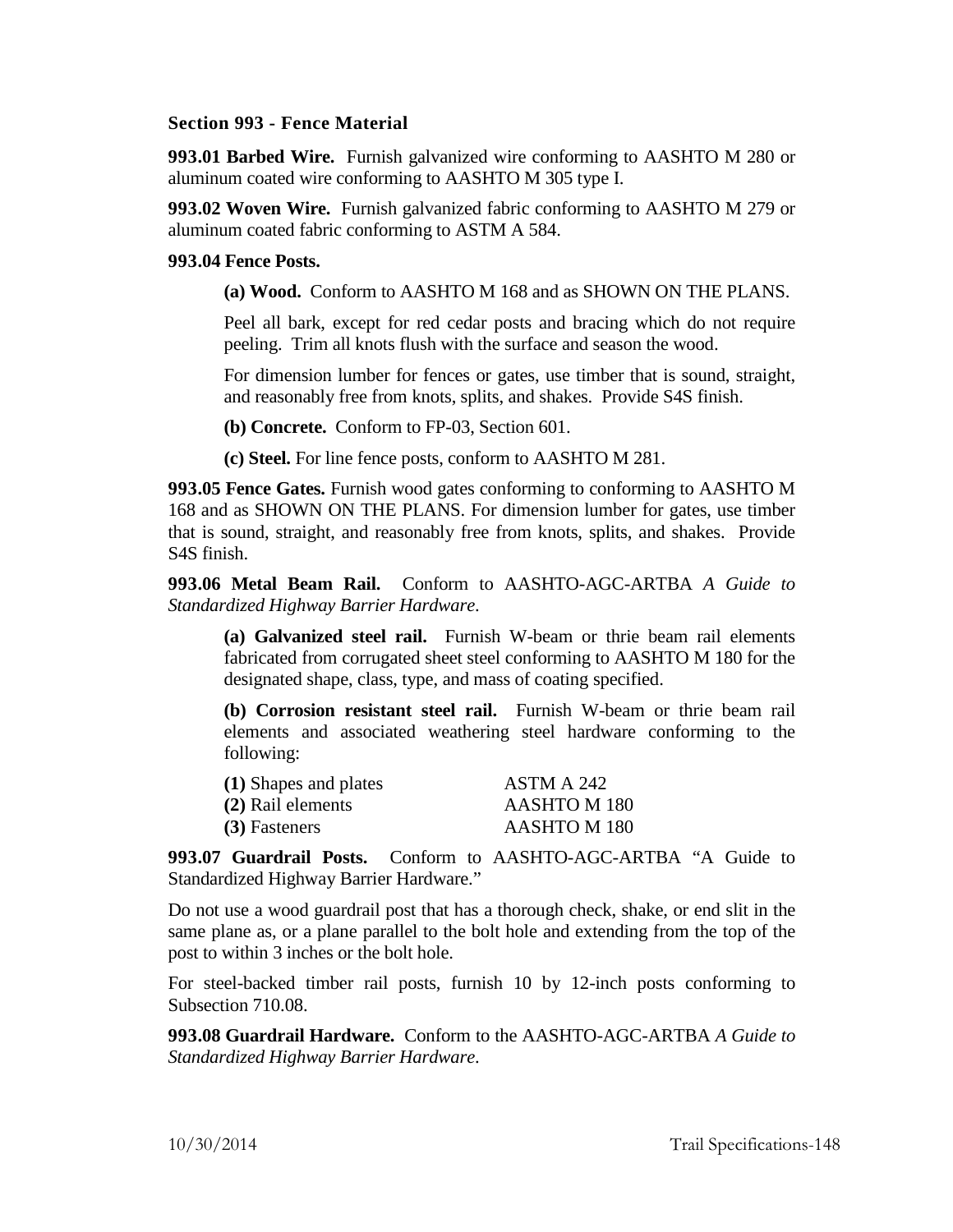For angles, channels, wide flanges, and plates not contained in the above standard, conform to ASTM A 36M. For structural tubing for short steel posts, conform to ASTM A 500 or ASTM A 513 grade 1008. Galvanize soil plates and structural tubing according to AASHTO M 111. Do not punch, drill, cut, or weld the metal after galvanizing.

**993.09 Temporary Plastic Fence.** Furnish plastic noncorrosive fence fabricated from polyethylene (HDPE) and UV stabilized for outdoor weathering. Conform to the following:

**(a)** Height 48 inch min. **(b)** Mesh openings 3 to 3.5 inches **(d)** Mass 0.168 lb/ft min.

**(c)** Color International orange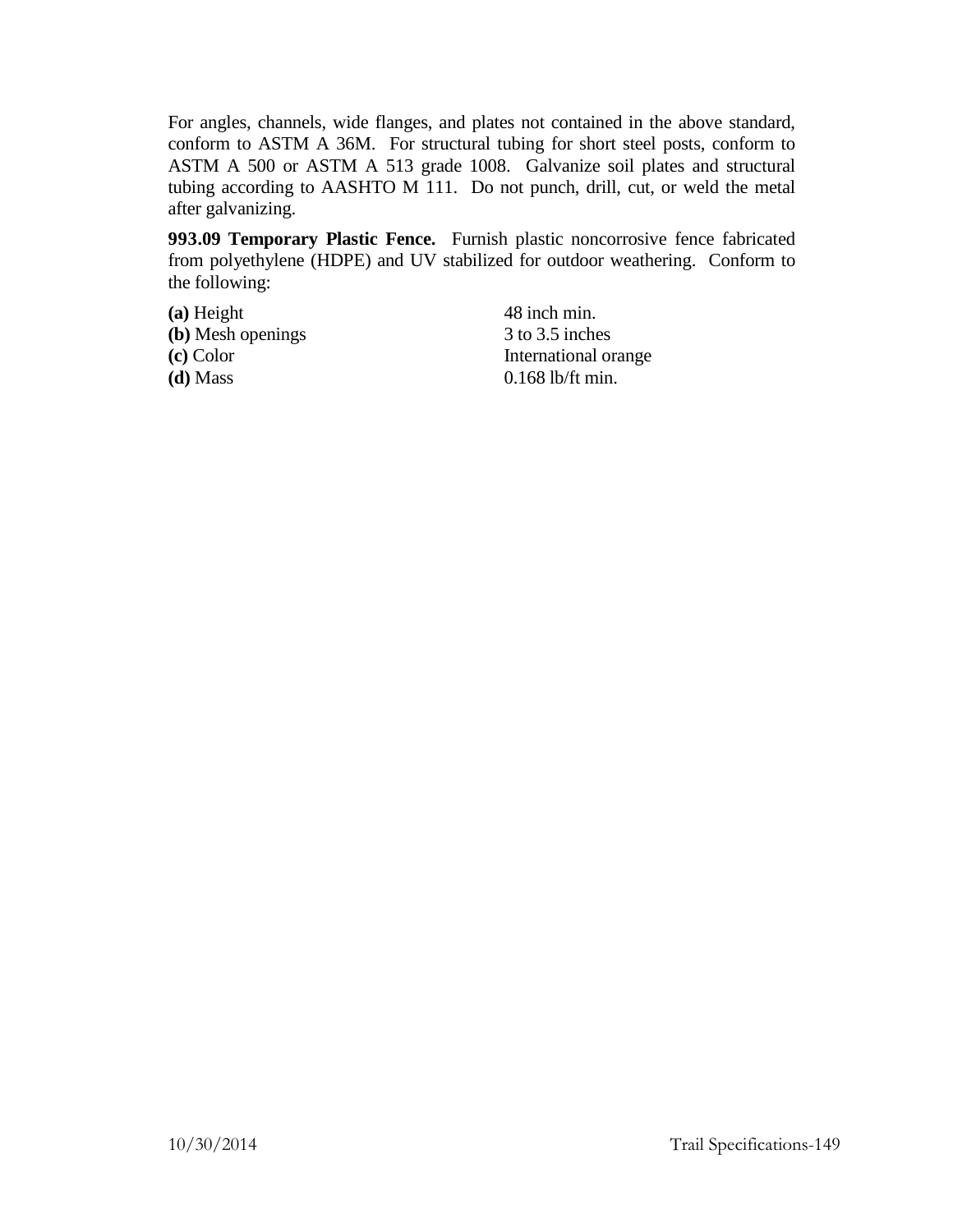# **Section 994 - Geosynthetics 994.01 Geotextiles**

| (a) Use geotextiles, alone or in combination with other geosynthetics that meet the |
|-------------------------------------------------------------------------------------|
| following Class B requirements for subsurface drainage as specified in              |
| AASHTO M288.                                                                        |

|                               | (1) Grab Strength at 50 percent elongation                                    |                         |  |
|-------------------------------|-------------------------------------------------------------------------------|-------------------------|--|
|                               |                                                                               |                         |  |
|                               | (2) Seam Strength,                                                            |                         |  |
|                               |                                                                               |                         |  |
|                               | (3) Puncture Strength,                                                        |                         |  |
|                               |                                                                               |                         |  |
|                               | (4) Mullen Burst,                                                             |                         |  |
|                               |                                                                               |                         |  |
|                               | (5) Trap Tear Strength,                                                       |                         |  |
|                               |                                                                               |                         |  |
|                               | (b) Use geotextile meeting the following critical physical properties, unless |                         |  |
| otherwise SHOWN ON THE PLANS. |                                                                               |                         |  |
|                               |                                                                               | Nonwoven (all purposes) |  |
|                               | or Slit Film (for reinforcement)                                              |                         |  |
|                               | or separation)                                                                |                         |  |
| (2)                           | Polymer Composition                                                           | Polypropylene           |  |
|                               | (3) Apparent Opening,                                                         |                         |  |
|                               |                                                                               |                         |  |
|                               | (4) Permittivity, ASTM                                                        |                         |  |
|                               |                                                                               |                         |  |
|                               |                                                                               |                         |  |
|                               |                                                                               |                         |  |

**994.02 Geonet**. Use geonet meeting the following critical physical proper-ties unless otherwise SHOWN ON THE PLANS.

| (a) Polymer Composition of Core  |                       |
|----------------------------------|-----------------------|
|                                  | Medium PE or HDPE     |
|                                  | 0.001cm/second min.   |
|                                  | Must meet all Section |
|                                  | 994.01 requirements   |
| (d) Compressive Strength         |                       |
|                                  |                       |
| (e) Transmissivity with Gradient |                       |
|                                  |                       |
|                                  |                       |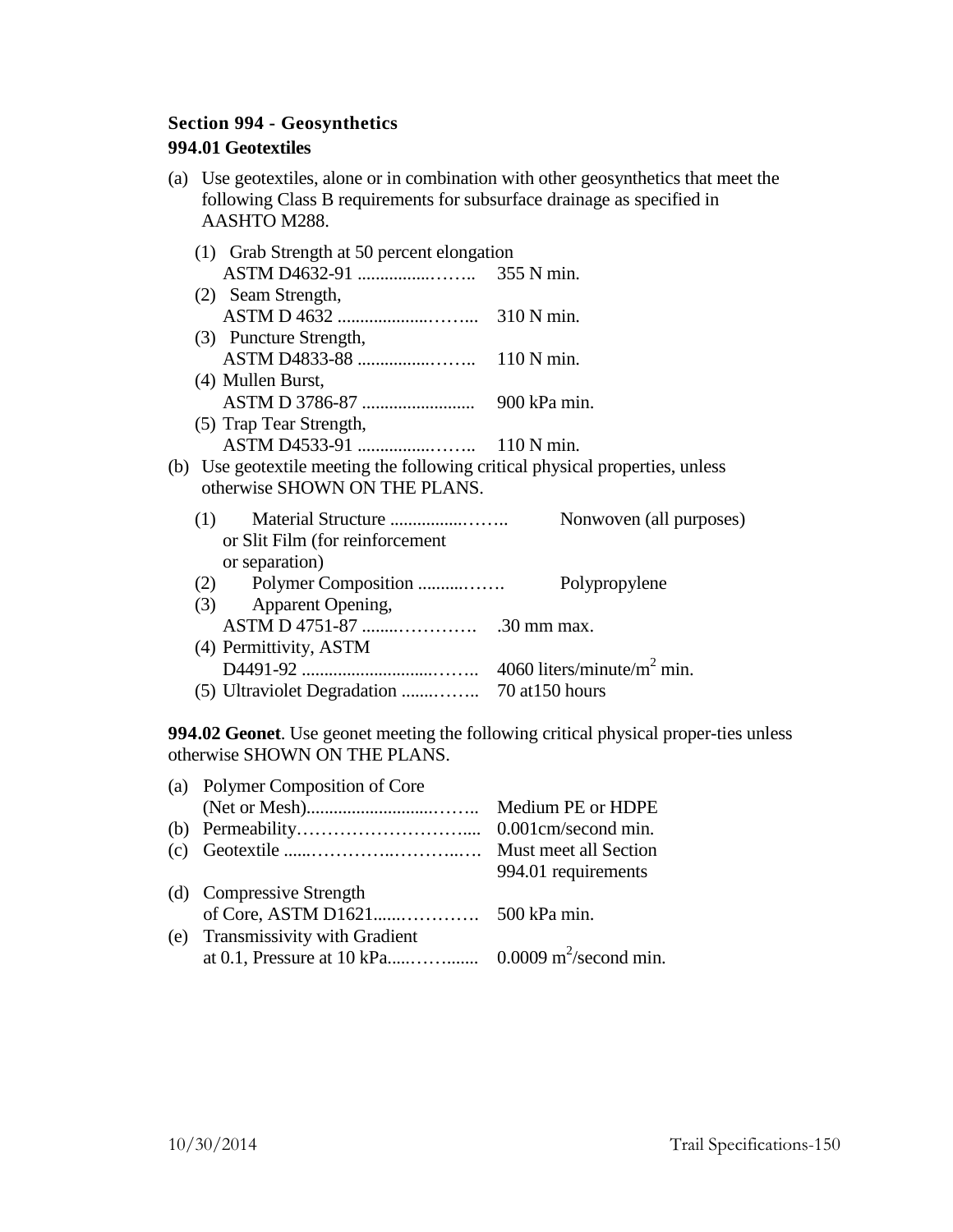**994.03 Geogrids.** Use geogrids made from polypropylene or coated polyester that meets the following critical physical properties.

|                                                                                                                                                                           | HDPE, Polypropylene, or<br>Polyester with Acrylic or PVC                                                                               |  |  |
|---------------------------------------------------------------------------------------------------------------------------------------------------------------------------|----------------------------------------------------------------------------------------------------------------------------------------|--|--|
| coating<br>(b) Mass per Unit Area, ASTM D5261-92<br>(c) Maximum Aperture Size<br>(d) Wide-Width Strip Tensile Strength<br>at 5 percent Strain, ASTM D4595-86              | 175 $g/m^2$ min.<br>$100 \text{ mm}$<br>75 mm                                                                                          |  |  |
| (1) Machine Direction (MD)<br>$(2)$ Cross-Direction $(XD)$                                                                                                                | 8 kN/m min.<br>6 kN/m max.                                                                                                             |  |  |
| 994.04 Geocells. Use geocells meeting the following physical properties.                                                                                                  |                                                                                                                                        |  |  |
| (b) Geocell Weight expanded:<br>(c) Minimum Cell Seam Peel Strength,<br>U.S. Army Corps of Engineers<br>Technical Report G:-86-19,<br>(d) Expanded Dimensional Properties | PE or HDPE<br>$1.70 \text{ kg/m}^2 \text{ min.}$<br>800 N min.<br>AS SHOWN ON PLANS                                                    |  |  |
| <b>994.05 Sheet Drains.</b> Use sheet drains meeting the following critical physical<br>properties.                                                                       |                                                                                                                                        |  |  |
| (a) Core Polymer Composition                                                                                                                                              | Polystyrene, HDPE, or<br>polypropylene attached                                                                                        |  |  |
| (c) Core Thickness, ASTM D5199<br>(d) Core Compressive Strength at                                                                                                        | Nonwoven on one side if core solid;<br>on both sides if core perforated.<br>Must meet all Section 994.01<br>requirements<br>10 mm min. |  |  |
| Yield, ASTM D1621                                                                                                                                                         | 650 kPa max.                                                                                                                           |  |  |

**994.06 Fasteners.** Use anchors or fasteners of the design recommended by the manufacturer, and install per manufacturer's specifications.

**994.07 Certification.** Furnish a certificate or affidavit signed by an official from the company manufacturing the geosynthetic, verifying that the geosynthetic meets specifications.

**994.08 Delivery, Storage, and Handling.** During shipment and storage, wrap all geosynthetics to protect them from sunlight. When storing geosynthetics, protect them from mud, soil, dust, and debris. If materials are not installed immediately after delivery to site, do not store them in direct sunlight.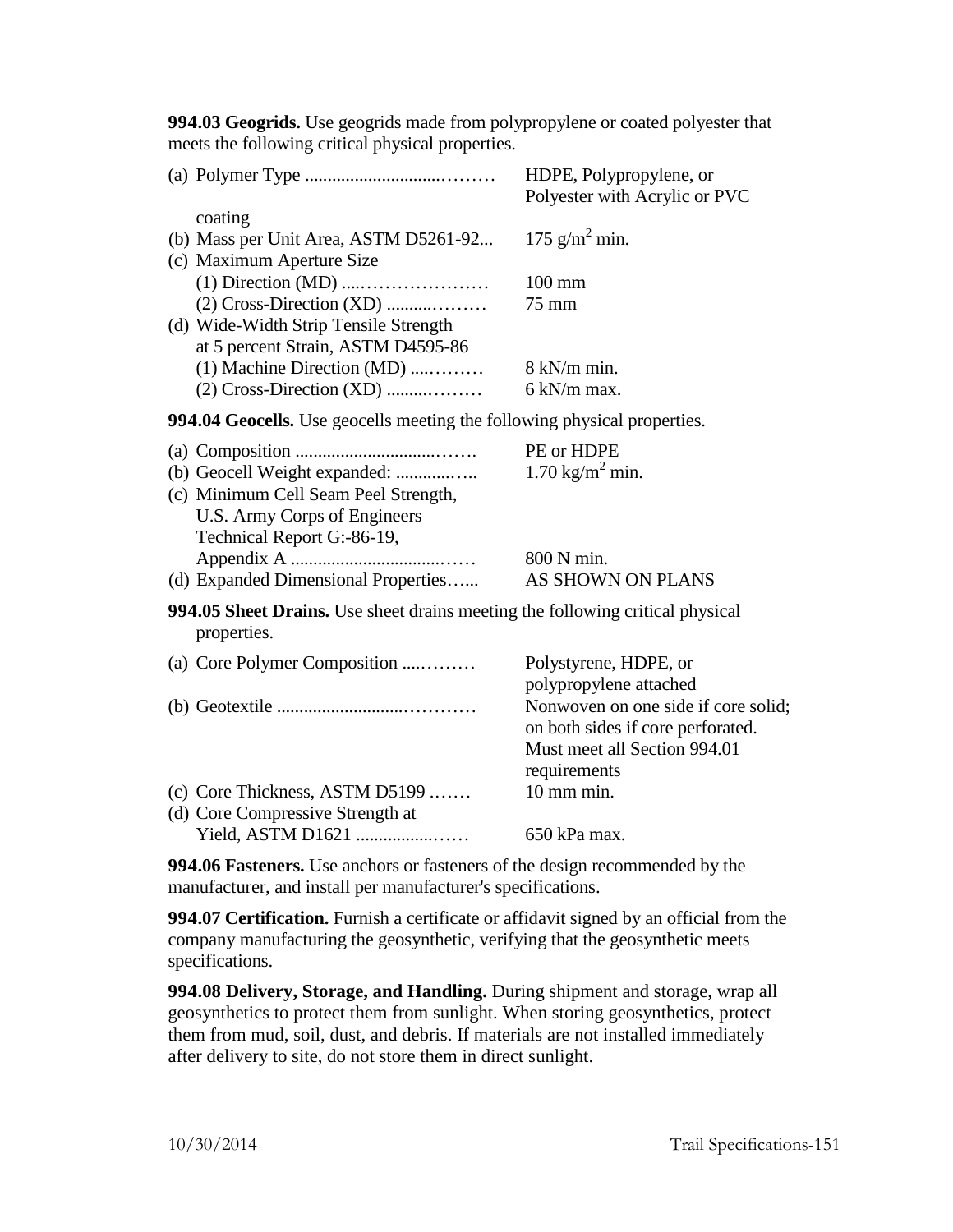## **Section 995 - Material for Timber Structures**

**995.01 Untreated Structural Timber and Lumber**. Conform to AASHTO M 168. Furnish an inspection certification from an agency accredited by the American Lumber Standards Committee for the species and grade. Mark all pieces with the inspection service, grade designation, species, and inspector identity.

Season and dry all structural timber and lumber before fabrication. Do not use material that is twisted, curved, or otherwise distorted.

Do not use boxed-heart pieces of Douglas fir or redwood in outside stringers, floor beams, caps, posts, sills, or rail posts. Boxed-heart pieces are defined as timber so sawed that at any point in the length of a sawed piece the pith lies entirely inside the four faces.

Select native log stringers from designated sites on Government-administered land. Select the species and sizes of materials as SHOWN ON THE PLANS. Select native log stringers that are straight, sound, and free of defects. Obtain CO approval of logs and trees before felling or moving them to the site. Fell trees to prevent damage to standing timber and to minimize breakage of trees to be used. Buck logs from felled trees in such a way to minimize waste and to obtain the required length and diameter.

Peel logs, square the ends, and trim the knots and limbs flush unless otherwise SHOWN ON THE PLANS. Scatter the debris from the processing of timber away from the trail and so it will not block the trail or plug water courses.

Field treat the following untreated timber surfaces in accordance with AWPA standard M4.

- (a) All ends and tops, and all contact surfaces of posts, sills, and caps.
- (b) All ends, joints, and contact surfaces of bracing and truss members.
- (c) All surfaces of timber bumpers and the back faces of bulkheads.
- (d) All other timber that will be in contact with earth.
- (e) All ends of log stringers.

**995.02 Holes for Bolts, Dowels, Rods & Lag Screws.** Bore all holes before preservative treating the wood.

Bore holes for round drift bolts and dowels 1/16 inch smaller in diameter than that of the bolt or dowel to be used. Ensure that the diameter of holes for square drift bolts or dowels is equal to the side dimension of the bolt or dowel.

Bore holes for machine bolts 1/16 inch larger than the diameter, except when galvanized bolts are specified. In this case, drill all holes 1/8 inch greater than the bolt size.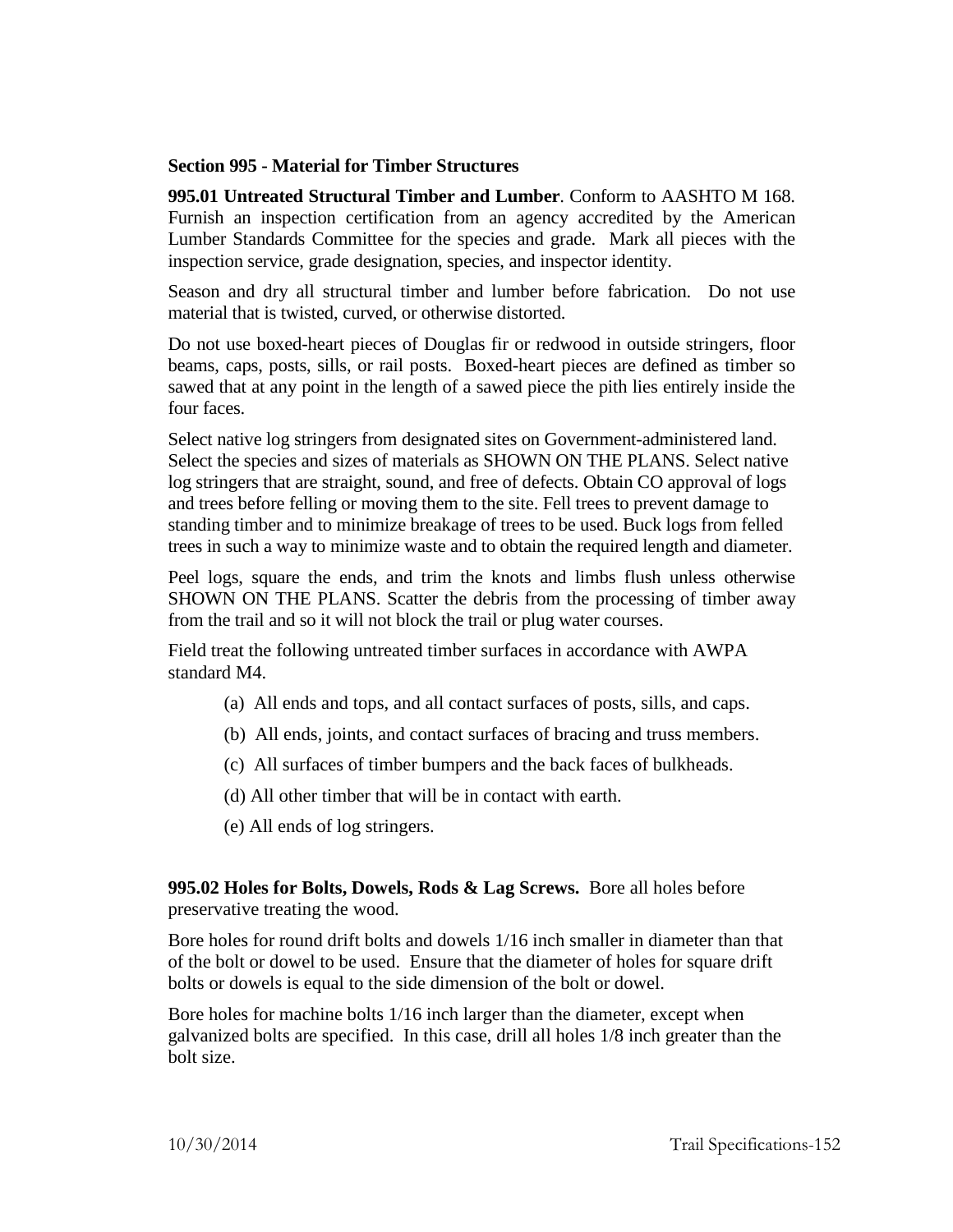Bore holes for lag screws 1/16 inch larger for the shank portion of the lag screw and drill the remainder of the hole approximately 75 percent of the shank diameter to a depth of 1 inch less than the length of the screw.

**995.03 Hardware.** Use nails of standard form (ASTM F 1667), wood screws (ANSI/ASME B 18.6.1), hex headed bolts and nuts (ASTM A307), lag screws (ASTM A307 and ANSI/ASME B18.2.1), carriage bolts (ASTM A307), and drift pins and dowels (ASTM A307) as SHOWN ON THE PLANS.

Fabricate washers from gray iron or malleable iron castings unless structural washers are specified. Use malleable iron washers with a diameter approximately four times the bolt diameter under all bolt heads or nuts in contact with wood, unless otherwise SHOWN ON THE PLANS.

Galvanize all hardware according to AASHTO M 232 or cadmium plate all hardware according to ASTM B 766 class 12, type III, unless otherwise SHOWN ON THE PLANS, except for the glued laminated deck panel dowels. Ensure that all fasteners, including nails, spikes, bolts, washers, and timber connectors, other than malleable iron, are galvanized.

Final tighten all nuts to provide proper bearing and snug tight condition. Snug tight is defined as sufficient tightness to bring faces of members into firm contact with each other. Cut off excess bolt lengths of more than 1 inch. After final tightening, check or burr all bolts effectively with a pointing tool to prevent loosening of the nuts.

**995.04 Treated Structural Timber and Lumber.** Furnish wood according to Subsection 995.01. Incise all wood and make all dimensional cuts and holes in the wood before pressure treatment. Use wood preservative treatment methods meeting the requirements of AASHTO M 133 as SHOWN ON THE PLANS. Treat dimensional lumber, sawn timber and glued laminated timber members according to AWPA Standards as SHOWN ON THE PLANS.

All treated stringers, decking, running planks, and handrails shall be treated after fabrication in accordance with AWPA U1, *Use Category System,* using Pentachlorophenol or Copper Naphthenate (CuN) in Light Oil, (Type C Solvent) for Use Category UC3B.

All treated substructures (sills, backing planks, cribs, timber walls, etc.) shall be treated after fabrication in accordance with AWPA U1 *Use Category System,* using Pentachlorophenol or Copper Naphthenate (CuN) in Heavy Oil (Type A Solvent) for Use Category UC4B.

Treat timber members shall comply with the requirements of the current edition of WWPI's *Best Management Practices for the Use of Treated Wood in Aquatic Environments.*

Except for pine, incise before treatment all surfaces greater than 2 inches in width and all Douglas fir and western larch surfaces. Field treat all cuts, abrasions, drilled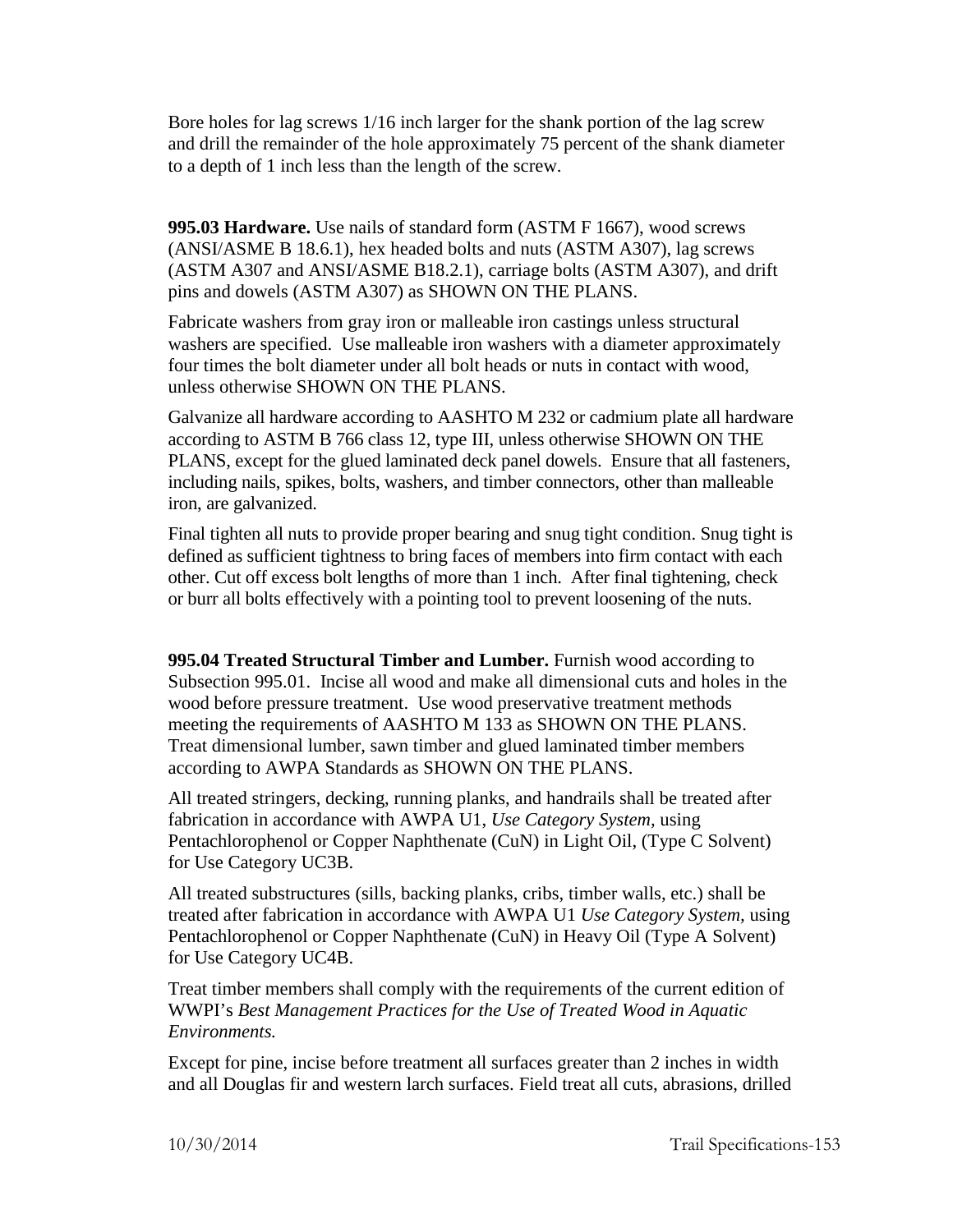holes, and recesses that occur after initial preservative treatment in accordance with the requirements specified in AWPA standard M4, *Standard for the Care of Pressure-Treated Wood Products*. Plug all unused holes with preservative-treated plugs. Perform all field-applied preservation treatment with necessary precautions so as to prevent soil and/or water contamination.

All treated timber members must have an approved American Lumber Standards Committee quality mark, individually or sealed pallets, assuring that treatment conforms to the appropriate AWPA standards.

Submit a certified copy of the lot certification, by a qualified independent inspection and testing agency, to the CO for each charge of preservative, stating penetration in inches and retention in pounds per cubic foot (assay method). In addition, provide a written certification from the producer of the treated products that "Best Management Practices for Treated Wood in Western Aquatic Environments," published by the Western Wood Preservers Institute and Canadian Institute of Treated Wood, were utilized. Include a description and appropriate documentation of the Best Management Practices used.

Handle treated timber according to the Consumer Information Sheet published by AWPA. Do not cut, frame, or bore treated timber after treatment unless approved by the CO. Handle treated timbers carefully and do not drop, damage outer fibers, or penetrate the surface with tools. Do not use cant dogs, hooks or pike poles. In coastal waters, do not cut or bore timber below the highwater mark.

**995.05 Structural Glued Laminated Timber.** Furnish structural glued laminated timber according to American National Standard, "Standard Specifications for Structural Glued Laminated Timber of Softwood Species" (ANSI 117). Fabricate according to the combination and grade as indicated in the contract. Fabricate structural glued laminated members according to American National Standard, "Standard for Wood Products - Structural Glued Laminated Timber" (ANSI A190.1).

Manufacture members as industrial appearance grade for wet use conditions, using a phenol-resorcinol resin type of adhesive throughout. Use only single- or multiplepiece laminations with bonded edge joints.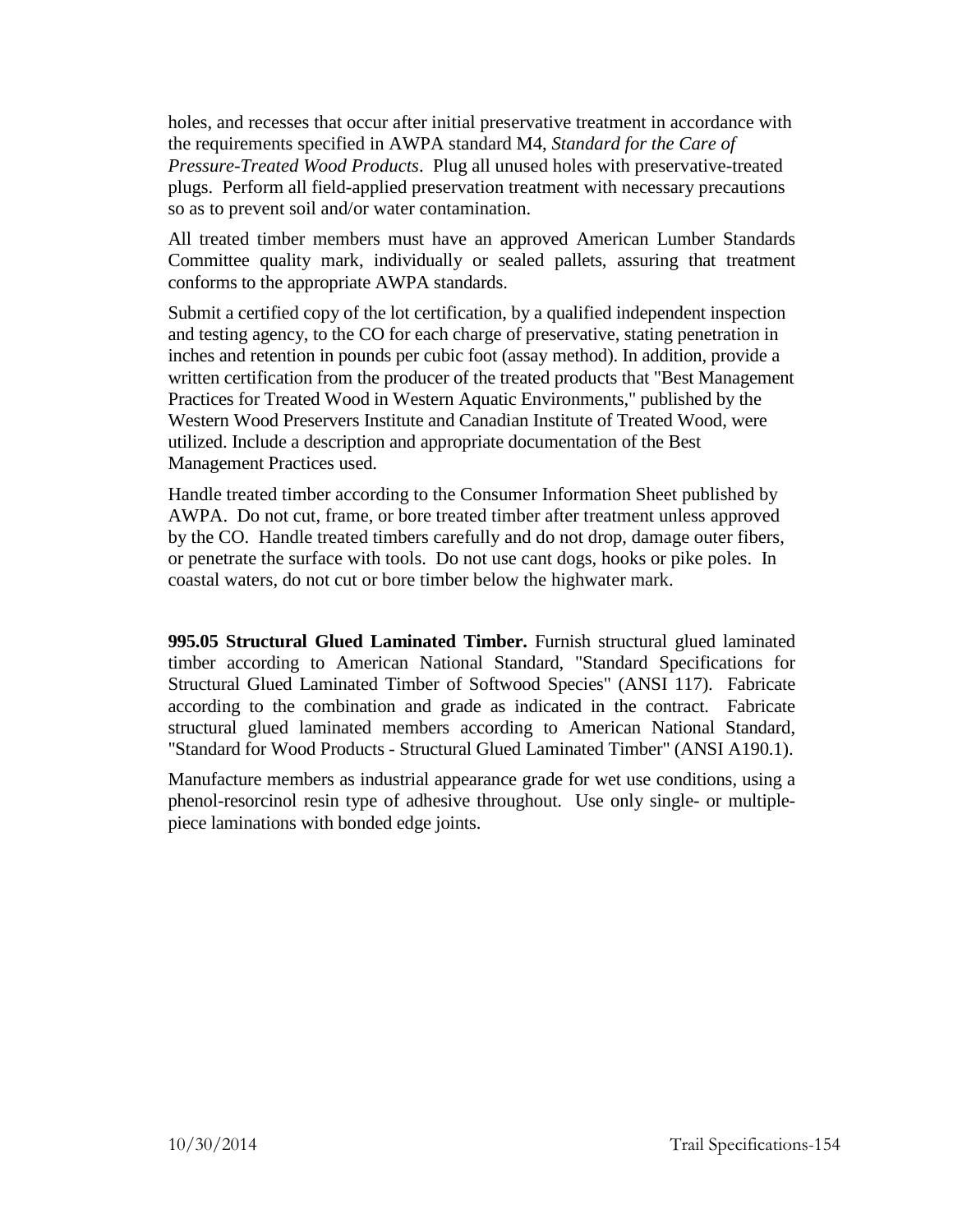#### **Section 996 - Gabion and Revet Mattress Material.**

**996.01 Basket Mesh.** Twist or weld the mesh from galvanized steel wire conforming to ASTM A 641, class 3 or aluminized steel wire conforming to ASTM A 809. Use wire with a minimum tensile strength of 60,000 pounds per square inch when tested according to AASHTO T 244. The galvanized or aluminized coating may be applied after mesh fabrication. Make the mesh openings with a maximum dimension less than 4½ inches, an area less than 10 square inches, and a size less than the gabion or revet mattress rock to be used with the mesh.

**(a) Gabion baskets (1 foot or greater in the vertical dimension).** Fabricate the mesh for galvanized or aluminized coated baskets from nominal-sized 0.12-inch or greater diameter wire and fabricate the mesh for polyvinyl chloride coated baskets from nominal-sized 0.11-inch or greater diameter wire.

> *(1) Twisted wire mesh.* Form the mesh in a uniform hexagonal pattern with non-raveling double twists. For galvanized or aluminized coated baskets, tie the perimeter edges of the mesh for each panel to a 0.15-inch or greater diameter selvedge wire. For polyvinyl chloride coated baskets, tie the perimeter edges of the mesh for each panel to a 0.13-inch or greater diameter selvedge wire. Make the selvedge at least the same strength as the body of the mesh. Furnish selvedge wire from the same type of material used for the wire mesh.

*(2) Welded wire mesh.* For galvanized or aluminized coated baskets, weld each connection to obtain minimum average weld shear strength of 585 pounds with no value less than 450 pounds. For polyvinyl chloride coated baskets, weld each connection to obtain minimum average weld shear strength of 472 pounds with no value less than 360 pounds.

Fabricate gabion baskets in the dimensions required with a dimension tolerance of  $\pm 5$  percent. Where the length of the basket exceeds 1.5 times its width, equally divide the basket into cells less than or equal to the basket width using diaphragms of the same type and size mesh as the basket panels. Prefabricate each basket with the necessary panels and diaphragms secured so they rotate into place.

# **(b) Revet mattresses (less than 1 foot in the vertical dimension).**

Fabricate the mesh from nominal-sized 0.086-inch or greater diameter wire.

*(1) Twisted wire mesh.* Form the mesh in a uniform hexagonal pattern with non-raveling double twists. Tie the perimeter edges of the mesh for each panel to a 0.11-inch or greater diameter selvedge wire. Make the selvedge at least the same strength as the body of the mesh. Furnish selvedge wire from the same type of material used for the wire mesh.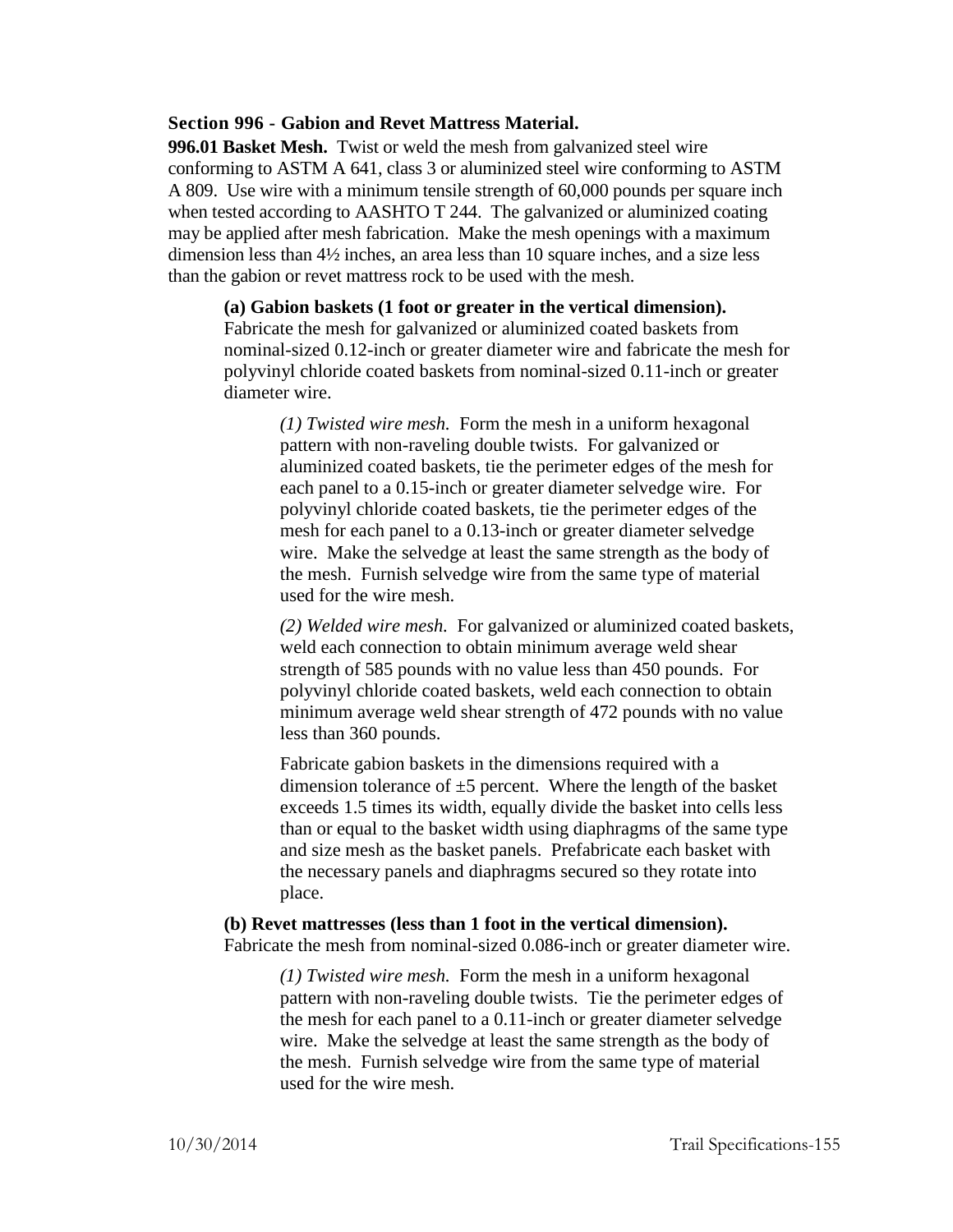*(2) Welded wire mesh.* Weld each connection to obtain minimum average weld shear strength of 292 pounds with no value less than 225 pounds.

Fabricate revet baskets in the dimensions required with a dimension tolerance of  $\pm 5$  percent in length and width and  $\pm 10$  percent in height. Where the length of the basket exceeds 0.5 times its width, equally divide the basket into cells less than or equal to 0.5 times the basket width using diaphragms of the same type and size mesh as the mattress panels. Prefabricate each basket with the necessary panels and diaphragms secured so they rotate into place.

**(c) Epoxy or Polyvinyl chloride coated baskets.** Use either a fusion bonded or extruded coating to coat the galvanized or aluminized mesh.

Make the coating at least 0.0625 inches in thickness for epoxy and 0.125 inch thickness for PVC. Make the color black or gray and conform to the following:

(1) For epoxy coating meet:

- Abrasion resistance, ASTM D 1242, maximum weight loss  $0.19$  g.
- Salt crock, ASTM G 8, maximum disbondment diameter 1.75 inch, and at 90 days, 1.5 volts, and 3 percent solution.
- Chemical resistance, ASTM G 20, with 45 days at 70°F, 3 molar CaCl, 3 molar NaOH, saturate  $Ca(OH)^2$ , and no coating loss.
- Weatherometer, ASTM G 23, with a surface chalk and 2,000 hours.

(2) For polyvinyl coating meet:

|   | Specific gravity, ASTM D 792                   |      | 1.20 to 1.40        |
|---|------------------------------------------------|------|---------------------|
|   | Tensile strength, ASTM D 638                   |      | $2,300$ pounds      |
|   | per square inch                                | min. |                     |
|   | Modulus of elasticity, ASTM D 638              |      | $2,000$ pounds      |
|   | per square inch                                |      | min. at 100 strain  |
| п | Hardness — shore "A", ASTM D 2240              |      | 75 min.             |
|   | Brittleness temperature, ASTM D 746            |      | $16 \text{°F}$ max. |
|   | Abrasion resistance, ASTM D 1242,              |      | 12% max.            |
|   | method B at 200 cycles,                        |      | mass loss           |
|   | CSI-A abrader tape, 80 grit                    |      |                     |
|   | Salt spray (ASTM B 117) and                    |      | No visual effect    |
|   | ultraviolet light exposure                     |      | (c) $\Delta < 6\%$  |
|   | (ASTM D 1499 and G 23 using                    |      | (d) $\Delta$ < 25%  |
|   | apparatus type E and $145 \text{ }^{\circ}$ F) |      | (e) $\Delta$ < 25%  |
|   |                                                |      |                     |